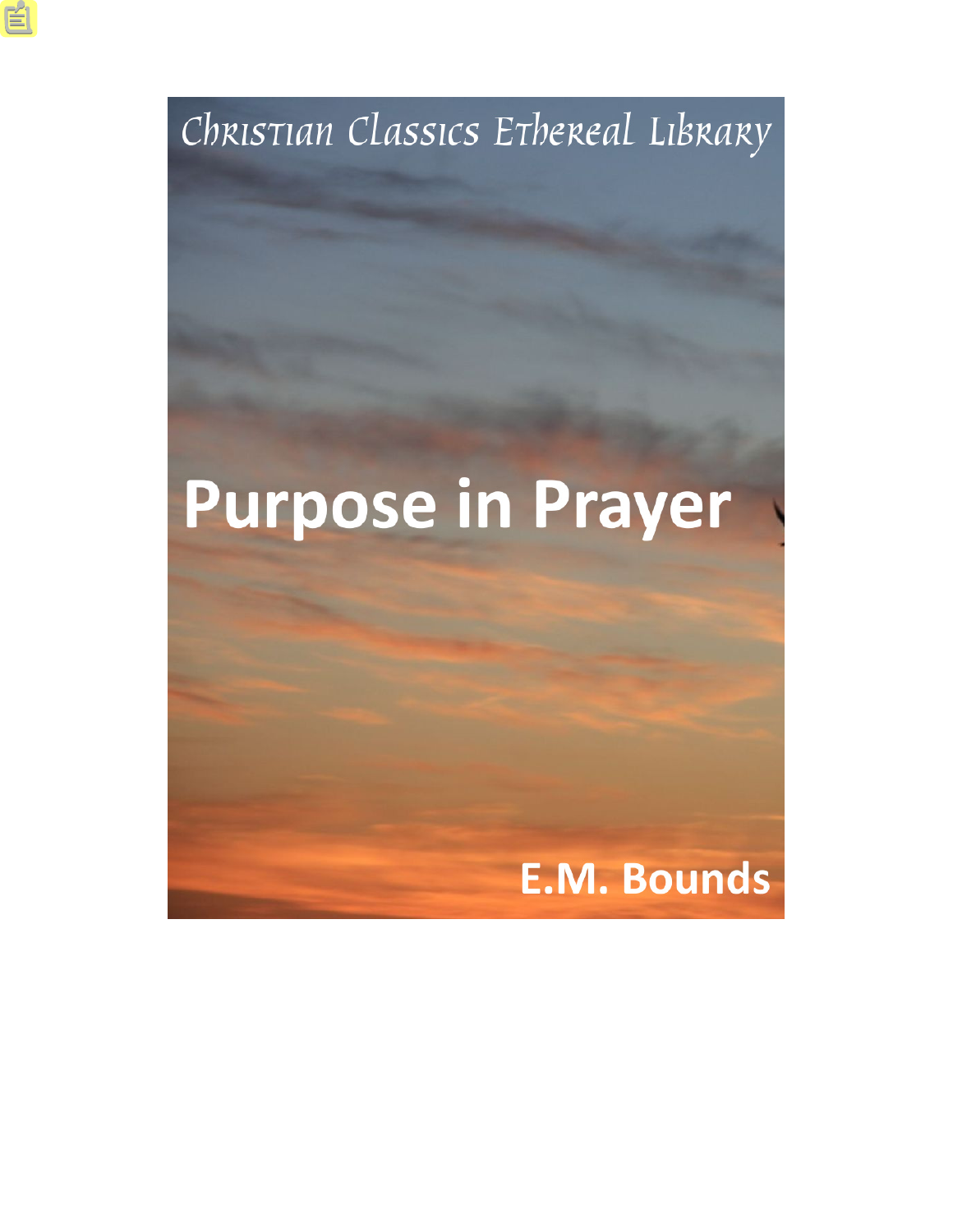

#### **Purpose in Prayer**

- **Author(s):** Bounds, E.M.
- **Publisher:** Grand Rapids, MI: Christian Classics Ethereal Library
- **Description:** *Purpose in Prayer* is another treasure from Edward Bounds on prayer. Bounds, an admired spiritual guide, describes the purpose *behind* prayer and not simply the purpose *of* prayer. He focuses on an individual's purpose in prayer; for one can understand the purpose of prayer, but not see the purpose *in* one's own prayers. Thus, Bounds attempts to encourage believers to not simply see the purpose of prayer, but to see that purpose in their own personal, private prayers. Throughout, Bounds frequently quotes other Christian thinkers, adding support and insight into his points about prayer. Composed of twelve short chapters, *Purpose in Prayer* is a rewarding book on prayer. Tim Perrine CCEL Staff Writer
	- **Subjects:** Practical theology Worship (Public and Private) Including the church year, Christian symbols, liturgy, prayer, hymnology Prayer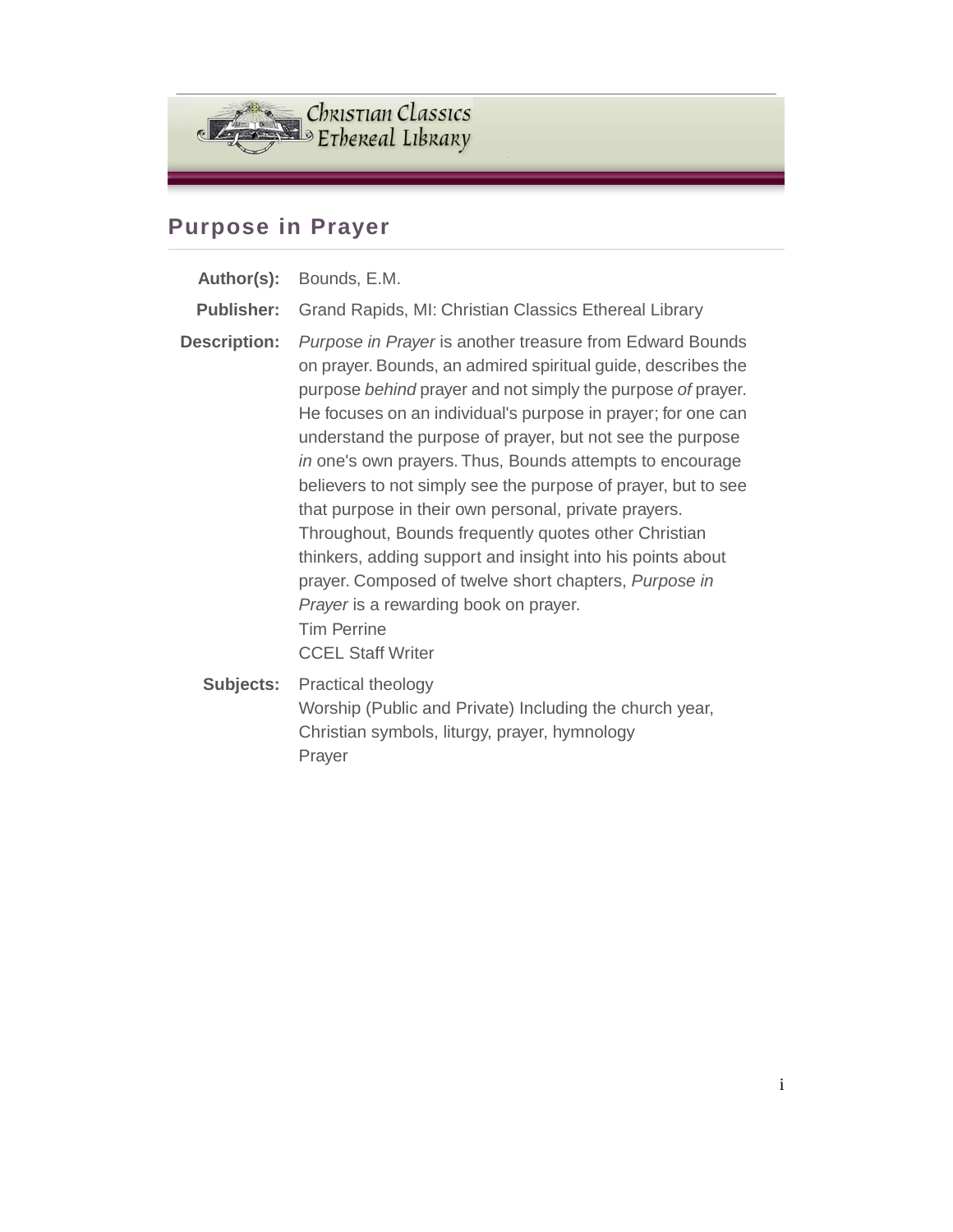### Contents

| Title Page                           | $\mathbf{1}$   |
|--------------------------------------|----------------|
| Chapter I                            | $\overline{2}$ |
| Chapter II                           | $\overline{4}$ |
| Chapter III                          | 9              |
| Chapter IV                           | 14             |
| Chapter V                            | 21             |
| Chapter VI                           | 24             |
| Chapter VII                          | 29             |
| Chapter VIII                         | 34             |
| Chapter IX                           | 42             |
| Chapter X                            | 47             |
| Chapter XI                           | 55             |
| Chapter XII                          | 65             |
| Chapter XIII                         | 71             |
| Indexes                              | 74             |
| <b>Index of Scripture References</b> | $75\,$         |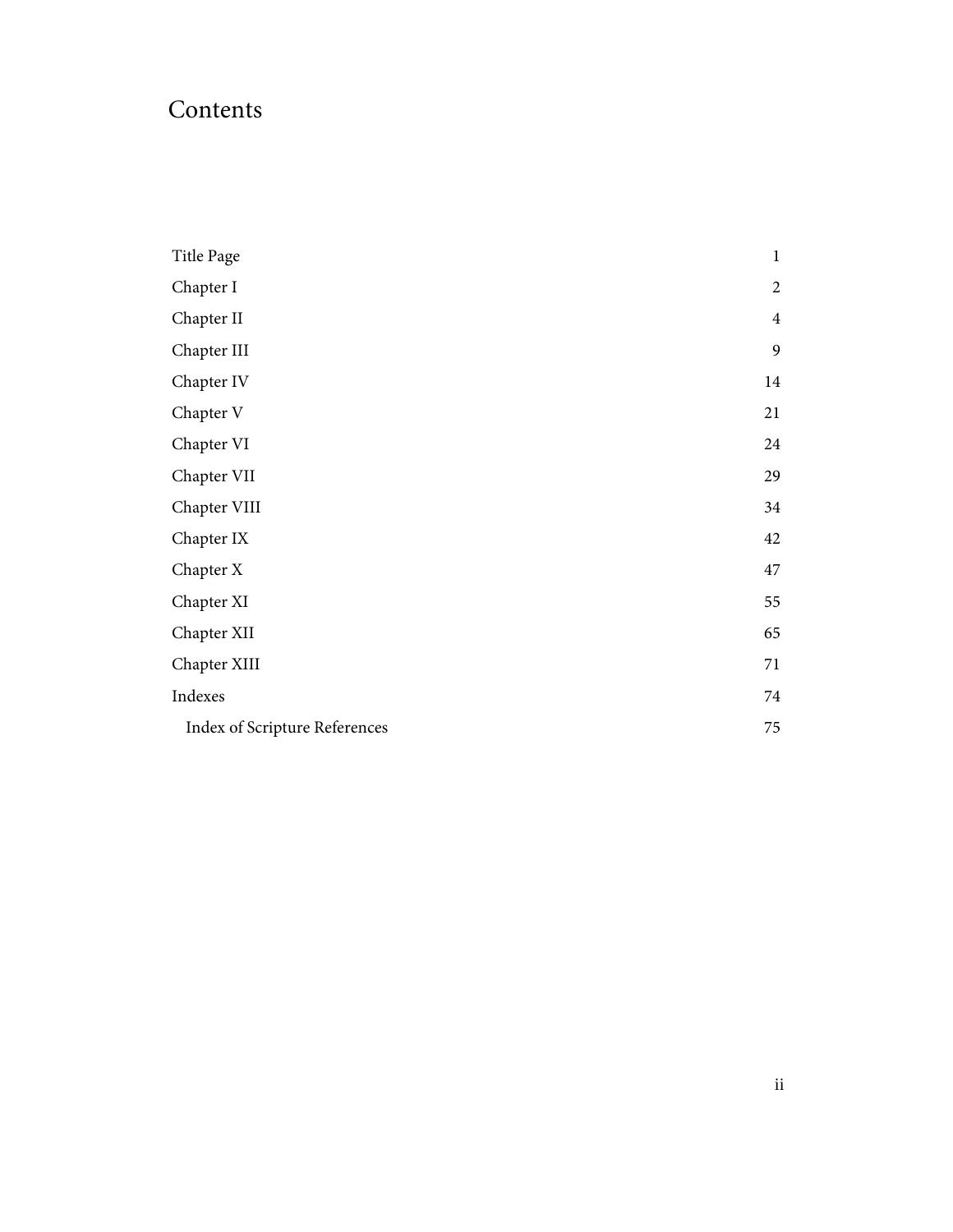

This PDF file is from the Christian Classics Ethereal Library, [www.ccel.org.](http://www.ccel.org) The mission of the CCEL is to make classic Christian books available to the world.

- This book is available in PDF, HTML, ePub, Kindle, and other formats. See <http://www.ccel.org/ccel/bounds/purpose.html>.
- Discuss this book online at [http://www.ccel.org/node/3165.](http://www.ccel.org/node/3165)

The CCEL makes CDs of classic Christian literature available around the world through the Web and through CDs. We have distributed thousands of such CDs free in developing countries. If you are in a developing country and would like to receive a free CD, please send a request by email to [cd-request@ccel.org.](mailto:cd-request@ccel.org)

The Christian Classics Ethereal Library is a self supporting non-profit organization at Calvin College. If you wish to give of your time or money to support the CCEL, please visit [http://www.ccel.org/give.](http://www.ccel.org/give)

This PDF file is copyrighted by the Christian Classics Ethereal Library. It may be freely copied for non-commercial purposes as long as it is not modified. All other rights are reserved. Written permission is required for commercial use.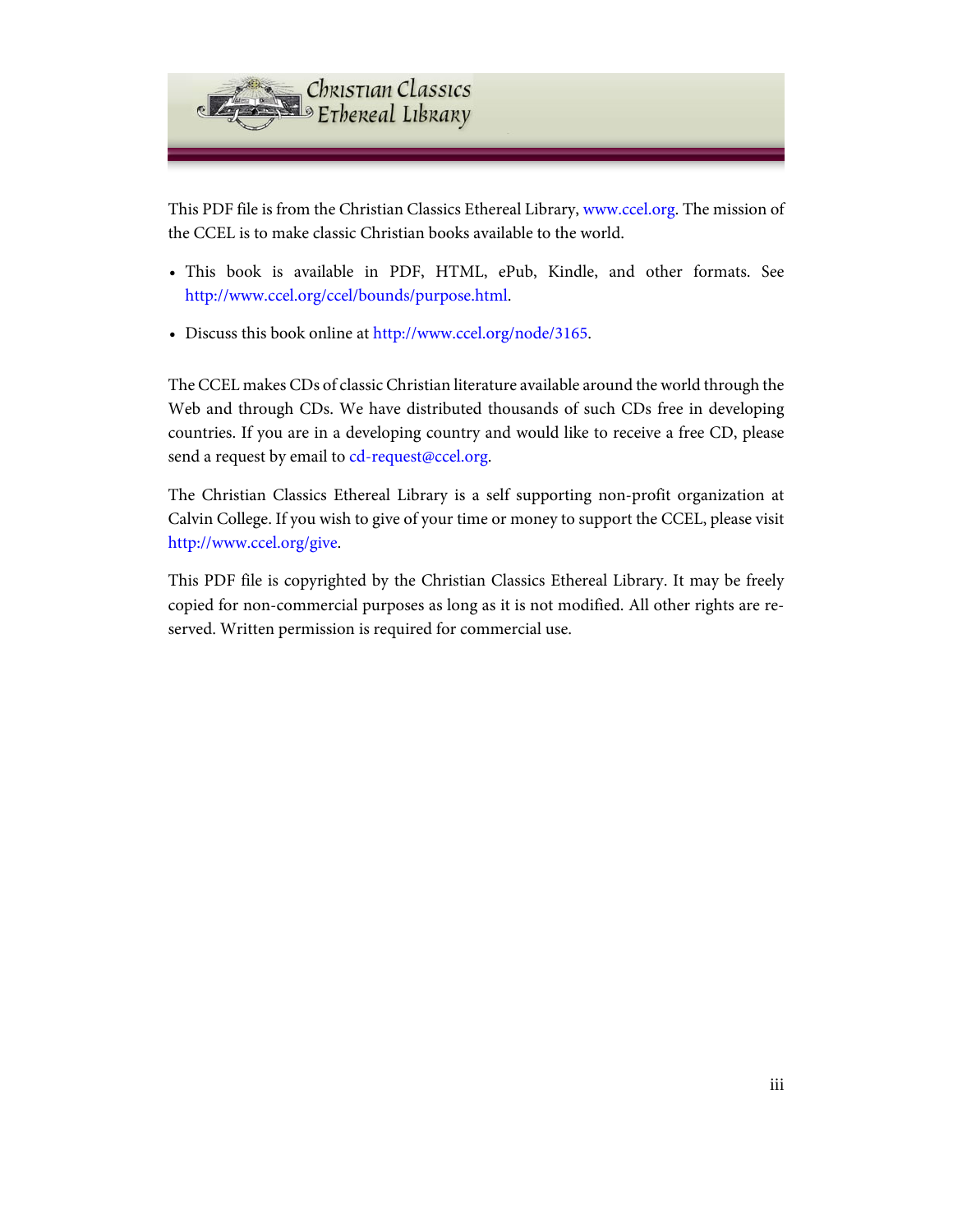## <span id="page-4-0"></span>**PURPOSE IN PRAYER**

*by*

**E.M. Bounds**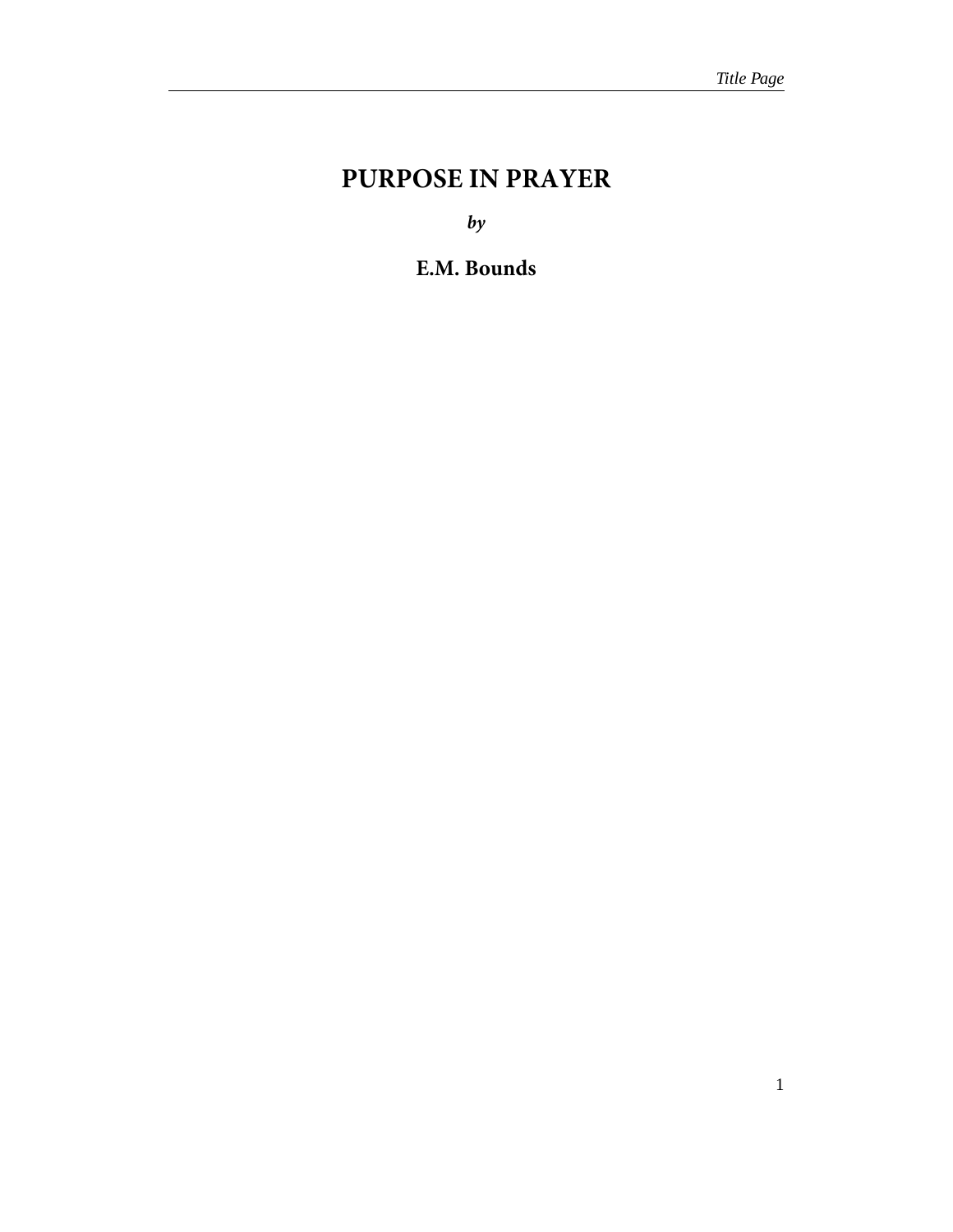**I**

<span id="page-5-0"></span>My Creed leads me to think that prayer is efficacious, and surely a day's asking God to overrule all events for good is not lost. Still there is a great feeling that when a man is praying he's doing nothing, and this feeling makes us give undue importance to work, sometimes even to the hurrying over or even to the neglect of prayer.

Do not we rest in our day too much on the arm of flesh? Cannot the same wonders be done now as of old? Do not the eyes of the Lord run to and fro throughout the whole earth still to show Himself strong on behalf of those who put their trust in Him? Oh that God would give me more practical faith in Him! Where is now the Lord God of Elijah? He is waiting for Elijah to call on Him.—James Gilmour of Mongolia

The more praying there is in the world the better the world will be, the mightier the forces against evil everywhere. Prayer, in one phase of its operation, is a disinfectant and a preventive. It purifies the air; it destroys the contagion of evil. Prayer is no fitful, shortlived thing. It is no voice crying unheard and unheeded in the silence. It is a voice which goes into God's ear, and it lives as long as God's ear is open to holy pleas, as long as God's heart is alive to holy things.

God shapes the world by prayer. Prayers are deathless. The lips that uttered them may be closed in death, the heart that felt them may have ceased to beat, but the prayers live before God, and God's heart is set on them and prayers outlive the lives of those who uttered them; outlive a generation, outlive an age, outlive a world.

That man is the most immortal who has done the most and the best praying. They are God's heroes, God's saints, God's servants, God's vicegerents. A man can pray better because of the prayers of the past; a man can live holier because of the prayers of the past, the man of many and acceptable prayers has done the truest and greatest service to the incoming generation. The prayers of God's saints strengthen the unborn generation against the desolating waves of sin and evil. Woe to the generation of sons who find their censers empty of the rich incense of prayer; whose fathers have been too busy or too unbelieving to pray, and perils inexpressible and consequences untold are their unhappy heritage. Fortunate are they whose fathers and mothers have left them a wealthy patrimony of prayer.

The prayers of God's saints are the capital stock in heaven by which Christ carries on His great work upon earth. The great throes and mighty convulsions on earth are the results of these prayers. Earth is changed, revolutionised, angels move on more powerful, more rapid wing, and God's policy is shaped as the prayers are more numerous, more efficient.

It is true that the mightiest successes that come to God's cause are created and carried on by prayer. God's day of power; the angelic days of activity and power are when God's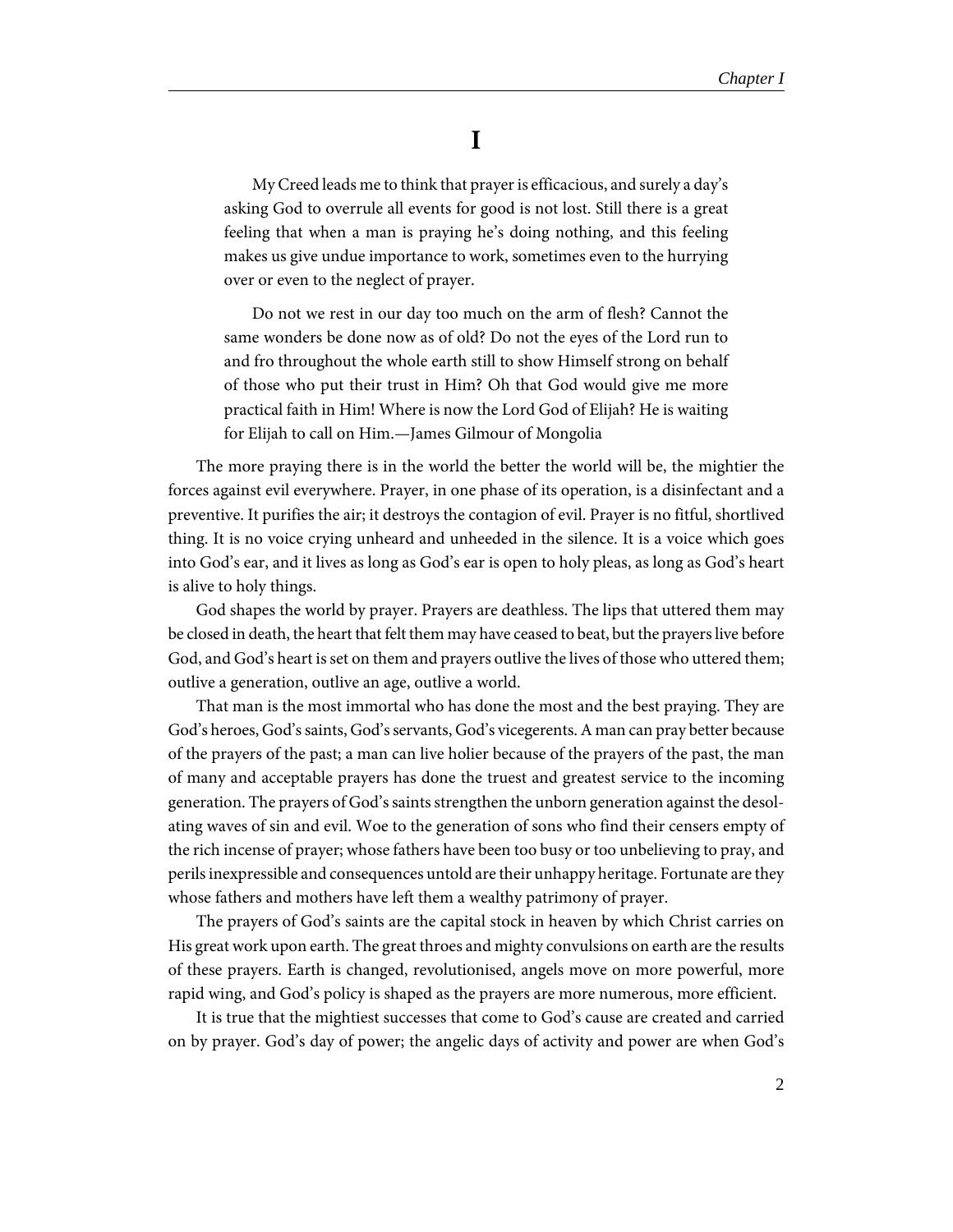Church comes into its mightiest inheritance of mightiest faith and mightiest prayer. God's conquering days are when the saints have given themselves to mightiest prayer. When God's house on earth is a house of prayer, then God's house in heaven is busy and all potent in its plans and movements, then His earthly armies are clothed with the triumphs and spoils of victory and His enemies defeated on every hand.

God conditions the very life and prosperity of His cause on prayer. The condition was put in the very existence of God's cause in this world. Ask of Me is the one condition God puts in the very advance and triumph of His cause.

Men are to pray—to pray for the advance of God's cause. Prayer puts God in full force in the world. To a prayerful man God is present in realised force; to a prayerful Church God is present in glorious power, and the Second Psalm is the Divine description of the establishment of God's cause through Jesus Christ. All inferior dispensations have merged in the enthronement of Jesus Christ. God declares the enthronement of His Son. The nations are incensed with bitter hatred against His cause. God is described as laughing at their enfeebled hate. The Lord will laugh; The Lord will have them in derision. "Yet have I set My King upon My holy hill of Zion." The decree has passed immutable and eternal:

I will tell of the decree:

The Lord said unto Me, Thou art My Son;

This day have I begotten Thee.

Ask of Me, and I will give Thee the nations for Thine inheritance,

And the uttermost parts of the earth for Thy possession.

Thou shalt break them with a rod of iron;

Thou shalt dash them in pieces like a potter's vessel.

Ask of Me is the condition a praying people willing and obedient. "And men shall pray for Him continually." Under this universal and simple promise men and women of old laid themselves out for God. They prayed and God answered their prayers, and the cause of God was kept alive in the world by the flame of their praying.

Prayer became a settled and only condition to move His Son's Kingdom. "Ask, and ye shall receive; seek, and ye shall find; knock, and it shall be opened." The strongest one in Christ's kingdom is he who is the best knocker. The secret of success in Christ's Kingdom is the ability to pray. The one who can wield the power of prayer is the strong one, the holy one in Christ's Kingdom. The most important lesson we can learn is how to pray.

Prayer is the keynote of the most sanctified life, of the holiest ministry. He does the most for God who is the highest skilled in prayer. Jesus Christ exercised His ministry after this order.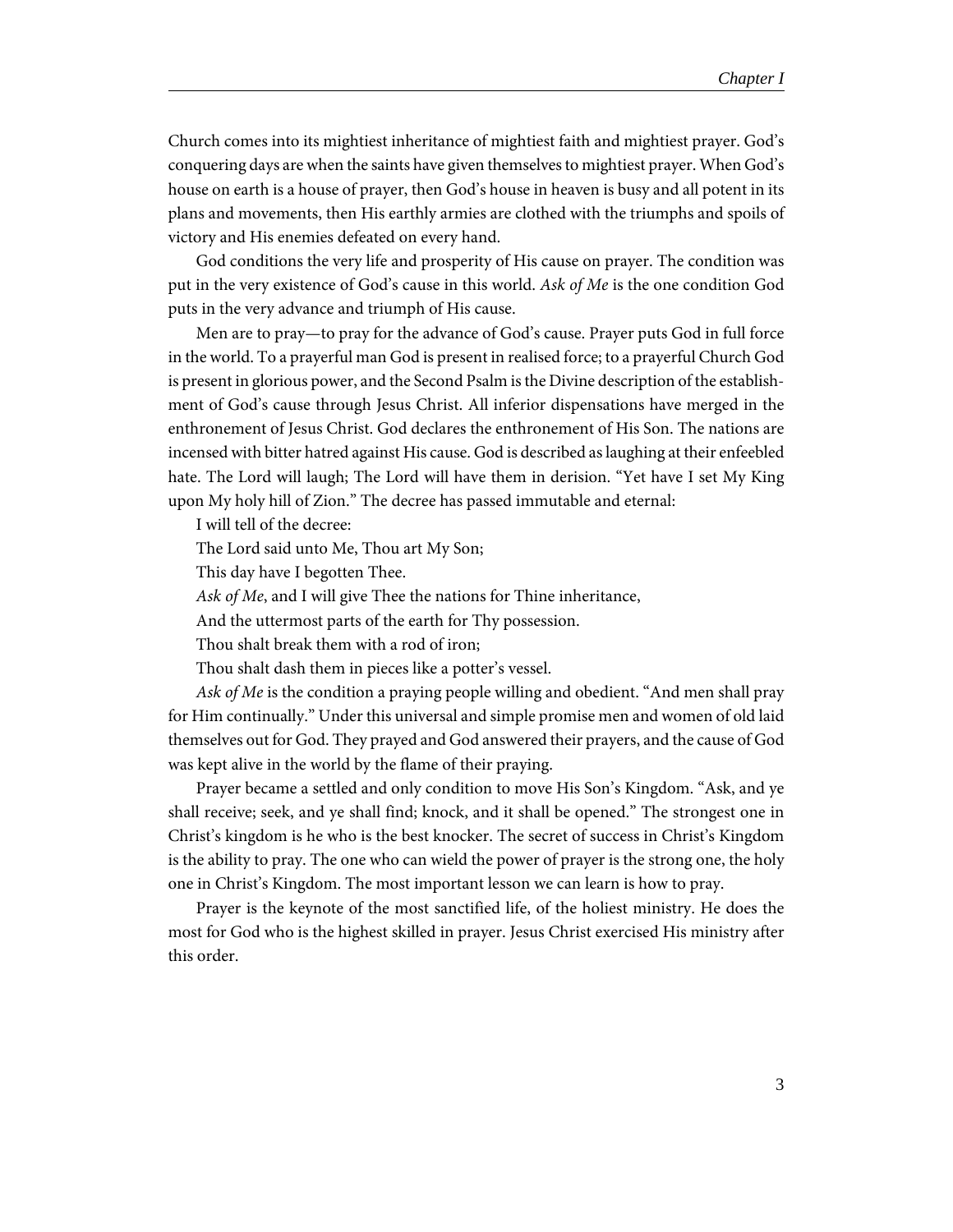#### **II**

<span id="page-7-0"></span>That we ought to give ourselves to God with regard to things both temporal and spiritual, and seek our satisfaction only in the fulfilling His will, whether He lead us by suffering, or by consolation, for all would be equal to a Soul truly resigned. Prayer is nothing else but a sense of God's presence.—Brother Lawrence

Be sure you look to your secret duty; keep that up whatever you do. The soul cannot prosper in the neglect of it. Apostasy generally begins at the closet door. Be much in secret fellowship with God. It is secret trading that enriches the Christian.

Pray alone. Let prayer be the key of the morning and the bolt at night. The best way to fight against sin is to fight it on our knees.—Philip Henry

The prayer of faith is the only power in the universe to which the Great Jehovah yields. Prayer is the sovereign remedy.—Robert Hall

An hour of solitude passed in sincere and earnest prayer, or the conflict with and conquest over a single passion or subtle bosom sin will teach us more of thought, will more effectually awaken the faculty and form the habit of reflection than a year's study in the schools without them.—Coleridge

A man may pray night and day and deceive himself, but no man can be assured of his sincerity who does not pray. Prayer is faith passing into act. A union of the will and intellect realising in an intellectual act. It is the whole man that prays. Less than this is wishing or lip work, a sham or a mummery.

If God should restore me again to health I have determined to study nothing but the Bible. Literature is inimical to spirituality if it be not kept under with a firm hand.—Richard Cecil

Our sanctification does not depend upon changing our works, but in doing that for God's. sake which we commonly do for our own. The time of business does not with me differ from the time of prayer. Prayer is nothing else but a sense of the presence of God.—Brother Lawrence

Let me burn out for God. After all, whatever God may appoint, prayer is the great thing. Oh that I may be a man of prayer.—Henry Martyn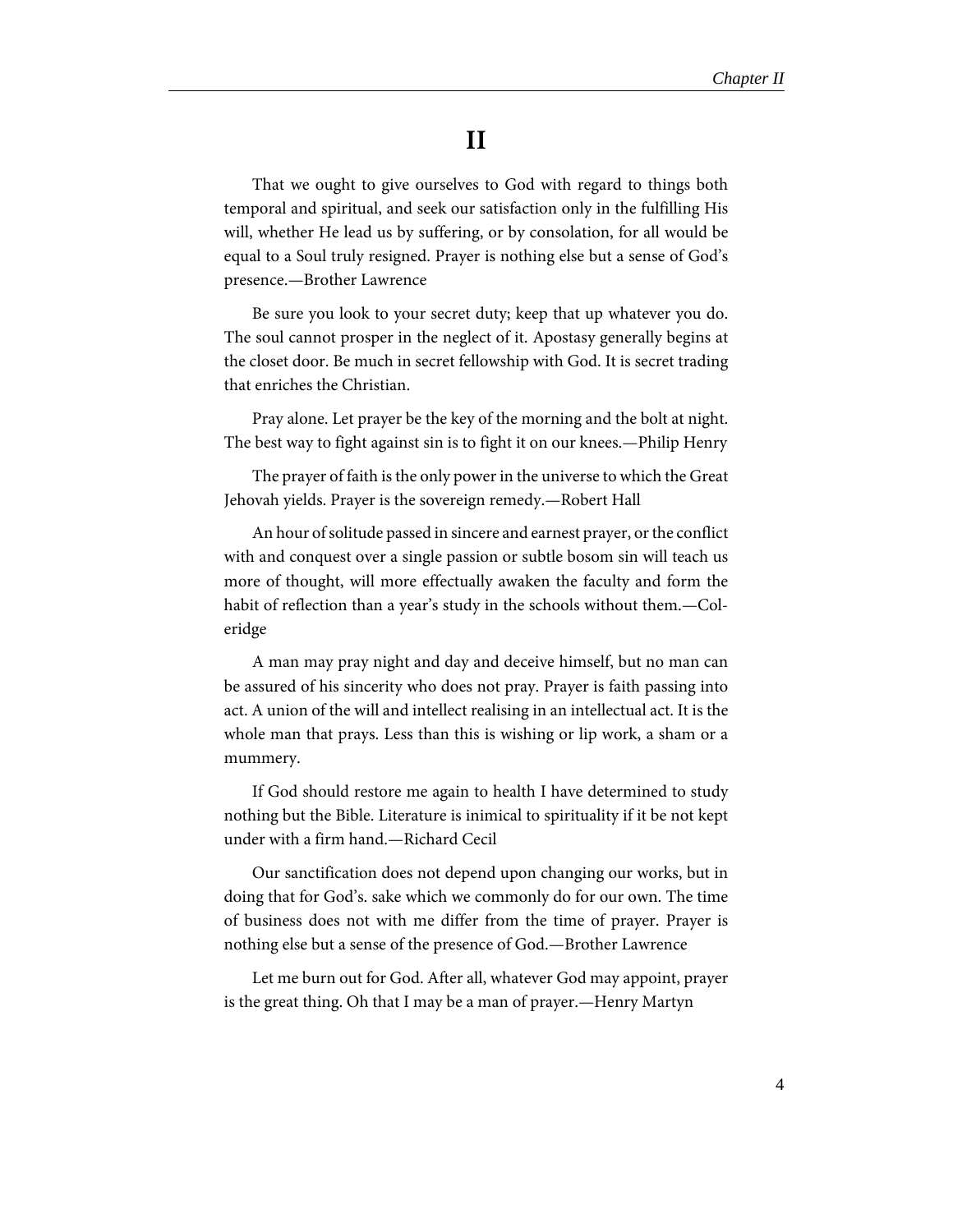The possibilities and necessity of prayer, its power and results are manifested in arresting and changing the purposes of God and in relieving the stroke of His power. Abimelech was smitten by God:

So Abraham prayed unto God: and God healed Abimelech, and his wife, and his maid-servants; and they bare children.

For the Lord had fast closed up all the wombs of the house of Abimelech, because of Sarah Abraham's wife.

Job's miserable, mistaken, comforters had so deported themselves in their controversy with Job that God's wrath was kindled against them. "My servant Job shall pray for you," said God, "for him will I accept."

"And the Lord turned the captivity of Job when he prayed for his friends."

Jonah was in dire condition when "the Lord sent out a great wind into the sea, and there was a mighty tempest." When lots were cast, "the lot fell upon Jonah." He was cast overboard into the sea, but "the Lord had prepared a great fish to swallow up Jonah ... Then Jonah prayed unto the Lord his God out of the fish's belly ... and the Lord spake unto the fish, and it vomited out Jonah upon the dry land."

When the disobedient prophet lifted up his voice in prayer, God heard and sent deliverance.

Pharaoh was a firm believer in the possibilities of prayer, and its ability to relieve. When staggering under the woeful curses of God, he pleaded with Moses to intercede for him. "Intreat the Lord for me," was his pathetic appeal four times repeated when the plagues were scourging Egypt. Four times were these urgent appeals made to Moses, and four times did prayer lift the dread curse from the hard king and his doomed land.

The blasphemy and idolatry of Israel in making the golden calf and declaring their devotions to it were a fearful crime. The anger of God waxed hot, and He declared that He would destroy the offending people. The Lord was very wroth with Aaron also, and to Moses He said, "Let Me alone that I may destroy theme—But Moses prayed, and kept on praying; day and night he prayed forty days. He makes the record of his prayer struggle. "I fell down," he says, "before the Lord at the first forty days and nights; I did neither eat bread nor drink water because of your sins which ye sinned in doing wickedly in the sight of the Lord to provoke Him to anger. For I was afraid of the anger and hot displeasure wherewith the Lord was hot against you to destroy you. But the Lord hearkened to me at this time also. And the Lord was very angry with Aaron to have destroyed him. And I prayed for him also at the same time."

"Yet forty days, and Nineveh shall be overthrown. It was the purpose of God to destroy that great and wicked city. But Nineveh prayed, covered with sackcloth; sitting in ashes she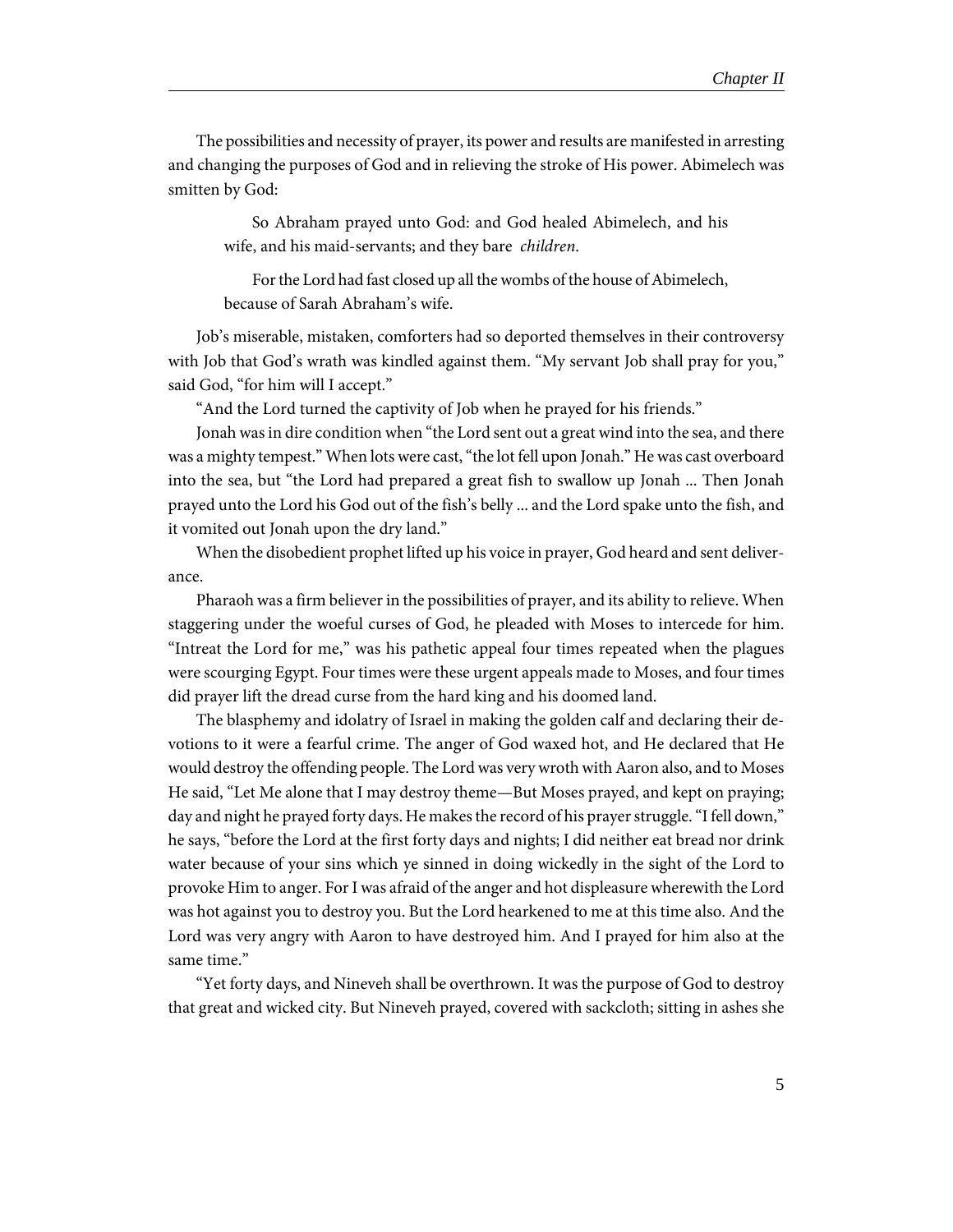cried "mightily to God," and "God repented of the evil that He said He would do unto them; and He did it not."

The message of God to Hezekiah was: "Set thine house in order; for thou shalt die and not live." Hezekiah turned his face toward the wall, and prayed unto the Lord, and said: "Remember now, O Lord, I beseech Thee, how I have walked before Thee in truth, and with a perfect heart, and have done that which is good in Thy sight." And Hezekiah wept sore. God said to Isaiah, "Go, say to Hezekiah, I have heard thy prayer, I have seen thy tears; behold, I will add unto thy days fifteen years."

These men knew how to pray and how to prevail in prayer. Their faith in prayer was no passing attitude that changed with the wind or with their own feelings and circumstances; it was a fact that God heard and answered, that His ear was ever open to the cry of His children, and that the power to do what was asked of Him was commensurate with His willingness. And thus these men, strong in faith and in prayer, "subdued kingdoms, wrought righteousness, obtained promises, stopped the mouths of lions, quenched the power of fire, escaped the edge of the sword, from weakness were made strong, waxed mighty in war, turned to flight the armies of the aliens."

Everything then, as now, was possible to the men and women who knew how to pray. Prayer, indeed, opened a limitless storehouse, and God's hand withheld nothing. Prayer introduced those who practised it into a world of privilege, and brought the strength and wealth of heaven down to the aid of finite man. What rich and wonderful power was theirs who had learned the secret of victorious approach to God! With Moses it saved a nation; with Ezra it saved a church.

And yet, strange as it seems when we contemplate the wonders of which God's people had been witness, there came a slackness in prayer. The mighty hold upon God, that had so often struck awe and terror into the hearts of their enemies, lost its grip. The people, backslidden and apostate, had gone off from their praying—if the bulk of them had ever truly prayed. The Pharisee's cold and lifeless praying was substituted for any genuine approach to God, and because of that formal method of praying the whole worship became a parody of its real purpose. A glorious dispensation, and gloriously executed, was it by Moses, by Ezra, by Daniel and Elijah, by Hannah and Samuel; but the circle seems limited and shortlived; the praying ones were few and far between. They had no survivors, none to imitate their devotion to God, none to preserve the roll of the elect.

In vain had the decree established the Divine order, the Divine call. Ask of Me. From the earnest and fruitful crying to God they turned their faces to pagan gods, and cried in vain for the answers that could never come. And so they sank into that godless and pitiful state that has lost its object in life when the link with the Eternal has been broken. Their favoured dispensation of prayer was forgotten; they knew not how to pray.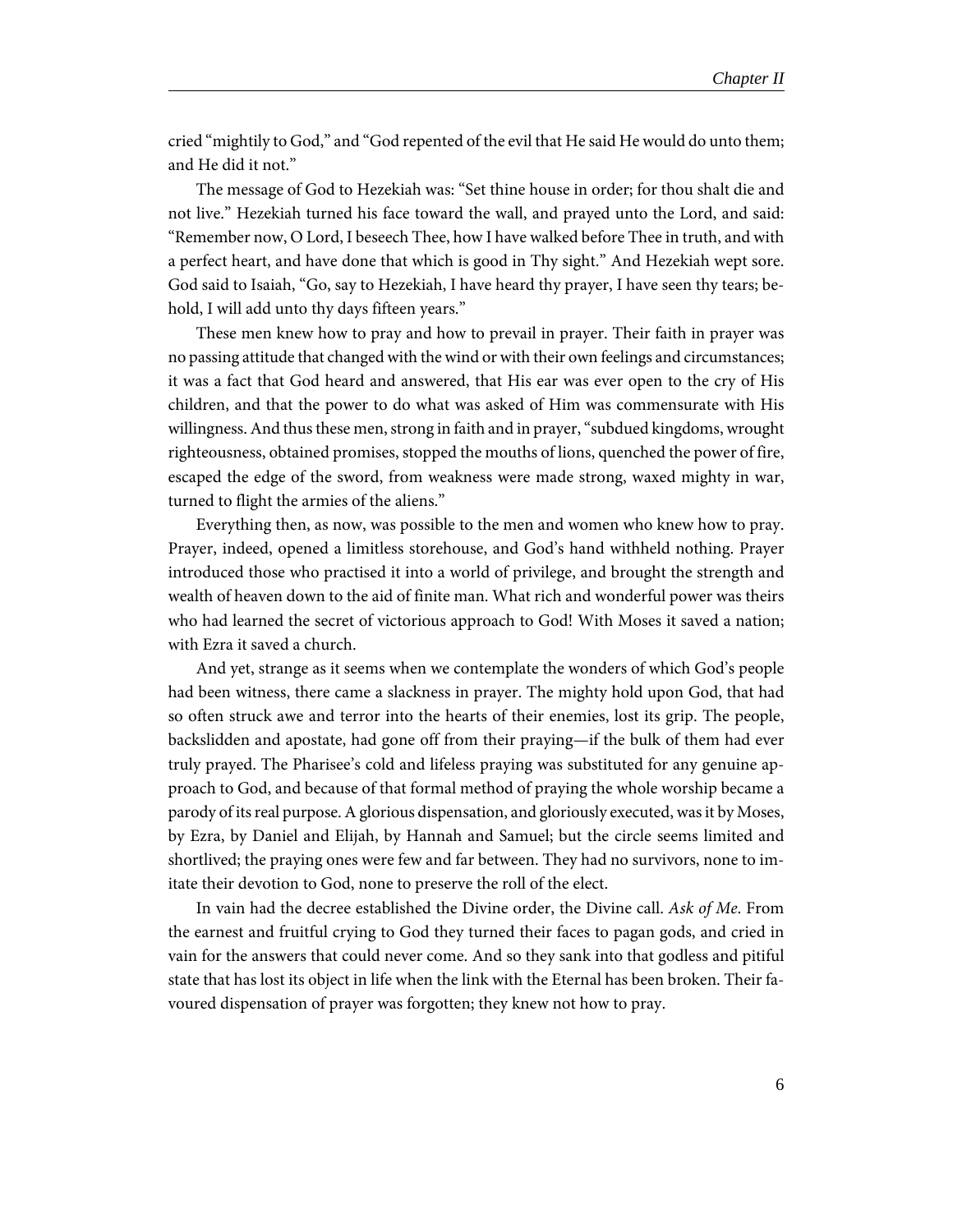What a contrast to the achievements that brighten up other pages of holy writ. The power working through Elijah and Elisha in answer to prayer reached down even to the very grave. In each case a child was raised from the dead, and the powers of famine were broken. "The supplications of a righteous man avail much." Elijah was a man of like passions with us. He prayed fervently that it might not rain, and it rained not on the earth for three years and six months. And he prayed again, and the heaven gave rain, and the earth brought forth her fruit. Jonah prayed while imprisoned in the great fish, and he came to dry land, saved from storm and sea and monsters of the deep by the mighty energy of his praying.

How wide the gracious provision of the grace of praying as administered in that marvellous dispensation. They prayed wondrously. Why could not their praying save the dispensation from decay and death? Was it not because they lost the fire without which all praying degenerates into a lifeless form? It takes effort and toil and care to prepare the incense. Prayer is no laggard's work. When all the rich, spiced graces from the body of prayer have by labour and beating been blended and refined and intermixed, the fire is needed to unloose the incense and make its fragrance rise to the throne of God. The fire that consumes creates the spirit and life of the incense. Without fire prayer has no spirit; it is, like dead spices, for corruption and worms.

The casual, intermittent prayer is never bathed in this Divine fire. For the man who thus prays is lacking in the earnestness that lays hold of God, determined not to let Him go until the blessing comes. "Pray without ceasing," counselled the great Apostle. That is the habit that drives prayer right into the mortar that holds the building stones together. "You can do more than pray after you have prayed," said the godly Dr. A. J. Gordon, "but you cannot do more than pray until you have prayed." The story of every great Christian achievement is the history of answered prayer.

"The greatest and the best talent that God gives to any man or woman in this world is the talent of prayer," writes Principal Alexander Whyte. "And the best usury that any man or woman brings back to God when He comes to reckon with them at the end of this world is a life of prayer. And those servants best put their Lord's money "to the exchangers" who rise early and sit late, as long as they are in this world, ever finding out and ever following after better and better methods of prayer, and ever forming more secret, more steadfast, and more spiritually fruitful habits of prayer, till they literally "pray without ceasing," and till they continually strike out into new enterprises in prayer, and new achievements, and new enrichments."

Martin Luther, when once asked what his plans, for the following day were, answered: "Work, work, from early until late. In fact, I have so much to do that I shall spend the first three hours in prayer." Cromwell, too, believed in being much upon his knees. Looking on one occasion at the statues of famous men, he turned to a friend and said: "Make mine kneeling, for thus I came to glory."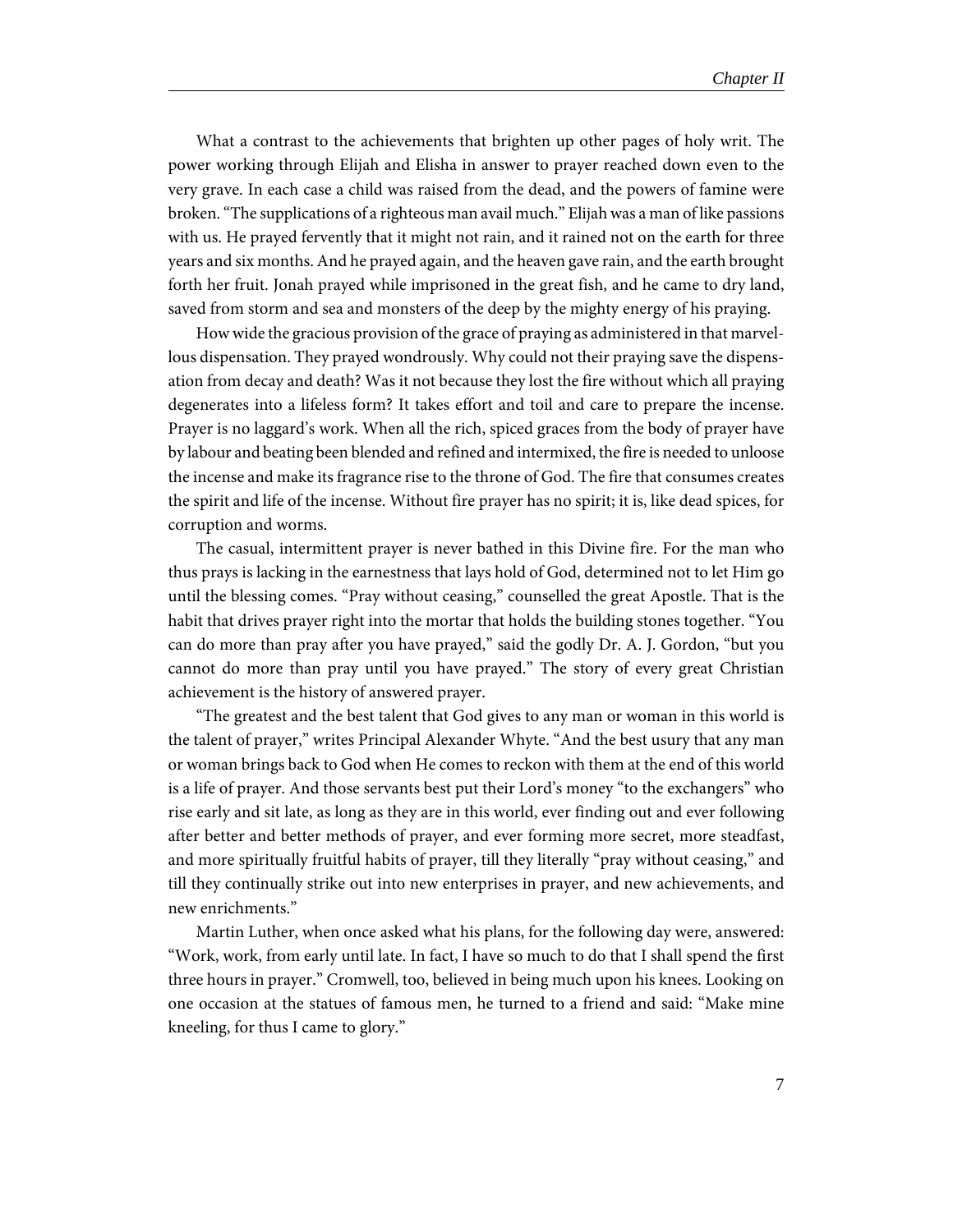It is only when the whole heart is gripped with the passion of prayer that the life-giving fire descends, for none but the earnest man gets access to the ear of God.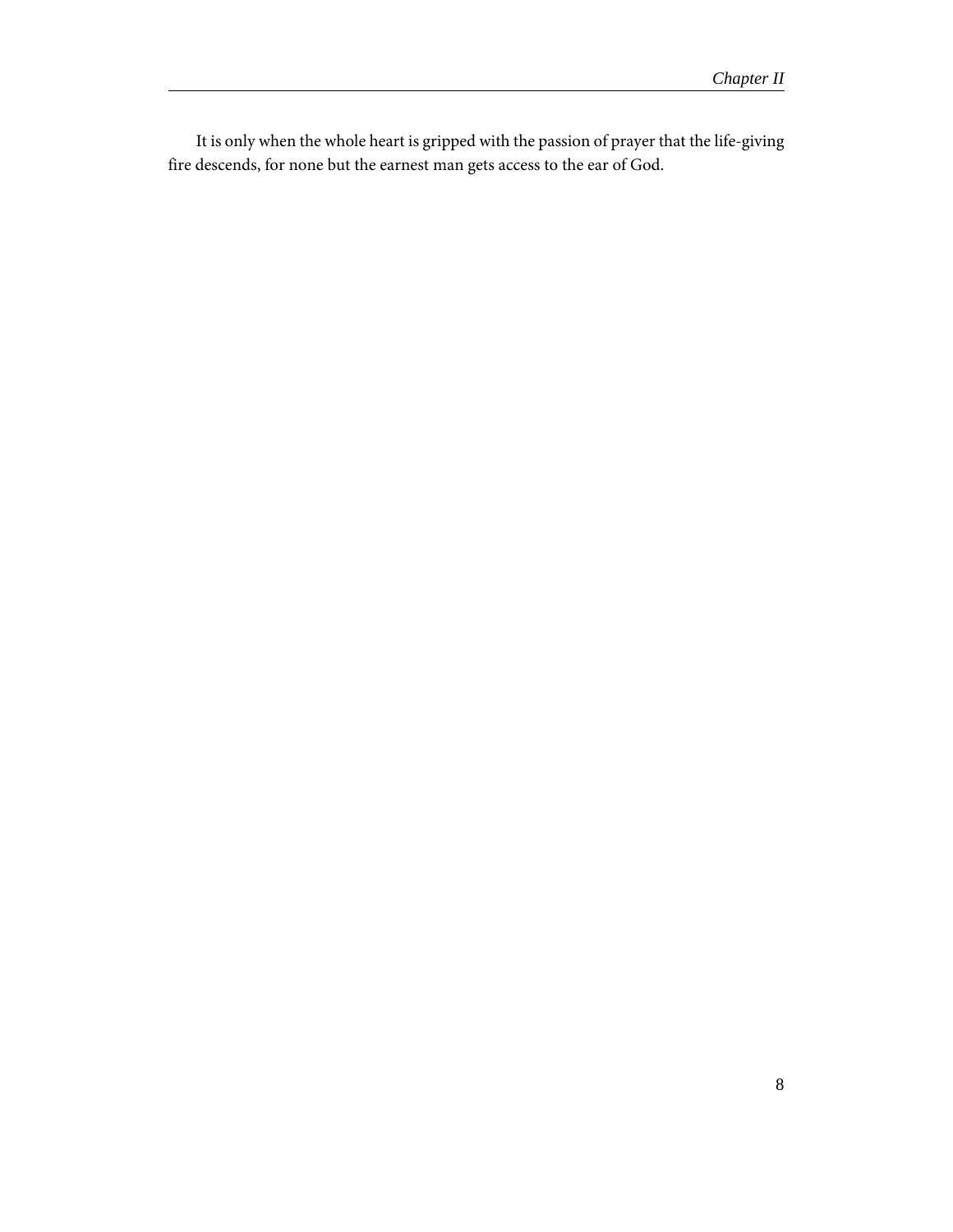#### **III**

<span id="page-12-0"></span>When thou feelest thyself most indisposed to prayer yield not to it, but strive and endeavor to pray even when thou thinkest thou canst not pray.—Hildersam

It was among the Parthians the custom that none was to give their children any meat in the morning before they saw the sweat on their faces, and you shall find this to be God's usual course not to give His children the taste of His delights till they begin to sweat in seeking after them.—Richard Baxter

Of all the duties enjoined by Christianity none is more essential and yet more neglected than prayer. Most people consider the exercise a fatiguing ceremony, which they are justified in abridging as much as possible. Even those whose profession or fears lead them to pray, pray with such languor and wanderings of mind that their prayers, far from drawing down blessings, only increase their condemnation.—Fenelon

More praying and better is the secret of the whole matter. More time for prayer, more relish and preparation to meet God, to commune with God through Christ—this has in it the whole of the matter. Our manner and matter of praying ill become us. The attitude and relationship of God and the Son are the eternal relationship of Father and Son, of asking and giving—the Son always asking, the Father always giving:

Ask of Me, and I will give Thee the nations for Thine inheritance,

And the uttermost parts of the earth for Thy possession.

Thou shalt break them with a rod of iron;

Thou shalt dash them in pieces like a potter's vessel.

Jesus is to be always praying through His people. "And men shall pray for Him continually." "For My house shall be called a house of prayer for My peoples." We must prepare ourselves to pray; to be like Christ, to pray like Christ.

Man's access in prayer to God opens everything, and makes his impoverishment his wealth. All things are his through prayer. The wealth and the glory—all things are Christ's. As the light grows brighter and prophets take in the nature of the restoration, the Divine record seems to be enlarged. "Thus saith the Lord, the Holy One of Israel and His Maker, ask Me of things that are to come, concerning My sons, and concerning the work of My hands command ye Me. I have made the earth, and created man upon it: I, even My hands, have stretched out the heavens and all their host have I commanded."

To man is given to command God with all this authority and power in the demands of God's earthly Kingdom. Heaven, with all it has, is under tribute to carry out the ultimate,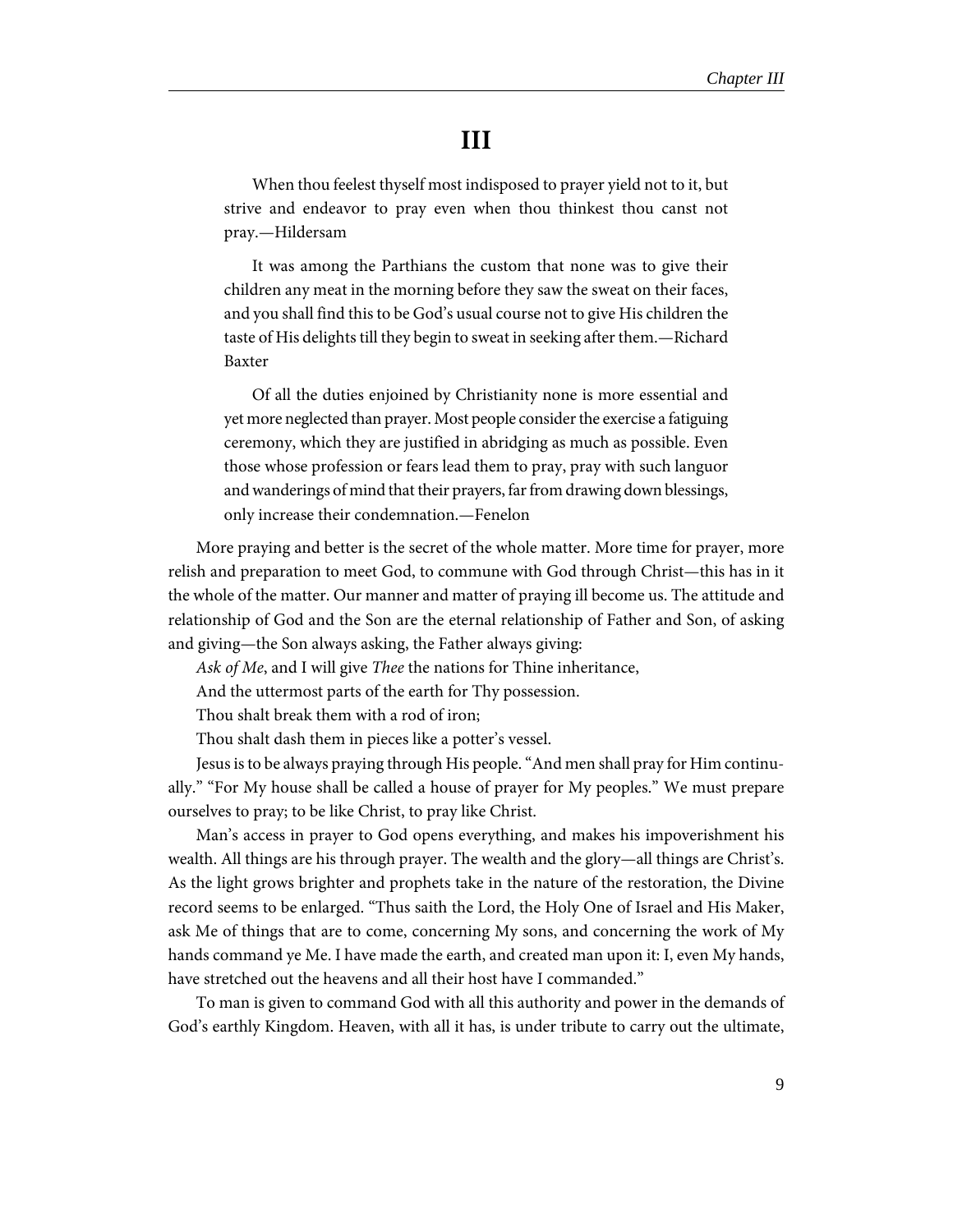final and glorious purposes of God. Why then is the time so long in carrying out these wise benedictions for man? Why then does sin so long reign? Why are the oath-bound covenant promises so long in coming to their gracious end? Sin reigns, Satan reigns, sighing marks the lives of many; all tears are fresh and full.

Why is all this so? We have not prayed to bring the evil to an end; we have not prayed as we must pray. We have not met the conditions of prayer.

Ask of Me. Ask of God. We have not rested on prayer. We have not made prayer the sole condition. There has been violation of the primary condition of prayer. We have not prayed aright. We have not prayed at all. God is willing to give, but we are slow to ask. The Son, through His saints, is ever praying and God the Father is ever answering.

Ask of Me. In the invitation is conveyed the assurance of answer; the shout of victory is there and may be heard by the listening ear. The Father holds the authority and power in His hands. How easy is the condition, and yet how long are we in fulfilling the conditions! Nations are in bondage; the uttermost parts of the earth are still unpossessed. The earth groans; the world is still in bondage; Satan and evil hold sway.

The Father holds Himself in the attitude of Giver, Ask of Me, and that petition to God the Father empowers all agencies, inspires all movements. The Gospel is Divinely inspired. Back of all its inspirations is prayer. Ask of Me lies back of all movements. Standing as the endowment of the enthroned Christ is the oath-bound covenant of the Father, "Ask of Me, and I will give thee the nations for thine inheritance, and the uttermost parts of the earth for thy possession." "And men shall pray to Him continually."

Ever are the prayers of holy men streaming up to God as fragrant as the richest incense. And God in many ways is speaking to us, declaring his wealth and our impoverishment. "I am the Maker of all things; the wealth and glory are Mine. Command ye Me."

We can do all things by God's aid, and can have the whole of His aid by asking. The Gospel, in its success and power, depends on our ability to pray. The dispensations of God depend on man's ability to pray. We can have all that God has. Command ye Me. This is no figment of the imagination, no idle dream, no vain fancy. The life of the Church is the highest life. Its office is to pray. Its prayer life is the highest life, the most odorous, the most conspicuous.

The Book of Revelation says nothing about prayer as a great duty, a hallowed service, but much about prayer in its aggregated force and energies. It is the prayer force ever living and ever praying; it is all saints' prayers going out as a mighty, living energy while the lips that uttered the words are stilled and sealed in death, while the living church has an energy of faith to inherit the forces of all the past praying and make it deathless.

The statement by the Baptist philospher, John Foster, contains the purest philosophy and the simple truth of God, for God has no force and demands no conditions but prayer. "More and better praying will bring the surest and readiest triumph to God's cause; feeble,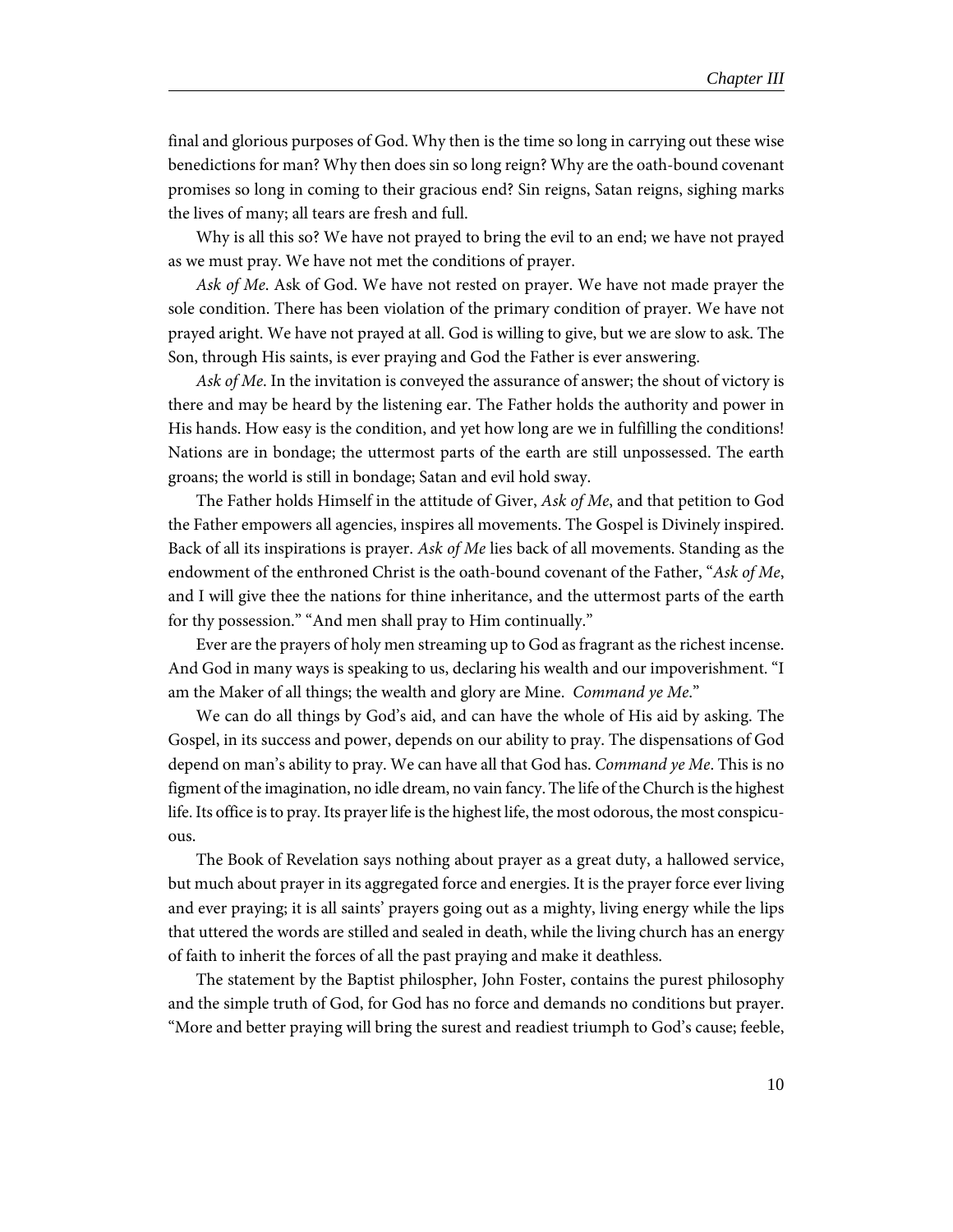formal, listless praying brings decay and death. The Church has its sheet-anchor in the closet; its magazine stores are there."

"I am convinced," Foster continues, "that every man who amidst his serious projects is apprized of his dependence upon God as completely as that dependence is a fact, will be impelled to pray and anxious to induce his serious friends to pray almost every hour. He will not without it promise himself any noble success any more than a mariner would expect to reach a distant coast by having his sails spread in a stagnation of air.

"I have intimated my fear that it is visionary to expect an unusual success in the human administration of religion unless there are unusual omens: now a most emphatical spirit of prayer would be such an omen; and the individual who should determine to try its last possible efficacy might probably find himself becoming a much more prevailing agent in his little sphere. And if the whole, or the greater number of the disciples of Christianity were with an earnest and unalterable resolution of each to combine that heaven should not withhold one single influence which the very utmost effort of conspiring and persevering supplication would obtain, it would be a sign that a revolution of the world was at hand."

Edward Payson, one of God's own, says of this statement of Foster, "Very few missionaries since the apostles, probably have tried the experiment. He who shall make the first trial will, I believe, effect wonders. Nothing that I could write, nothing that an angel could write, would be necessary to him who should make this trial.

"One of the principal results of the little experience which I have had as a Christian minister is a conviction that religion consists very much in giving God that place in our views and feelings which He actually fills in the universe. We know that in the universe He is all in all. So far as He is constantly all in all to us, so far as we comply with the Psalmist's charge to his soul, "My soul, wait thou *only* upon God;" so far, I apprehend, have we advanced towards perfection. It is comparatively easy to wait upon God; but to wait upon Him only-to feel, so far as our strength, happiness, and usefulness are concerned, as if all creatures and second causes were annihilated, and we were alone in the universe with God, is, I suspect, a difficult and rare attainment. At least, I am sure it is one which I am very far from having made. In proportion as we make this attainment we shall find everything easy; for we shall become, emphatically, men of prayer; and we may say of prayer as Solomon says of money, that it answereth all things."

This same John Foster said, when approaching death: "I never prayed more earnestly nor probably with such faithful frequency. "Pray without ceasing" has been the sentence repeating itself in the silent thought, and I am sure it must be my practice till the last conscious hour of life. Oh, why not throughout that long, indolent, inanimate half-century past?"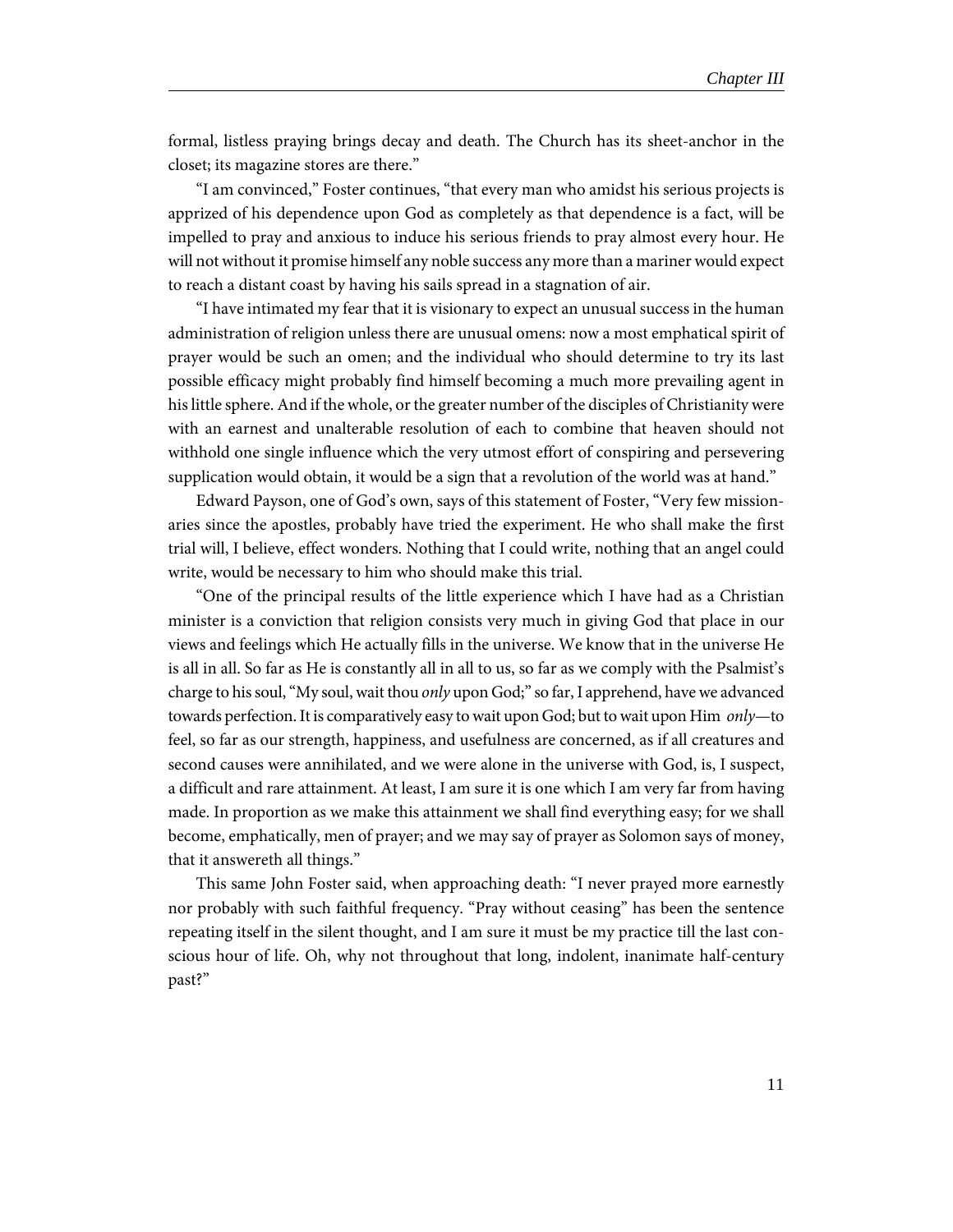And yet this is the way in which we all act about prayer. Conscious as we are of its importance, of its vital importance, we yet let the hours pass away as a blank and can only lament in death the irremediable loss.

When we calmly reflect upon the fact that the progress of our Lord's Kingdom is dependent upon prayer, it is sad to think that we give so little time to the holy exercise. Everything depends upon prayer, and yet we neglect it not only to our own spiritual hurt but also to the delay and injury of our Lord's cause upon the earth. The forces of good and evil are contending for the world. If we would, we could add to the conquering power of the army of righteousness, and yet our lips are sealed, our hands hang listlessly by our side, and we jeopardise the very cause in which we profess to be deeply interested by holding back from the prayer chamber.

Prayer is the one prime, eternal condition by which the Father is pledged to put the Son in possession of the world. Christ prays through His people. Had there been importunate, universal and continuous prayer by God's people, long ere this the earth had been possessed for Christ. The delay is not to be accounted for by the inveterate obstacles, but by the lack of the right asking. We do more of everything else than of praying. As poor as our giving is, our contributions of money exceed our offerings of prayer. Perhaps in the average congregation fifty aid in paying, where one saintly, ardent soul shuts itself up with God and wrestles for the deliverance of the heathen world. Official praying on set or state occasions counts for nothing in this estimate. We emphasise other things more than we do the necessity of prayer.

We are saying prayers after an orderly way, but we have not the world in the grasp of our faith. We are not praying after the order that moves God and brings all Divine influences to help us. The world needs more true praying to save it from the reign and ruin of Satan.

We do not pray as Elijah prayed. John Foster puts the whole matter to a practical point. "When the Church of God," he says, "is aroused to its obligation and duties and right faith to claim what Christ has promised—"all things whatsoever"—a revolution will take place."

But not all praying is praying. The driving power, the conquering force in God's cause is God Himself. "Call upon Me and I will answer thee and show thee great and mighty things which thou knowest not," is God's challenge to prayer. Prayer puts God in full force into God's work. "Ask of Me things to come, concerning My sons, and concerning the work of My hands command ye Me"—God's *carte blanche* to prayer. Faith is only omnipotent when on its knees, and its outstretched hands take hold of God, then it draws to the utmost of God's capacity; for only a praying faith can get God's "all things whatsoever." Wonderful lessons are the Syrophenician woman, the importunate widow, and the friend at midnight, of what dauntless prayer can do in mastering or defying conditions, in changing defeat into victory and triumphing in the regions of despair. Oneness with Christ, the acme of spiritual attainment, is glorious in all things; most glorious in that we can then "ask what we will and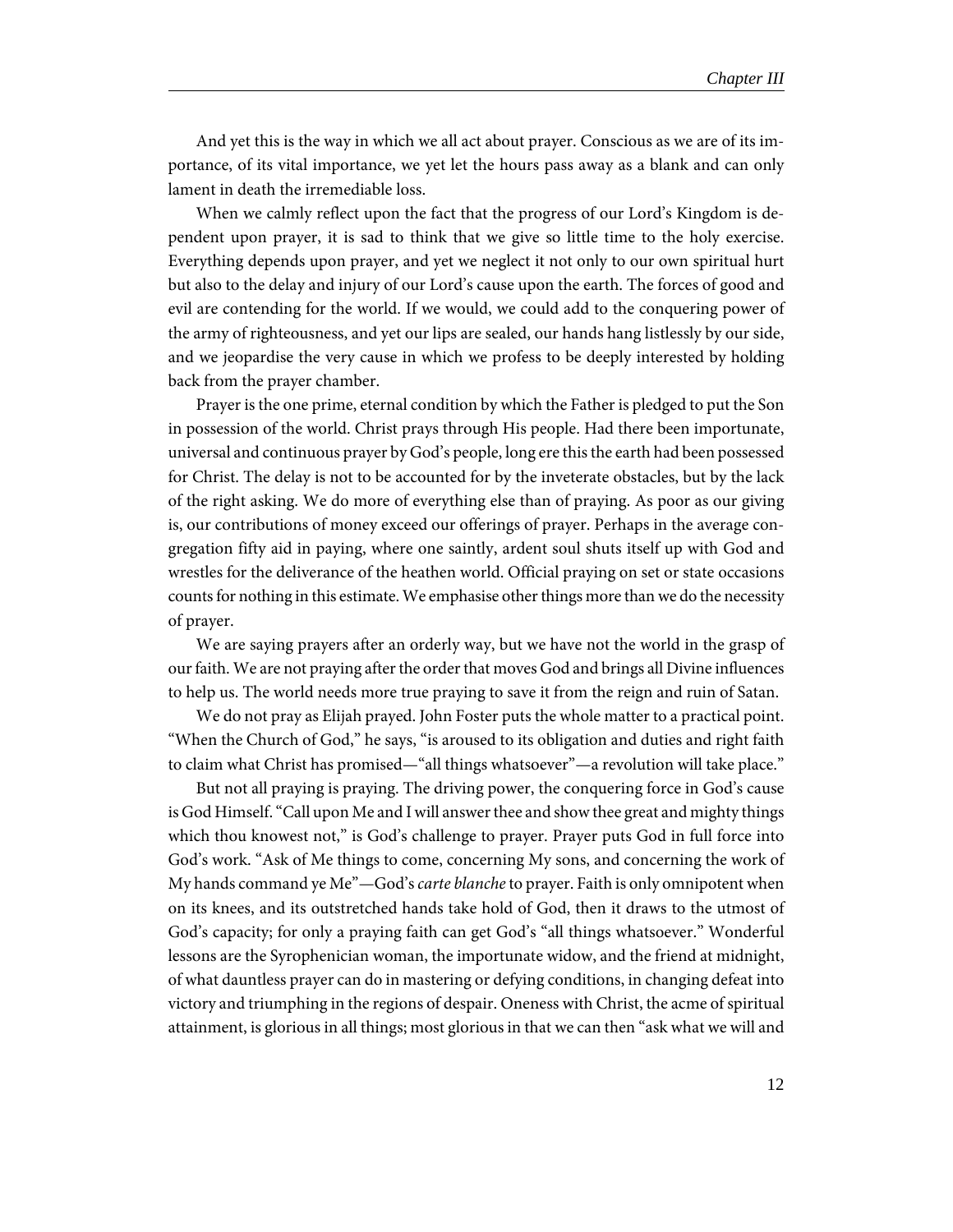it shall be done unto us." Prayer in Jesus' name puts the crowning crown on God, because it glorifies Him through the Son and pledges the Son to give to men "whatsoever and anything" they shall ask.

In the New Testament the marvellous prayer of the Old Testament is put to the front that it may provoke and stimulate our praying, and it is preceded with a declaration, the dynamic energy of which we can scarcely translate. "The supplication of a righteous man availeth much. Elijah was a man of like passions with us, and he prayed earnestly that it might not rain, and it rained not on the earth by the space of three years and six months. And he prayed again, and the heaven gave rain, and the earth brought forth her fruit."

Our paucity in results, the cause of all leanness, is solved by the Apostle James—"Ye have not, because ye ask not. Ye ask and receive not, because ye ask amiss, that ye may spend it on your pleasures."

That is the whole truth in a nutshell.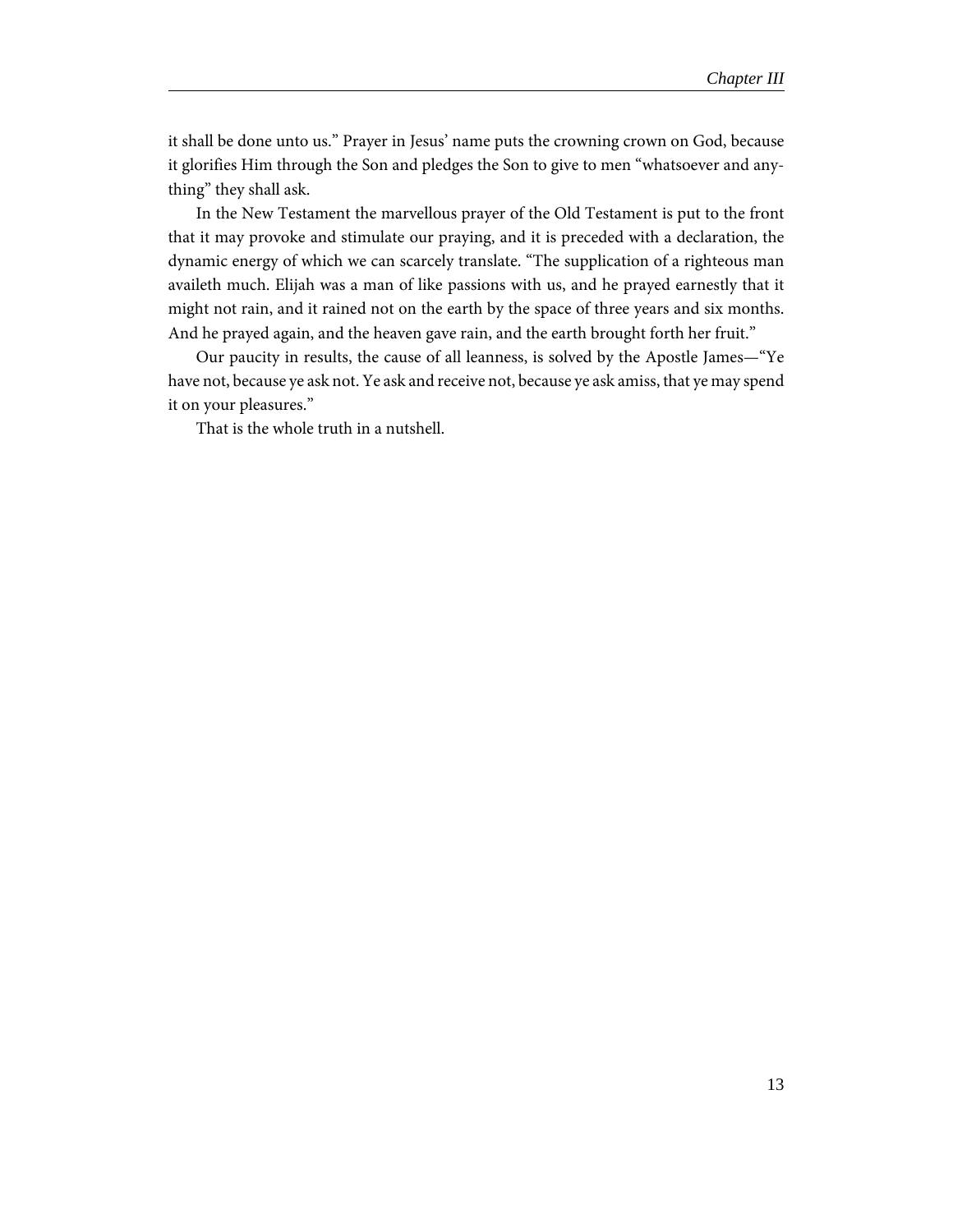#### **IV**

<span id="page-17-0"></span>The potency of prayer hath subdued the strength of fire; it had bridled the rage of lions, hushed the anarchy to rest, extinguished wars, appeased the elements, expelled demons, burst the chains of death, expanded the gates of heaven, assuaged diseases, repelled frauds, rescued cities from destruction, stayed the sun in its course, and arrested the progress of the thunderbolt. Prayer is an all-efficient panoply, a treasure undiminished, a mine which is never exhausted, a sky unobscured by clouds, a heaven unruffled by the storm. It is the root, the fountain, the mother of a thousand blessings.—Chrysostom

The prayers of holy men appease God's wrath, drive away temptations, resist and overcome the devil, procure the ministry and service of angels, rescind the decrees of God. Prayer cures sickness and obtains pardon; it arrests the sun in its course and stays the wheels of the chariot of the moon; it rules over all gods and opens and shuts the storehouses of rain, it unlocks the cabinet of the womb and quenches the violence of fire; it stops the mouths of lions and reconciles our suffering and weak faculties with the violence of torment and violence of persecution; it pleases God and supplies all our need.—Jeremy Taylor

More things are wrought by prayer Than this world dreams of. wherefore,

let thy voice Rise like a fountain for me night and day. For what are men better than sheep or goats, That nourish a blind life within the brain, If, knowing God, they lift not hands of prayer Both for themselves and those who call them friend? For so the whole round earth is every way Bound by gold chains about the feet of God.—Tennyson

Perfect prayer is only another name for love.—Fenelon

It was said of the late C. H. Spurgeon, that he glided from laughter to prayer with the naturalness of one who lived in both elements. With him the habit of prayer was free and unfettered. His life was not divided into compartments, the one shut off from the other with a rigid exclusiveness that barred all intercommunication. He lived in constant fellowship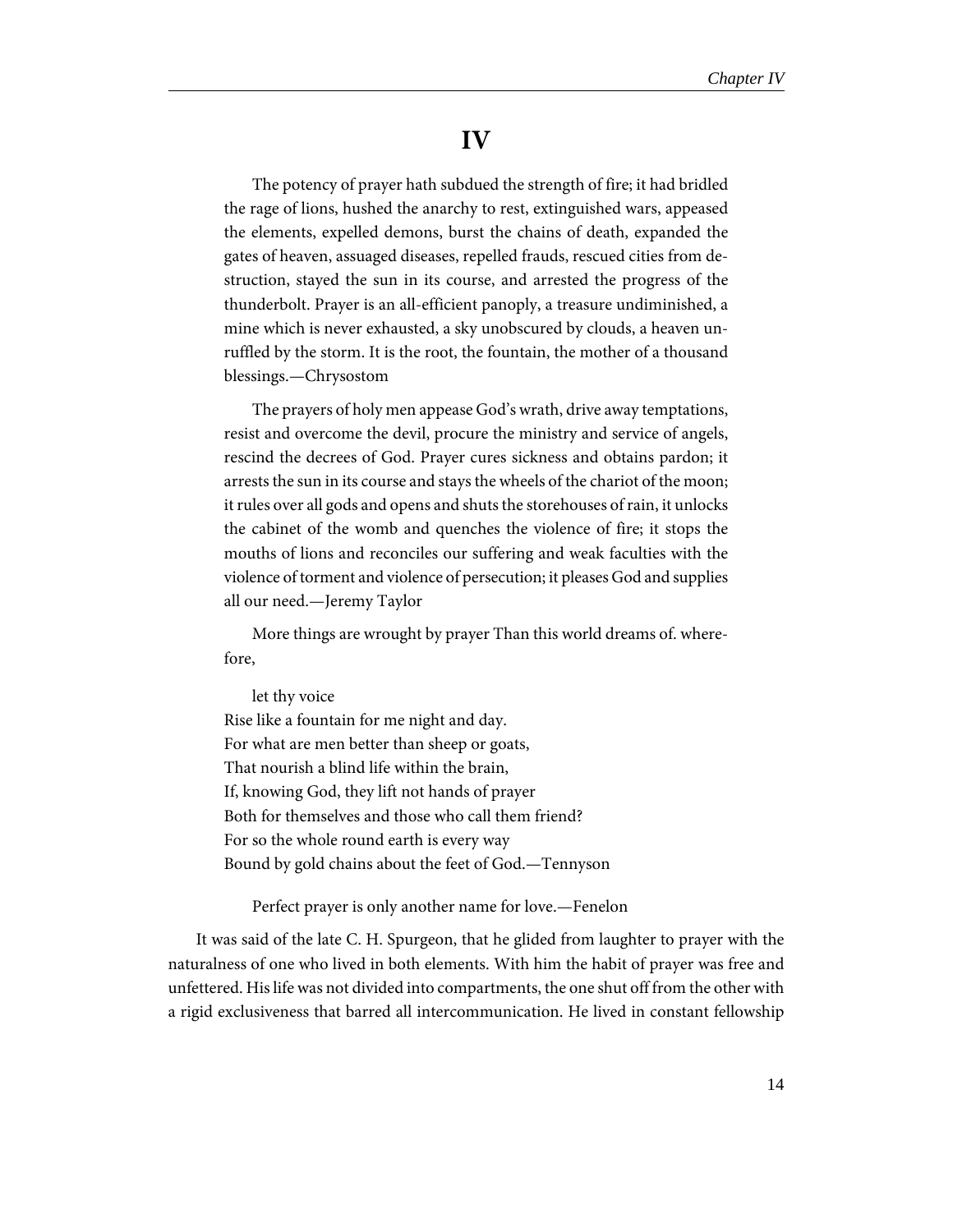with his Father in Heaven. He was ever in touch with God, and thus it was as natural for him to pray as it was for him to breathe.

"What a fine time we have had; let us thank God for it," he said to a friend on one occasion, when, out under the blue sky and wrapped in glorious sunshine, they had enjoyed a holiday with the unfettered enthusiasm of schoolboys. Prayer sprang as spontaneously to his lips as did ordinary speech, and never was there the slightest incongruity in his approach to the Divine throne straight from any scene in which he might be taking part.

That is the attitude with regard to prayer that ought to mark every child of God. There are, and there ought to be, stated seasons of communication with God when, everything else shut out, we come into His presence to talk to Him and to let Him speak to us; and out of such seasons springs that beautiful habit of prayer that weaves a golden bond between earth and heaven. Without such stated seasons the habit of prayer can never be formed; without them there is no nourishment for the spiritual life. By means of them the soul is lifted into a new atmosphere—the atmosphere of the heavenly city, in which it is easy to open the heart to God and to speak with Him as friend speaks with friend.

Thus, in every circumstance of life, prayer is the most natural out-pouring of the soul, the unhindered turning to God for communion and direction. Whether in sorrow or in joy, in defeat or in victory, in health or in weakness, in calamity or in success, the heart leaps to meet with God just as a child runs to his mother's arms, ever sure that with her is the sympathy that meets every need.

Dr. Adam Clarke, in his autobiography, records that when Mr. Wesley was returning to England by ship, considerable delay was caused by contrary winds. Wesley was reading, when he became aware of some confusion on board, and asking what was the matter, he was informed that the wind was contrary. "Then," was his reply, "let us go to prayer."

After Dr. Clarke had prayed, Wesley broke out into fervent supplication which seemed to be more the offering of faith than of mere desire. "Almighty and everlasting God," he prayed. "Thou hast sway everywhere, and all things serve the purpose of Thy will, Thou holdest the winds in Thy fists and sittest upon the water floods, and reignest a King for ever. Command these winds and these waves that they obey Thee, and take us speedily and safely to the haven whither we would go."

The power of this petition was felt by all. Wesley rose from his knees, made no remark, but took up his book and continued reading. Dr. Clarke went on deck, and to his surprise found the vessel under sail, standing on her right course. Nor did she change till she was safely at anchor. On the sudden and favourable change of wind, Wesley made no remark; so fully did he expect to be heard that he took it for granted that he was heard.

That was prayer with a purpose—the definite and direct utterance of one who knew that he had the ear of God, and that God had the willingness as well as the power to grant the petition which he asked of Him.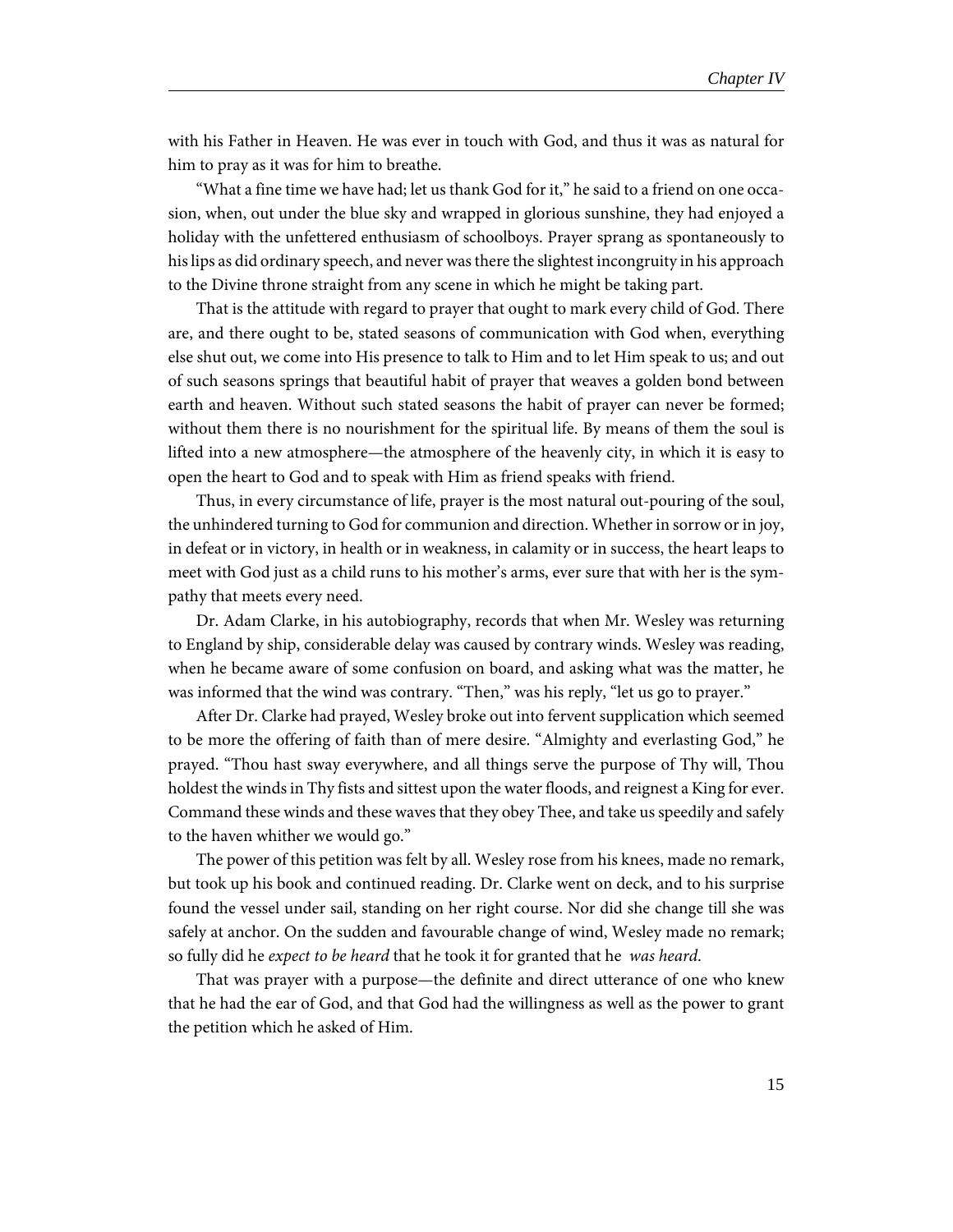Major D. W. Whittle, in an introduction to the wonders of prayer, says of George Muller, of Bristol: "I met Mr. Muller in the express, the morning of our sailing from Quebec to Liverpool. About half-an-hour before the tender was to take the passengers to the ship, he asked of the agent if a deck chair had arrived for him from New York. He was answered, "No," and told that it could not possibly come in time for the steamer. I had with me a chair I had just purchased, and told Mr. Muller of the place nearby, and suggested, as but a few moments remained, that he had better buy one at once. His reply was, "No, my brother. Our Heavenly Father will send the chair from New York. It is one used by Mrs. Muller. I wrote ten days ago to a brother, who promised to see it forwarded here last week. He has not been prompt, as I would have desired, but I am sure our Heavenly Father will send the chair. Mrs. Muller is very sick on the sea, and has particularly desired to have this same chair, and not finding it here yesterday, we have made special prayer that our Heavenly Father would be pleased to provide it for us, and we will trust Him to do so." As this dear man of God went peacefully on board, running the risk of Mrs. Muller making the trip without a chair, when, for a couple of dollars, she could have been provided for, I confess I feared Mr. Muller was carrying his faith principles too far and not acting wisely. I was kept at the express office ten minutes after Mr. Muller left. Just as I started to hurry to the wharf, a team drove up the street, and on top of a load just arrived front New York was Mr. Muller's *chair.* It was sent at once to the tender and placed in  $my$  *hands* to take to Mr. Muller, just as the boat was leaving the dock (the Lord having a lesson for me). Mr. Muller took it with the happy, pleased expression of a child who has just received a kindness deeply appreciated, and reverently removing his hat and folding his hands over it, he thanked the Heavenly Father for sending the chair."

One of Melancthon's correspondents writes of Luther's praying: "I cannot enough admire the extraordinary, cheerfulness, constancy, faith and hope of the man in these trying and vexatious times. He constantly feeds these gracious affections by a very diligent study of the Word of God. Then not a day passes in which he does not employ in prayer at least three of his very best hours. Once I happened to hear him at prayer. Gracious God! What spirit and what faith is there in his expressions! He petitions God with as much reverence as if he was in the divine presence, and yet with as firm a hope and confidence as he would address a father or a friend. "I know," said he, "Thou art our Father and our God; and therefore I am sure Thou wilt bring to naught the persecutors of Thy children. For shouldest Thou fail to do this Thine own cause, being connected with ours, would be endangered. It is entirely thine own concern. We, by Thy providence, have been compelled to take a part. Thou therefore wilt be our defence." Whilst I was listening to Luther praying in this manner, at a distance, my soul seemed on fire within me, to hear the man address God so like a friend, yet with so much gravity and reverence; and also to hear him, in the course of his prayer,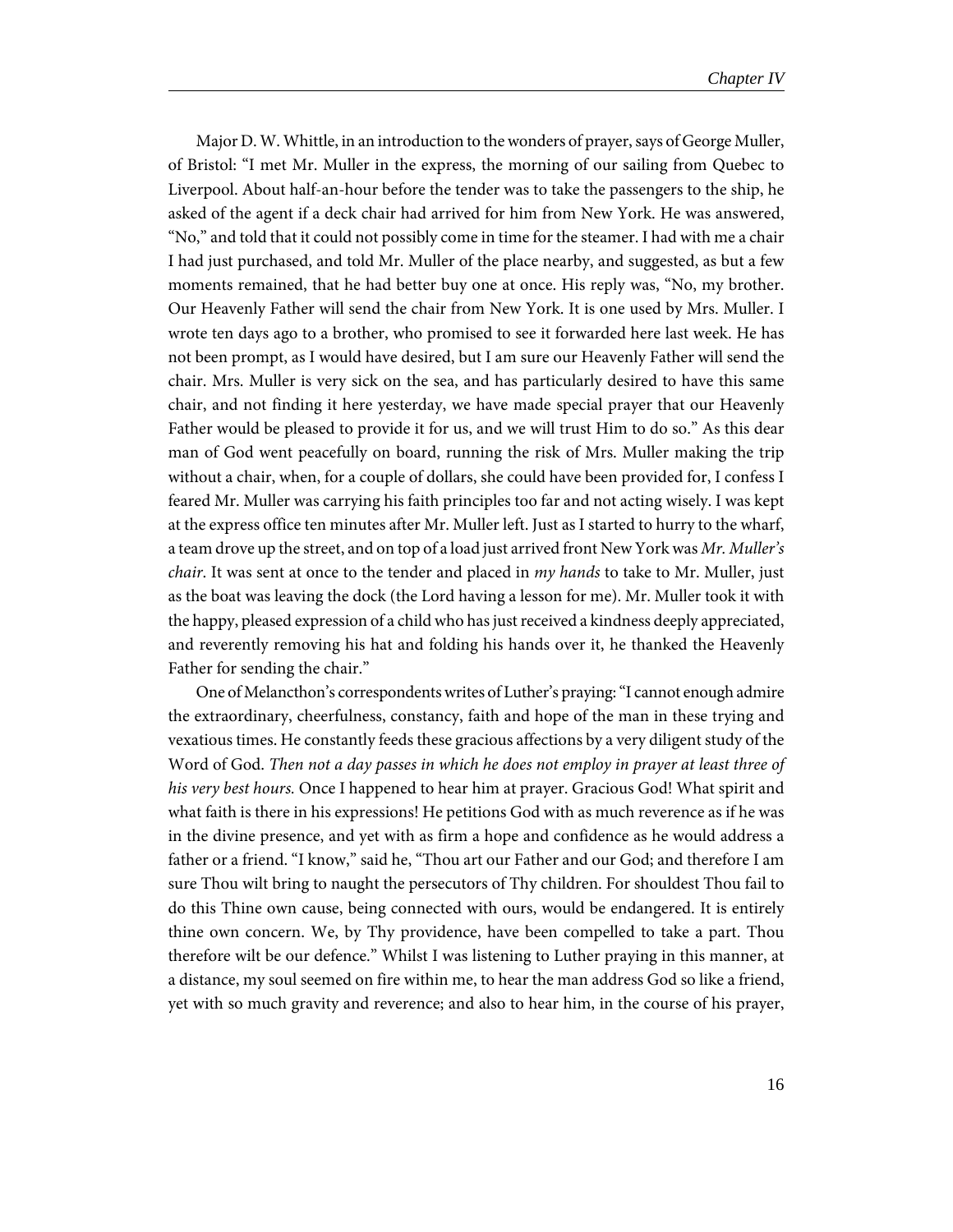insisting on the promises contained in the Psalms, as if he were sure his petitions would be granted."

Of William Bramwell, a noted Methodist preacher in England, wonderful for his zeal and prayer, the following is related by a sergeant major. "In July, 1811, our regiment was ordered for Spain, then the seat of a protracted and sanguinary war. My mind was painfully exercised with the thoughts of leaving my dear wife and four helpless children in a strange country, unprotected and unprovided for. Mr. Bramwell felt a lively interest in our situation, and his sympathising spirit seemed to drink in all the agonised feelings of my tender wife. He supplicated the throne of grace day and night in our behalf. My wife and I spent the evening previous to our march at a friend's house, in company with Mr. Bramwell, who sat in a very pensive mood, and appeared to be in a spiritual struggle all the time. After supper, he suddenly pulled his hand out of his bosom, laid it on my knee, and said: "Brother Riley, mark what I am about to say! You are not to go to Spain. Remember what I tell you, you are not; for I have been wrestling with God on your behalf, and when my Heavenly Father condescends in mercy to bless me with power to lay hold on Himself, I do not easily let Him go; no, not until I am favoured with an answer. Therefore you may depend upon it that the next time I hear from you, you will be settled in quarters." This came to pass exactly as he said. The next day the order for going to Spain was countermanded."

These men prayed with a purpose. To them God was not far away, in some inaccessible region, but near at hand, ever ready to listen to the call of His children. There was no barrier between. They were on terms of perfect intimacy, if one may use such a phrase in relation to man and his Maker. No cloud obscured the face of the Father from His trusting child, who could look up into the Divine countenance and pour out the longings of his heart. And that is the type of prayer which God never fails to hear. He knows that it comes from a heart at one with His own; from one who is entirely yielded to the heavenly plan, and so He bends His ear and gives to the pleading child the assurance that his petition has been heard and answered.

Have we not all had some such experience when with set and undeviating purpose we have approached the face of our Father? In an agony of soul we have sought refuge from the oppression of the world in the anteroom of heaven; the waves of despair seemed to threaten destruction, and as no way of escape was visible anywhere, we fell back, like the disciples of old, upon the power of our Lord, crying to Him to save us lest we perish. And then in the twinkling of an eye, the thing was done. The billows sank into a calm; the howling wind died down at the Divine command; the agony of the soul passed into a restful peace as over the whole being there crept the consciousness of the Divine presence, bringing with it the assurance of answered prayer and sweet deliverance.

"I tell the Lord my troubles and difficulties, and wait for Him to give me the answers to them," says one man of God. "And it is wonderful how a matter that looked very dark will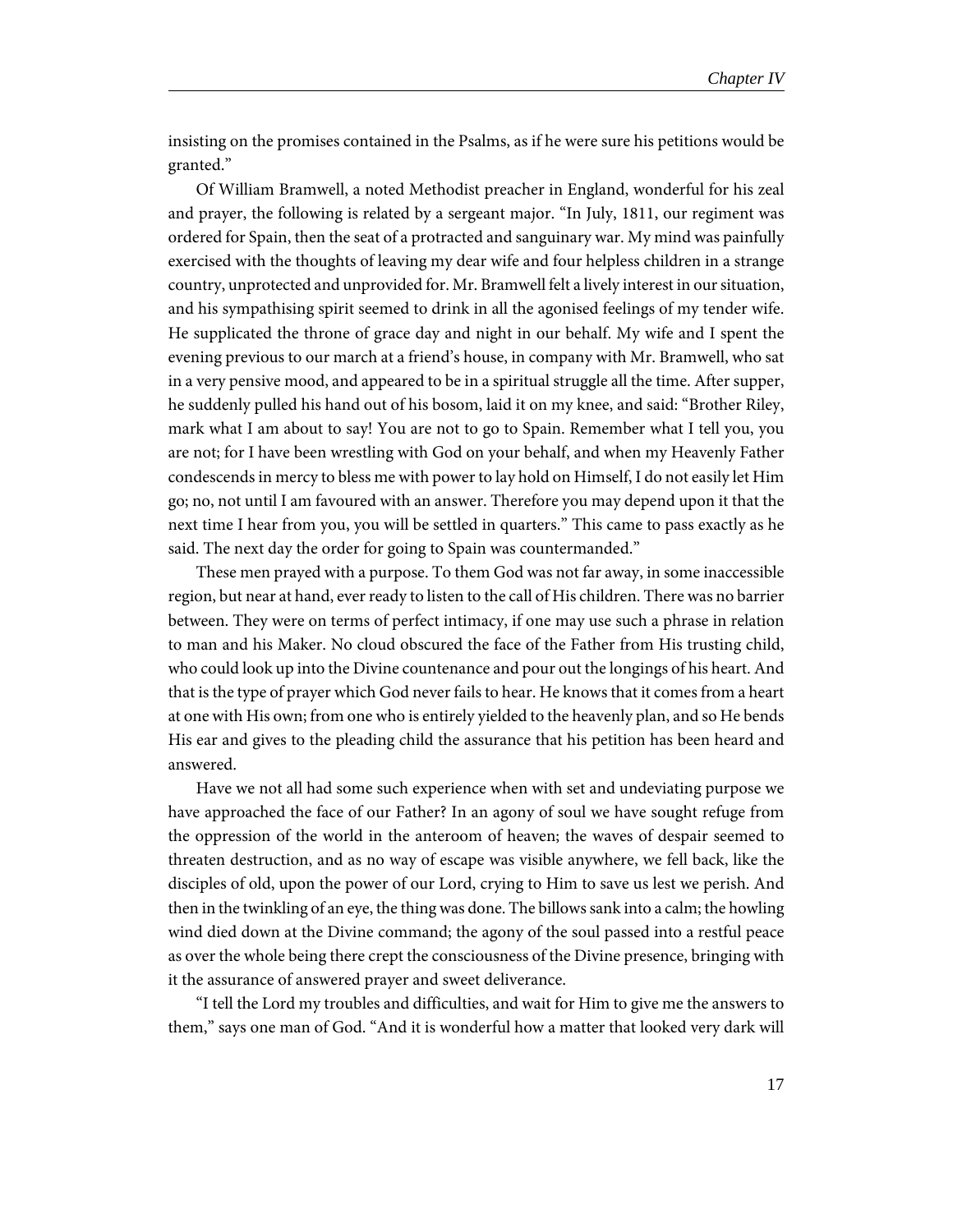in prayer become clear as crystal by the help of God's Spirit. I think Christians fail so often to get answers to their prayers because they do not wait long enough on God. They just drop down and say a few words, and then jump up and forget it and expect God to answer them. Such praying always reminds me of the small boy ringing his neighbour's door-bell, and then running away as fast as he can go."

When we acquire the habit of prayer we enter into a new atmosphere. "Do you expect to go to heaven?" asked someone of a devout Scotsman. "Why, man, I live there," was the quaint and unexpected reply. It was a pithy statement of a great truth, for all the way to heaven is heaven begun to the Christian who walks near enough to God to hear the secrets He has to impart.

This attitude is beautifully illustrated in a story of Horace Bushnell, told by Dr. Parkes Cadman. Bushnell was found to be suffering from an incurable disease. One evening the Rev. Joseph Twichell visited him, and, as they sat together under the starry sky, Bushnell said: "One of us ought to pray." Twichell asked Bushnell to do so, and Bushnell began his prayer; burying his face in the earth, he poured out his heart until, said Twichell, in recalling the incident, "I was afraid to stretch out my hand in the darkness lest I should touch God."

To have God thus near is to enter the holy of holies—to breathe the fragrance of the heavenly air, to walk in Eden's delightful gardens. Nothing but prayer can bring God and man into this happy communion. That was the experience of Samuel Rutherford, just as it is the experience of every one who passes through the same gateway. When this saint of God was confined in jail at one time for conscience sake, he enjoyed in a rare degree the Divine companionship, recording in his diary that Jesus entered his cell, and that at His coming "every stone flashed like a ruby."

Many others have borne witness to the same sweet fellowship, when prayer had become the one habit of life that meant more than anything else to them. David Livingstone lived in the realm of prayer and knew its gracious influence. It was his habit every birthday to write a prayer, and on the next to the last birthday of all, this was his prayer: "O Divine one, I have not loved Thee earnestly, deeply, sincerely enough. Grant, I pray Thee, that before this year is ended I may have finished my task." It was just on the threshold of the year that followed that his faithful men, as they looked into the hut of Ilala, while the rain dripped from the eaves, saw their master on his knees beside his bed in an attitude of prayer. He had died on his knees in prayer.

Stonewall Jackson was a man of prayer. Said he: "I have so fixed the habit in my mind that I never raise a glass of water to my lips without asking God's blessing, never seal a letter without putting a word of prayer under the seal, never take a letter from the post without a brief sending of my thoughts heavenward, never change my classes in the lecture-room without a—minute's petition for the cadets who go out and for those who come in."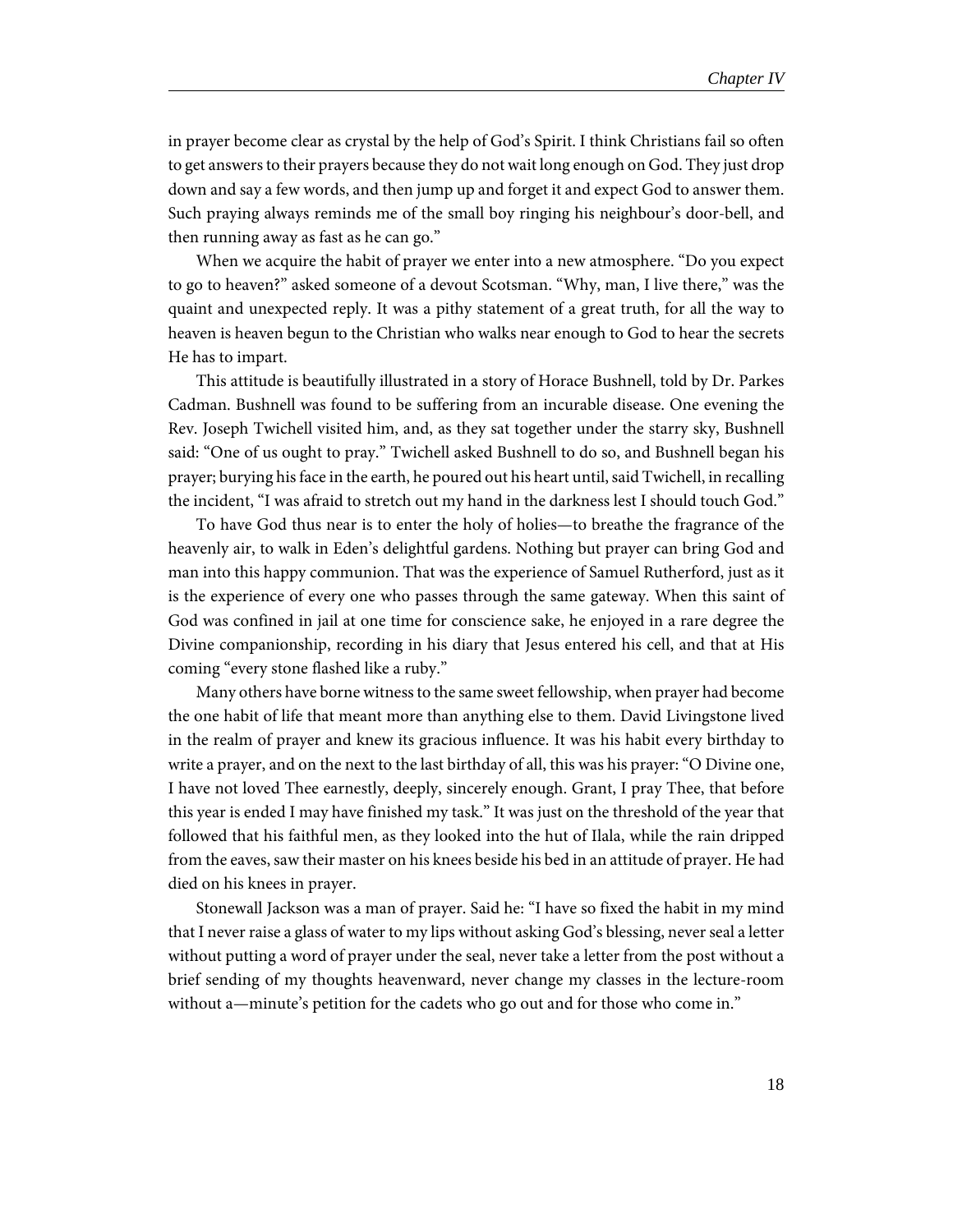James Gilmour, the pioneer missionary to Mongolia, was a man of prayer. He had a habit in his writing of never using a blotter. He made a rule when he got to the bottom of any page to wait until the ink dried and spend the time in prayer.

In this way their whole being was saturated with the Divine, and they became the reflection of the heavenly fragrance and glory. Walking with God down the avenues of prayer we acquire something of His likeness, and unconsciously we become witnesses to others of His beauty and His grace. Professor James, in his famous work, "Varieties of Religious Experience," tells of a man of forty-nine who said: "God is more real to me than any thought or thing or person. I feel His presence positively, and the more as I live in closer harmony with His laws as written in my body and mind. I feel Him in the sunshine or rain; and all mingled with a delicious restfulness most nearly describes my feelings. I talk to Him as to a companion in prayer and praise, and our communion is delightful. He answers me again and again, often in words so clearly spoken that it seems my outer ear must have carried the tone, but generally in strong mental impressions. Usually a text of Scripture, unfolding some new view of Him and His love for me, and care for my safety ... That He is mine and I am His never leaves me; it is an abiding joy. Without it life would be a blank, a desert, a shoreless, trackless waste."

Equally notable is the testimony of Sir Thomas Browne, the beloved physician who lived at Norwich in 1605, and was the author of a very remarkable book of wide circulation, "Religio Medici." In spite of the fact that England was passing through a period of national convulsion and political excitement, he found comfort and strength in prayer. "I have resolved," he wrote in a journal found among his private papers after his death, "to pray more and pray always, to pray in all places where quietness inviteth, in the house, on the highway and on the street; and to know no street or passage in this city that may not witness that I have not forgotten God." And he adds: "I purpose to take occasion of praying upon the sight of any church which I may pass, that God may be worshipped there in spirit, and that souls may be saved there; to pray daily for my sick patients and for the patients of other physicians; at my entrance into any home to say, "May the peace of God abide here"; after hearing a sermon, to pray for a blessing on God's truth, and upon the messenger; upon the sight of a beautiful person to bless God for His creatures, to pray for the beauty of such an one's soul, that God may enrich her with inward graces, and that the outward and inward may correspond; upon the sight of a deformed person, to pray God to give them wholeness of soul, and by and by to give them the beauty of the resurrection."

What an illustration of the praying spirit! Such an attitude represents prayer without ceasing, reveals the habit of prayer in its unceasing supplication, in its uninterrupted communion, in its constant intercession. What an illustration, too, of purpose in prayer! Of how many of us can it be said that as we pass people in the street we pray for them, or that as we enter a home or a church we remember the inmates or the congregation in prayer to God?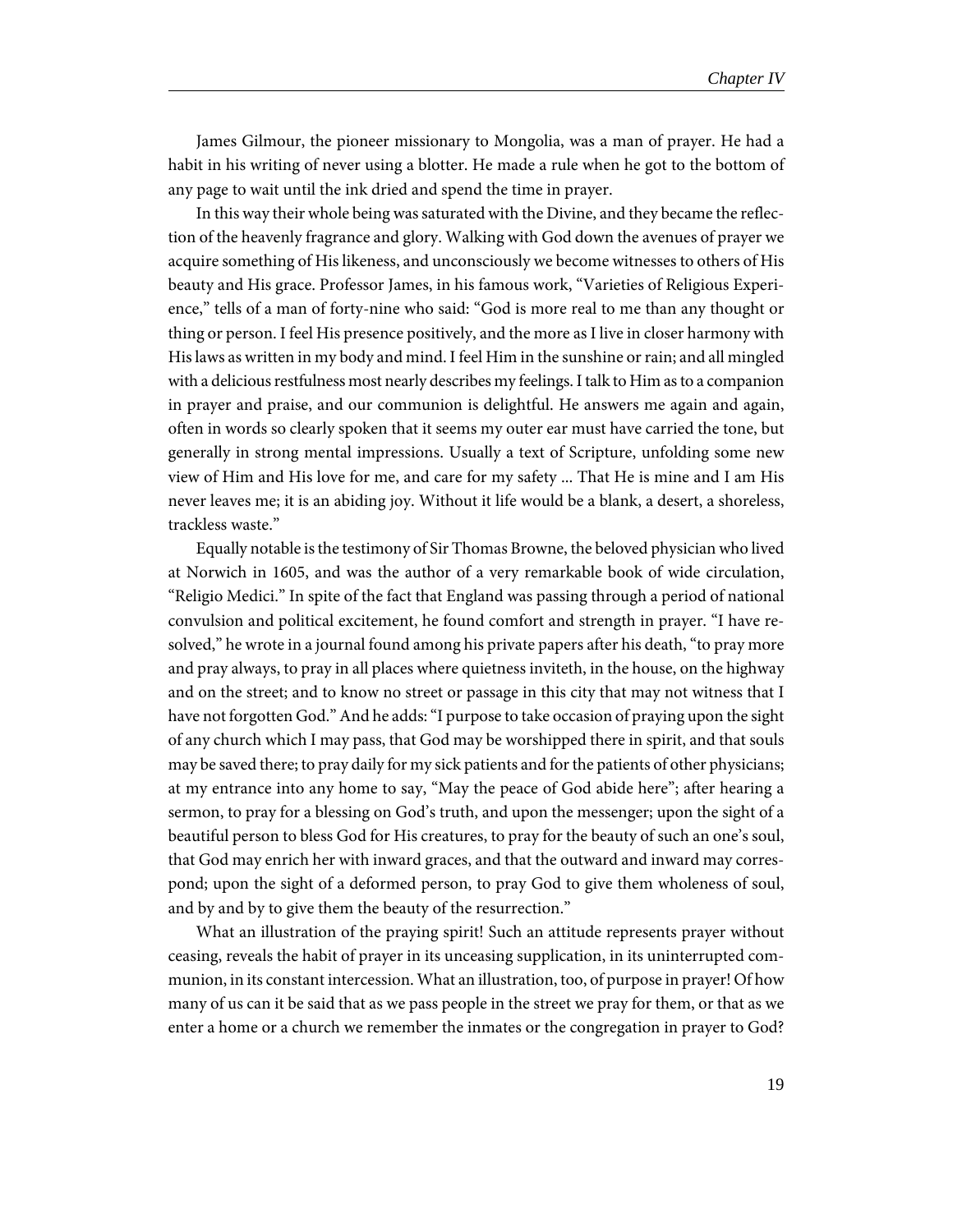The explanation of our thoughtlessness or forgetfulness lies in the fact that prayer with so many of us is simply a form of selfishness; it means asking for something for ourselves t that and nothing more.

And from such an attitude we need to pray to be delivered.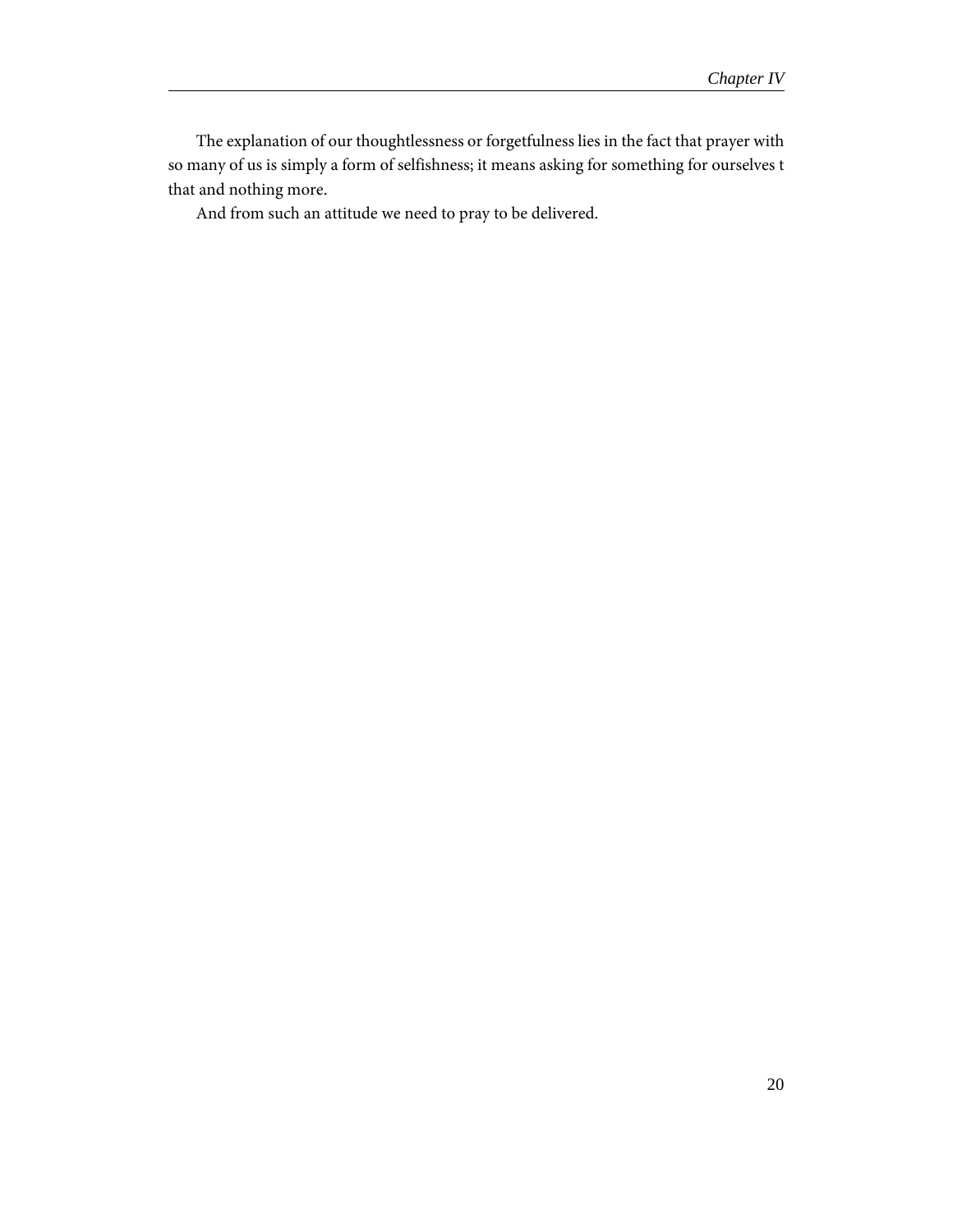#### **V**

<span id="page-24-0"></span>The prayer of faith is the only power in the universe to which the great Jehovah yields. Prayer is the sovereign remedy.—Robert Hall

The Church, intent on the acquisition of temporal power, had well nigh abandoned its spiritual duties, and its empire, which rested on spiritual foundations, was crumbling with their decay, and threatened to pass away like an unsubstantial vision.—Lea's Inquisition

Are we praying as Christ did? Do we abide in Him? Are our pleas and spirit the overflow of His spirit and pleas? Does love rule the spirit—perfect love?

These questions must be considered as proper and apposite at a time like the present. We do fear that we are doing more of other things than prayer. This is not a praying age; it is an age of great activity, of great movements, but one in which the tendency is very strong to stress the seen and the material and to neglect and discount the unseen and the spiritual. Prayer is the greatest of all forces, because it honors God and brings Him into active aid.

There can be no substitute, no rival for prayer; it stands alone as the great spiritual force, and this force must be imminent and acting. It cannot be dispensed with during one generation, nor held in abeyance for the advance of any great movement—it must be continuous and particular, always, everywhere, and in everything. We cannot run our spiritual operations on the prayers of the past generation. Many persons believe in the efficacy of prayer, but not many pray. Prayer is the easiest and hardest of all things; the simplest and the sublimest; the weakest and the most powerful; its results lie outside the range of human possibilities—they are limited only by the omnipotence of God.

Few Christians have anything but a vague idea of the power of prayer; fewer still have any experience of that power. The Church seems almost wholly unaware of the power God puts into her hand; this spiritual carte blanche on the infinite resources of God's wisdom and power is rarely, if ever, used—never used to the full measure of honouring God. It is astounding how poor the use, how little the benefits. Prayer is our most formidable weapon, but the one in which we are the least skilled, the most averse to its use. We do everything else for the heathen save the thing God wants us to do; the only thing which does any good—makes all else we do efficient.

To graduate in the school of prayer is to master the whole course of a religious life. The first and last stages of holy living are crowned with praying. It is a life trade. The hindrances of prayer are the hindrances in a holy life. The conditions of praying are the conditions of righteousness, holiness and salvation. A cobbler in the trade of praying is a bungler in the trade of salvation.

Prayer is a trade to be learned. We must be apprentices and serve our time at it. Painstaking care, much thought, practice and labour are required to be a skillful tradesman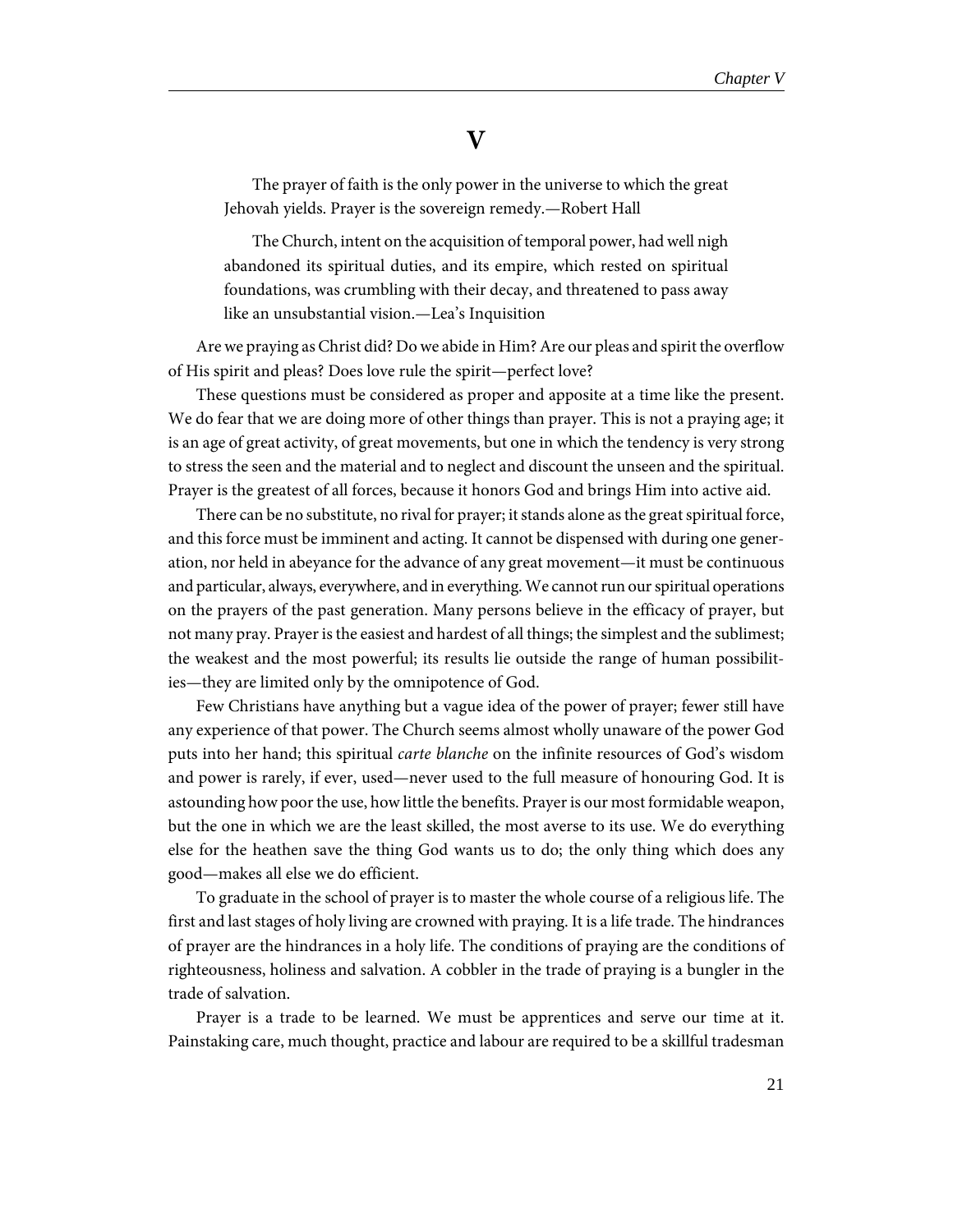in praying. Practice in this, as well as in all other trades, makes perfect. Toiling hands and hearts only make proficients in this heavenly trade.

In spite of the benefits and blessings which flow from communion with God, the sad confession must be made that we are not praying much. A very small number comparatively lead in prayer at the meetings. Fewer still pray in their families. Fewer still are in the habit of praying regularly in their closets. Meetings specially for prayer are as rare as frost in June. In many churches there is neither the name nor the semblance of a prayer meeting. In the town and city churches the prayer meeting in name is not a prayer meeting in fact. A sermon or a lecture is the main feature. Prayer is the nominal attachment.

Our people are not essentially a praying people. That is evident by their lives.

Prayer and a holy life are one. They mutually act and react. Neither can survive alone. The absence of the one is the absence of the other. The monk depraved prayer, substituted superstition for praying, mummeries and routine for a holy life. We are in danger of substituting churchly work and a ceaseless round of showy activities for prayer and holy living. A holy life does not live in the closet, but it cannot live without the closet. If, by any chance, a prayer chamber should be established without a holy life, it would be a chamber without the presence of God in it.

Put the saints everywhere to praying, is the burden of the apostolic effort and the key note of apostolic success. Jesus Christ had striven to do this in the days of His personal ministry. He was moved by infinite compassion at the ripened fields of earth perishing for lack of labourers, and pausing in His own praying, He tries to awaken the sleeping sensibilities of His disciples to the duty of prayer, as He charges them: "Pray ye the Lord of the harvest that He will send forth labourers into His harvest." And He spake a parable to them to this end, that *men ought* always to pray.

Only glimpses of this great importance of prayer could the apostles get before Pentecost. But the Spirit coming and filling on Pentecost elevated prayer to its vital and all-commanding position in the Gospel of Christ. The call now of prayer to every saint is the Spirit's loudest and most exigent call. Sainthood's piety is made, refined, perfected, by prayer. The Gospel moves with slow and timid pace when the saints are not at their prayers early and late and long.

Where are the Christlike leaders who can teach the modern saints how to pray and put them at it? Do our leaders know we are raising up a prayerless set of saints? Where are the apostolic leaders who can put God's people to praying? Let them come to the front and do the work, and it will be the greatest work that can be done. An increase of educational facilities and a great increase of money force will be the direst curse to religion if they are not sanctified by more and better praying than we are doing.

More praying will not come as a matter of Course. The campaign for the twentieth or thirtieth century will not help our praying, but hinder if we are not careful. Nothing but a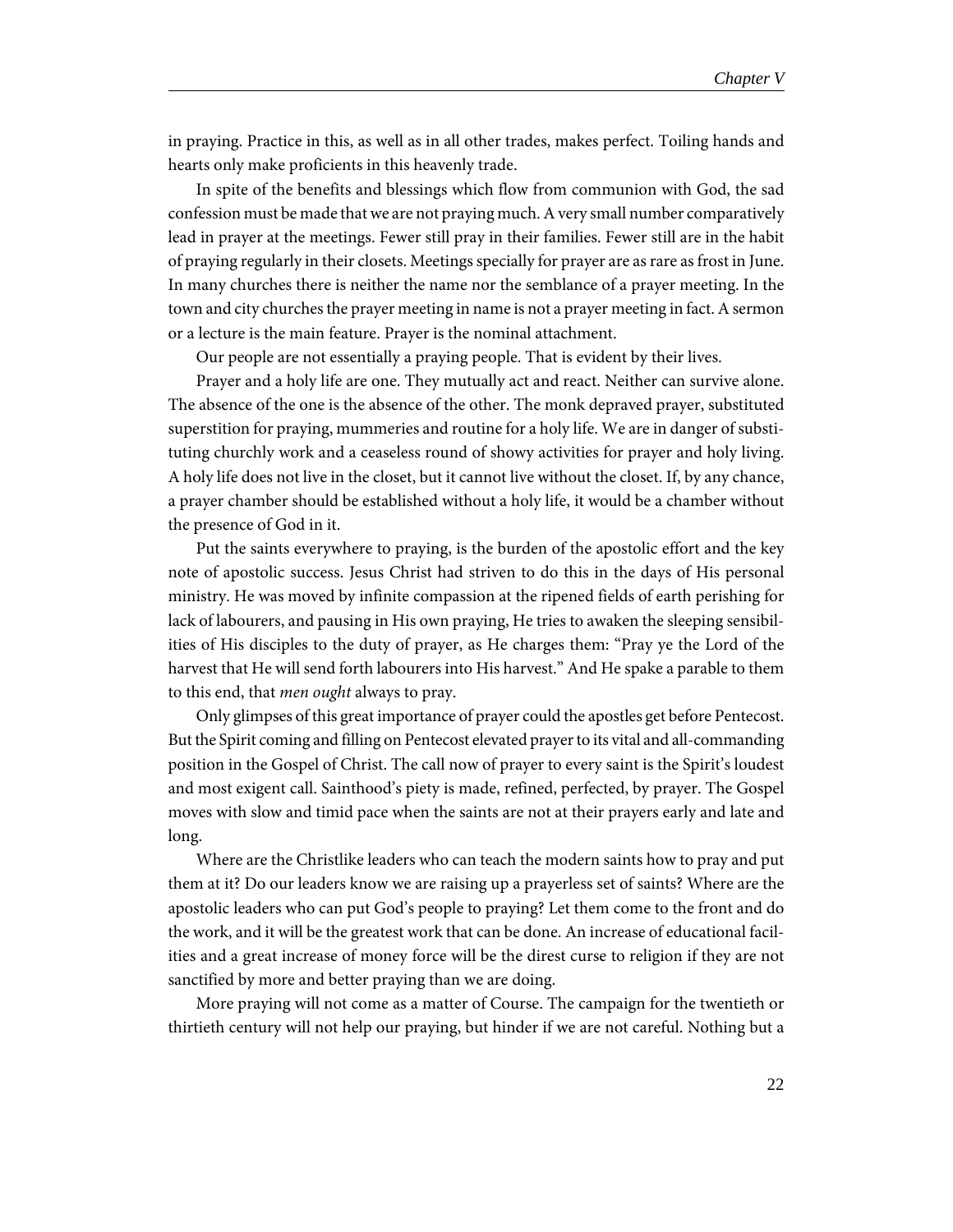specific effort from a praying leadership will avail. None but praying leaders can have praying followers. Praying apostles will beget praying saints. A praying pulpit will beget praying pews. We do greatly need somebody who can set the saints to this business of praying. We are a generation of non-praying saints. Non-praying saints are a beggarly gang of saints, who have neither the ardour nor the beauty, nor the power of saints. Who will restore this branch? The greatest will he be of reformers and apostles, who can set the Church to praying.

Holy men have, in the past, changed the whole force of affairs, revolutionised character and country by prayer. And such achievements are still possible to us. The power is only wanting to be used. Prayer is but the expression of faith.

Time would fail to tell of the mighty things wrought by prayer, for by it holy ones have "subdued kingdoms, wrought righteousness, obtained promises, stopped the mouths of lions, quenched the violence of fire, escaped the edge of the sword, out of weakness were made strong, waxed valiant in fight, turned to fight the armies of the aliens, women received their dead raised to life

Prayer honours God; it dishonours self. It is man's plea of weakness, ignorance, want. A plea which heaven cannot disregard. God delights to have us pray.

Prayer is not the foe to work, it does not paralyse activity. It works mightily; prayer itself is the greatest work. It springs activity, stimulates desire and effort. Prayer is not an opiate but a tonic, it does not lull to sleep but arouses anew for action. The lazy man does not, will not, cannot pray, for prayer demands energy. Paul calls it a striving, an agony. With Jacob it was a wrestling; with the Syrophenician women it was a struggle which called into play all the higher qualities of the soul, and which demanded great force to meet.

The closet is not an asylum for the indolent and worthless Christian. It is not a nursery where none but babes belong. It is the battlefield of the Church; its citadel; the scene of heroic and unearthly conflicts. The closet is the base of supplies for the Christian and the Church. Cut off from it there is nothing left but retreat and disaster. The energy for work, the mastery over self, the deliverance from fear, all spiritual results and graces, are much advanced by prayer. The difference between the strength, the experience, the holiness of Christians is found in the contrast in their praying.

Few, short, feeble prayers, always betoken a low spiritual condition. Men ought to pray much and apply themselves to it with energy and perseverance. Eminent Christians have been eminent in prayer. The deep things of God are learned nowhere else. Great things for God are done by great prayers. He who prays much, studies much, loves much, works much, does much for God and humanity. The execution of the Gospel, the vigour of faith, the maturity and excellence of spiritual graces wait on prayer.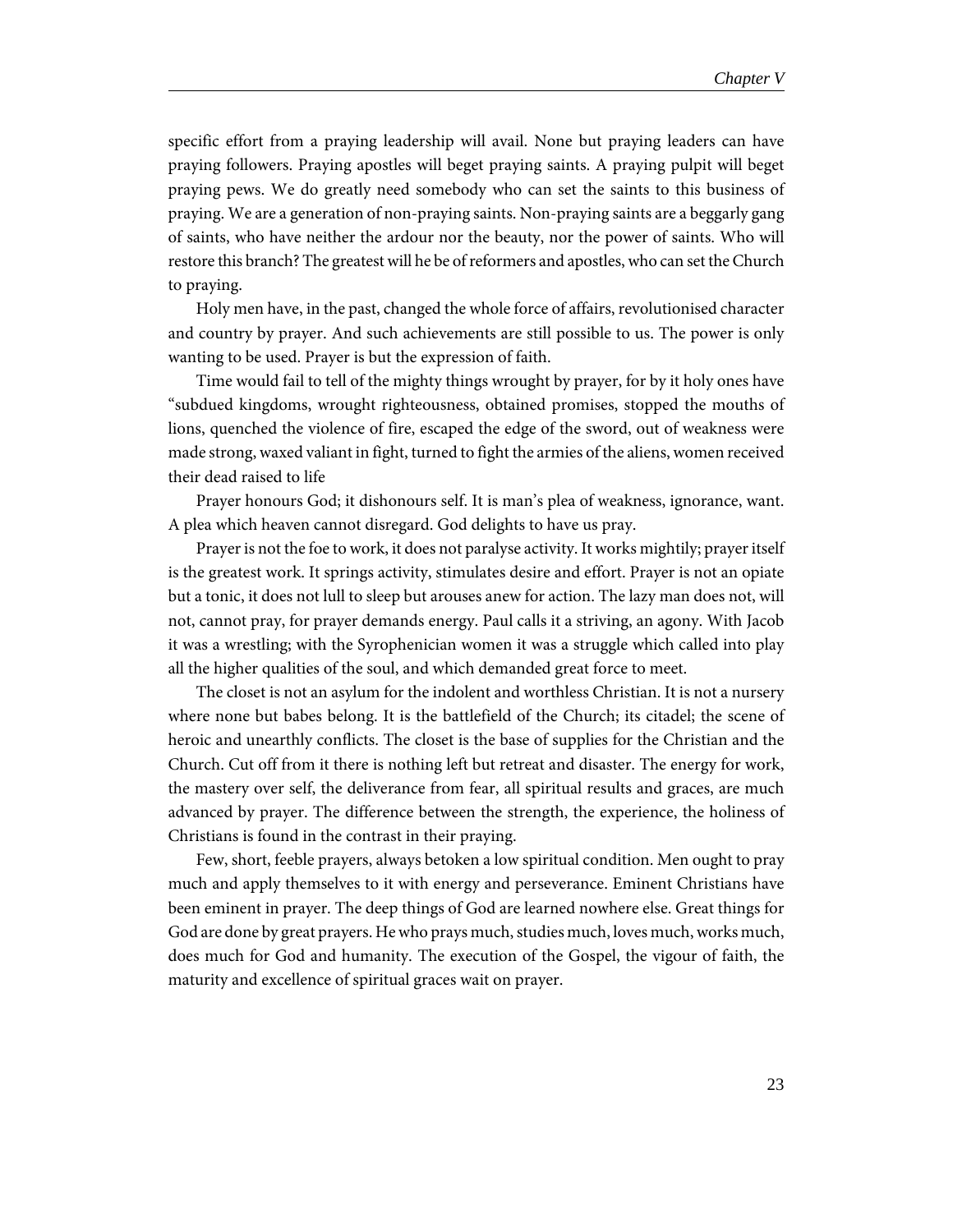#### **VI**

<span id="page-27-0"></span>"Nothing is impossible to industry, "said one of the seven sages of Greece. Let us change the word industry for persevering prayer, and the motto will be more Christian and more worthy of universal adoption. I am persuaded that we are all more deficient in a spirit of prayer than in any other grace. God loves importunate prayer so much that He will not give us much blessing without it. And the reason that He loves such prayer is that He loves us and knows that it is a necessary preparation for our receiving the richest blessings which He is waiting and longing to bestow.

I never prayed sincerely and earnestly for anything but it came at some time—no matter at how distant a day, somehow, in some shape, probably the last I would have devised, it came.—Adoniram Judson

It is good, I find, to persevere in attempts to pray. If I cannot pray with perseverance or continue long in my address to the Divine Being, I have found that the more I do in secret prayer the more I have delight to do, and have enjoyed more of the spirit of prayer; and frequently I have found the contrary, when by journeying or otherwise, I have been deprived of retirement.—David Brainerd

Christ puts importunity as a distinguishing characteristic of true praying. We must not only pray, but we must pray with great urgency, with intentness and with repetition. We must not only pray, but we must pray again and again. We must not get tired of praying. We must be thoroughly in earnest, deeply concerned about the things for which we ask, for Jesus Christ made it very plain that the secret of prayer and its success lie in its urgency. We must press our prayers upon God.

In a parable of exquisite pathos and simplicity, our Lord taught not simply that men ought to pray, but that men ought to pray with full heartiness, and press the matter with vigorous energy and brave hearts.

"And He spake a parable unto them to the end that they ought always to pray, and not to faint; saying, There was in a city, a judge, which feared not God, and regarded not man: and there was a widow in that city; and she came oft unto him, saying, Avenge me of mine adversary. And he would not for a while: but afterwards he said within himself, Though I fear not God, nor regard man; yet because this widow troubleth me, I will avenge her, lest she wear me out by her continual coming. And the Lord said, Hear what the unrighteous judge saith. And shall not God avenge His elect, which cry to Him day and night, and He is longsuffering over them? I say unto you, that He will avenge them speedily. Howbeit when the Son of man cometh, shall He find faith on the earth?"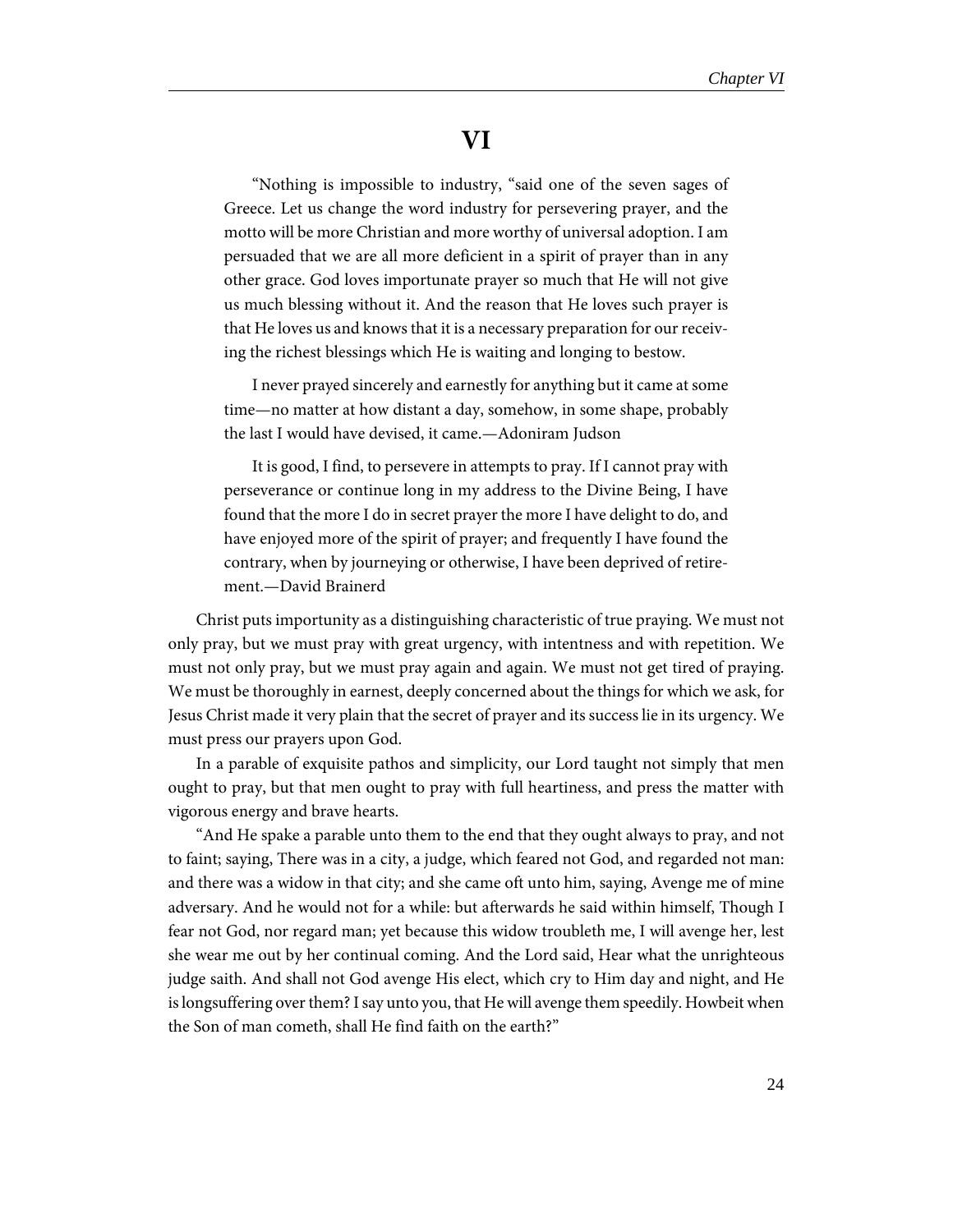This poor woman's case was a most hopeless one, but importunity brings hope from the realms of despair and creates success where neither success nor its conditions existed. There could be no stronger case, to show how unwearied and dauntless importunity gains its ends where everything else fails. The preface to this parable says: "He spake a parable to this end, that men ought always to pray and not to faint." He knew that men would soon get faint-hearted in praying, so to hearten us He gives this picture of the marvellous power of importunity.

The widow, weak and helpless, is helplessness personified; bereft of every hope and influence which could move an unjust judge, she yet wins her case solely by her tireless and offensive importunity. Could the necessity of importunity, its power and tremendous importance in prayer, be pictured in deeper or more impressive colouring? It surmounts or removes all obstacles, overcomes every resisting force and gains its ends in the face of invincible hindrances. We can do nothing without prayer. All things can be done by importunate prayer.

That is the teaching of Jesus Christ.

Another parable spoken by Jesus enforces the same great truth. A man at midnight goes to his friend for a loan of bread. His pleas are strong, based on friendship and the embarrassing and exacting demands of necessity, but these all fail. He gets no bread, but he stays and presses, and waits and gains. Sheer importunity succeeds where all other pleas and influences had failed.

The case of the Syrophenician woman is a parable in action. She is arrested in her approaches to Christ by the information that He will not see anyone. She is denied His presence, and then in His presence is treated with seeming indifference, with the chill of silence and unconcern: she presses and approaches, the pressure and approach are repulsed by the stern and crushing statement that He is not sent to her kith or kind, that she is reprobated from His mission and power. She is humiliated by being called a dog. Yet she accepts all, overcomes all, wins all by her humble, dauntless, invincible importunity. The Son of God, pleased, surprised, overpowered by her unconquerable importunity, says to her: "O, woman, great is thy faith; be it unto thee even as thou wilt." Jesus Christ surrenders Himself to the importunity of a great faith. "And shall not God avenge His own elect which cry day and night unto Him, though He bear long with them?"

Jesus Christ puts ability to importune as one of the elements of prayer, one of the main conditions of prayer. The prayer of the Syrophenician woman is an exhibition of the matchless power of importunity, of a conflict more real and involving more of vital energy, endurance, and all the higher elements than was ever illustrated in the conflicts of Isthmia or Olympia.

The first lessons of importunity are taught in the Sermon on the Mount—"Ask, and it shall be given; seek, and ye shall find; knock, and it shall be opened." These are steps of ad-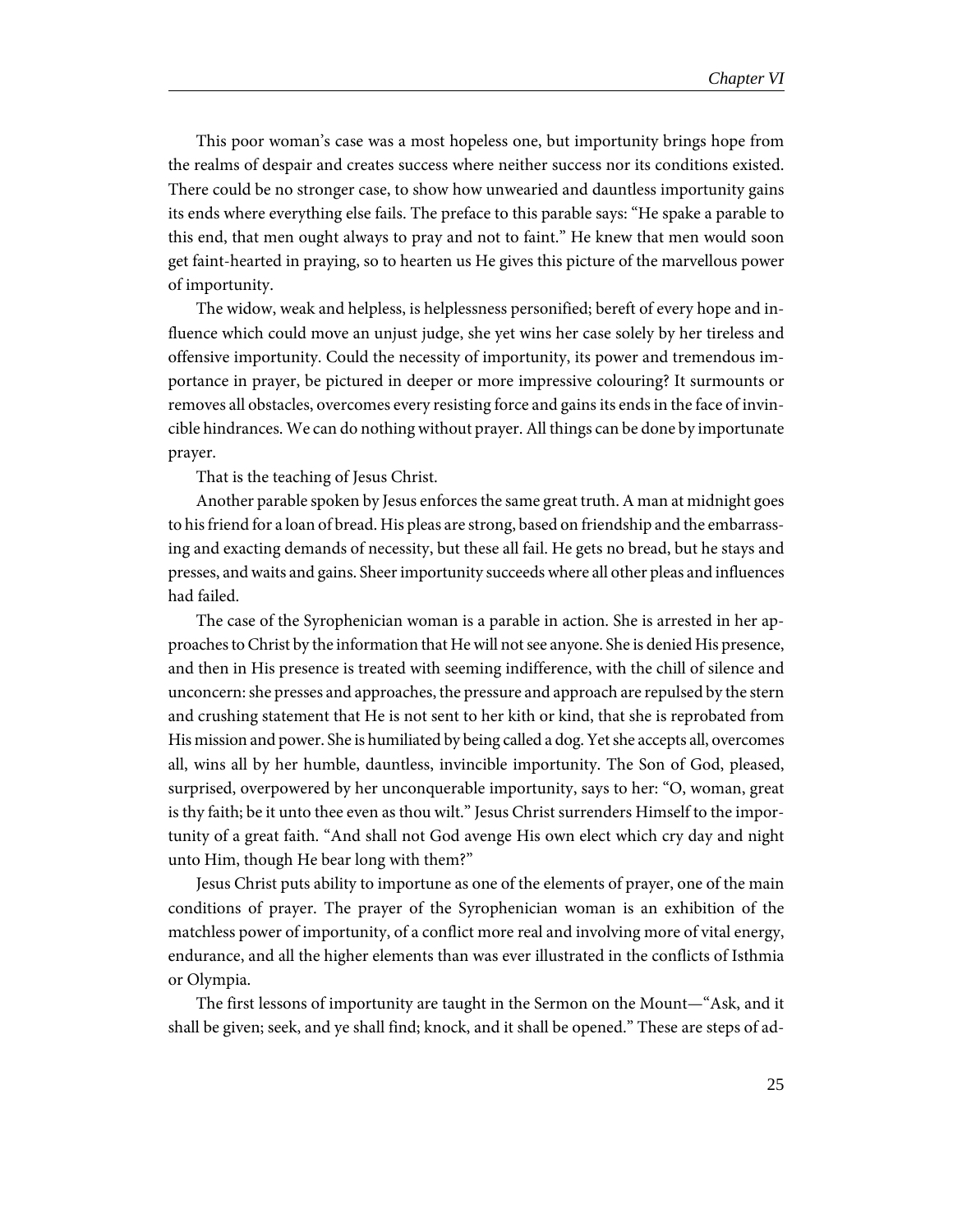vance—"For every one that asketh, receiveth; and he that seeketh, findeth; and to him that knocketh, it shall be opened."

Without continuance the prayer may go unanswered. Importunity is made up of the ability to hold on, to press on, to wait with unrelaxed and unrelaxable grasp, restless desire and restful patience. Importunate prayer is not an incident, but the main thing, not a performance but a passion, not a need but a necessity.

Prayer in its highest form and grandest success assumes the attitude of a wrestler with God. It is the contest, trial and victory of faith; a victory not secured from an enemy, but from Him who tries our faith that He may enlarge it: that tests our strength to make us stronger. Few things give such quickened and permanent vigour to the soul as a long exhaustive season of importunate prayer. It makes an experience, an epoch, a new calendar for the spirit, a new life to religion, a soldierly training. The Bible never wearies in its pressure and illustration of the fact that the highest spiritual good is secured as the return of the outgoing of the highest form of spiritual effort. There is neither encouragement nor room in Bible religion for feeble desires, listless efforts, lazy attitudes; all must be strenuous, urgent, ardent. Inflamed desires, impassioned, unwearied insistence delight heaven. God would have His children incorrigibly in earnest and persistently bold in their efforts. Heaven is too busy to listen to half-hearted prayers or to respond to pop-calls.

Our whole being must be in our praying; like John Knox, we must say and feel, "Give me Scotland, or I die." Our experience and revelations of God are born of our costly sacrifice, our costly conflicts, our costly praying. The wrestling, all night praying, of Jacob made an era never to be forgotten in Jacob's life, brought God to the rescue, changed Esau's attitude and conduct, changed Jacob's character, saved and affected his life and entered into the habits of a nation.

Our seasons of importunate prayer cut themselves like the print of a diamond, into our hardest places, and mark with ineffaceable traces our characters. They are the salient periods of our lives! The memorial stones which endure and to which we turn.

Importunity, it may be repeated, is a condition of prayer. We are to press the matter, not with vain repetitions, but with urgent repetitions. We repeat, not to count the times, but to gain the prayer. We cannot quit praying because heart and soul are in it. We pray "with all perseverance." We hang to our prayers because by them we live. We press our pleas because we must have them or die. Christ gives us two most expressive parables to emphasise the necessity of importunity in praying. Perhaps Abraham lost Sodom by failing to press to the utmost his privilege of praying. Joash, we know, lost because he stayed his smiting.

Perseverance counts much with God as well as with man. If Elijah had ceased at his first petition the heavens would have scarcely yielded their rain to his feeble praying. If Jacob had quit praying at decent bedtime he would scarcely have survived the next day's meeting with Esau. If the Syrophenician woman had allowed her faith to faint by silence, humiliation,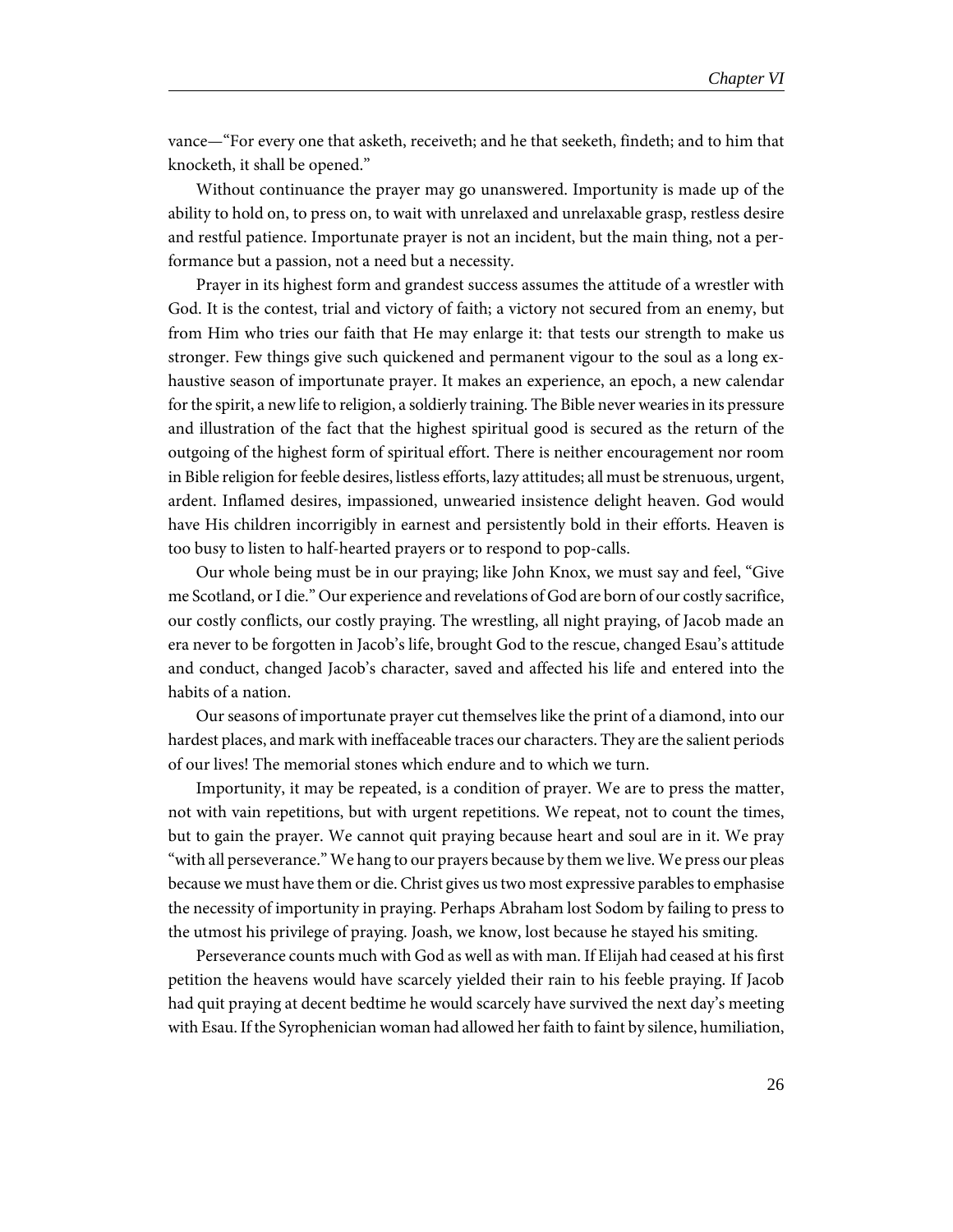repulse, or stop mid-way its struggles, her grief-stricken home would never have been brightened by the healing of her daughter.

Pray and never faint, is the motto Christ gives us for praying. It is the test of our faith, and the severer the trial and the longer the waiting, the more glorious the results.

The benefits and necessity of importunity are taught by Old Testament saints. Praying men must be strong in hope, and faith, and prayer. They must know how to wait and to press, to wait on God and be in earnest in our approaches to Him.

Abraham has left us an example of importunate intercession in his passionate pleading with God on behalf of Sodom and Gomorrah, and if, as already indicated, he had not ceased in his asking, perhaps God would not have ceased in His giving.

"Abraham left off asking before God left off granting." Moses taught the power of importunity when he interceded for Israel forty days and forty nights, by fasting and prayer. And he succeeded in his importunity.

Jesus, in His teaching and example, illustrated and perfected this principle of Old Testament pleading and waiting. How strange that the only Son of God, who came on a mission direct from His Father, whose only heaven on earth, whose only life and law were to do His Father's will in that mission—what a mystery that He should be under the law of prayer, that the blessings which came to Him were impregnated and purchased by prayer; stranger still that importunity in prayer was the process by which His wealthiest supplies from God were gained. Had He not prayed with importunity, no transfiguration would have been in His history, no mighty works had rendered Divine His career. His all-night praying was that which filled with compassion and power His all-day work. The importunate praying of His life crowned His death with its triumph. He learned the high lesson of submission to God's will in the struggles of importunate prayer before He illustrated that submission so sublimely on the cross.

"Whether we like it or not," said Mr. Spurgeon, "asking is the rule of the kingdom." "Ask, and ye shall receive." It is a rule that never will be altered in anybody's case. Our Lord Jesus Christ is the. elder brother of the family, but God has not relaxed the rule for Him. Remember this text: Jehovah says to His own Son, "Ask of Me, and I will give Thee the heaven for Thine inheritance, and the uttermost parts of the earth for Thy possession." If the Royal and Divine Son of God cannot be exempted from the rule of asking that He may have, you and I cannot expect the rule to be relaxed in our favour. Why should it be? What reason can be pleaded why we should be exempted from prayer? What argument can there be why we should be deprived of the privilege and delivered from the necessity of supplication? I can see none: can you? God will bless Elijah and send rain on Israel, but Elijah must pray for it. If the chosen nation is to prosper, Samuel must plead for it. If the Jews are to be delivered, Daniel must intercede. God will bless Paul, and the nations shall be converted through him, but Paul must pray. Pray he did without ceasing; his epistles show that he expected nothing except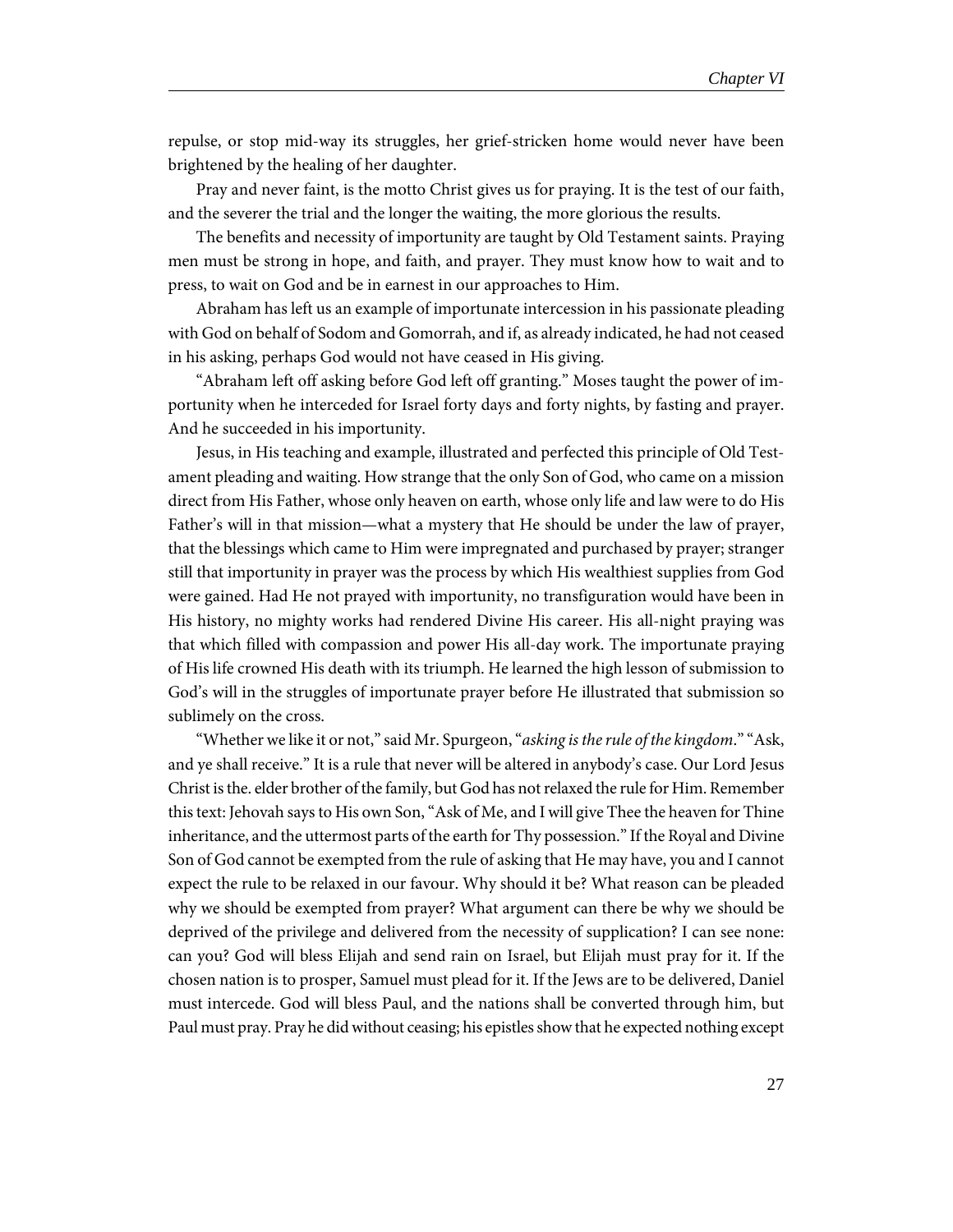by asking for it. If you may have everything by asking, and nothing without asking, I beg you to see how absolutely vital prayer is, and I beseech you to abound in it."

There is not the least doubt that much of our praying fails for lack of persistency. It is without the fire and strength of perseverance. Persistence is of the essence of true praying. It may not be always called into exercise, but it must be there as the reserve force. Jesus taught that perseverance is the essential element of prayer. Men must be in earnest when they kneel at God's footstool.

Too often we get faint-hearted and quit praying at the point where we ought to begin. We let go at the very point where we should hold on strongest. Our prayers are weak because they are not impassioned by an unfailing and resistless will.

God loves the importunate pleader, and sends him answers that would never have been granted but for the persistency that refuses to let go until the petition craved for is granted.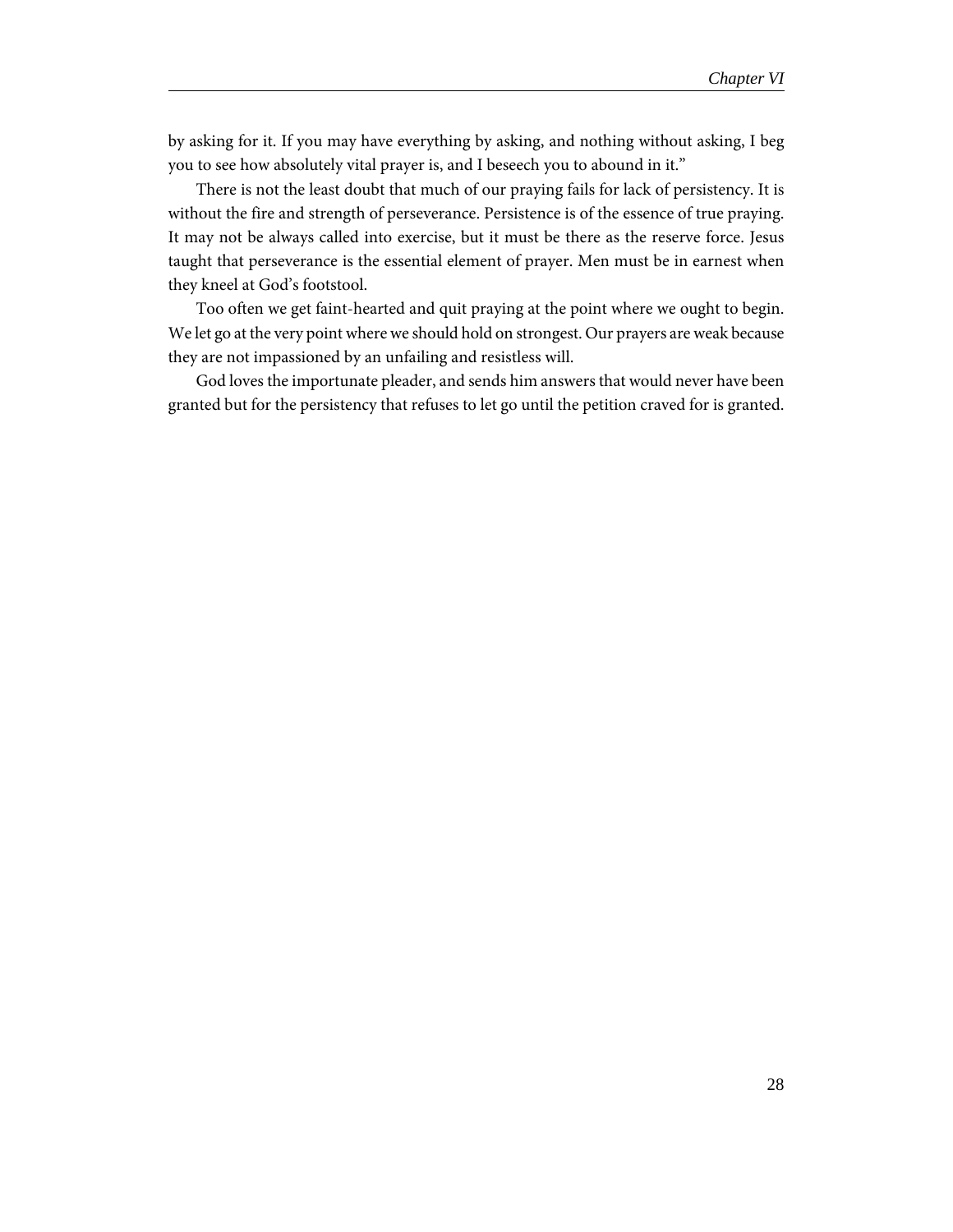#### **VII**

<span id="page-32-0"></span>I suspect I have been allotting habitually too little time to religious exercises as private devotion, religious meditation, Scripture reading, etc. Hence I am lean and cold and hard. God would perhaps prosper me more in spiritual things if I were to be more diligent in using the means of grace. I had better allot more time, say two hours or an hour and a half, to religious exercises daily, and try whether by so doing I cannot preserve a frame of spirit more habitually devotional, a more lively sense of unseen things, a warmer love to God, and a greater degree of hunger and thirst after righteousness, a heart less prone to be soiled with worldly cares, designs, passions, and apprehension and a real undissembled longing for heaven, its pleasures and its purity.—William Wilberforce

"Men ought *always* to pray, and not to faint." The words are the words of our Lord, who not only ever sought to impress upon His followers the urgency and the importance of prayer, but set them an example which they alas have been far too slow to copy.

The *always* speaks for itself. Prayer is not a meaningless function or duty to be crowded into the busy or the weary ends of the day, and we are not obeying our Lord's command when we content ourselves with a few minutes upon our knees in the morning rush or late at night when the faculties, tired with the tasks of the day, call out for rest. God is always within call, it is true; His ear is ever attentive to the cry of His child, but we can never get to know Him if we use the vehicle of prayer as we use the telephone—for a few words of hurried conversation. Intimacy requires development. We can never know God as it is our privilege to know Him, by brief and fragmentary and unconsidered repetitions of intercessions that are requests for personal favours and nothing more. That is not the way in which we can come into communication with heaven's King. "The goal of prayer is the ear of God," a goal that can only be reached by patient and continued and continuous waiting upon Him, pouring out our heart to Him and permitting Him to speak to us. Only by so doing can we expect to know Him, and as we come to know Him better we shall spend more time in His presence and find that presence a constant and ever-increasing delight.

Always does not mean that we are to neglect the ordinary duties of life; what it means is that the soul which has come into intimate contact with God in the silence of the prayerchamber is never out of conscious touch with the Father, that the heart is always going out to Him in loving communion, and that the moment the mind is released from the task upon which it is engaged it returns as naturally to God as the bird does to its nest. What a beautiful conception of prayer we get if we regard it in this light, if we view it as a constant fellowship, an unbroken audience with the King. Prayer then loses every vestige of dread which it may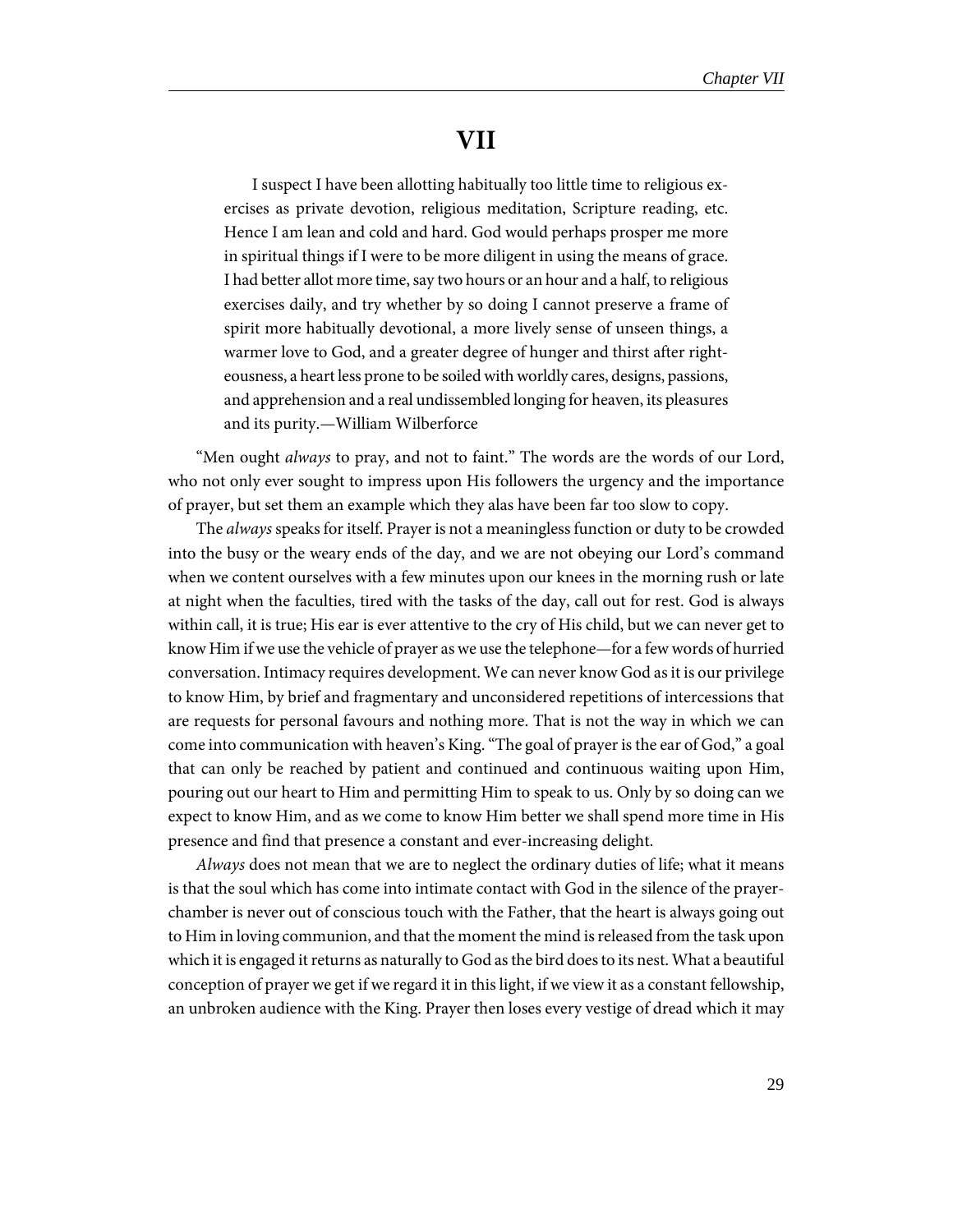once have possessed; we regard it no longer as a duty which must be performed, but rather as a privilege which is to be enjoyed, a rare delight that is always revealing some new beauty.

Thus, when we open our eyes in the morning, our thought instantly mounts heavenward. To many Christians the morning hours are the most precious portion of the day, because they provide the opportunity for the hallowed fellowship that gives the keynote to the day's programme. And what better introduction can there be to the never-ceasing glory and wonder of a new day than to spend it alone with God? It is said that Mr. Moody, at a time when no other place was available, kept his morning watch in the coal-shed, pouring out his heart to God, and finding in his precious Bible a true "feast of fat things."

George Muller also combined Bible study with prayer in the quiet morning hours. At one time his practice was to give himself to prayer, after having dressed, in the morning. Then his plan underwent a change. As he himself put it: "I saw the most important thing I had to do was to give myself to the reading of the Word of God, and to meditation on it, that thus my heart might be comforted, encouraged, warned, reproved, instructed; and that thus, by means of the Word of God, whilst meditating on it, my heart might be brought into experimental communion with the Lord. I began, therefore, to meditate on the New Testament early in the morning. The first thing I did, after having asked in a few words for the Lord's blessing upon his precious Word, was to begin to meditate on the Word of God, searching as it were, into every verse to get blessing out of it; not for the sake of the public ministry of the Word, not for the sake of preaching on what I had meditated on, but for the sake of obtaining food for my own soul. The result I have found to be almost invariably thus, that after a very few minutes my soul has been led to confession, or to thanksgiving, or to intercession, or to supplication; so that, though I did not, as it were, give myself to prayer, but to meditation, yet it turned almost immediately more or less into prayer."

The study of the Word and prayer go together, and where we find the one truly practised, the other is sure to be seen in close alliance.

But we do not pray always. That is the trouble with so many of us. We need to pray much more than we do and much .longer than we do.

Robert Murray McCheyne, gifted and saintly, of whom it was said, that "Whether viewed as a son, a brother, a friend, or a pastor, he was the most faultless and attractive exhibition of the true Christian they had ever seen embodied in a living form," knew what it was to spend much time upon his knees, and he never wearied in urging upon others the joy and the value of holy intercession. "God's children should pray," he said. "They should cry day and night to Him, God hears every one of your cries in the busy hour of the daytime and in the lonely watches of the night." In every way, by preaching, by exhortation when present and by letters when absent, McCheyne emphasised the vital duty of prayer, importunate and unceasing prayer.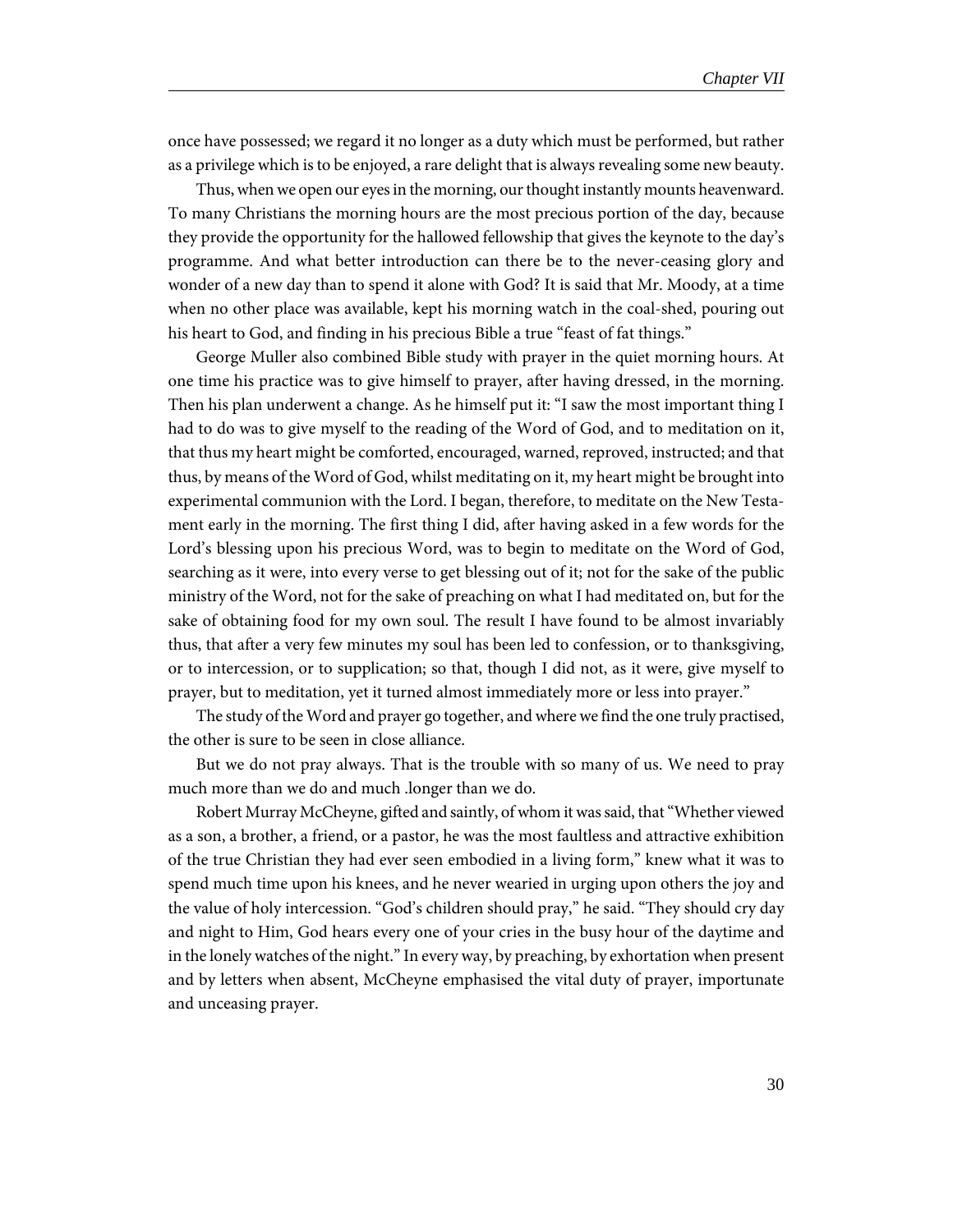In his diary we find this: "In the morning was engaged in preparing the head, then the heart. This has been frequently my error, and I have always felt the evil of it, especially in prayer. Reform it then, O Lord." While on his trip to the Holy Land he wrote: "For much of our safety I feel indebted to the prayers of my people. If the veil of the world's machinery were lifted off how much we would find done in answer to the prayers of God's children." In an ordination sermon he said to the preacher: "Give yourself to prayers and the ministry of the Word. If you do not pray, God will probably lay you aside from your ministry, as He did me, to teach you to pray. Remember Luther's maxim, "To have prayed well is to have studied well." Get your texts from God, your thoughts, your words. Carry the names of the little flock upon your breast like the High Priest. Wrestle for the unconverted. Luther spent his last three hours in prayer; John Welch prayed seven or eight hours a day. He used to keep a plaid on his bed that he might wrap himself in when he rose during the night. Sometimes his wife found him on the ground lying weeping. When she complained, he would say, "O, woman, I have the souls of three thousand to answer for, and I know not how it is with many of them." The people he exhorted and charged: "Pray for your pastor. Pray for his body, that he may be kept strong and spared many years. Pray for his soul, that he may be kept humble and holy, a burning and shining light. Pray for his .ministry, that it may be abundantly blessed, that he may be anointed to preach good tidings. Let there be no secret prayer without naming him before your God, no family prayer without carrying your pastor in your hearts to God."

"Two things," says his biographer, "he seems never to have ceased from—the cultivation of personal holiness and the most anxious efforts to win souls." The two are the inseparable attendants on the ministry of prayer. Prayer fails when the desire and effort for personal holiness fail. No person is a soul-winner who is not an adept in the ministry of prayer. "It is the duty of ministers," says this holy man, "to begin the reformation of religion and manner with themselves, families, etc., with confession of past sin, earnest prayer for direction, grace and full purpose of heart." He begins with himself under the head of "Reformation in Secret Prayer," and he resolves:

"I ought not to omit any of the parts of prayer—confession, adoration, thanksgiving, petition and intercession. There is a fearful tendency to omit confession proceeding from low views of God and His law, slight views of my heart, and the sin of my past life. This must be resisted. There is a constant tendency to omit *adoration* when I forget to Whom I am speaking, when I rush heedlessly into the presence of Jehovah without thought of His awful name and character. When I have little eyesight for his glory, and little admiration of His wonders, I have the native tendency of the heart to omit giving *thanks*, and yet it is specially commanded. Often when the heart is dead to the salvation of others I omit intercession, and yet it especially is the spirit of the great Advocate Who has the name of Israel on His heart. I ought to pray before seeing anyone. Often when I sleep long, or meet with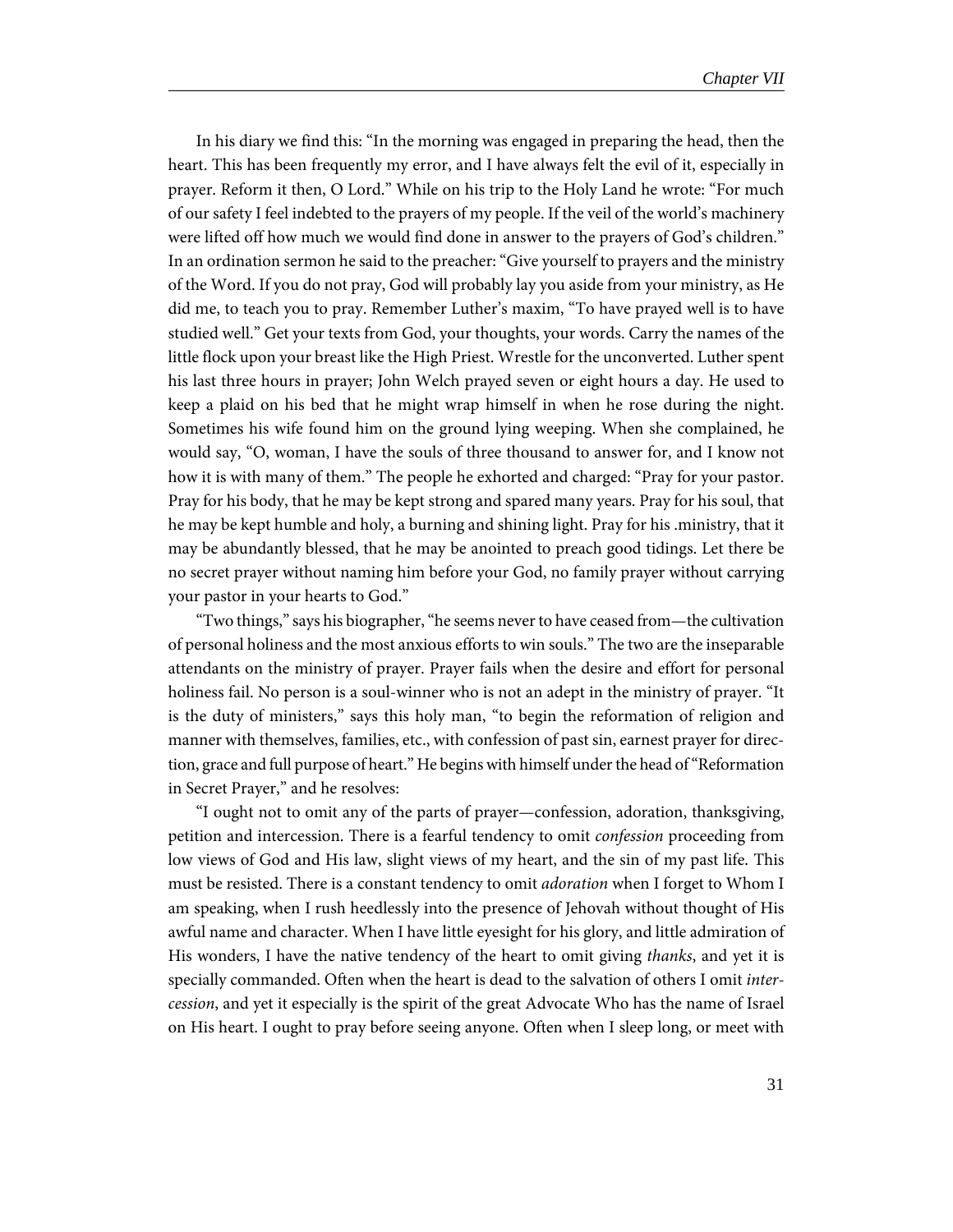others early, and then have family prayer and breakfast and forenoon callers, it is eleven or twelve o—clock before I begin secret prayer. This is a wretched system; it is unscriptural. Christ rose before day and went into a solitary place. David says, "Early will I seek Thee; Thou shalt early hear my voice." Mary Magdalene came to the sepulchre while it was yet dark. Family prayer loses much of its power and sweetness; and I can do no good to those who come to seek from me. The conscience feels guilty, the soul unfed, the lamp not trimmed. I feel it is far better to begin with God, to see His face first, to get my soul near Him before it is near another. "When I awake I am still with Thee." If I have slept too long, or I am going an early journey, or my time is in any way shortened, it is best to dress hurriedly and to have a few minutes alone with God than to give up all for lost. But in general it is best to have at least one hour alone with God before engaging in anything else. I ought to spend the best hours of the day in communion with God. When I awake in the night, I ought to rise and pray as David and John Welch."

McCheyne believed in being always in prayer, and his fruitful life, short though that life was, affords an illustration of the power that comes from long and frequent visits to the secret place where we keep tryst with our Lord.

Men of McCheyne's stamp are needed today—praying men, who know how to give themselves to the greatest task demanding their time and their attention; men who can give their whole heart to the holy task of intercession, men who can pray through. God's cause is committed to men; God commits Himself to men. Praying men are the vicegerents of God; they do His work and carry out His plans.

We are obliged to pray if we be citizens of God's Kingdom. Prayerlessness is expatriation, or worse, from God's Kingdom. It is outlawry, a high crime, a constitutional breach. The Christian who relegates prayer to a subordinate place in his life soon loses whatever spiritual zeal he may have once possessed, and the Church that makes little of prayer cannot maintain vital piety, and is powerless to advance the Gospel. The Gospel cannot live, fight, conquer without prayer—prayer unceasing, instant and ardent.

Little prayer is the characteristic of a backslidden age and of a backslidden Church. Whenever there is little praying in the pulpit or in the pew, spiritual bankruptcy is imminent and inevitable.

The cause of God has no commercial age, no cultured age, no age of education, no age of money. But it has one golden age, and that is the age of prayer. When its leaders are men of prayer, when prayer is the prevailing element of worship, like the incense giving continual fragrance to its service, then the cause of God will be triumphant.

Better praying and more of it, that is what we need. We need holier men, and more of them, holier women, and more of them to pray—women like Hannah, who, out of their greatest griefs and temptations brewed their greatest prayers. Through prayer Hannah found her relief. Everywhere the Church was backslidden and apostate, her foes were victorious.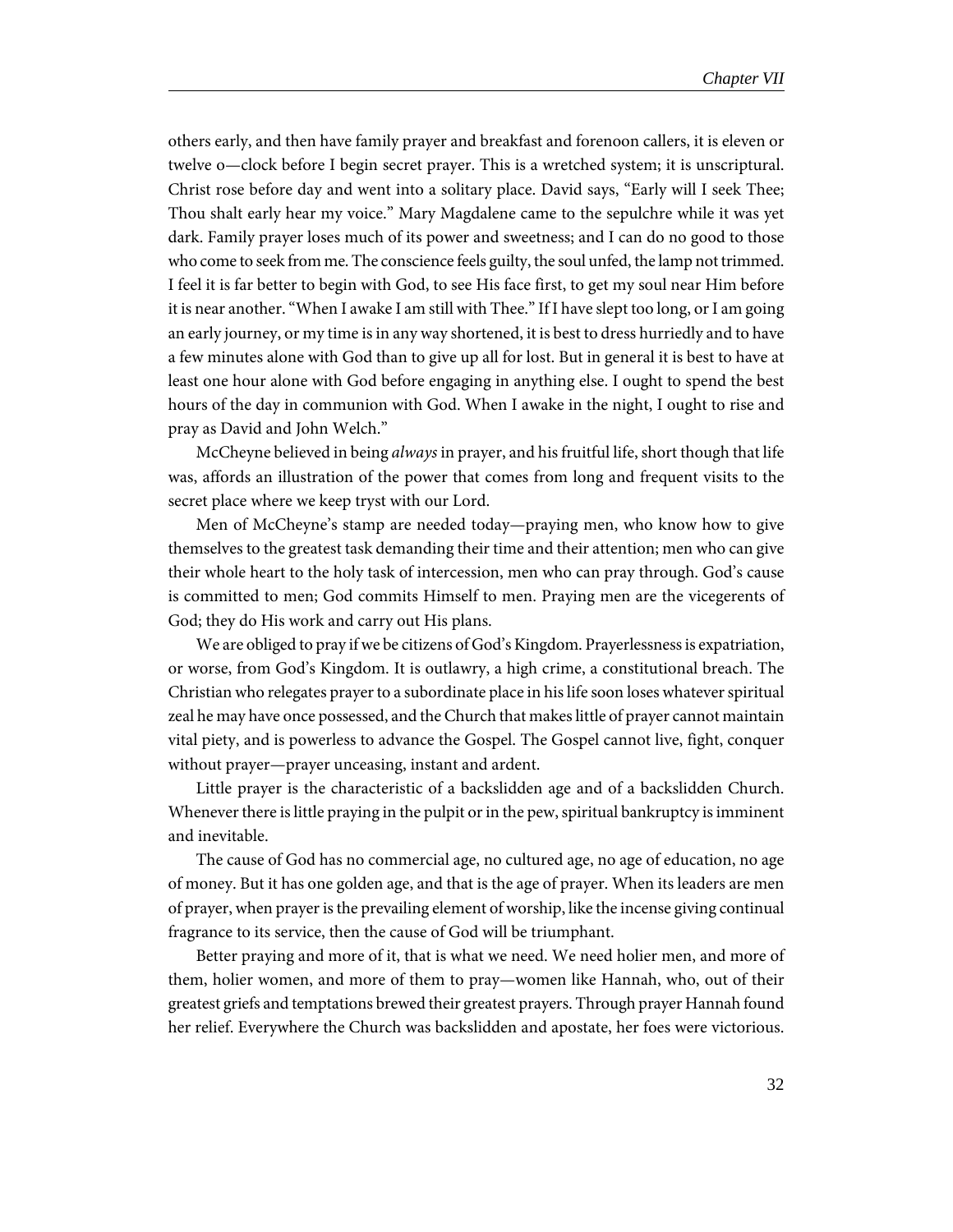Hannah gave herself to prayer, and in sorrow she multiplied her praying. She saw a great revival born of her praying. When the whole nation was oppressed, prophet and priest, Samuel was born to establish a new line of priesthood, and her praying warmed into. life a new life for God. Everywhere religion revived and flourished. God, true to His promise, "Ask of Me," though the praying came from a woman's broken heart, heard and answered, sending a new day of holy gladness to revive His people.

So once more, let us apply the emphasis and repeat that the great need of the Church in this and all ages is men of such commanding faith, of such unsullied holiness, of such marked spiritual vigour and consuming zeal, that they will work spiritual revolutions through their mighty praying. "Natural ability and educational advantages do not figure as factors in this matter; but a capacity for faith, the ability to pray, the power of a thorough consecration, the ability of self-littleness, an absolute losing of one's self in God's glory and an ever present and insatiable yearning and seeking after all the fulness of God. Men who can set the Church ablaze for God, not in a noisy, showy way, but with an intense and quiet heat that melts and moves every thing for God."

And, to return to the vital point, secret praying is the test, the gauge, the conserver of man's relation to God. The prayer-chamber, while it is the test of the sincerity of our devotion to God, becomes also the measure of the devotion. The self-denial, the sacrifices which we make for our prayer-chambers, the frequency of our visits to that hallowed place of meeting with the Lord, the lingering to stay, the loathness to leave, are values which we put on communion alone with God, the price we pay for the Spirit's trysting hours of heavenly love.

The prayer-chamber conserves our relation to God. It hems every raw edge; it tucks up every flowing and entangling garment; girds up every fainting loin. The sheet-anchor holds not the ship more surely and safely than the prayer-chamber holds to God. Satan has to break our hold on, and close up our way to the prayer-chambers, ere he can break our hold on God or close up our way to heaven.

> "Be not afraid to pray; to pray is right; Pray if thou canst with hope, but ever pray, Though hope be weak or sick with long delay; Pray in the darkness if there be no light; And if for any wish thou dare not pray Then pray to God to cast that wish away."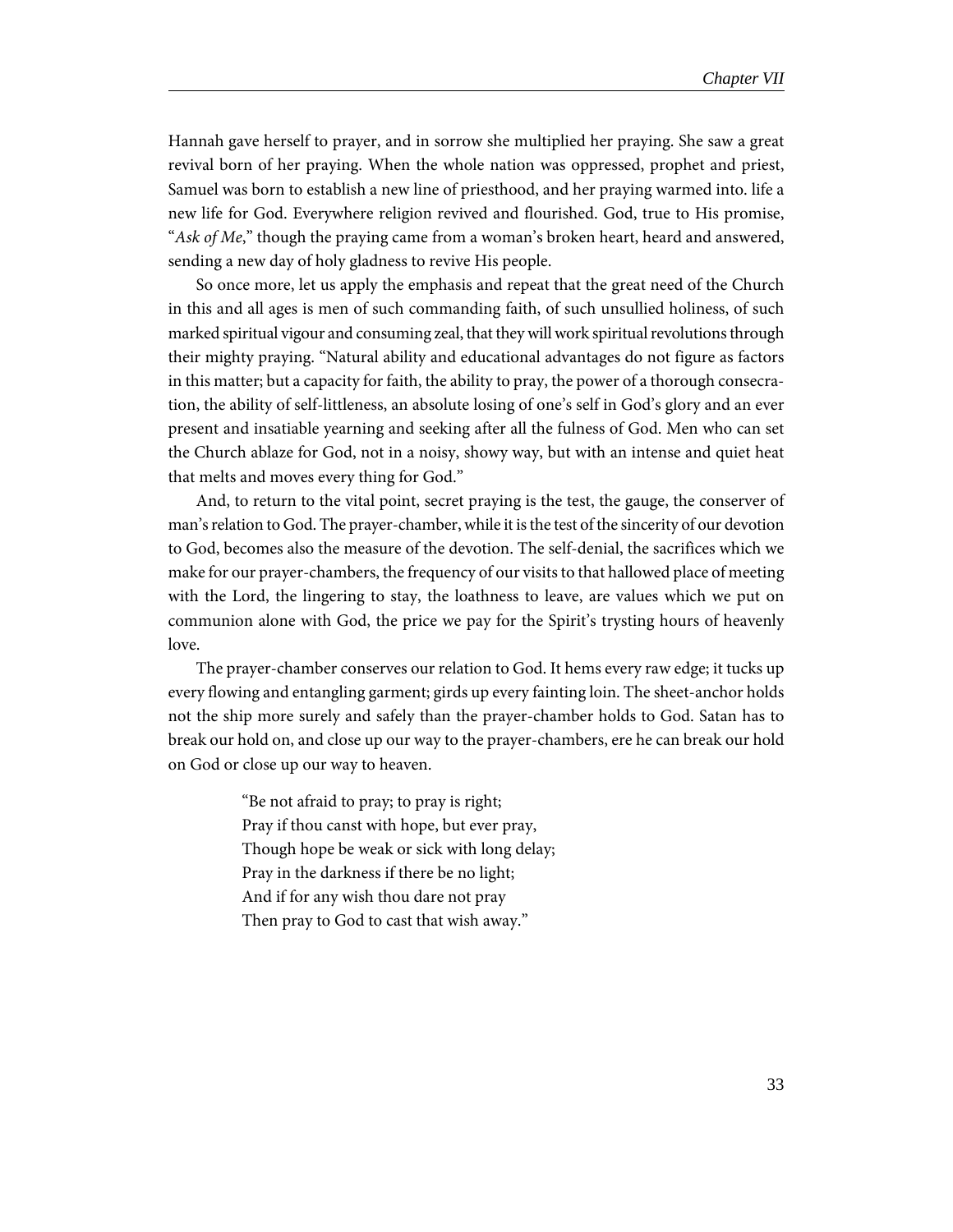## **VIII**

In God's name I beseech you let prayer nourish your soul as your meals nourish your body. Let your fixed seasons of prayer keep you in God's presence through the day, and His presence frequently remembered through it be an ever-fresh spring of prayer. Such a brief, loving recollection of God renews a man's whole being, quiets his passions, supplies light and counsel in difficulty, gradually subdues the temper, and causes him to possess his soul in patience, or rather gives it up to the possession of God.—Fenelon

Devoted too much time and attention to outward and public duties of the ministry. But this has a mistaken conduct, for I have learned that neglect of much and fervent communion with God in meditation and prayer is not the way to redeem the time nor to fit me for public ministrations.

I rightly attribute my present deadness to want of sufficient time and tranquillity for private devotion. Want of more reading, retirement and private devotion, I have little mastery over my own tempers. An unhappy day to me for want of more solitude and prayer. If there be anything I do, if there be anything I leave undone, let me be perfect in prayer.

After all, whatever God may appoint, prayer is the great thing. Oh that I may be a man of prayer.—Henry Martyn

That the men had quit praying in Paul's time we cannot certainly affirm. They have, in the main, quit praying now. They are too busy to pray. Time and strength and every faculty are laid under tribute to money, to business, to the affairs of the world. Few men lay themselves out in great praying. The great business of praying is a hurried, petty, starved, beggarly business with most men.

St. Paul calls a halt, and lays a levy on men for prayer. Put the men to praying is Paul's unfailing remedy for great evils in Church, in State, in politics, in business, in home. Put the men to praying, then politics will be cleansed, business will be thriftier, the Church will be holier, the home will be sweeter.

"I exhort, therefore, first of all, that supplications, prayers, intercessions, thanksgivings, be made for all men; for kings and all that are in high place; that we may lead a tranquil and quiet life in all godliness and gravity. This is good and acceptable in the sight of God our Saviour ... I desire, therefore, that the men pray in every place, lifting up holy hands, without wrath and disputing ([I Timothy ii. 1-3](http://www.ccel.org/study/Bible:1Tim.2.1-1Tim.2.3), 8).

Praying women and children are invaluable to God, but if their praying is not supplemented by praying men, there will be a great loss in the power of prayer—a great breach and depreciation in the value of prayer, great paralysis in the energy of the Gospel. Jesus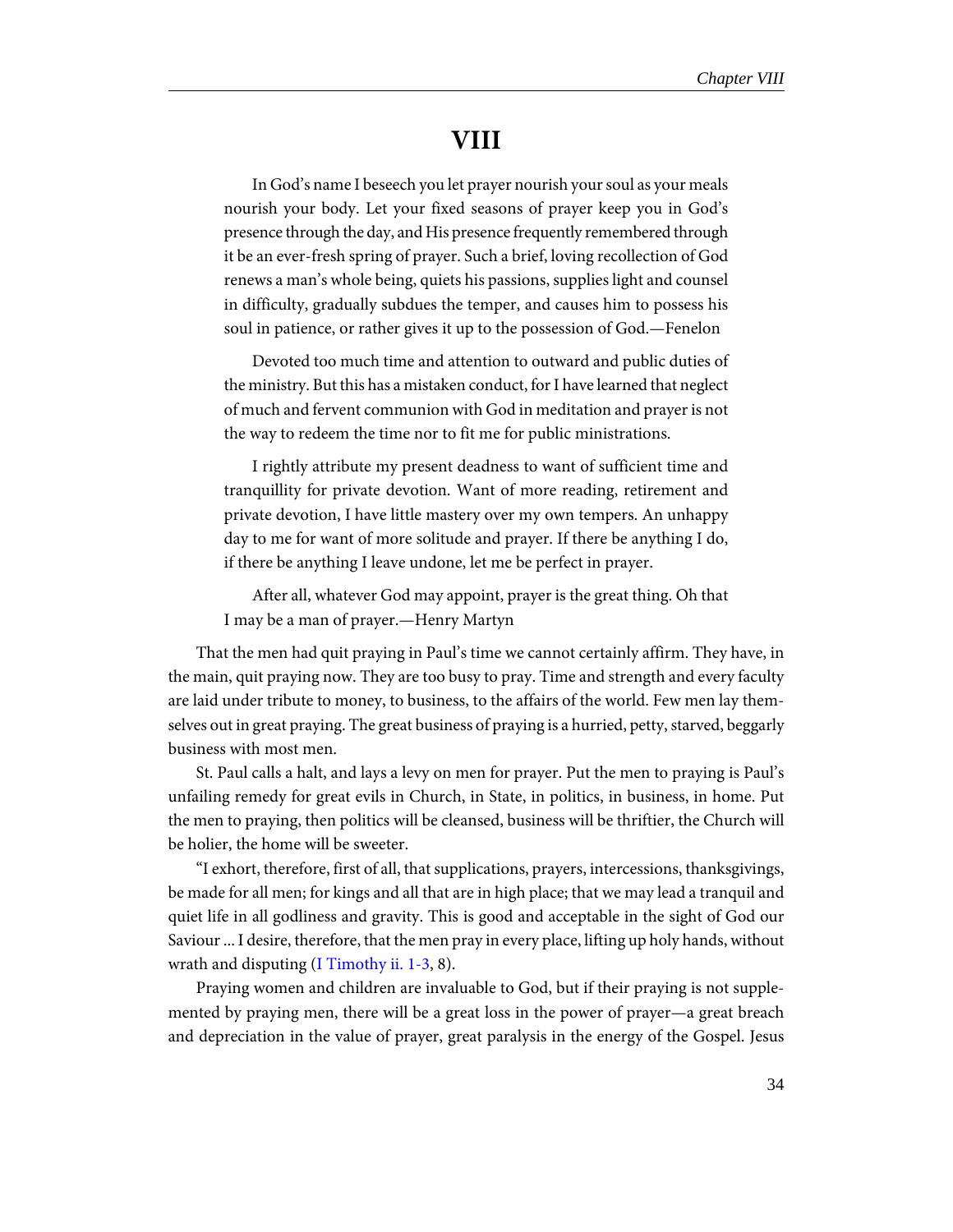Christ spake a parable unto the people, telling them that men ought always to pray and not faint. Men who are strong in everything else ought to be strong in prayer, and never yield to discouragement, weakness or depression. Men who are brave, persistent, redoubtable in other pursuits ought to be full of courage, unfainting, strong-hearted in prayer.

Men are to pray; all men are to pray. Men, as distinguished from women, men in their strength in their wisdom. There is an absolute, specific command that the men pray; there is an absolute imperative necessity that men pray. The first of beings, man, should also be first in prayer.

The men are to pray for men. The direction is specific and classified. Just underneath we have a specific direction with regard to women. About prayer, its importance, wideness and practice the Bible here deals with the men in contrast to, and distinct from, the women. The men are definitely commanded, seriously charged, and warmly exhorted to pray. Perhaps it was that men were averse to prayer, or indifferent to it; it may be that they deemed it a small thing, and gave to it neither time nor value nor significance. But God would have all men pray, and so the great Apostle lifts the subject into prominence and emphases its importance.

For prayer is of transcendent importance. Prayer is the mightiest agent to advance God's work. Praying hearts and hands only can do God's work. Prayer succeeds when all else fails. Prayer has won great victories, and rescued, with notable triumph, God's saints when every other hope was gone. Men who know how to pray are the greatest boon God can give to earth—they are the richest gift earth can offer heaven. Men who know how to use this weapon of prayer are God's best soldiers. His mightiest leaders.

Praying men are God's chosen leaders. The distinction between the leaders that God brings to the front to lead and bless His people, and those leaders who owe their position of leadership to a worldly, selfish, unsanctified selection, is this, God's leaders are pre-eminently men of prayer. This distinguishes them as the simple, Divine attestation of their call, the seal of their separation by God. Whatever of other graces or gifts they may have, the gift and grace of prayer towers above them all. In whatever else they may share or differ, in the gift of prayer, they are one.

What would God's leaders be without prayer? Strip Moses of his power in prayer, a gift that made him eminent in pagan estimate, and the crown is taken from his head, the food and fire of his faith are gone. Elijah, without his praying, would have neither record nor place in the Divine legation, his life insipid, cowardly, its energy, defiance and fire gone. Without Elijah's praying the Jordan would never have yielded to the stroke of his mantle, nor would the stem angel of death have honored him with the chariot and horses of fire. The argument that God used to quiet the fears and convince Ananias of Paul's condition and sincerity is the epitome of his history, the solution of his life and work—"Behold he prayeth."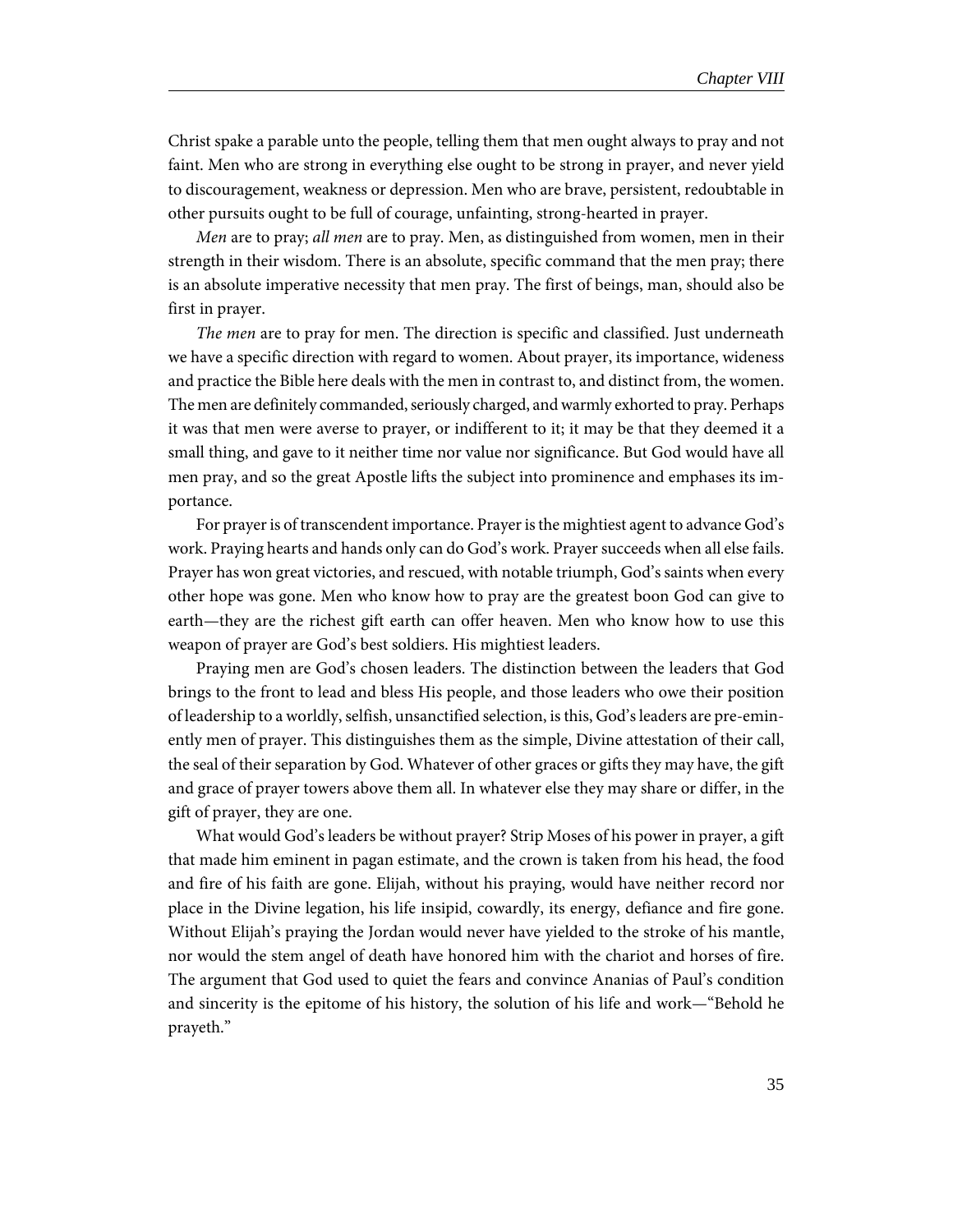Paul, Luther, Wesley—what would these chosen ones of God be without the distinguishing and controlling element of prayer? They were leaders for God because mighty in prayer. They were not leaders because of brilliancy in thought, because exhaustless in resources, because of their magnificent culture or native endowment, but leaders because by the power of prayer they could command the power of God. Praying men means much more than men who say prayers; much more than men who pray by habit. It means men with whom prayer is a mighty force, an energy that moves heaven and pours untold treasures of good on earth.

Praying men are the safety of the Church from the materialism that is affecting all its plans and polity, and which is hardening the life-blood. The insinuation circulates as a secret, deadly poison that the Church is not so dependent on purely spiritual forces as it used to be—that changed times and changed conditions have brought it out of its spiritual straits and dependencies and put it where other forces can bear it to its climax. A fatal snare of this kind has allured the Church into worldly embraces, dazzled her leaders, weakened her foundations, and shorn her of much of her beauty and strength. Praying men are the saviours of the Church from this material tendency. They pour into it the original spiritual forces, lift it off the sand-bars of materialism, and press it out into the ocean depths of spiritual power. Praying men keep God in the Church in full force; keep His hand on the helm, and train the Church in its lessons of strength and trust.

The number and efficiency of the labourers in God's vineyard in all lands is dependent on the men of prayer. The mightiness of these men of prayer increases, by the divinely arranged process, the number and success of the consecrated labours. Prayer opens wide their doors of access, gives holy aptness to enter, and holy boldness, firmness, and fruitage. Praying men are needed in all fields of spiritual labour. There is no position in the Church of God, high or low, which can be well filled without instant prayer. No position where Christians are found that does not demand the full play of a faith that always prays and never faints. Praying men are needed in the house of business, as well as in the house of God, that they may order and direct trade, not according to the maxims of this world, but according to Bible precepts and the maxims of the heavenly world.

Men of prayer are needed especially in the positions of Church influence, honour, and power. These leaders of Church thought, of Church work, and of Church life should be men of signal power in prayer. It is the praying heart that sanctifies the toil and skill of the hands, and the toil and wisdom of the head. Prayer keeps work in the line of God's will, and keeps thought in the line of God's Word. The solemn responsibilities of leadership, in a large or limited sphere, in God's Church should be so hedged about with prayer that between it and the world there should be an impassable gulf, so elevated and purified by prayer that neither cloud nor night should stain the radiance nor dim the sight of a constant meridian view of God. Many Church leaders seem to think if they can be prominent as men of business, of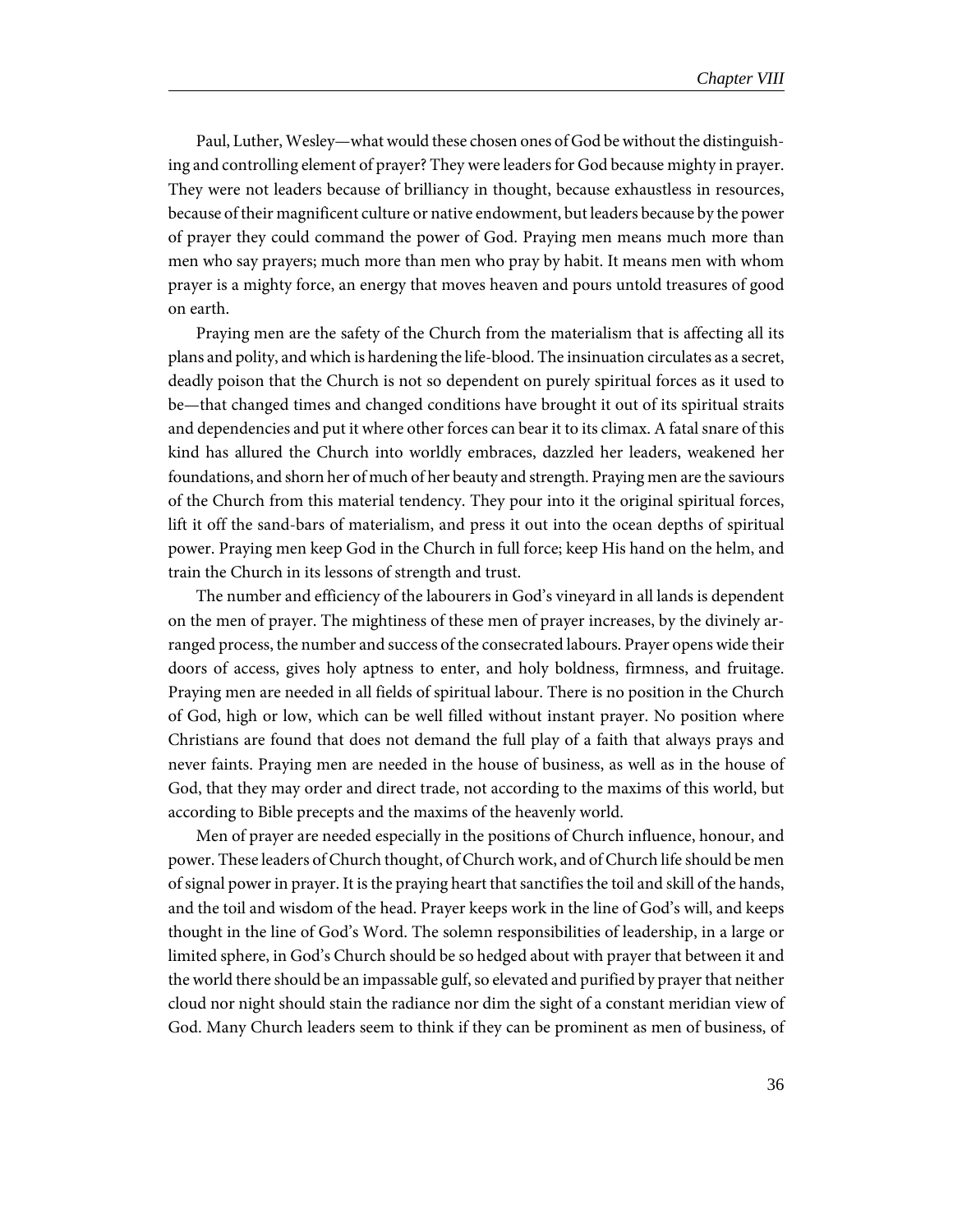money, influence, of thought, of plans, of scholarly attainments, of eloquent gifts, of taking, conspicuous activities, that these are enough, and will atone for the absence of the higher spiritual power which much praying only can give. But how vain and paltry are these in the serious work of bringing glory to God, controlling the Church for Him, and bringing it into full accord with its Divine mission.

Praying men are the men that have done so much for God in the past. They are the ones who have won the victories for God, and spoiled His foes. They are the ones who have set up His Kingdom in the very camps of His enemies. There are no other conditions of success in this day. The twentieth century has no relief statute to suspend the necessity or force of prayer—no substitute by which its gracious ends can be secured. We are shut up to this, praying hands only can build for God. They are God's mighty ones on earth, His masterbuilders. They may be destitute of all else, but with the wrestlings and prevailings of a simplehearted faith they are mighty, the mightiest for God. Church leaders may be gifted in all else, but without this greatest of gifts they are as Samson shorn of his locks, or as the Temple without the Divine presence or the Divine glory, and on whose altars the heavenly flame has died.

The only protection and rescue from worldliness lie in our intense and radical spirituality; and our only hope for the existence and maintenance of this high, saving spirituality, under God, is in the purest and most aggressive leadership—a leadership that knows the secret power of prayer, the sign by which the Church has conquered, and that has conscience, conviction, and courage to hold true to her symbols, true to her traditions, and true to the hidings of her power. We need this prayerful leadership; we must have it, that by the perfection and beauty of its holiness, by the strength and elevation of its faith, by the potency and pressure of its prayers, by the authority and spotlessness of its example, by the fire and contagion of its zeal, by the singularity, sublimity, and unworldliness of its piety, it may influence God and hold and mould the Church to its heavenly pattern.

Such leaders, how mightily they are felt. How their flame arouses the Church! How they stir it by the force of their Pentecostal presence! How they embattle and give victory by the conflicts and triumphs of their own faith! How they fashion it by the impress and importunity of their prayers! How they inoculate it by the contagion and fire of their holiness! How they lead the march in great spiritual revolutions! How the Church is raised from the dead by the resurrection call of their sermons! Holiness springs up in their wake as flowers at the voice of spring, and where they tread the desert blooms as the garden of the Lord. God's cause demands such leaders along the whole line of official position from subaltern to superior. How feeble, aimless, or worldly are our efforts, how demoralised and vain for God's work without them!

The gift of these leaders is not in the range of ecclesiastical power. They are God's sifts. Their being, their presence, their number, and their ability are the tokens of His favour;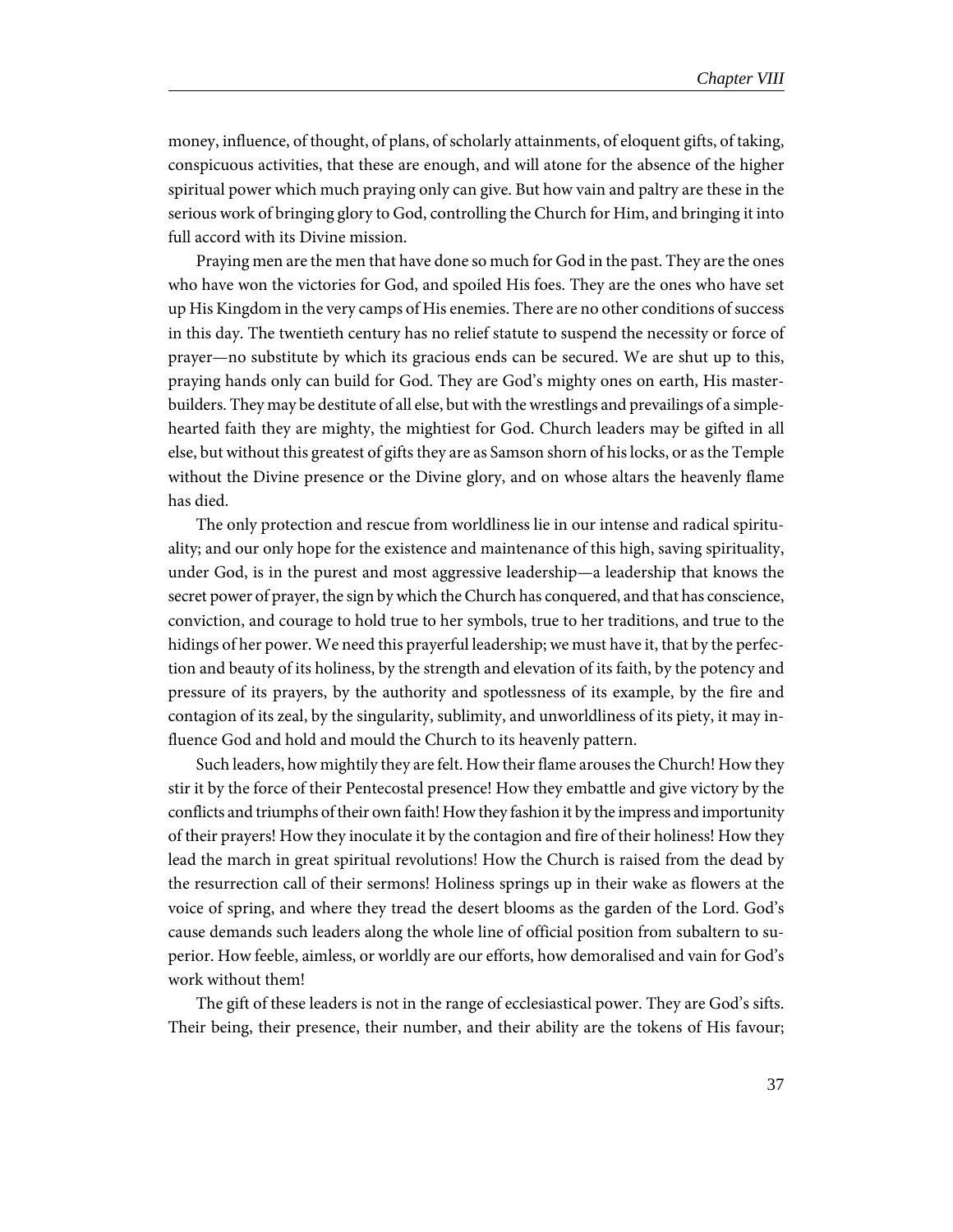their lack the sure sign of His disfavour, the presage of His withdrawal. Let the Church of God be on her knees before the Lord of hosts, that He may more mightily endow the leaders we already have, and put others in rank, and lead all along the line of our embattled front.

The world is coming into the Church at many points and in many ways. It oozes in; it pours in; it comes in with brazen front or soft, insinuating disguise; it comes in at the top and comes in at the bottom; and percolates through many a hidden way.

For praying men and holy men we are looking—men whose presence in the Church will make it like a censer of holiest incense flaming up to God. With God the man counts for everything. Rites, forms, organizations are of small moment; unless they are backed by the holiness of the man they are offensive in His sight. "Incense is an abomination unto Me; the new moons and sabbaths, the calling of assemblies I cannot away with; it is iniquity, even the solemn meeting."

Why does God speak so strongly against His own ordinances? Personal purity had failed. The impure man tainted all the sacred institutions of God and defiled them. God regards the man in so important a way as to put a kind of discount on all else. Men have built Him glorious temples and have striven and exhausted themselves to please God by all manner of gifts; but in lofty strains He has rebuked these proud worshippers and rejected their princely gifts.

"Heaven is My throne and the earth is My footstool: where is the house that ye build unto Me? and where is the place of My rest? For all those things hath Mine hand made, and all those things hath been, saith the Lord. He that killeth an ox is as if he slew a man; he that sacrificeth a lamb, as if he cut off a dog's neck; he that offereth an oblation, as if he offered swine's blood; he that burneth incense, as if he blessed an idol." Turning away in disgust from these costly and profane offerings, He declares: "But to this man will I look, even to him that is poor and of a contrite spirit, and trembleth at My word."

This truth that God regards the personal purity of the man is fundamental. This truth suffers when ordinances are made much of and forms of worship multiply. The man and his spiritual character depreciate as Church ceremonials increase. The simplicity of worship is lost in religious aesthetics, or in the gaudiness of religious forms.

This truth that the personal purity of the individual is the only thing God cares for is lost sight of when the Church begins to estimate men for what they have. When the Church eyes a man's money, social standing, his belongings in any way, then spiritual values are at a fearful discount, and the tear of penitence, the heaviness of guilt are never seen at her portals. Worldly bribes have opened and stained its pearly gates by the entrance of the impure.

This truth that God is looking after personal purity is swallowed up when the Church has a greed for numbers. "Not numbers, but personal purity is our aim," said the fathers of Methodism. The parading of Church statistics is mightily against the grain of spiritual reli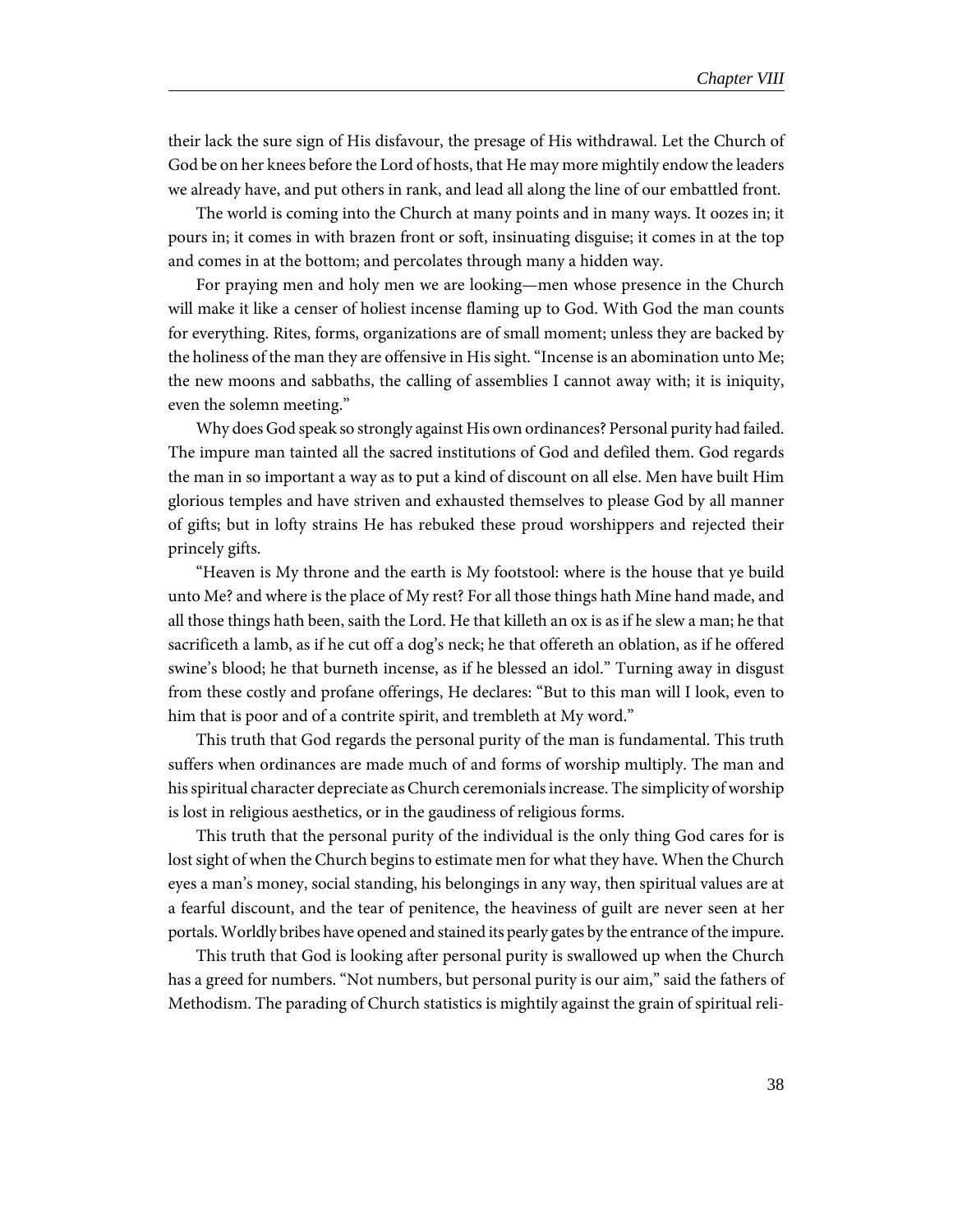gion. Eyeing numbers greatly hinders the looking after personal purity. The increase of quantity is generally at a loss of quality. Bulk abates preciousness.

The age of Church organization and Church machinery is not an age noted for elevated and strong personal piety. Machinery looks for engineers and organizations for generals, and not for saints, to run them. The simplist organization may aid purity as well as strength; but beyond that narrow limit organization swallows up the individual and is careless of personal purity; push, activity, enthusiasm, zeal for an organization, come in as the vicious substitutes for spiritual character. Holiness and all the spiritual graces of hardy culture and slow growth are discarded as too slow and too costly for the progress and rush of the age. By dint of machinery, new organizations, and spiritual weakness, results are vainly expected to be secured which can only be secured by faith, prayer, and waiting on God.

The man and his spiritual character is what God is looking after. If men, holy men, can be turned out by the easy process of Church machinery readier and better than by the oldtime processes, we would gladly invest in every new and improved patent; but we do not believe it. We adhere to the old way—the way the holy prophets went, the king's highway of holiness.

An example of this is afforded by the case of William Wilberforce. High in social position, a member of Parliament, the friend of Pitt the famous statesman, he was not called of God to forsake his high social position nor to quit Parliament, but he was called to order his life according to the pattern set by Jesus Christ and to give himself to prayer. To read the story of his life is to be impressed with its holiness and its devotion to the claims of the quiet hours alone with God. His conversion was announced to his friends—to Pitt and others—by letter.

In the beginning of his religious career he records: "My chief reasons for a day of secret prayer are, (1) That the state of public affairs is very critical and calls for earnest deprecation of the Divine displeasure. (2) My station in life is a very difficult one, wherein I am at a loss to know how to act. Direction, therefore, should be specially sought from time to time. (3) I have been graciously supported in difficult situations of a public nature. I have gone out and returned home in safety, and found a kind reception has attended me. I would humbly hope, too, that what I am now doing is a proof that God has not withdrawn His Holy Spirit from me. I am covered with mercies."

The recurrence of his birthday led him again to review his situation and employment. "I find," he wrote, "that books alienate my heart from God as much as anything. I have been framing a plan of study for myself, but let me remember but one thing is needful, that if my heart cannot be kept in a spiritual state without so much prayer, meditation, Scripture reading, etc., as are incompatible with study, I must *seek first* the righteousness of God." All were to be surrendered for spiritual advance. "I fear," we find him saying, "that I have not studied the Scriptures enough. Surely in the summer recess I ought to read the Scriptures and hour or two every day, besides prayer, devotional reading and meditation. God will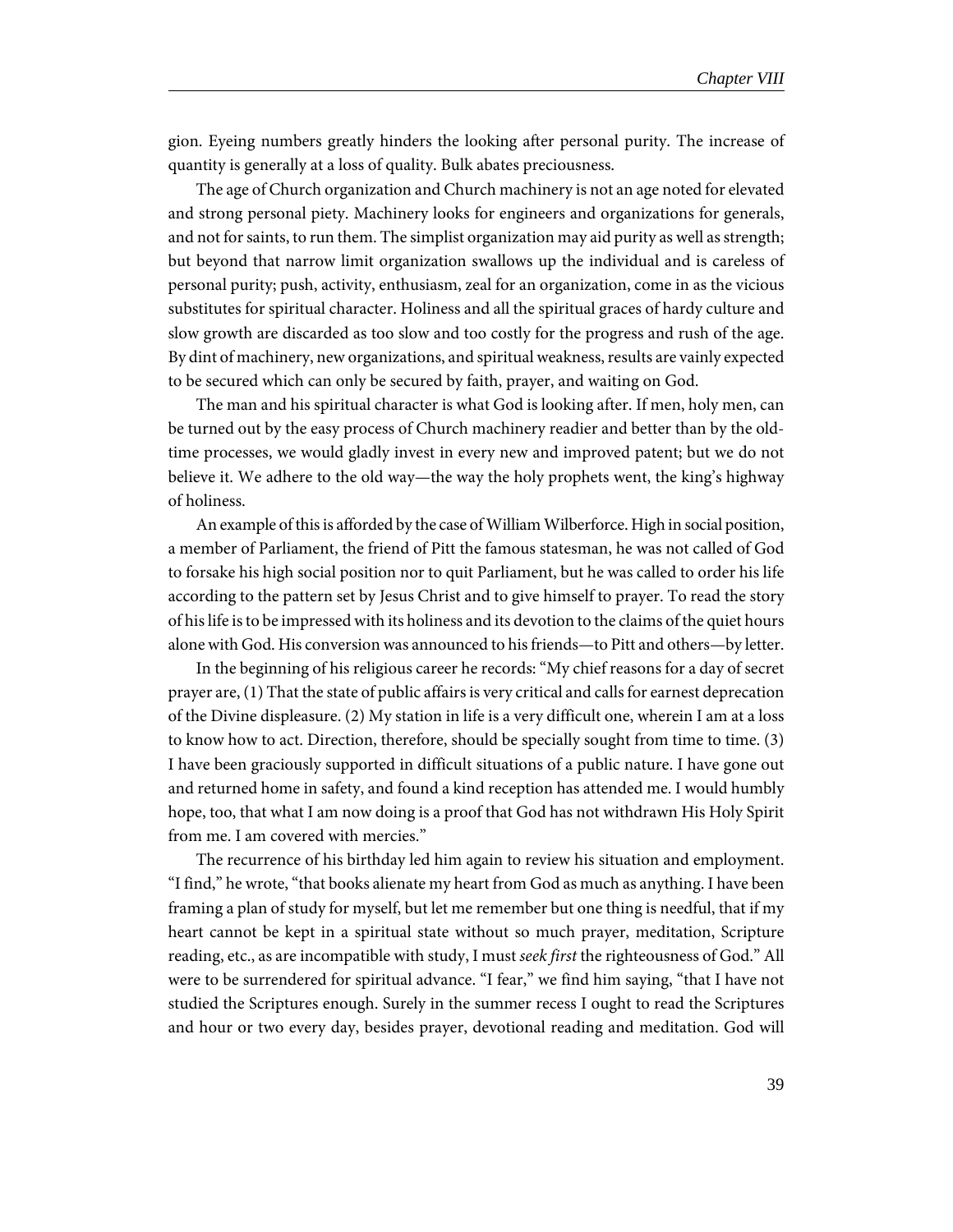prosper me better if I wait on Him. The experience of all good men shows that without constant prayer and watchfulness the life of God in the soul stagnates. Doddridge's morning and evening devotions were serious matters. Colonel Gardiner always spent hours in prayer in the morning before he went forth. Bonnell practised private devotions largely morning and evening, and repeated Psalms dressing and undressing to raise his mind to heavenly things. "I would look up to God to make the means effectual. I fear that my devotions are too much hurried, that I do not read Scripture enough. I must grow in grace; I must love God more; I must feel the power of Divine things more. Whether I am more or less learned signifies not. Whether even I execute the work which I deem useful is comparatively unimportant. But beware my soul of lukewarmness."

The New Year began with the Holy Communion and new vows. "I will press forward," he wrote, "and labour to know God better and love Him more. Assuredly I may, because God will give His Holy Spirit to them that ask Him, and the Holy Spirit will shed abroad the love of God in the heart. O, then, pray, pray; be earnest, press forward and follow on to know the Lord. Without watchfulness, humiliation and prayer, the sense of Divine things must languish." To prepare for the future he said he found nothing more effectual than private prayer and the serious perusal of the New Testament.

And again: "I must put down that I have lately too little time for private devotions. I can sadly confirm Doddridge's remark that when we go on ill in the closet we commonly do so everywhere else. I must mend here. I am afraid of getting into what Owen calls the trade of sinning and repenting ... Lord help me, the shortening of private devotions starves the soul; it grows lean and faint. This must not be. I must redeem more time. I see how lean in spirit I become without full allowance of time for private devotions; I must be careful to be watching unto prayer."

At another tune he puts on record: "I must try what I long ago heard was the rule of E—the great upholsterer, who, when he came from Bond Street to his little villa, always first retired to his Closet. I have been keeping too late hours, and hence have had but a hurried half hour to myself. Surely the experience of all good men confirms the proposition, that without due measure of private devotions, the soul will grow lean."

To his son he wrote: "Let me conjure you not to be seduced into neglecting, curtailing or hurrying over your morning prayers. Of all things, guard against neglecting God in the closet. There is nothing more fatal to the life and power of religion. More solitude and earlier hours—prayer three times a day at least. How much better might I serve if I cultivated a closer communication with God."

Wilberforce knew the secret of a holy life. Is that not where most of us fail? We are so busy with other things, so immersed even in doing good and in carrying on the Lord's work, that we neglect the quiet seasons of prayer with God, and before we are aware of it our soul is lean and impoverished.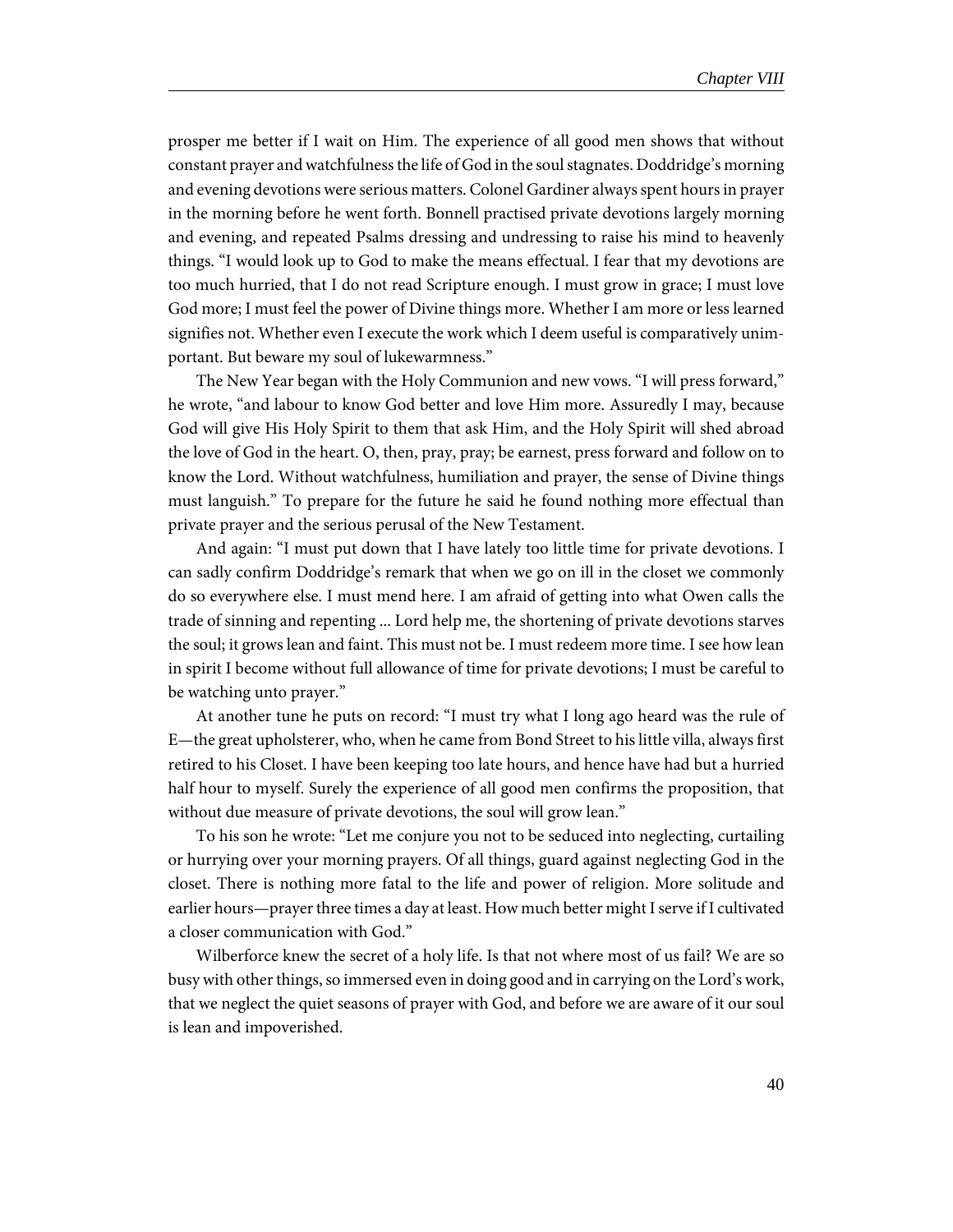"One night alone in prayer," says Spurgeon, "might make us new men, changed from poverty of soul to spiritual wealth, from trembling to triumphing. We have an example of it in the life of Jacob. A foretime the crafty shuffler, always bargaining and calculating, unlovely in almost every respect, yet one night in prayer turned the supplanter into a prevailing prince, and robed "him with celestial grandeur. From that night he lives on the sacred page as one of the nobility of heaven. Could not we, at least now and then, in these weary earthbound years, hedge abot a single night for such enriching traffic with the skies? What, have we no sacred ambition? Are we deaf to the yearnings of Divine love? Yet, my brethren, for wealth and for science men will cheerfully quit their warm couches, and cannot we do it now and again for the love of God, and the good of souls? Where is our zeal, our gratitude, our sincerity? I am ashamed while I thus upbraid both myself and you. May we often tarry at Jabbok, and cry with Jacob, as he grasped the angel?

> "With thee all night I mean to stay, And wrestle till the break of day."

Surely, brethren, if we have given whole days to folly, we can afford a space for heavenly wisdom. Time was when we gave whole nights to chambering and wantonness, to dancing and the world's revelry; we did not tire then; we were chiding the sun that he rose so soon, and wishing the hours would lag awhile that we might delight in wilder merriment and perhaps deeper sin. Oh, wherefore, should we weary in heavenly employments? Why grow we weary when asked to watch with our Lord? Up sluggish heart, Jesus calls thee! Rise and go forth to meet the Heavenly Friend in the place where He manifests Himself."

We can never expect to grow in the likeness of our Lord unless we follow His example and give more time to communion with the Father. A revival of real praying would produce a spiritual revolution.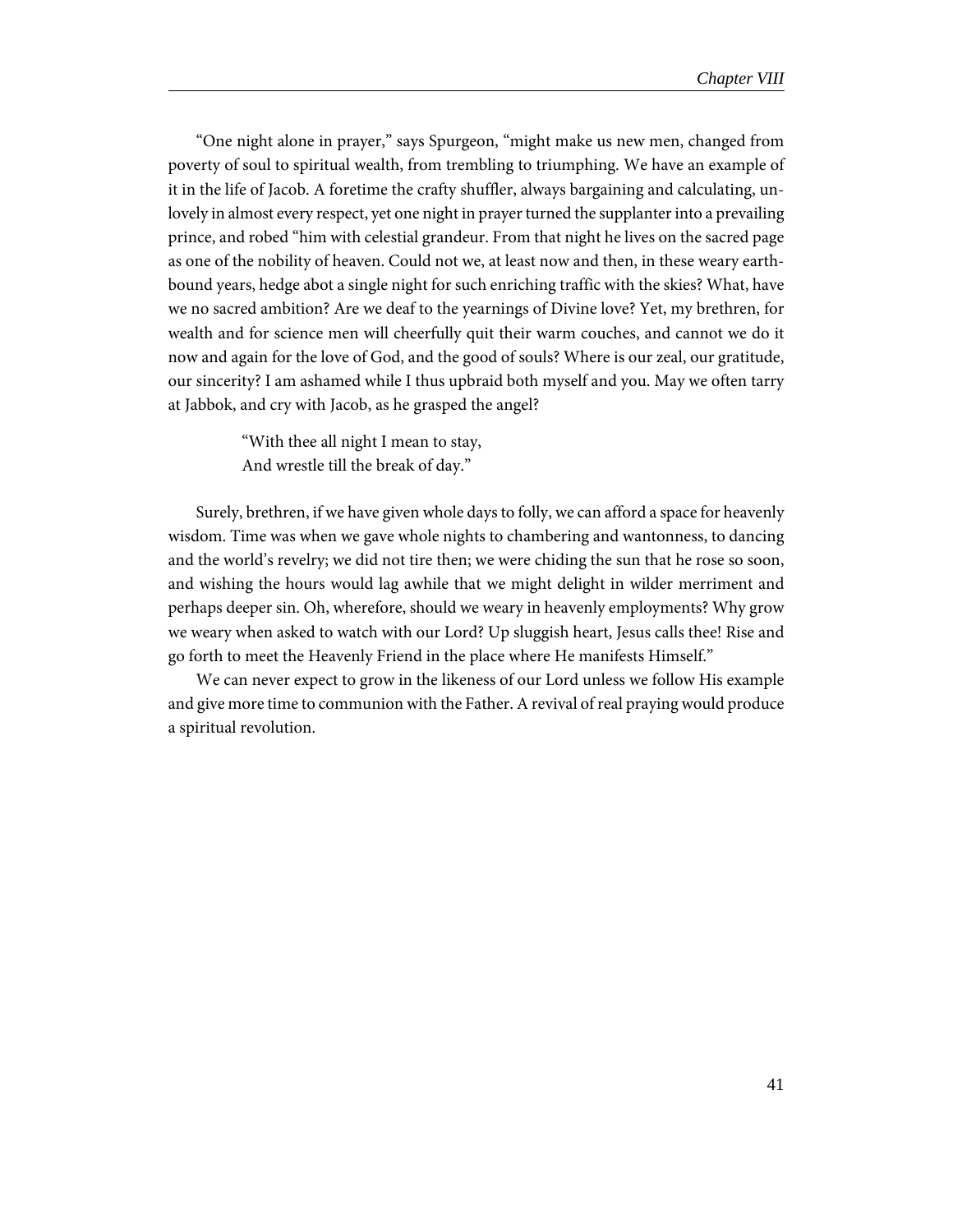## **IX**

Bear up the hands that hang down, by faith and prayer; support the tottering knees. Have you any days of fasting and prayer? Storm the throne of. grace and persevere therein, and mercy will come down.—John Wesley

We must remember that the goal of prayer is the ear of God. Unless that is gained the prayer has utterly failed. The utterings of it may have kindled devotional feeling in our minds, the hearing of it may have comforted and strengthened the hearts of those with whom we have prayed, but (f the prayer has not gained the heart of God, it has failed in its essential purpose.

A mere formalist can always pray so as to please himself. What has he to do but to open his book and read the prescribed words, or bow his knee and repeat such phrases as suggest themselves to his memory or his fancy? Like the Tartarian Praying Machine, give but the wind and the wheel, and the business is full arranged. So much knee-bending and talking, and the prayer is done. The formalist's prayers are always good, or, rather, always bad, alike. But the living child of God never offers a prayer which pleases himself; his standard is above his attainments; he wonders that God listens to him, and though he knows he will be heard for Christ's sake, yet he accounts it a wonderful instance of condescending mercy that such poor prayers as his should ever reach the ears of the Lord God of Sabaoth.—C. H. Spurgeon

It may be said with emphasis that no lazy saint prays. Can there be a lazy saint? Can there be a prayerless saint? Does not slack praying cut short sainthood's crown and kingdom? Can there be a cowardly soldier? Can there be a saintly hypocrite? Can there be virtuous vice? It is only when these possibilities are brought into being that we then can find a prayerless saint.

To go through the motion of praying is a dull business, though not a hard one. To say prayers in a decent, delicate way is not heavy work. But to pray really, to pray till hell feels the ponderous stroke, to pray till the iron gates of difficulty are opened, till the mountains of obstacles are removed, till the mists are exhaled and the clouds are lifted, and the sunshine of a cloudless day brightens—this is hard work, but it is God's work and man's best labour. Never was the toil of hand, head and heart less spent in vain than when praying. It is hard to wait and press and pray, and hear no voice, but stay till God answers. The joy of answered prayer is the joy of a travailing mother when a man child is born in to the world, the joy of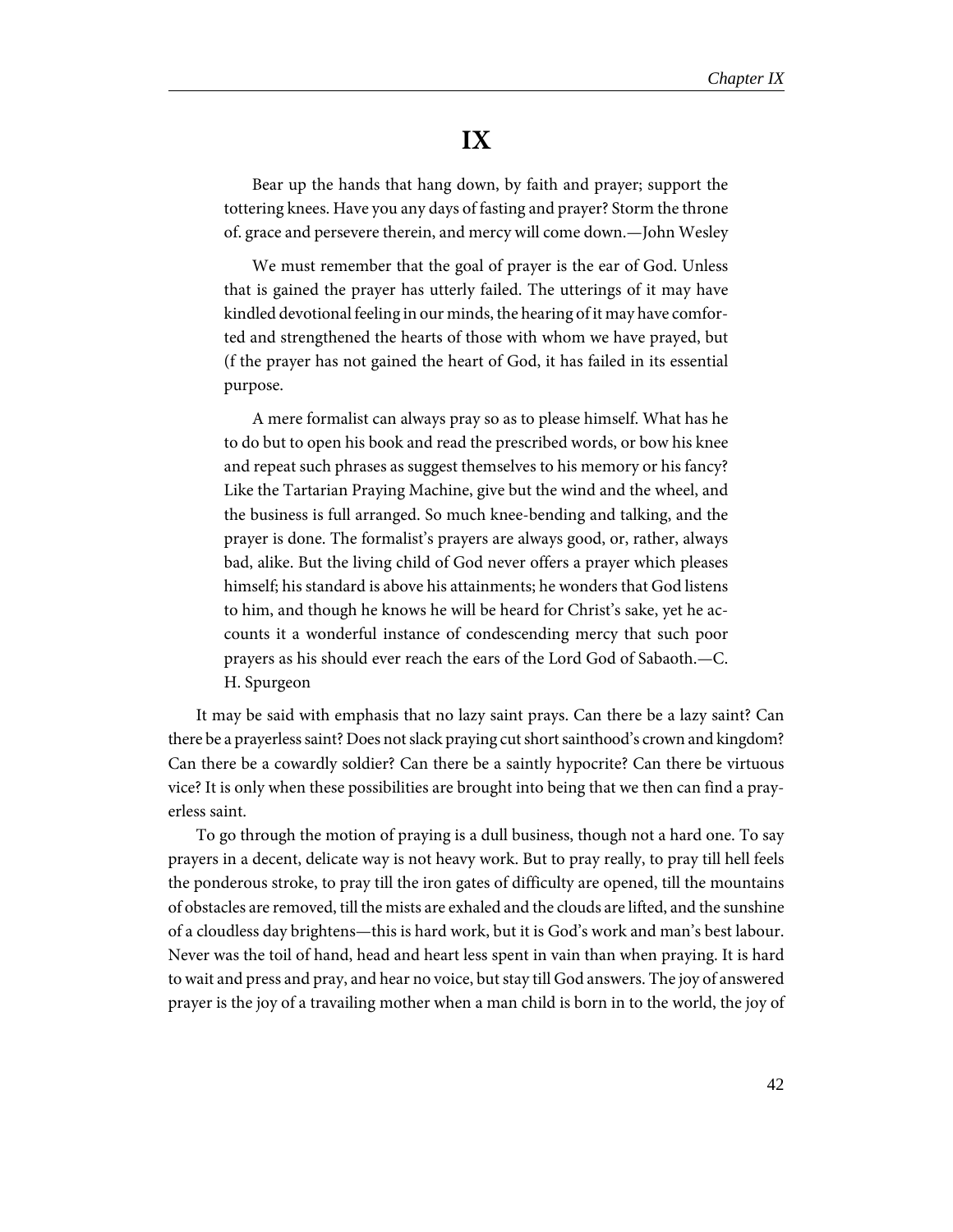a slave whose chains have been burst asunder and to whom new life and liberty have just come.

A bird's-eye view of what has been accomplished by prayer shows what we lost when the dispensation of real prayer was substituted by Pharisaical pretence and sham; it shows, too, how imperative is the need for holy men and women who will give themselves to earnest, Christlike praying.

It is not an easy thing to pray. Back of the praying there must lie all the conditions of prayer. These conditions are possible, but they are not to be seized on in a moment by the prayerless. Present they always may be to the faithful and holy, but cannot exist in nor be met by a frivolous, negligent, laggard spirit. Prayer does not stand alone. It is not an isolated performance. Prayer stands in closet connection with all the duties of an ardent piety. It is the issuance of a character which is made up of the elements of a vigorous and commanding faith. Prayer honours God, acknowledges His being, exalts His power, adores His providence, secures His aid. A sneering half-rationalism cries out against devotion, that it does nothing but pray. But to pray well is to do all things well. If it be true that devotion does nothing but pray, then it does nothing at all. To do nothing but pray fails to do the praying, for the antecedent, coincident, and subsequent conditions of prayer are but the sum of all the energised forces of a practical, working piety.

The possibilities of prayer run parallel with the promises of God. Prayer opens an outlet for the promises, removes the hindrances in the way of their execution, puts them into working order, and secures their gracious ends. More than this, prayer like faith, obtains promises, enlarges their operation, and adds to the measure of their results. God's promises were to Abraham and to his seed, but many a barren womb, and many a minor obstacle stood in the way of the fulfillment of these promises; but prayer removed them all, made a highway for the promises, added to the facility and speediness of their realisation, and by prayer the promise shone bright and perfect in its execution.

The possibilities of prayer are found in its allying itself with the purposes of God, for God's purposes and man's praying are the combination of all potent and omnipotent forces. More than this, the possibilities of prayer are seen in the fact that it changes the purposes of God. It is in the very nature of prayer to plead and give directions. Prayer is not a negation. It is a positive force. It never rebels against the will of God, never comes into conflict with that will, but that it does seek to change God's purpose is evident. Christ said, "The cup which My Father hath given Me shall I not drink it" and yet He had prayed that very night, "If it be possible let this cup pass from Me." Paul sought to change the purposes of God about the thorn in his flesh. God's purposes were fixed to destroy Israel, and the prayer of Moses changed the purposes of God and saved Israel. In the time of the Judges Israel were apostate and greatly oppressed. They repented and cried unto God and He said: "Ye have forsaken Me and served other gods, wherefore I will deliver you no more:" but they humbled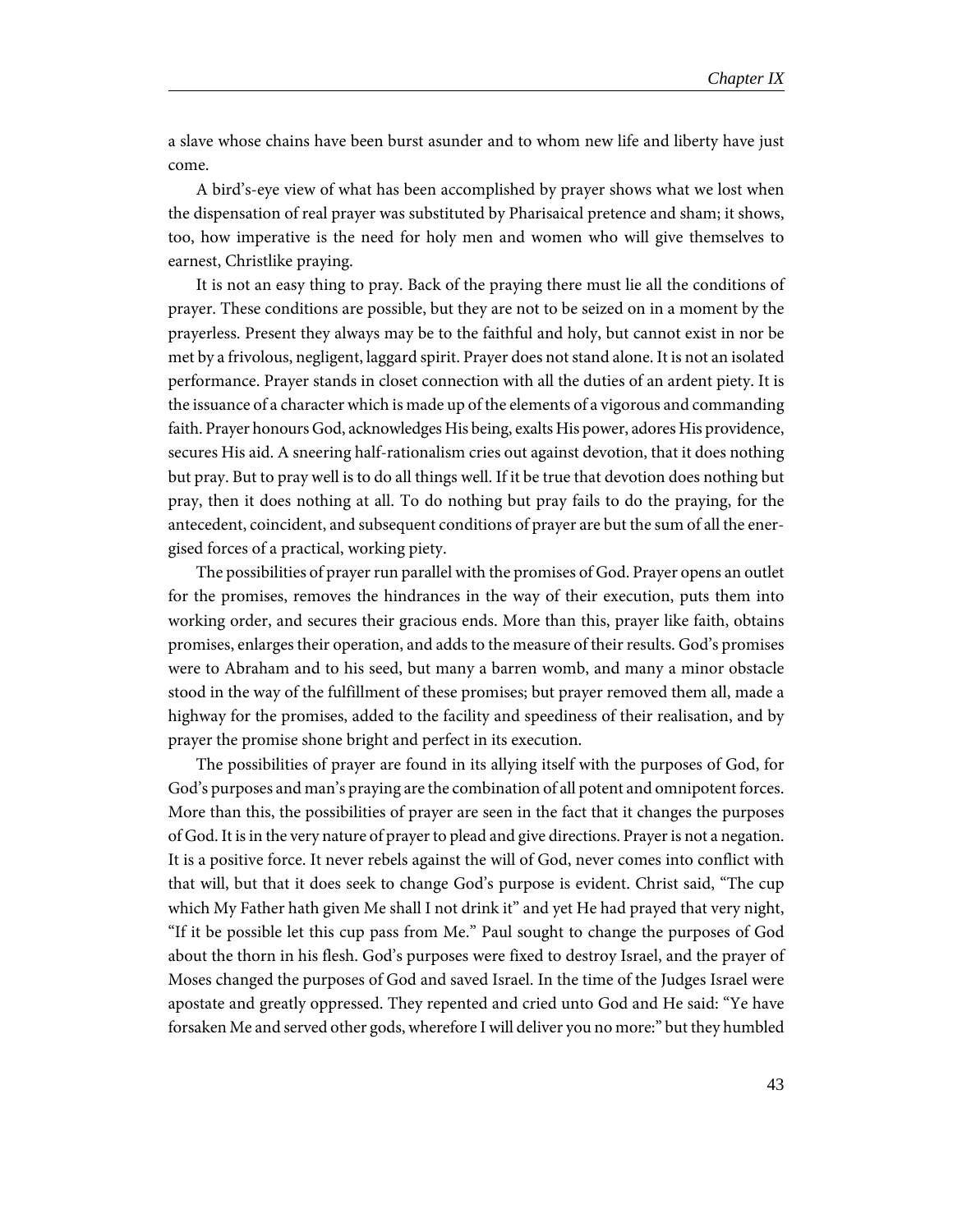themselves, put away their strange gods, and God's "soul was grieved for the misery of Israel," and he sent them deliverance by Jephthah.

God sent Isaiah to say to Hezekiah, "Set thine house in order: for thou shalt die, and not live." and Hezekiah prayed, and God sent Isaiah back to say, "I have heard thy prayer, I have seen thy tears; behold I will add unto thy days fifteen years." "Yet forty days and Nineveh shall be overthrown," was God's message by Jonah. But Nineveh cried mightily to God, and "God repented of the evil that He had said He would do unto them; and He did it not."

The possibilities of prayer are seen from the diverse conditions it reaches and the diverse ends it secures. Elijah prayed over a dead child, and it came to life; Elisha did the same thing; Christ prayed at Lazarus's grave, and Lazarus came forth. Peter kneeled down and prayed beside dead Dorcas, and she opened her eyes and sat up, and Peter presented her alive to the distressed company. Paul prayed for Publius, and healed him. Jacob's praying changed Esau's murderous hate into the kisses of the tenderest brotherly embrace. God gave to Rebecca Jacob and Esau because Isaac prayed for her. Joseph was the child of Rachel's prayers. Hannah's praying gave Samuel to Israel. John the Baptist was given to Elizabeth, barren and past age as she was, in answer to the prayer of Zacharias. Elisha's praying brought famine or harvest to Israel; as he prayed so it was. Ezra's praying carried the Spirit of God in heartbreaking conviction to the entire city of Jerusalem, and brought them in tears of repentance back to God. Isaiah's praying carried the shadow of the sun back ten degrees on the dial of Ahaz.

In answer to Hezekiah's praying an angel slew one hundred and eighty-five thousand of Sennacherib's army in one night. Daniel's praying opened to him the vision of prophecy, helped him to administer the affairs of a mighty kingdom, and sent an angel to shut the lions' mouths. The angel was sent to Cornelius, and the Gospel opened through him to the Gentile world, because his "prayers and alms had come up as a memorial before God." "And what shall I more say? for the time would fail me to tell of Gideon, and of Barak, and of Samson, and of Jephthah; of David also, and Samuel, and of the prophets;" of Paul and Peter, and John and the Apostles, and the holy company of saints, reformers, and martyrs, who, through praying, "subdued kingdoms, wrought righteousness, obtained promises, stopped the mouths of lions, quenched the violence of fire, escaped the edge of the sword, out of weakness were made strong, waxed valiant in fight, turned to flight the armies of the aliens."

Prayer puts God in the matter with commanding force: "Ask of Me things to come concerning My sons," says God, "and concerning the work of My hands command ye Me." We are charged in God's Word "always to pray," "in everything by prayer," "continuing instant in prayer," to "pray everywhere," "praying always." The promise is as illimitable as the command is comprehensive. "All things whatsoever ye shall ask in prayer, believing, ye shall receive," "whatever ye shall ask," "if ye shall ask anything." "Ye shall ask what ye will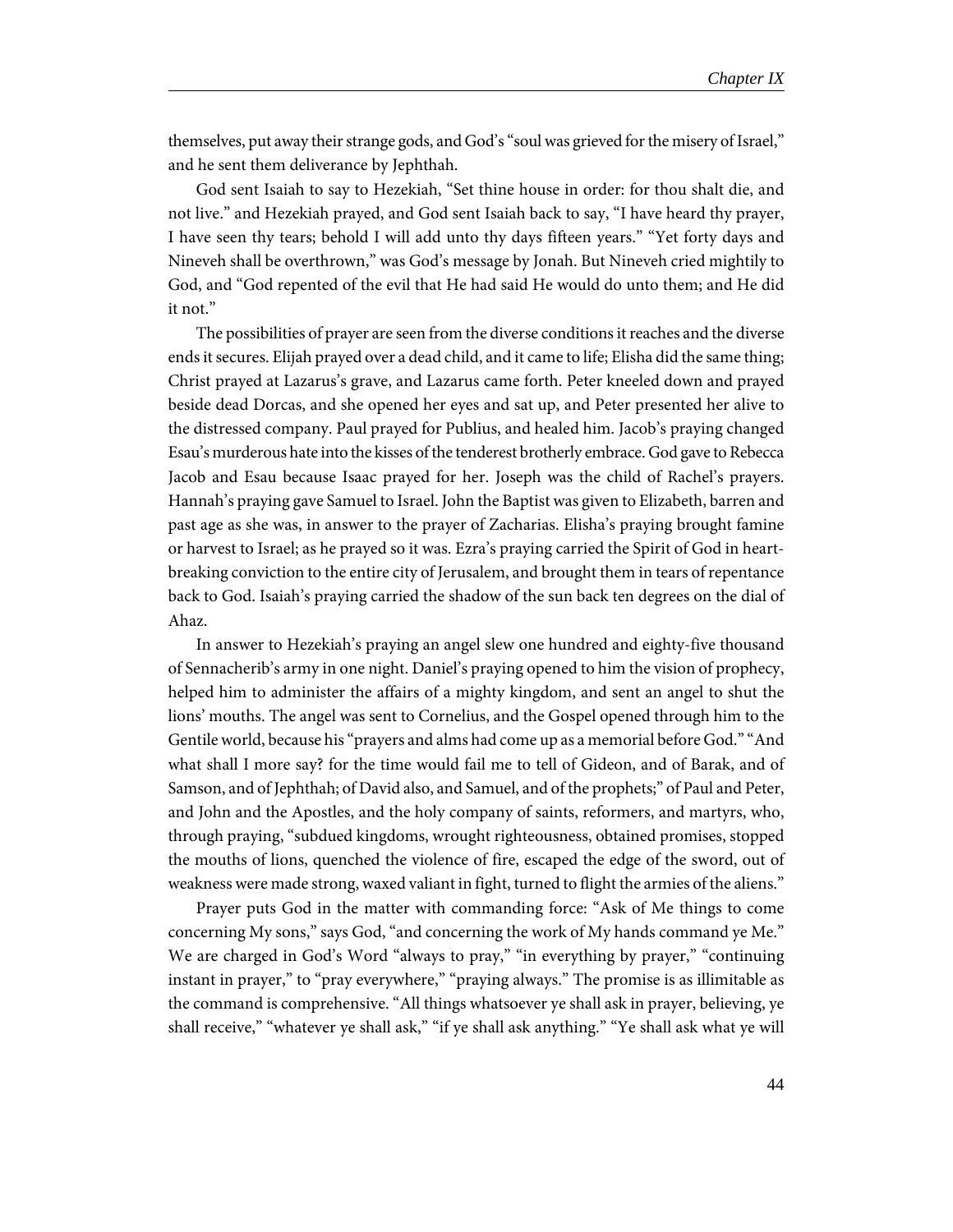and it shall be done unto you." "Whatsoever ye ask the Father He will give it to you." If there is anything not involved in "All things whatsoever," or not found in the phrase "Ask anything," then these things may be left out of prayer. Language could not cover a wider range, nor involve more fully all *minutia*. These statements are but samples of the all-comprehending possibilities of prayer under the promises of God to those who meet the conditions of right praying.

These passages, though, give but a general outline of the immense regions over which prayer extends its sway. Beyond these the effects of prayer reach and secure good from regions which cannot be traversed by language or thought. Paul exhausted language and thought in praying, but conscious of necessities not covered and realms of good not reached he covers these impenetrable and undiscovered regions by this general plea, "unto Him that is able to do exceeding abundantly above all that we ask or think, according to the power that worketh in us." The promise is, "Call upon Me, and I will answer thee, and show thee great and mighty things, which thou knowest not."

James declares that "the effectual, fervent prayer of a righteous man availeth much." How much he could not tell, but illustrates it by the power of Old Testament praying to stir up New Testament saints to imitate by the fervour and influence of their praying the holy men of old, and duplicate and surpass the power of their praying. Elijah, he says, was a man subject to like passions as we are, and he prayed earnestly that it might not rain: and it rained not on the earth by the space of three years and six months. And he prayed again, and the heaven gave rain, and the earth brought forth her fruit.

In the Revelation of John the whole lower order of God's creation and His providential government, the Church and the angelic world, are in the attitude of waiting on the efficiency of the prayers of the saintly ones on earth to carry on the various interests of earth and heaven. The angel takes the fire kindled by prayer and casts it earthward, "and there were voices, and thunderings, and lightnings, and an earthquake." Prayer is the force which creates all these alarms, stirs, and throes. "Ask of Me," says God to His Son, and to the Church of His Son, "and I shall give Thee the nations for Thine inheritance and the uttermost parts of the earth for Thine possessions."

The men who have done mighty things for God have always been mighty in prayer, have well understood the possibilities of prayer, and made most of the possibilities. The Son of God, the first of all and the mightiest of all, has shown us the all-potent and far-reaching possibilities of prayer. Paul was might for God because he knew how to use, and how to get others to use, the mighty spiritual forces of prayer.

The seraphim, burning, sleepless, adoring, is the figure of prayer. It is resistless in its ardour, devoted and tireless. There are hindrances to prayer that nothing but pure, intense flame can surmount. There are toils and outlays and endurance which nothing but the strongest, most ardent flame can abide. Prayer may be low-tongued, but it cannot be cold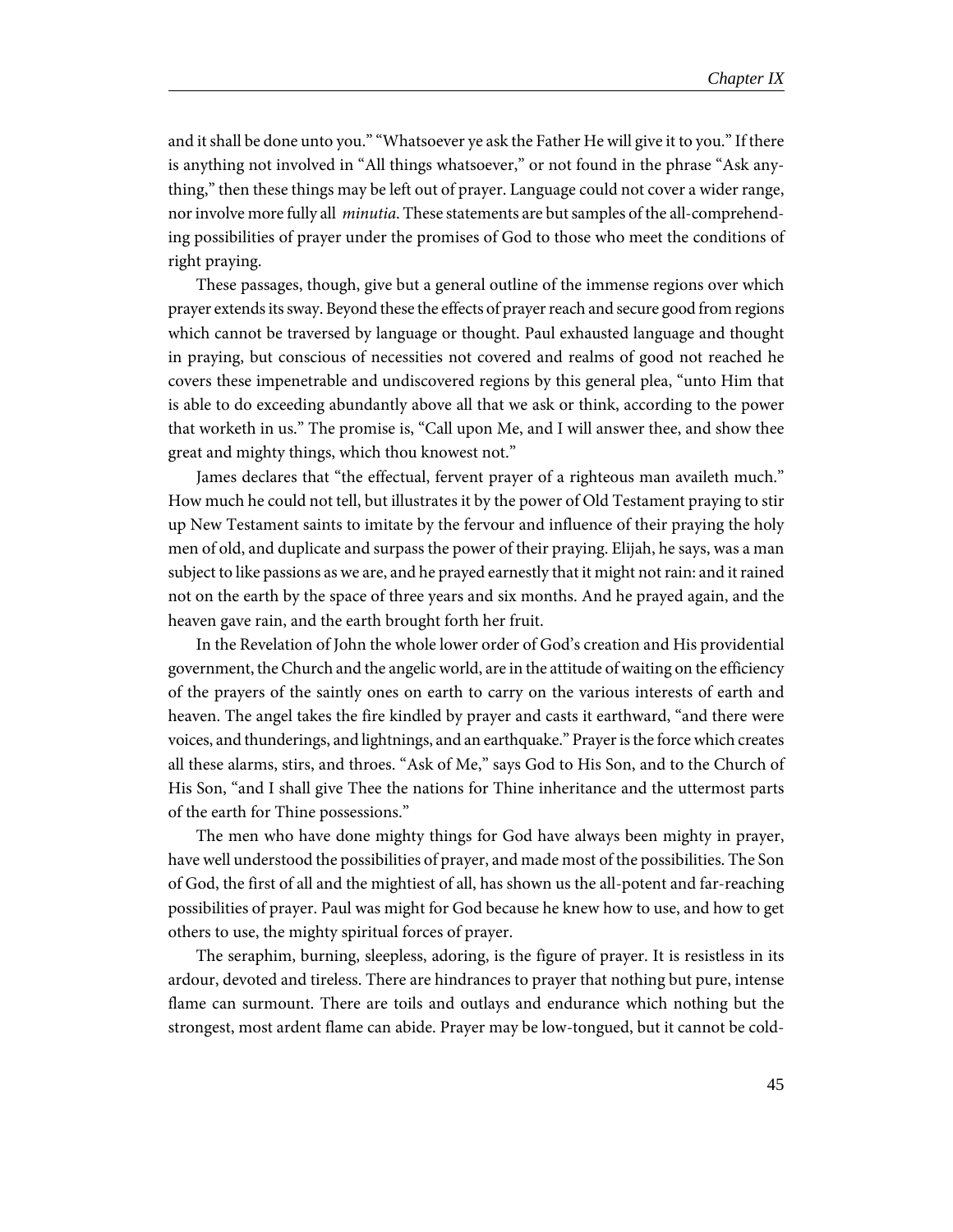tongued. Its words may be few, but they must be on fire. Its feelings may not be impetuous, but they must be white with heat. It is the effectual, fervent prayer that influences God.

God's house is the house of prayer; God's work is the work of prayer. It is the zeal for God's house and the zeal for God's work that makes God's house glorious and His work abide.

When the prayer-chambers of saints are closed or are entered casually or coldly, then Church rulers are secular, fleshly, materialised; spiritual character sinks to a low level, and the ministry becomes restrained and enfeebled.

When prayer falls, the world prevails. When prayer fails the Church loses its Divine characteristics, its Divine power; the Church is swallowed up by a proud ecclesiasticism, and the world scoffs at its obvious impotence.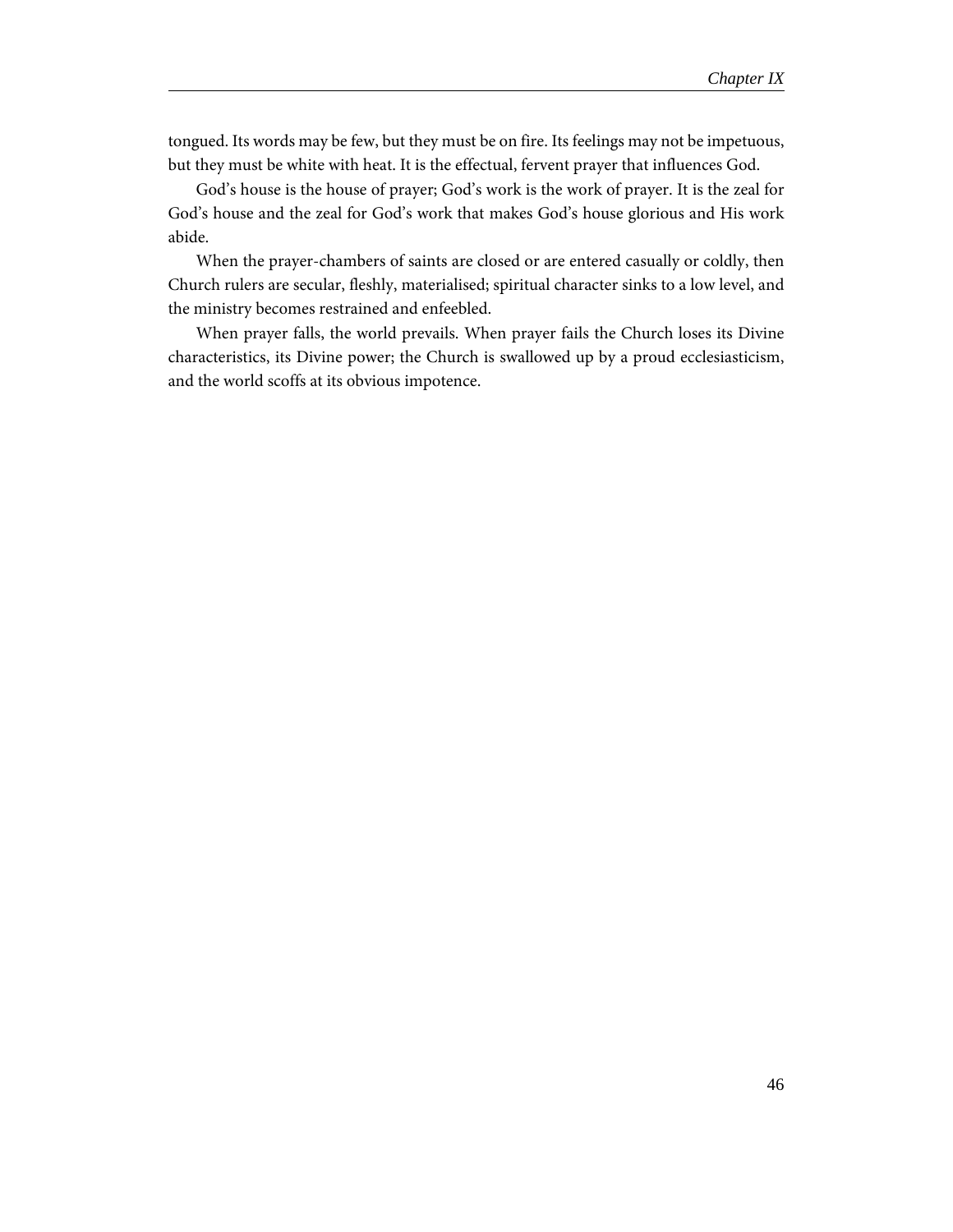#### **X**

I look upon all the four Gospels as thoroughly genuine, for there is in them the reflection of a greatness which emanated from the person of Jesus and which was of as Divine a kind as ever was seen on earth.—Goethe

There are no possibilities, no necessity for prayerless praying, a heartless performance, a senseless routine, a dead habit, a hasty, careless performance—it justifies nothing. Prayerless praying has no life, gives no life, is dead, breathes out death. Not a battle-axe but a child's toy, for play not for service. Prayerless praying does not come up to the importance and aims of a recreation. Prayerless praying is only a weight, an impediment in the hour of struggle, of intense conflict, a call to retreat in the moment of battle and victory.

Why do we not pray? What are the hindrances to prayer? This is not a curious nor trivial question. It goes not only to the whole matter of our praying, but to the whole matter of our religion. Religion is bound to decline when praying is hindered. That which hinders praying, hinders religion. He who is too busy to pray will be too busy to live a holy life.

Other duties become pressing and absorbing and crowd out prayer. Choked to death, would be the coroner's verdict in many cases of dead praying, if an inquest could be secured on this dire, spiritual calamity. This way of hindering prayer becomes so natural, so easy, so innocent that it comes on us all unawares. If we will allow our praying to be crowded out, it will always be done. Satan had rather we let the grass grow on the path to our prayerchamber than anything else. A dosed chamber of prayer means gone out of business religiously or what is worse, made an assignment and carrying on our religion in some other name than God's and to somebody else's glory. God's glory is only secured in the business of religion by carrying that religion on with a large capital of prayer. The apostles understood this when they declared that their time must not be employed in even the sacred duties of alms-giving; they must give themselves, they said, "continually to prayer and to the ministry of the Word," prayer being put first with them and the ministry of the Word having its efficiency and life from prayer.

The process of hindering prayer by crowding out is simple and goes by advancing stages. First, prayer is hurried through. Unrest and agitation, fatal to all devout exercises, come in. Then the time is shortened, relish for the exercise palls. Then it is crowded into a corner and depends on the fragments of time for its exercise. Its value depreciates. The duty has lots its importance. It no longer commands respect nor brings benefit. It has fallen out of estimate, out of heart, out of the habits, out of the life. We cease to pray and cease to live spiritually.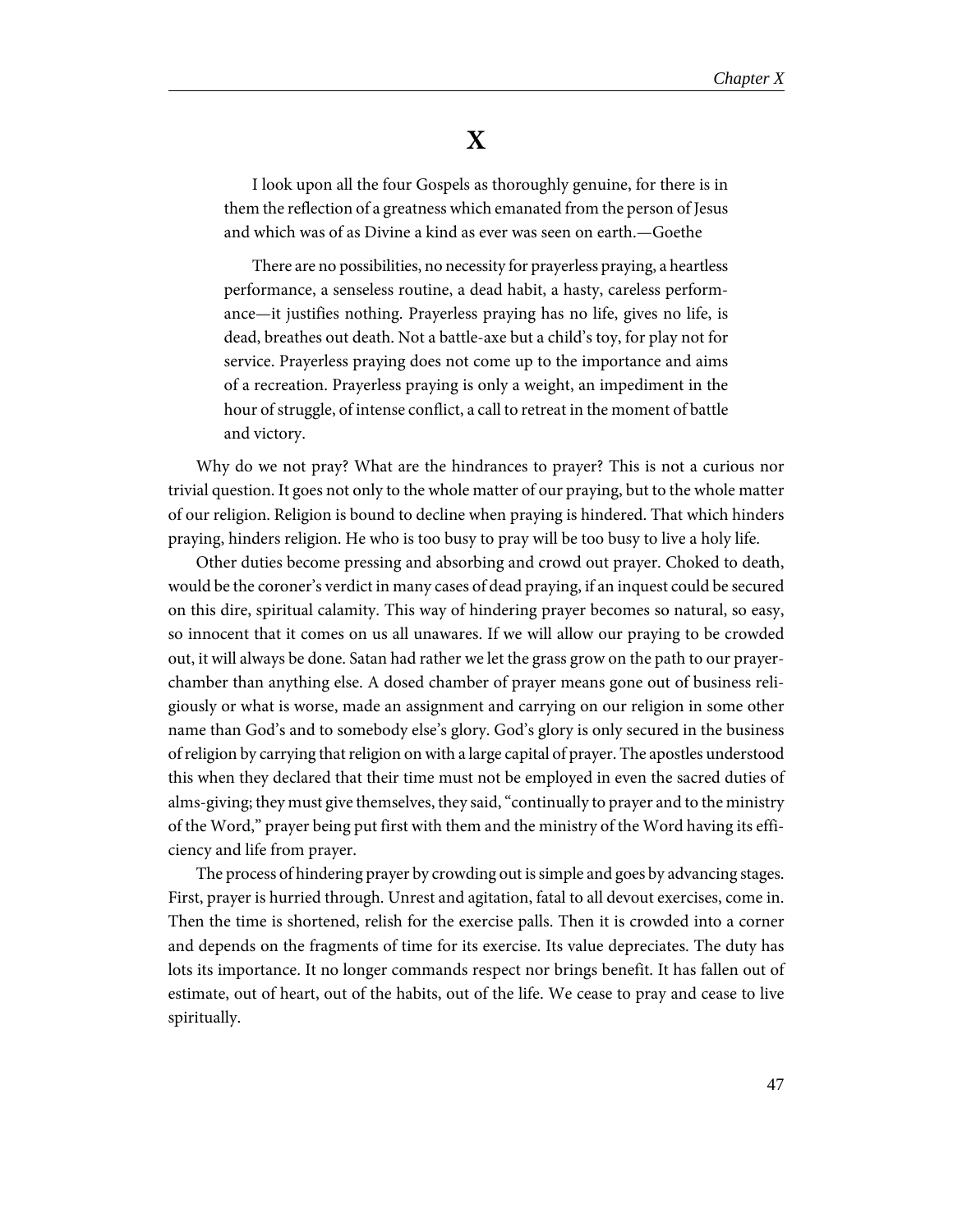There is no stay to the desolating floods of worldliness and business and cares, but prayer. Christ meant this when He charged us to watch and pray. There is no pioneering corps for the Gospel but prayer. Paul knew that when he declared that "night and day he prayed exceedingly that we might see your face and might perfect that which is lacking in your faith." There is no arriving at a high state of grace without much praying and no staying in those high altitudes without great praying. Epaphras knew this when he "laboured fervently in prayers" for the Colossian Church, "that they might stand perfect and complete in all the will of God."

The only way to preserve our praying from being hindered is to estimate prayer at its true and great value. Estimate it as Daniel did, who, when he "knew that the writing was signed he went into his house, and his windows being opened to Jerusalem, he kneeled upon his knees three times a day and prayed and gave thanks before his God as he did aforetime." Put praying into the high values as Daniel did, above place, honour, ease, wealth, life. Put praying into the habits as Daniel did. "As he did aforetime," has much in it to give firmness and fidelity in the hour of trial; much in it to remove hindrances and master opposing circumstances.

One of Satan's wiliest tricks is to destroy the best by the good. Business and other duties are good, but we are so filled with these that they crowd out and destroy the best. Prayer holds the citadel for God, and if Satan can by any means weaken prayer he is a gainer so far, and when prayer is dead the citadel is taken. We must keep prayer as the faithful sentinel keeps guard, with sleepless vigilance. We must not keep it half-starved and feeble as a baby, but we must keep it in giant strength. Our prayer-chamber should have our freshest strength, our calmest time, its hours unfettered, without obtrusion, without haste. Private place and plenty of time are the life of prayer. "To kneel upon our knees three times a day and pray and give thanks before God as we did aforetime," is the very heart and soul of religion, and makes men, like Daniel, of "an excellent spirit," "greatly beloved in heaven."

The greatness of prayer, involving as it does the whole man, in the intensest form, is not realised without spiritual discipline. This makes it hard work, and before this exacting and consuming effort our spiritual sloth or feebleness stands abashed.

The simplicity of prayer, its child-like elements form a great obstacle to true praying. Intellect gets in the way of the heart. The child spirit only is the spirit of prayer. It is no holiday occupation to make the man a child again. In song, in poetry, in memory he may wish himself a child again, but in prayer he must be a child again in reality. At his mother's knee, artless, sweet, intense, direct, trustful. With no shade of doubt, no temper to be denied. A desire which burns and consumes which can only be voiced by a cry. It is no easy work to have this child-life spirit of prayer.

If praying were but an hour in the closet, difficulties would face and hinder even that hour, but praying is the whole life preparing for the closet. How difficult it is to cover home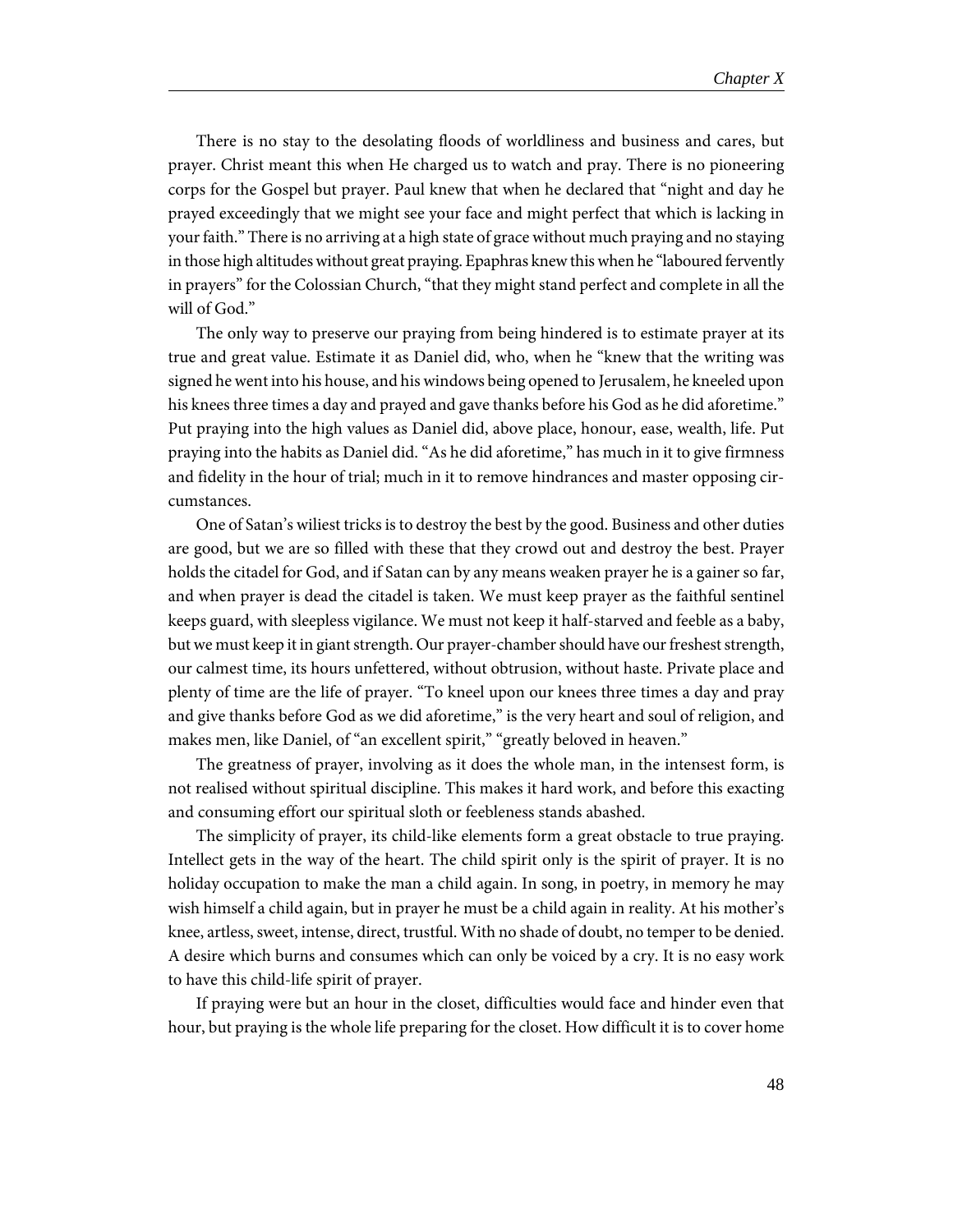and business, all the sweets and all the bitters of life, with the holy atmosphere of the closet! A holy life is the only preparation for prayer. It is just as difficult to pray, as it is to live a holy life. In this we find a wall of exclusion built around our closets; men do not love holy praying, because they do not love and will not do holy living. Montgomery sets forth the difficulties of true praying when he declares the sublimity and simplicity of prayer.

> Prayer is the simplest form of speech That infant lips can try. Prayer is the sublimest strains that reach The Majesty on high.

This is not only good poetry, but a profound truth as to the loftiness and simplicity of prayer. There are great difficulties in reaching the exalted, angelic strains of prayer. The difficulty of coming down to the simplicity of infant lips is not much less.

Prayer in the Old Testament is called wrestling. Conflict and skill, strenuous, exhaustive effort are involved. In the New Testament we have the terms striving, labouring fervently, fervent, effectual, agony, all indicating intense effort put forth, difficulties overcome. We, in our praises sing out—

> "What various hindrances we meet In coming to a mercy seat."

We also have learned that the gracious results secured by prayer are generally proportioned to the outlay in removing the hindrances which obstruct our soul's high communion with God.

Christ spake a parable to this end, that men ought always to pray and not faint. The parable of the importunate widow teaches the difficulties in praying, how they are to be surmounted, and the happy results which follow from valorous praying. Difficulties will always obstruct the way to the closet as long as it remains true,

> "That Satan trembles when he sees The weakest saint upon his knees."

Courageous faith is made stronger and purer by mastering difficulties. These difficulties but couch the eye of faith to the glorious prize which is to be won by the successful wrestler in prayer. Men must not faint in the contest of prayer, but to this high and holy work they must give themselves, defying the difficulties in the way, and experience more than an angel's happiness in the results. Luther said: "To have prayed well is to have studied well." More than that, to have prayed well is to have fought well. To have prayed well is to have lived well. To pray well is to die well.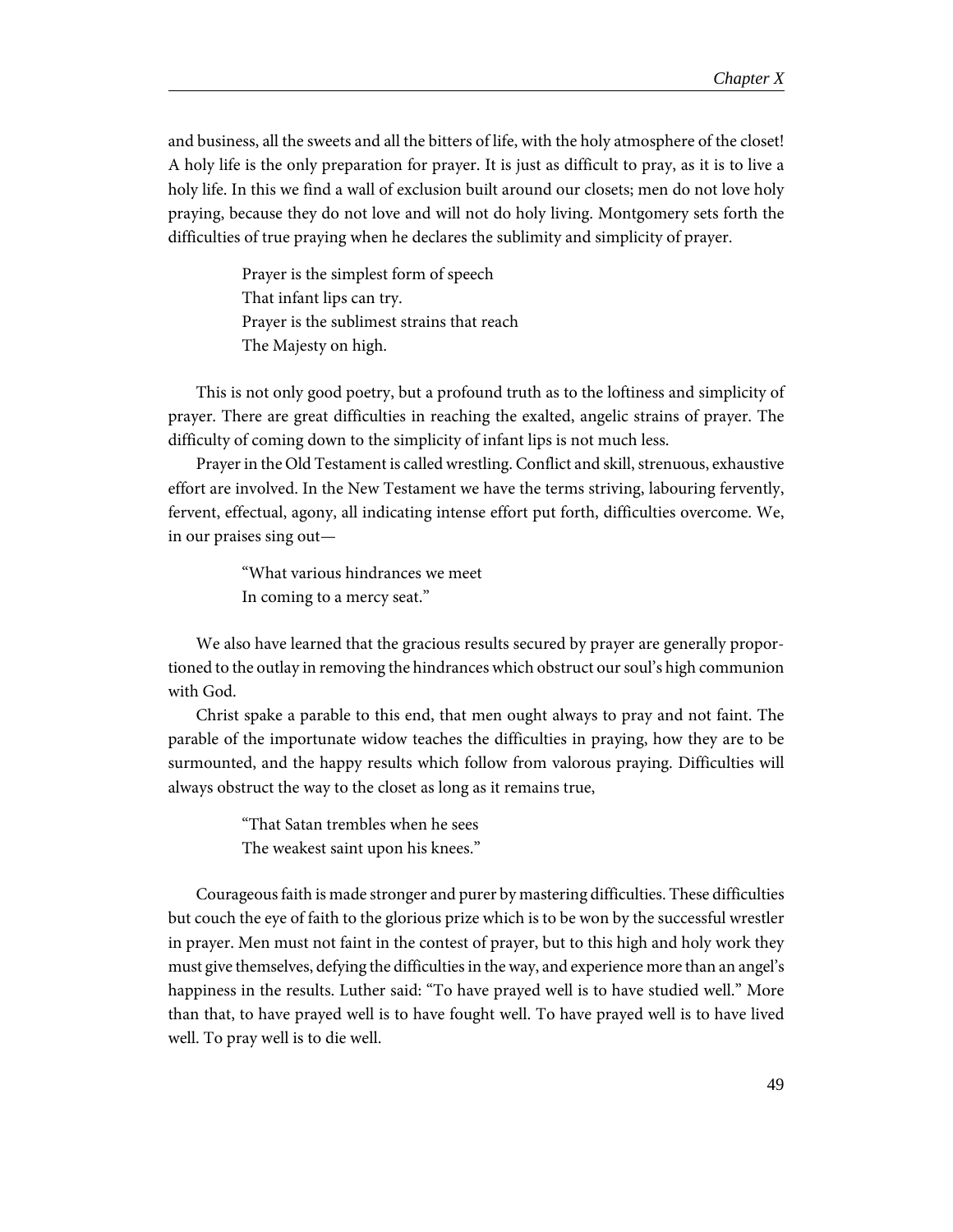Prayer is a rare gift, not a popular, ready gift. Prayer is not the fruit of natural talents; it is the product of faith, of holiness, of deeply spiritual character. Men learn to. pray as they learn to love. Perfection in simplicity, in humility in faith—these form its chief ingredients. Novices in these graces are not adepts in prayer. It cannot be seized upon by untrained hands; graduates in heaven's highest school of art can alone touch its finest keys, raise its sweetest, highest notes. Fine material, free finish are requisite. Master workmen are required, for mere journeymen cannot execute the work of prayer.

The spirit of prayer should rule our spirits and our conduct. The spirit of the prayerchamber must control our lives or the closet hour will be dull and sapless. Always praying in spirit; always acting in the spirit of praying; these make our praying strong. The spirit of every moment is that which imparts strength to the closet communion. It is what we are out of the closet gives victory or brings defeat to the closet. If the spirit of the world prevails in our non-closet hours, the spirit of the world will prevail in our closet hours, and that will be a vain and idle farce.

We must live for God out of the closet if we would meet God in the closet. We must bless God by praying lives if we would have God's blessing in the closet. We must do God's will in our lives if we would have God's ear in the closet. We must listen to God's voice in public if we would have God listen to our voice in private. God must have our hearts out of the closet, if we would have God's presence in the closet. If we would have God in the closet, God must have us out of the closet. There is no way of praying to God, but by living to God. The closet is not a confessional, simply, but the hour of holy communion and high and sweet intercourse and of intense intercession..

Men would pray better if they lived better. They would get more from God if they lived more obedient and well pleasing to God. We would have more strength and time for the Divine work of intercession if we did not have to expend so much strength and time settling up old scores and paying our delinquent taxes. Our spiritual liabilities are so greatly in excess of our spiritual assets that our closet time is spent in taking out a decree of bankruptcy instead of being the time of great spiritual wealth for us and for others. Our closets are too much like the sign, "Closed for Repairs."

John said of primitive Christian praying, "Whatsoever we ask we receive of Him, because we keep His commandments and do those things which are pleasing in His sight." We should note what illimitable grounds were covered, what illimitable gifts were received by their strong praying: "Whatsoever"—how comprehensive the range and reception of mighty praying; how suggestive the reasons for the ability to pray and to have prayers answered. Obedience, but more than mere obedience, doing the things which please God well. They went to their closets made strong by their strict obedience and loving fidelity to God in their conduct. Their lives were not only true and obedient, but they were thinking about things above obedience, searching for and doing things to make God glad. These can come with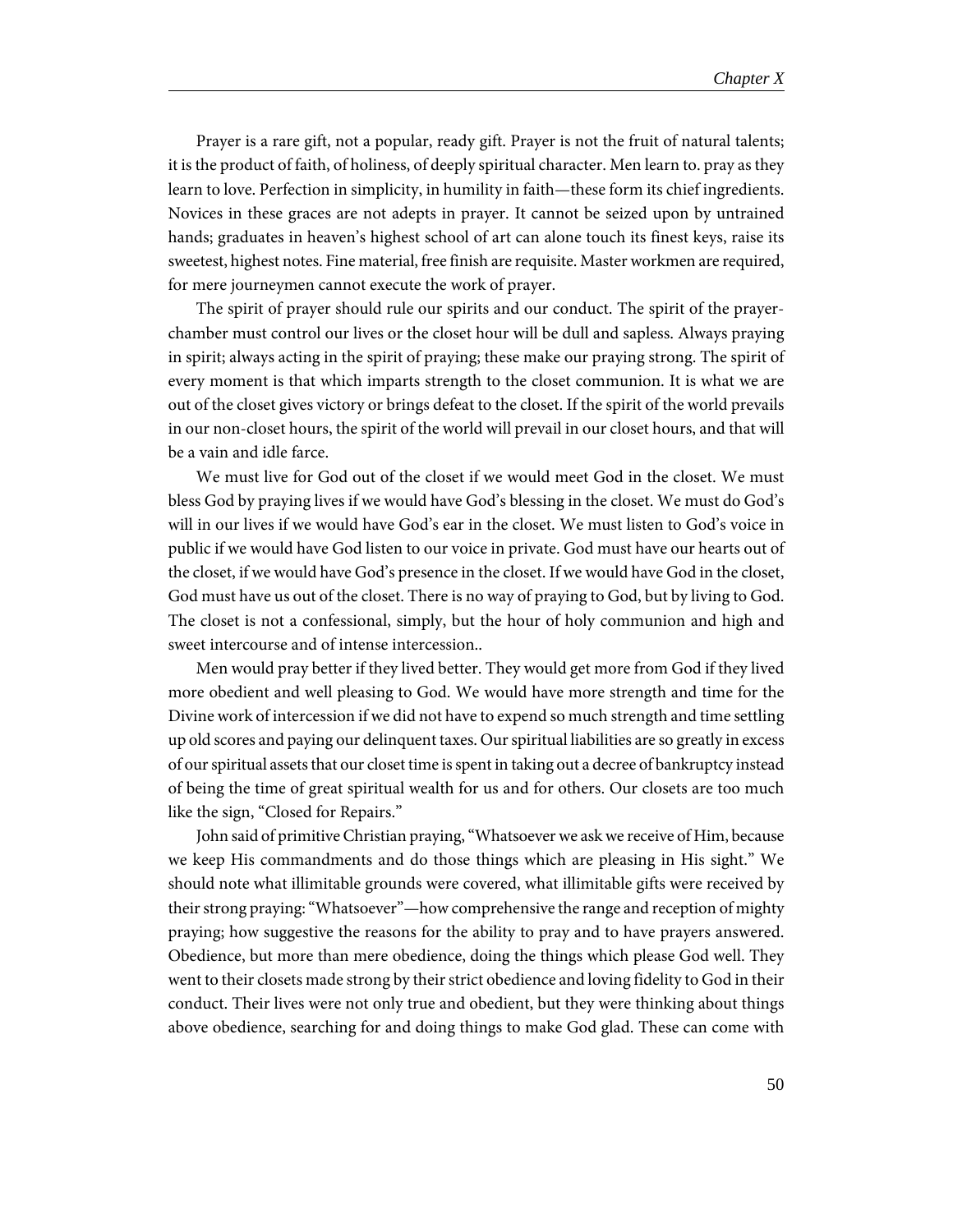eager step and radiant countenance to meet their Father in the closet, not simply to be forgiven, but to be approved and to receive.

It makes much difference whether we come to God as a criminal or a child; to be pardoned or to be approved; to settle scores or to be embraced; for punishment or for favour. Our praying to be strong must be buttressed by holy living. The name of Christ must be honoured by our lives before it will honour our intercessions. The life of faith perfects the prayer of faith.

Our lives not only give colour to our praying, but they give body to it as well. Bad living makes bad praying. We pray feebly because we live feebly. The stream of praying cannot rise higher than the fountain of living. the closet force is made up of the energy which flows from the confluent streams of living. The feebleness of living throws its faintness into closet homes. We cannot talk to God strongly when we have not lived for God strongly. The closet cannot be made holy to God when the life has not been holy to God. The Word of God emphasises our conduct as giving value to our praying. "Then shalt thou call and the Lord shalt answer, Thou shalt cry and He shall say, Here I am. If thou take away from the midst of thee the yoke, the putting forth the finger, and speaking vanity."

Men are to pray "lifting up holy hands without wrath and doubting." We are to pass the time of our sojourning here in fear if we would call on the Father. We cannot divorce praying from conduct. "Whatsoever we ask we receive of Him because we keep His commandments and do those things that are pleasing in His sight." "Ye ask and receive not because ye ask amiss that ye may consume it upon your lusts." the injunction of Christ, "Watch and pray," is to cover and guard conduct that we may come to our closets with all the force secured by a vigilant guard over our lives.

Our religion breaks down oftenest and most sadly in our conduct. Beautiful theories are marred by ugly lives. The most difficult as well as the most impressive point in piety is to live it. Our praying suffers as much as our religion from bad living. Preachers were charged in primitive times to preach by their lives or preach not at all. So Christians everywhere ought to be charged to pray by their lives or pray not at all. Of course, the prayer of repentance is acceptable. But repentance means to quit doing wrong and learn to do well. A repentance which does not produce a change in conduct is a sham. Praying which does not result in pure conduct is a delusion. We have missed the whole office and virtue of praying if it does not rectify conduct. It is in the very nature of things that we must quit praying or quit bad conduct. Cold, dead praying may exist with bad conduct, but cold, dead praying is no praying in God's esteem. Our praying advances in power as it rectifies the life. A life growing in its purity and devotion will be a more prayerful life.

The pity is that so much of our praying is without object or aim. It is without purpose. How much praying there is by men and women who never abide in Christ—hasty praying, sweet praying full of sentiment, pleasing. praying, but not backed by a life wedded to Christ.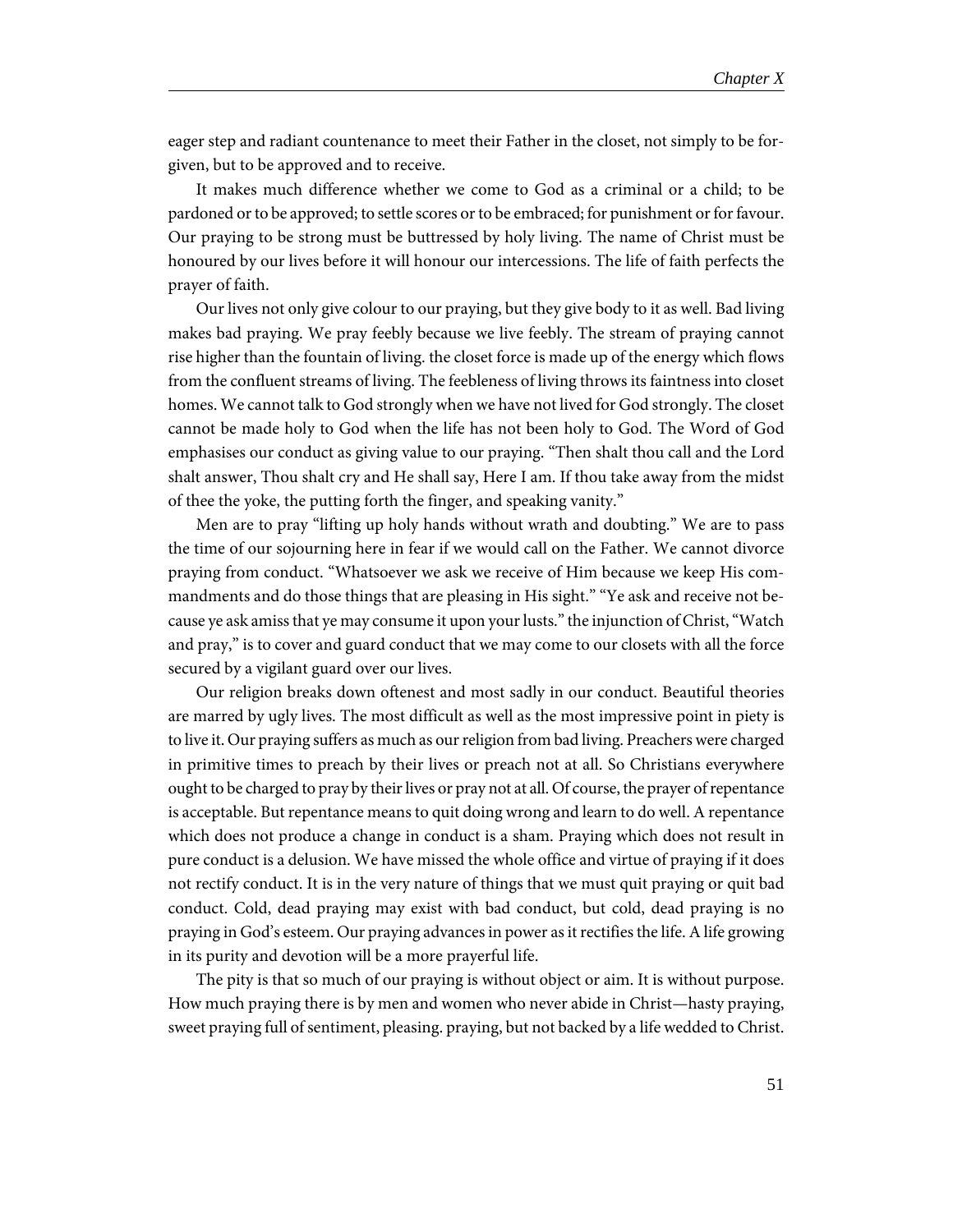Popular praying! How much of this praying is from unsanctified hearts and unhallowed lips! Prayers spring into life under the influence of some great excitement, by some pressing emergency, through some popular clamour, some great peril. But the conditions of prayer are not there. We rush into God's presence and try to link Him—to our cause, inflame Him with our passions, move Him—by our peril. All things are to be prayed for—but with clean hands, with absolute deference to God's will and abiding in Christ. Prayerless praying by lips and hearts untrained to prayer, by lives out of harmony with Jesus Christ; prayerless praying, which has the form and motion of prayer but is without the true heart of prayer, never moves God to an answer. It is of such praying that James says: "Ye have not because ye ask not; ye ask and receive not, because ye ask amiss."

The two great evils—not asking, and asking in a wrong way. Perhaps the greater evil is wrong asking, for it has in it the show of duty done, of praying when there has been no praying—a deceit, a fraud, a sham. The times of the most praying are not really the times of the best praying. The Pharisees prayed much, but they were actuated by vanity; their praying was the symbol of their hypocrisy by which they made God's house of prayer a den of robbers. Theirs was praying on state occasions—mechanical, perfunctory, professional, beautiful in words, fragrant in sentiment, well ordered, well received by the ears that heard, but utterly devoid of every element of real prayer.

The conditions of prayer are well ordered and clear—abiding in Christ; in His name. One of the first necessities, if we are to grasp the infinite possibilities of prayer, is to get rid of prayerless praying. It is often beautiful in words and in execution; it has the drapery of prayer in rich and costly form, but it lacks the soul of praying. We fall so easily into the habit of prayerless service, of merely filling a programme.

If men only prayed on all occasions and in every place where they go through the motion! If there were only holy inflamed hearts back of all these beautiful words and gracious forms! If there were always uplifted hearts in these erect men who are uttering flawless but vain words before God! If there were always reverent bended hearts when bended knees are uttering words before God to please men's ears!

There is nothing that will preserve the life of prayer; its vigour, sweetness, obligations, seriousness and value, so much as a deep conviction that prayer is an approach to God, a pleading with God, an asking of God. Reality will then be in it; reverence will then be in the attitude, in the place, and in the air. Faith will draw, kindle and open. Formality and deadness cannot live in this high and all-serious home of the soul.

Prayerless praying lacks the essential element of true praying; it is not based on desire, and is devoid of earnestness and faith. Desire burdens the chariot of prayer, and faith drives its wheels. Prayerless praying has no burden, because no sense of need; no ardency, because none of the vision, strength, or glow of faith. No mighty pressure to prayer, no holding on to God with the deathless, despairing grasp, "I will not let Thee go except Thou bless me."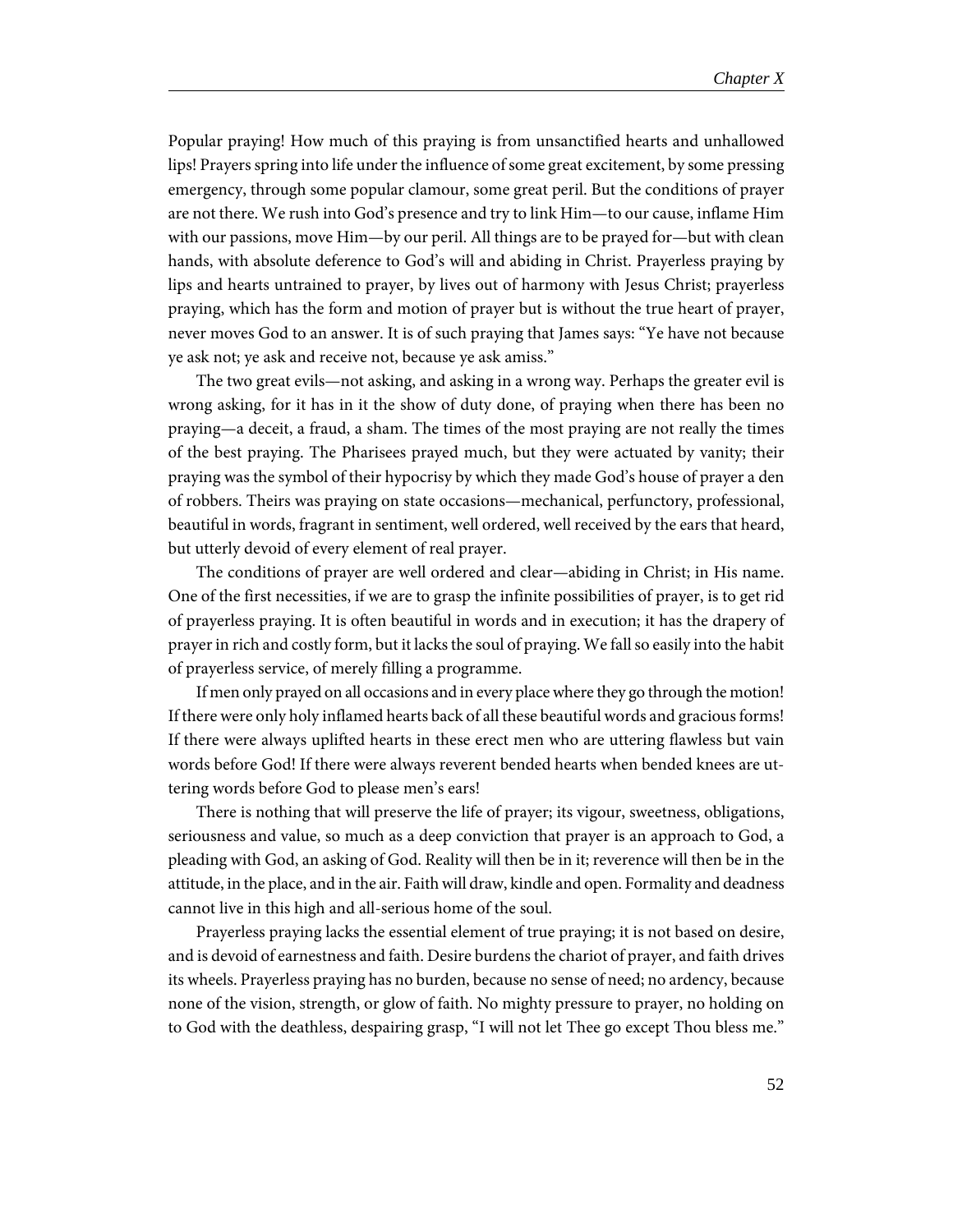No utter self-abandon, lost in the throes of a desperate, pertinacious, and consuming plea: "Yet now if Thou wilt forgive their sin—if not, blot me, I pray Thee, out of Thy book;" or "Give me Scotland, or I die." Prayerless praying stakes nothing on the issue, for it has nothing to stake. It comes with empty hands, indeed, but they are listless hands as well as empty. They have never learned the lesson of empty hands clinging to the cross; this lesson to them has no form nor comeliness.

Prayerless praying has no heart in its praying. The lack of heart deprives praying of its reality, and makes it an empty and unfit vessel. Heart, soul, life must be in our praying; the heavens must feel the force of our crying, and must be brought into oppressed sympathy for our bitter and needy state, A need that oppresses us, and has no relief but in our crying to God, must voice our praying.

Prayerless praying is insincere. It has no honesty at heart. We name in words what we do not want in heart. Our prayers give formal utterance to the things for which our hearts are not only not hungry, but for which they really have no taste. We once heard an eminent and saintly preacher, now in heaven, come abruptly and sharply on a congregation that had just risen from prayer, with the question and statement, "What did you pray for? If God should take hold of you and shake you, and demand what you prayed for, you could not tell Him to save your life what the prayer was that has just died from your lips." So it always is, prayerless praying has neither memory nor heart. A mere form, a heterogeneous mass, an insipid compound, a mixture thrown together for sound and to fill up, but with neither heart nor aim, is prayerless praying. A dry routine, a dreary drudge, a dull and heavy task is this prayerless praying.

But prayerless praying is much worse than either task or drudge, it divorces praying from living; it utters its words against the world, but with heart and life runs into the world; it prays for humility, but nurtures pride; prays for self-denial, while indulging the flesh. Nothing exceeds in gracious results true praying, but better not to pray at all than to pray prayerless prayers, for they are but sinning, and the worst of sinning is to sin on our knees.

The prayer habit is a good habit, but praying by dint of habit only is a very bad habit. This kind of praying is not conditioned after God's order, nor generated by God's power. It is not only a waste, a perversion, and a delusion, but it is a prolific source of unbelief. Prayerless praying gets no results. God is not reached, self is not helped. It is better not to pray at all than to secure no results from praying. Better for the one who prays, better for others. Men hear of the prodigious results which are to be secured by prayer: the matchless good promised in God's Word to prayer. These keen-eyed worldlings or timid little faith ones mark the great discrepancy between the results promised and results realised, and are led necessarily to doubt the truth and worth of that which is so big in promise and so beggarly in results. Religion and God are dishonoured, doubt and unbelief are strengthened by much asking and no getting.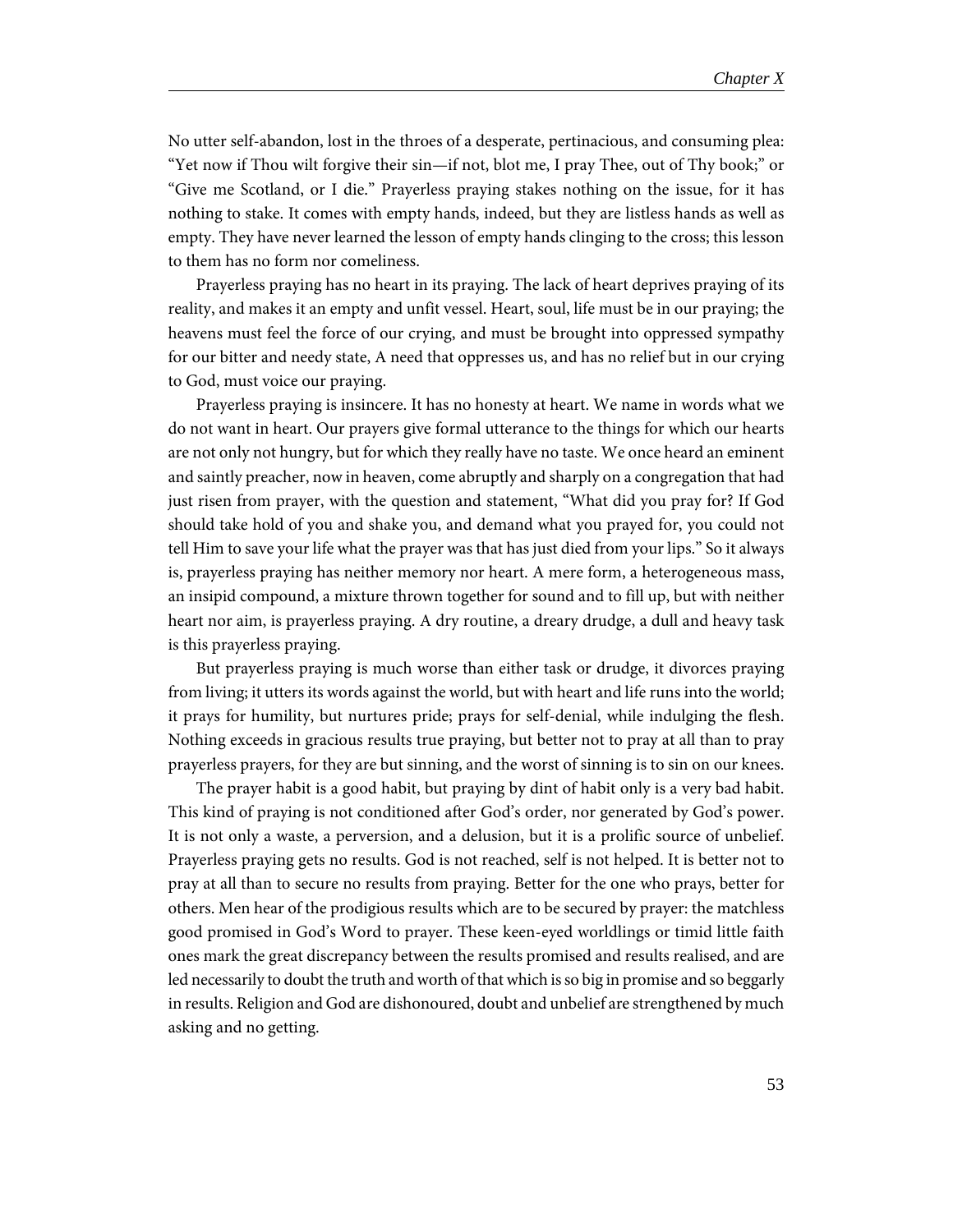In contrast with this, what a mighty force prayerful praying is. Real prayer helps God and man. God's Kingdom is advanced by it. The greatest good comes to man by it. Prayer can do anything that God can do. The pity is that we do not believe this as we ought, and we do not put it to the test.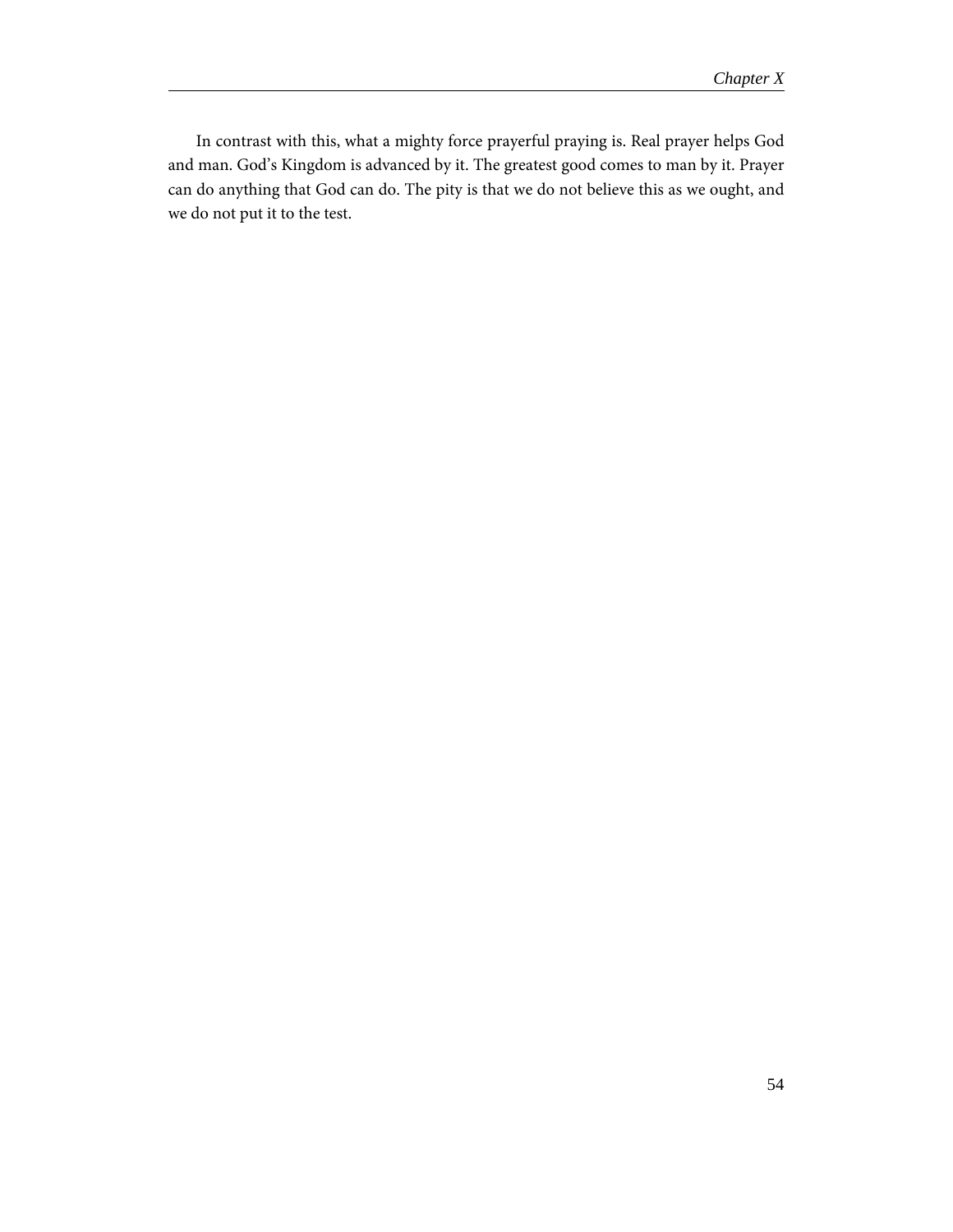## **XI**

The deepest need of the Church today is not for any material or external thing, but the deepest need is spiritual. Prayerless work will never bring in the kingdom. We neglect to pray in the prescribed way. We seldom enter the closet and shut the door for a season of prayer. Kingdom interests are pressing on us thick and fast and we must pray. Prayerless giving will never evangelise the world.—Dr. A. J. Gordon

The great subject of prayer, that comprehensive need of the Christian's life, is intimately bound up in the personal fulness of the Holy Spirit. It is "by the One Spirit we have access unto the Father" ([Eph. 2:18](http://www.ccel.org/study/Bible:Eph.2.18)), and by the same Spirit, having entered the audience chamber through the "new and living way," we are enabled to pray in the will of God ([Rom. 8:15, 26-27;](http://www.ccel.org/study/Bible:Rom.8.15 Bible:Rom.8.26-Rom.8.27 Bible:Gal.4.6 Bible:Eph.6.18 Bible:Jude.1.20-Jude.1.21) [Gal. 4:6; Eph. 6:18; Jude 20-21](http://www.ccel.org/study/Bible:Rom.8.15 Bible:Rom.8.26-Rom.8.27 Bible:Gal.4.6 Bible:Eph.6.18 Bible:Jude.1.20-Jude.1.21)).

Here is the secret of prevailing prayer, to pray under a direct inspiration of the Holy Spirit, whose petitions for us and through us are always according to the Divine purpose, and hence certain of answer. "Praying in the Holy Ghost" is but co-operating with the will of God, and such prayer is always victorious. How many Christians there are who cannot pray, and who seek by effort, resolve, joining prayer circles, etc., to cultivate in themselves the "holy art of intercession," and all to no purpose. Here for them and for all is the only secret of a real prayer life—"Be filled with the Spirit," who is "the Spirit of grace and supplication."—Rev. J. Stuart Holden, M.A.

The preceding chapter closed with the statement that prayer can do anything that God can do. It is a tremendous statement to make, but it is a statement borne out by history and experience. If we are abiding in Christ—and if we abide in Him we are living in obedience to His holy will—and approach God in His name, then there lie open before us the infinite resources of the Divine treasurehouse.

The man who truly prays gets from God many things denied to the prayerless man. The aim of all real praying is to get the thing prayed for, as the child's cry for bread has for its end the getting of bread. This view removes prayer clean out of the sphere of religious performances. Prayer is not acting a part or going through religious motions. Prayer is neither official nor formal nor ceremonial, but direct, hearty, intense. Prayer is not religious work which must be gone through, and avails because well done. Prayer is the helpless and needy child crying to the compassion of the Father's heart and the bounty and power of a Father's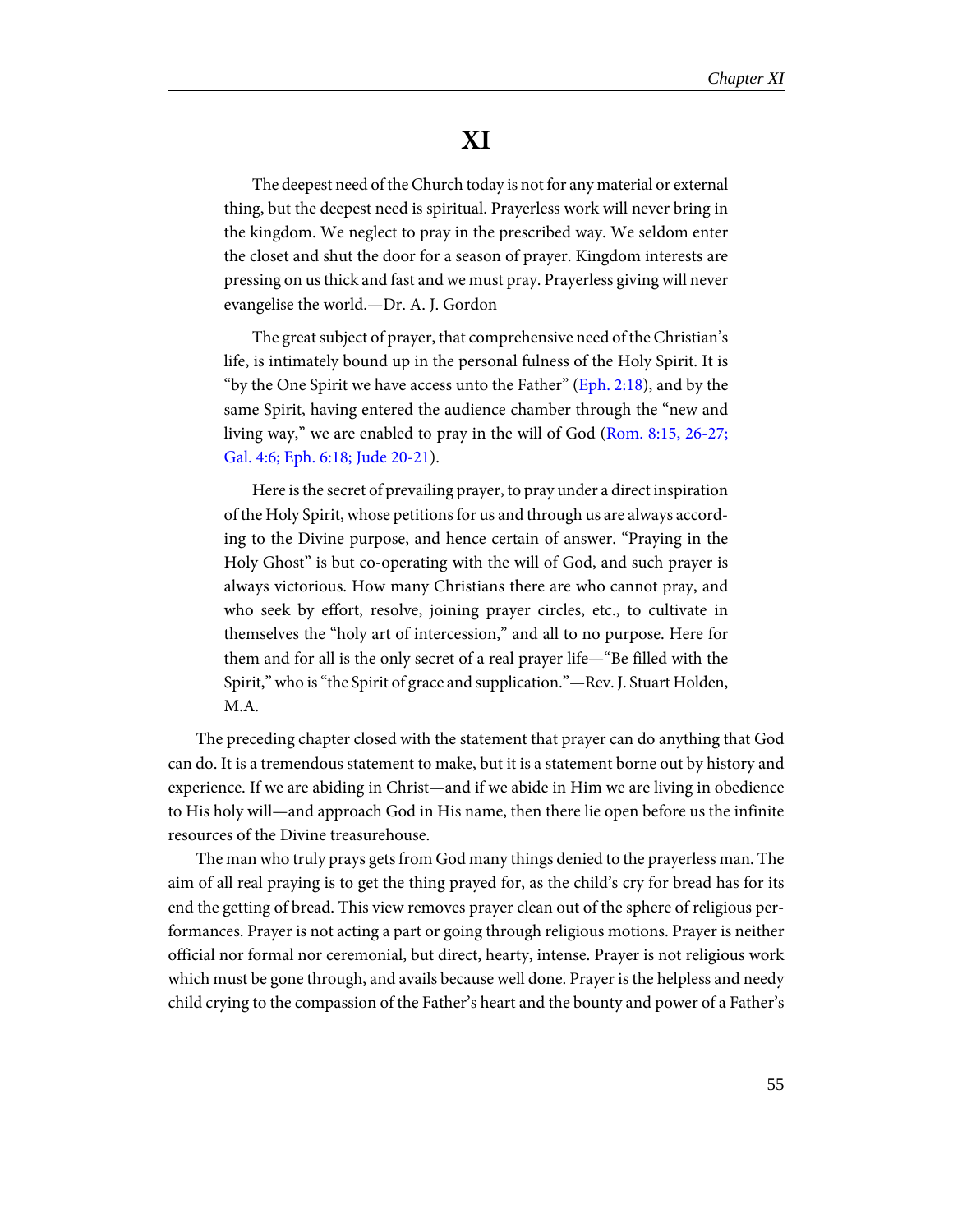hand. The answer is as sure to come as the Father's heart can be touched and the Father's hand moved.

The object of asking is to receive. The aim of seeking is to find. The purpose of knocking is to arouse attention and get in, and this is Christ's iterated and reiterated asseveration that the prayer without doubt will be answered, its end without doubt secured. Not by some round-about way, but by getting the very thing asked for.

The value of prayer does not lie in the number of prayers, or the length of prayers, but its value is found in the great truth that we are privileged by our relations to God to unburden our desires and make our requests known to God, and He will relieve by granting our petitions. The child asks because the parent is in the habit of granting the child's requests. As the children of God we need something and we need it badly, and we go to God for it. Neither the Bible nor the child of God knows anything of that half-infidel declaration, that we are to answer our own prayers. God answers prayer. The true Christian does not pray to stir himself up, but his prayer is the stirring up of himself to take hold of God. The heart of faith knows nothing of that specious scepticism which stays the steps of prayer and chills its ardour by whispering that prayer does not affect God.

D. L. Moody used to tell a story of a little child whose father and mother had died, and who was taken into another family. The first night she asked whether she could pray as she used to do. They said: "Oh, yes!" So she knelt down and prayed as her mother had taught her; and when that was ended, she added a little prayer of her own: "O God, make these people as kind to me as father and mother were." Then she paused and looked up, as if expecting the answer, and then added: "Of course you will." How sweetly simple was that little one's faith! She expected God to answer and "do," and "of course" she got her request, and that is the spirit in which God invites us to approach Him.

In contrast to that incident is the story told of the quaint Yorkshire class leader, Daniel Quorm, who was visiting a friend. One forenoon he came to the friend and said, "I am sorry you have met with such a great disappointment."

"Why, no," said the man, "I have not met with any disappointment."

"Yes," said Daniel, "you were expecting something remarkable today."

"What do you mean?" said the friend.

"Why you prayed that you might be kept sweet and gentle all day long. And, by the way things have been going, I see you have been greatly disappointed."

"Oh," said the man, "I thought you meant something particular."

Prayer is mighty in its operations, and God never disappoints those who put their trust and confidence in Him. They may have to wait long for the answer, and they may not live to see it, but the prayer of faith never misses its object.

"A friend of mine in Cincinnati had preached his sermon and sank back in his chair, when he felt impelled to make another. appeal," says Dr. J. Wilbur Chapman. "A boy at the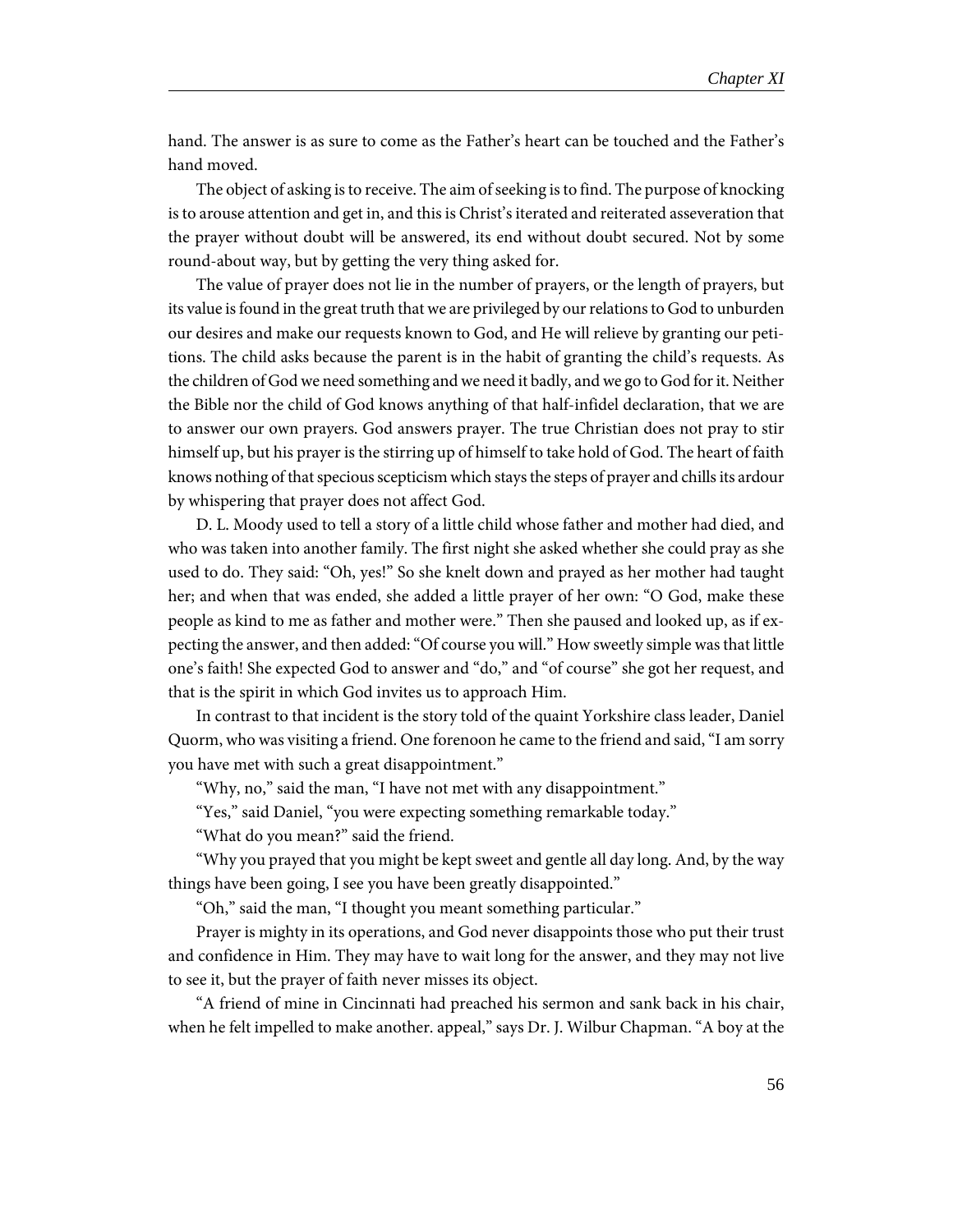back of the church lifted his hand. My friend left the pulpit and went down to him, and said, 'Tell me about yourself.' The boy said, 'I live in New York. I am a prodigal. I have disgraced my father's name and broken my mother's heart. I ran away and told them I would never come back until I became a Christian or they brought me home dead.' That night there went from Cincinnati a letter telling his father and mother that their boy had turned to God.

"Seven days later, in a black-bordered envelope, a reply came which read: 'My dear boy, when I got the news that you had received Jesus Christ the sky was overcast; your father was dead.' Then the letter went on to tell how the father had prayed for his prodigal boy with his last breath, and concluded, 'You are a Christian tonight because your old father would not let you go.'"

A fourteen-year-old boy was given a task by his father. It so happened that a group of boys came along just then and wiled the boy away with them, and so the work went undone. But the father came home that evening and said, "Frank, did you do the work that I gave you?" "Yes, sir," said Frank. He told an untruth, and his father knew it, but said nothing. It troubled the boy, but he went to bed as usual. Next morning his mother said to him, "Your father did not sleep all last night."

"Why didn't he sleep?" asked Frank.

His mother said, "He spent the whole night praying for you."

This sent the arrow into his heart. He was deeply convicted of his sin, and knew no rest until he had got right with God. Long afterward, when the boy became Bishop Warne, he said that his decision for Christ came from his father's prayer that night. He saw his father keeping his lonely and sorrowful vigil praying for his boy, and it broke his heart. Said he, "I can never be sufficiently grateful to him for that prayer."

An evangelist, much used of God, has put on record that he commenced a series of meetings in a little church of about twenty members who were very cold and dead, and much divided. A little prayer-meeting was kept up by two or three women. "I preached, and closed at eight o—clock," he says. "There was no one to speak or pray. The next evening one man spoke.

"The next morning I rode six miles to a minister's study, and kneeled in prayer. I went back, and said to the little church:

"'If you can make out enough to board me, I will stay until God opens the windows of heaven. God has promised to bless these means, and I believe He will.'

"Within ten days there were so many anxious souls that I met one hundred and fifty of them at a time in an inquiry meeting, while Christians were praying in another house of worship. Several hundred, I think, were converted. It is safe to believe God."

A mother asked the late John B. Gough to visit her son to win him to Christ. Gough found the young man's mind full of sceptical notions, and impervious to argument. Finally, the young man was asked to pray, just once, for light. He replied: "I do not know anything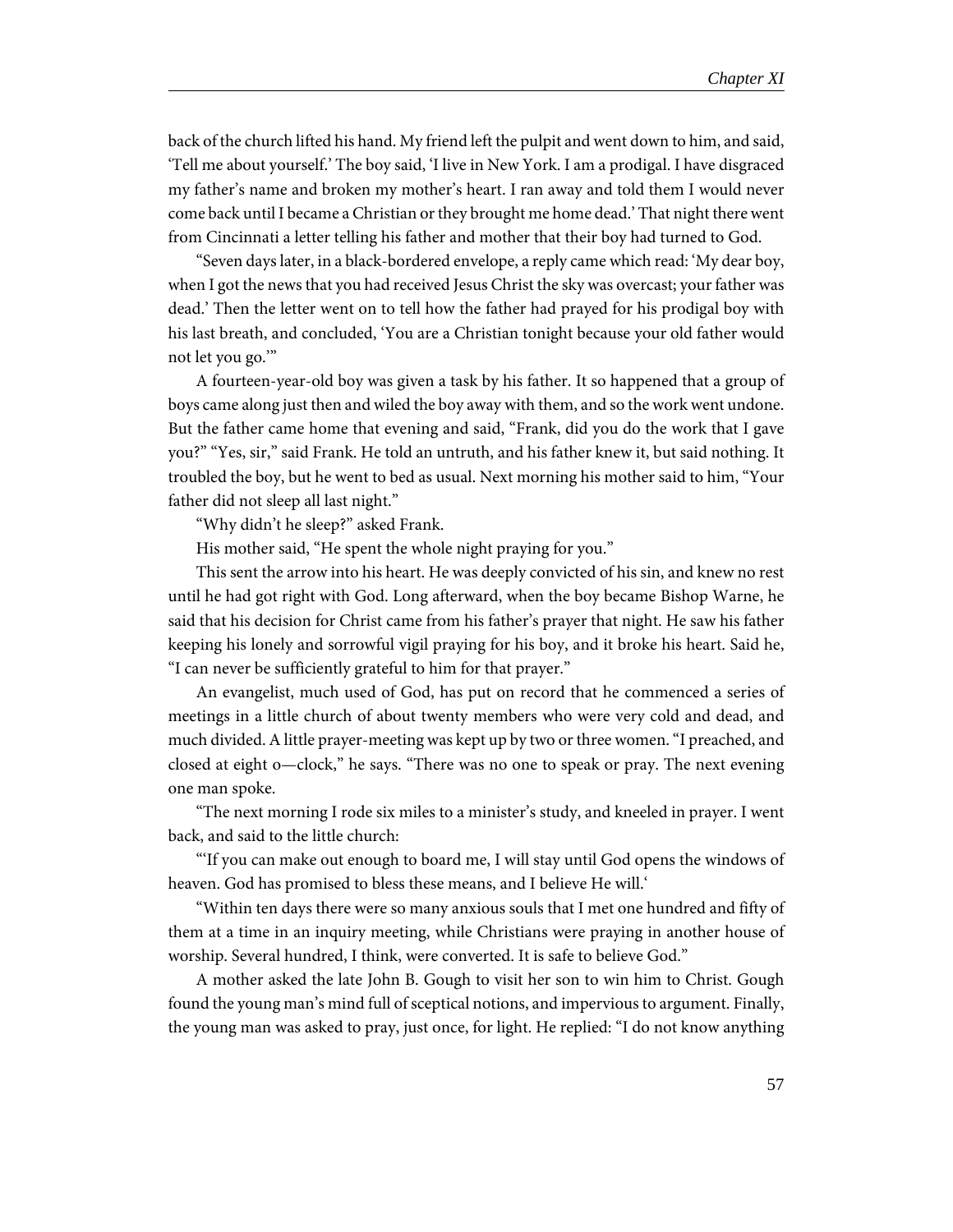perfect to whom or to which I could pray." "How about your mother's love?" said the orator. "Isn't that perfect? Hasn't she always stood by you, and been ready to take you in, and care for you, when even your father had really kicked you out?" The young man choked with emotion, and said, "Y-e-s, sir; that is so." "Then pray to Love—it will help you. Will you promise?" He promised. That night the young man prayed in the privacy of his room. He kneeled down, closed his eyes, and struggling a moment uttered the words: "O Love." Instantly as by a flash of lightning, the old Bible text came to him: "God is love," and he said, brokenly, "O God!" Then another flash of Divine truth, and a voice said, 'God so loved the world, that He gave His only begotten Son,'"and there, instantly, he exclaimed, "O Christ, Thou incarnation of Divinest love, show me light and truth." It was all over. He was in the light of the most perfect peace. He ran downstairs, adds the narrator of this incident, and told his mother that he was saved. That young man is today an eloquent minister of Jesus Christ.

A water famine was threatened in Hakodate, Japan. Miss Dickerson, of the Methodist Episcopal Girls' School, saw the water supply growing less daily, and in one of the fall months appealed to the Board in New York for help. There was no money on hand, and nothing was done. Miss Dickerson inquired the cost of putting down an artesian well, but found the expense too great to be undertaken. On the evening of December 31st, when the water was almost exhausted, the teachers and the older pupils met to pray for water, though they had no idea how their prayer was to be answered. A couple of days later a letter was received in the New York office which ran something like this: "Philadelphia, January 1st. It is six o—clock in the morning of New Year's Day. All the other members of the family are asleep, but I was awakened with a strange impression that some one, somewhere, is in need of money which the Lord wants me to supply." Enclosed was a cheque for an amount which just covered the cost of the artesian well and the piping of the water into the school buildings.

"I have seen God's hand stretched out to heal among the heathen in as mighty wonderworking power as in apostolic times," once said a well-known minister to the writer. "I was preaching to two thousand famine orphaned girls, at Kedgaum, India, at Ramabai's Mukti (salvation) Mission. A swarm of serpents as venomous and deadly as the reptile that smote Paul, suddenly raided the walled grounds, 'sent of Satan,' Ramabai said, and several of her most beautiful and faithful Christian girls were smitten by them, two of them bitten twice. I saw four of the very flower of her flock in convulsions at once, unconscious and apparently in the agonies of death.

"Ramabai believes the Bible with an implicit and obedient faith. There were three of us missionaries there. She said: 'We will do just what the Bible says, I want you to minister for their healing according to [James 1:14-18.](http://www.ccel.org/study/Bible:Jas.1.14-Jas.1.18)' She led the way into the dormitory where her girls were lying in spasms, and we laid our hands upon their heads and prayed, and anointed them with oil in the name of the Lord. Each of them was healed as soon as anointed and sat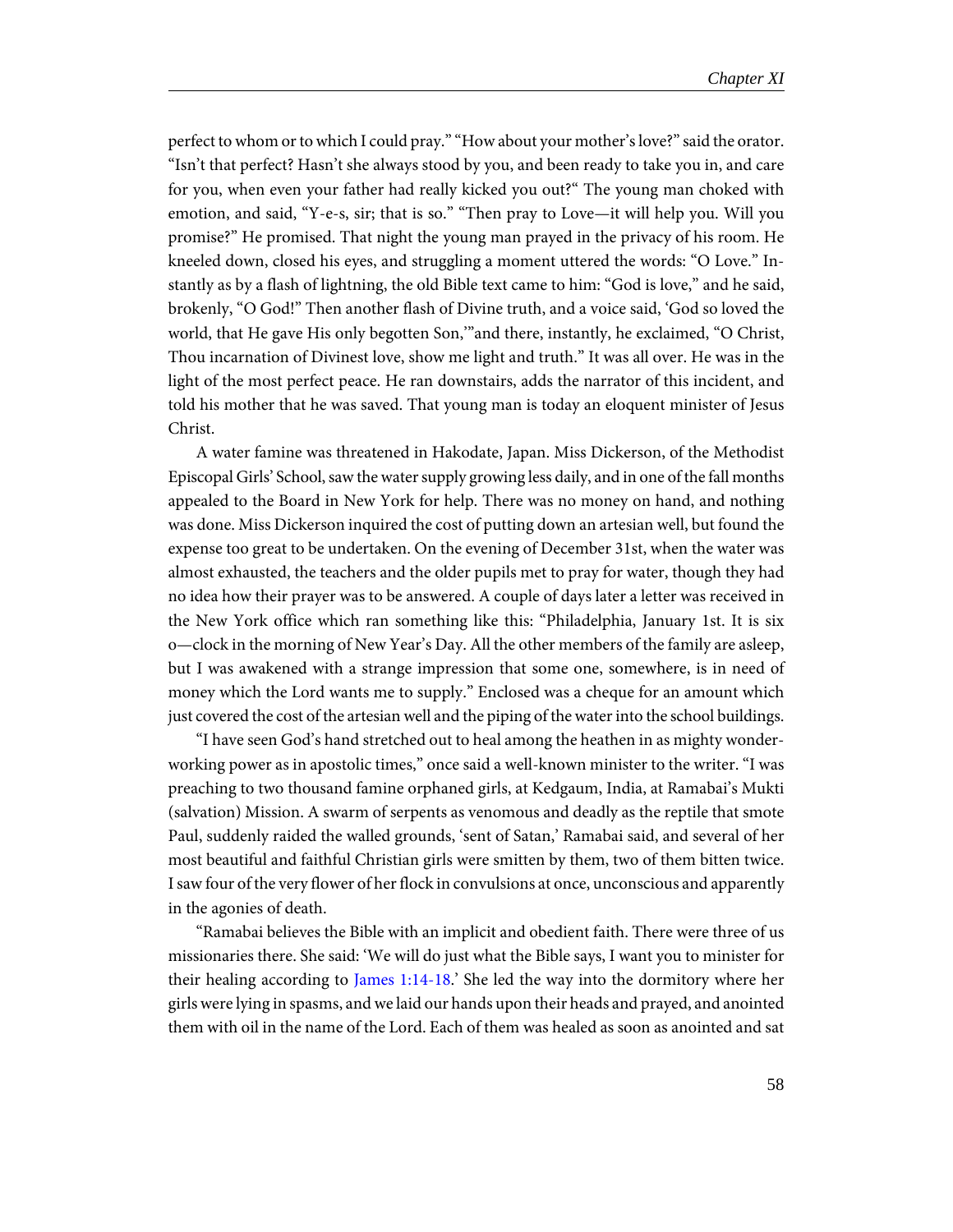up and sang with faces shining. That miracle and marvel among the heathen mightily confirmed the word of the Lord, and was a profound and overpowering proclamation of God."

Some years ago, the record of a wonderful work of grace in connection with one of the stations of the China Inland Mission attracted a good deal of attention. Both the number and spiritual character of the converts had been far greater than at other stations where the consecration of the missionaries had been just as great at the more fruitful place.

This rich harvest of souls remained a mystery until Hudson Taylor on a visit to England discovered the secret. At the close of one of his addresses a gentleman came forward to make his acquaintance. In the conversation which followed, Mr. Taylor was surprised at the accurate knowledge the man possessed concerning this inland China station. "But how is it,? Mr. Taylor asked, "that you are so conversant with the conditions of that work?" "Oh!" he replied, "the missionary there and I are old college-mates; for years we have regularly corresponded; he has sent me names of enquirers and converts, and these I have daily taken to God in prayer."

At last the secret was found! A praying man at home, praying definitely, praying daily, for specific cases among the heathen. That is the real intercessory missionary.

Hudson Taylor himself, as all the world knows, was a man who knew how to pray and whose praying was blessed with fruitful answers. In the story of his life, told by Dr. and Mrs. Howard Taylor, we find page after page aglow with answered prayer. On his way out to China for the first time, in 1853, when he was only twenty-one years of age, he had a definite answer to prayer that was a great encouragement to his faith. "They .had just come through the Dampier Strait, but were not yet out of sight of the islands. Usually a breeze would spring up after sunset and last until about dawn. The utmost use was made of it, but during the day they lay still with flapping sails, often drifting back and losing a good deal of the advantage gained at night." The story continues in Hudson Taylor's own words:

"This happened notably on one occasion when we were in dangerous proximity to the north of New Guinea. Saturday night had brought us to a point some thirty miles off the land, and during the Sunday morning service, which was held on deck, I could not fail to see that the Captain looked troubled and frequently went over to the side of the ship. When the service was ended I learnt from him the cause. A four-knot current was carrying us toward some sunken reefs, and we were already so near that it seemed improbable that we should get through the afternoon in safety. After dinner, the long boat was put out and all hands endeavored, without success, to turn the ship's head from the shore.

"After standing together on the deck for some time in silence, the Captain said to me: "'Well, we have done everything that can be done. We can only await the result.'

"A thought occurred to me, and I replied: 'No, there is one thing we have not done yet.' "'What is that?' he queried.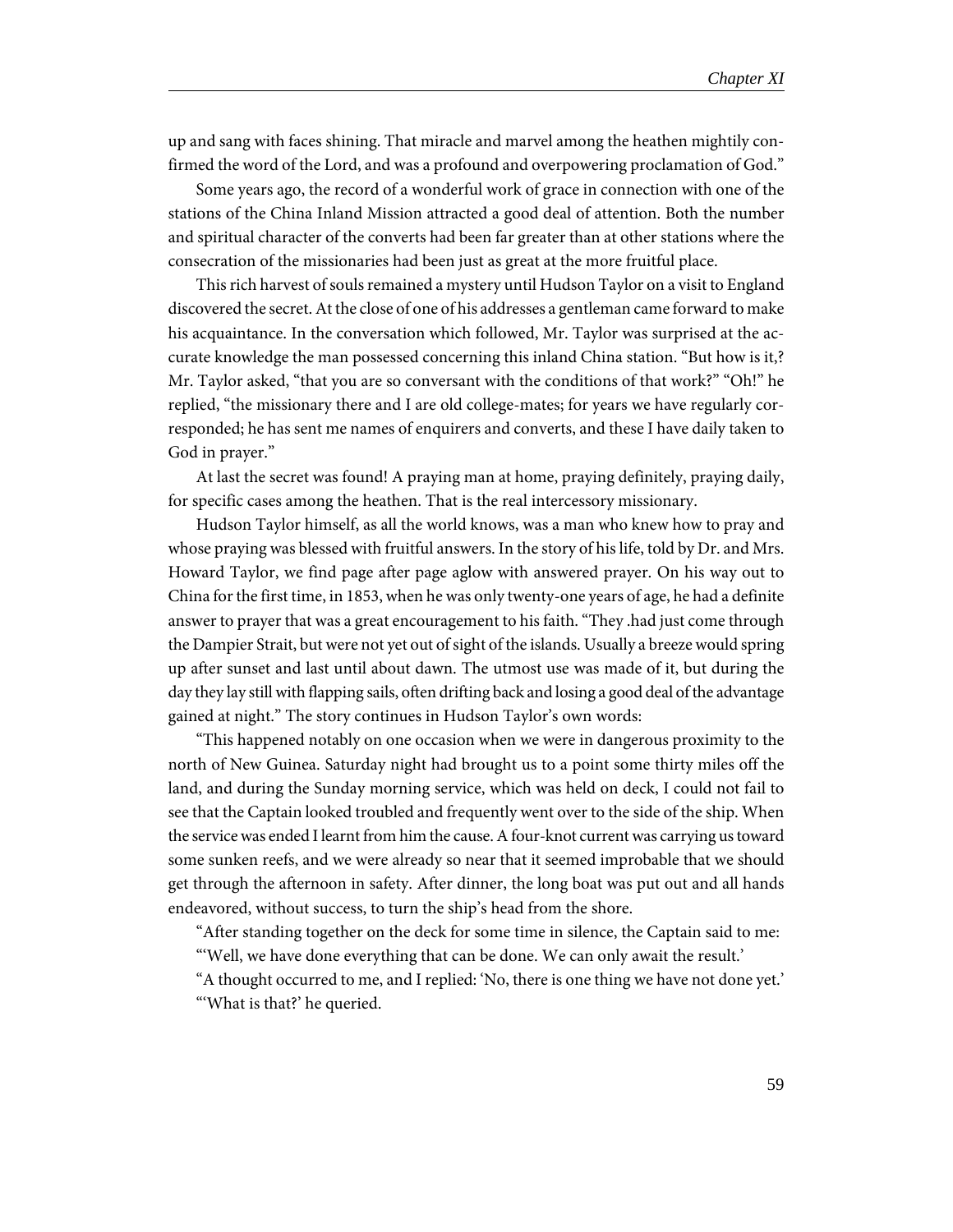"'Four of us on board are Christians. Let us each retire to his own cabin, and in agreed prayer ask the Lord to give us immediately a breeze. He can as easily send it now as at sunset.'

"The Captain complied with this proposal. I went and spoke to the other two men, and after prayer with the carpenter, we all four retired to wait upon God. I had a good but very brief season in prayer, and then felt so satisfied that our request was granted that I could not continue asking, and very soon went up again on deck. The first officer, a godless man, was in charge. I went over and asked him to let down the clews or corners of the mainsail, which had been drawn up in order to lessen the useless flapping of the sail against the rigging.

"'What would be the good of that?' he answered roughly.

"I told him we had been asking a wind from God; that it was coming immediately; and we were so near the reef by this time that there was not a minute to lose.

"With an oath and a look of contempt, he said he would rather see a wind than hear of it.

"But while he was speaking I watched his eye, following it up to the royal, and there, sure enough, the corner of the topmost sail was beginning to tremble in the breeze.

"'Don't you see the wind is coming? Look at the royal!' I exclaimed.

"'No, it is only a cat's paw,' he rejoined (a mere puff of wind).

"'Cat's paw or not,' I cried, 'pray let down the mainsail and give us the benefit.'

"This he was not slow to do. In another minute the heavy tread of the men on deck brought up the Captain from his cabin to see what was the matter. The breeze had indeed come! In a few minutes we were ploughing our way at six or seven knots an hour through the water ... and though the wind was sometimes unsteady, we did not altogether lose it until after passing the Pelew Islands.

"Thus God encouraged me," adds this praying saint, "ere landing on China's shores to bring every variety of need to Him in prayer, and to expect that He would honour the name of the Lord Jesus and give the help each emergency required."

In an address at Cambridge some time ago (reported in "The Life of Faith," April 3rd, 1912), Mr. S. D. Gordon told in his own inimitable way the story of a man in his own country, to illustrate from real life the fact of the reality of prayer, and that it is not mere talking.

"This man," said Mr. Gordon, "came of an old New England family, a bit farther back an English family. He was a giant in size, and a keen man mentally, and a university-trained man. He had gone out West to live, and represented a prominent district in our House of Congress, answering to your House of Commons. He was a prominent leader there. He was reared in a Christian family, but he was a sceptic, and used to lecture against Christianity. He told me he was fond, in his lectures, of proving, as he thought, conclusively, that there was no God. That was the type of his infidelity.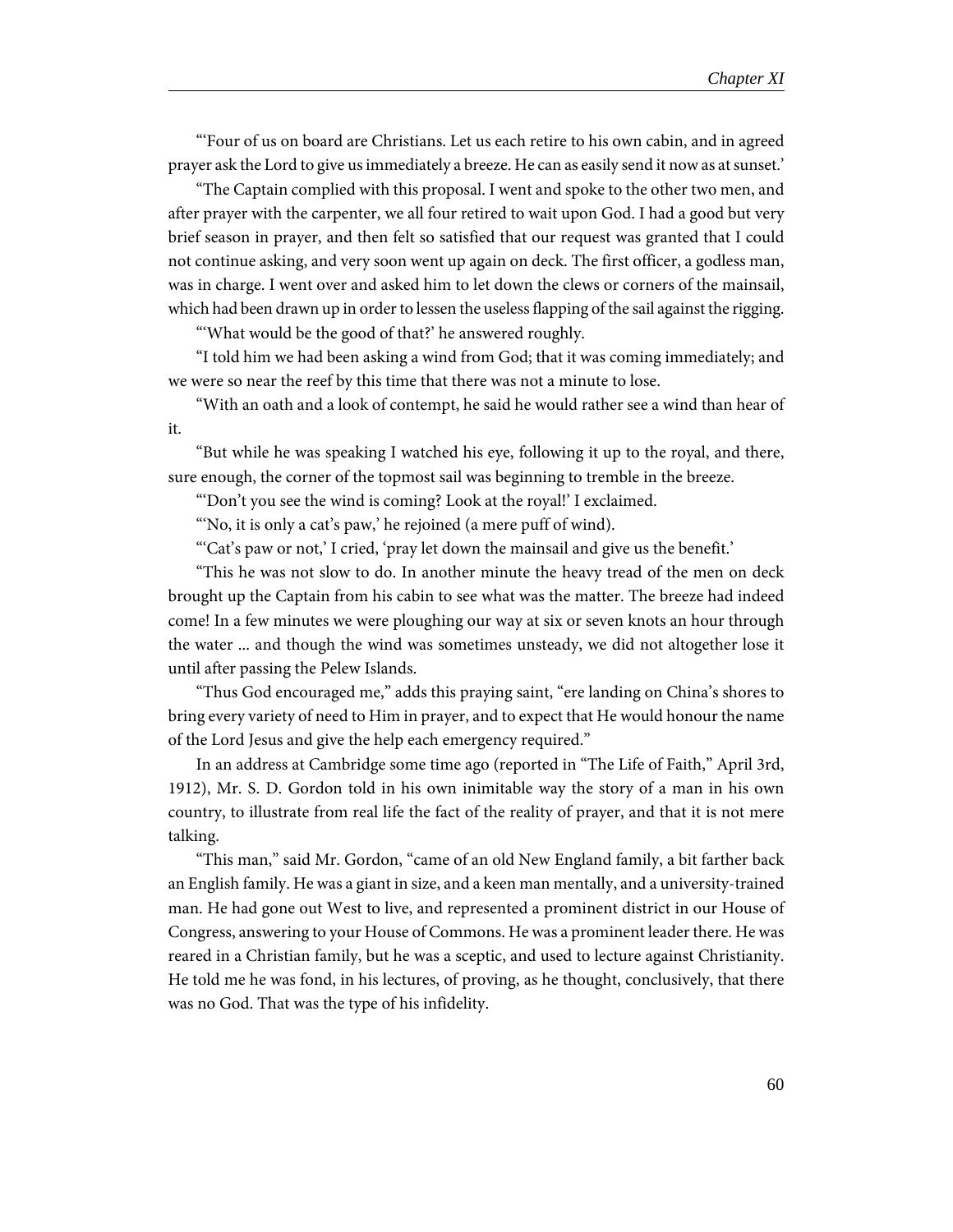"One day he told me he was sitting in the Lower House of Congress. It was at the time of a Presidential Election, and when party feeling ran high. One would have thought that was the last place where a man would be likely to think about spiritual things. He said: 'I was sitting in my seat in that crowded House and that heated atmosphere, when a feeling came to me that the God, whose existence I thought I could successfully disprove, was just there above me, looking down on me, and that He was displeased with me, and with the way I was doing. I said to myself, "This is ridiculous, I guess I've been working too hard. I'll go and get a good meal and take a long walk and shake myself, and see if that will take this feeling away."' He got his extra meal, took a walk, and came back to his seat, but the impression would not be shaken off that God was there and was displeased with him. He went for a walk, day after day, but could never shake the feeling off. Then he went back to his constituency in his State, he said, to arrange matters there. He had the ambition to be the Governor of his State, and his party was the dominant party in the State, and, as far as such things could be judged, he was in the line to become Governor there, in one of the most dominant States our Central West. He said: 'I went home to fix that thing up as far as I could, and to get ready for it. But I had hardly reached home and exchanged greetings, when my wife, who was an earnest Christian woman, said to me that a few of them had made a little covenant of prayer that I might become a Christian.' He did not want her to know the experience that he had just been going through, and so he said as carelessly as he could, 'When did this thing begin, this praying of yours?' She named the date. Then he did some very quick thinking, and he knew, as he thought back, that it was the day on the calendar when that strange impression came to him for the first time.

"He said to me: 'I was tremendously shaken. I wanted to be honest. I was perfectly honest in not believing in God, and I thought I was right. But if what she said was true, then merely as a lawyer sifting his evidence in a case, it would be good evidence that there was really something in their prayer. I was terrifically shaken, and wanted to be honest, and did not know what to do. That same night I went to a little Methodist chapel, and if somebody had known how to talk with me, I think I should have accepted Christ that night.' Then he said that the next night he went back again to that chapel, where meetings were being held each night, and there he kneeled at the altar, and yielded his great strong will to the will of God. Then he said, 'I knew I was to preach,' and he is preaching still in a Western State. That is half of the story. I also talked with his wife—I wanted to put the two halves together, so as to get the bit of teaching in it all—and she told me this. She had been a Christian—what you call a nominal Christian—a strange confusion of terms. Then there came a time when she was led into a full surrender of her life to the Lord Jesus Christ. Then she said, 'At once there came a great intensifying of desire that my husband might be a Christian, and we made that little compact to pray for him—each day until he became a Christian. That night I was kneeling at my bedside before going to rest, praying for my husband, praying very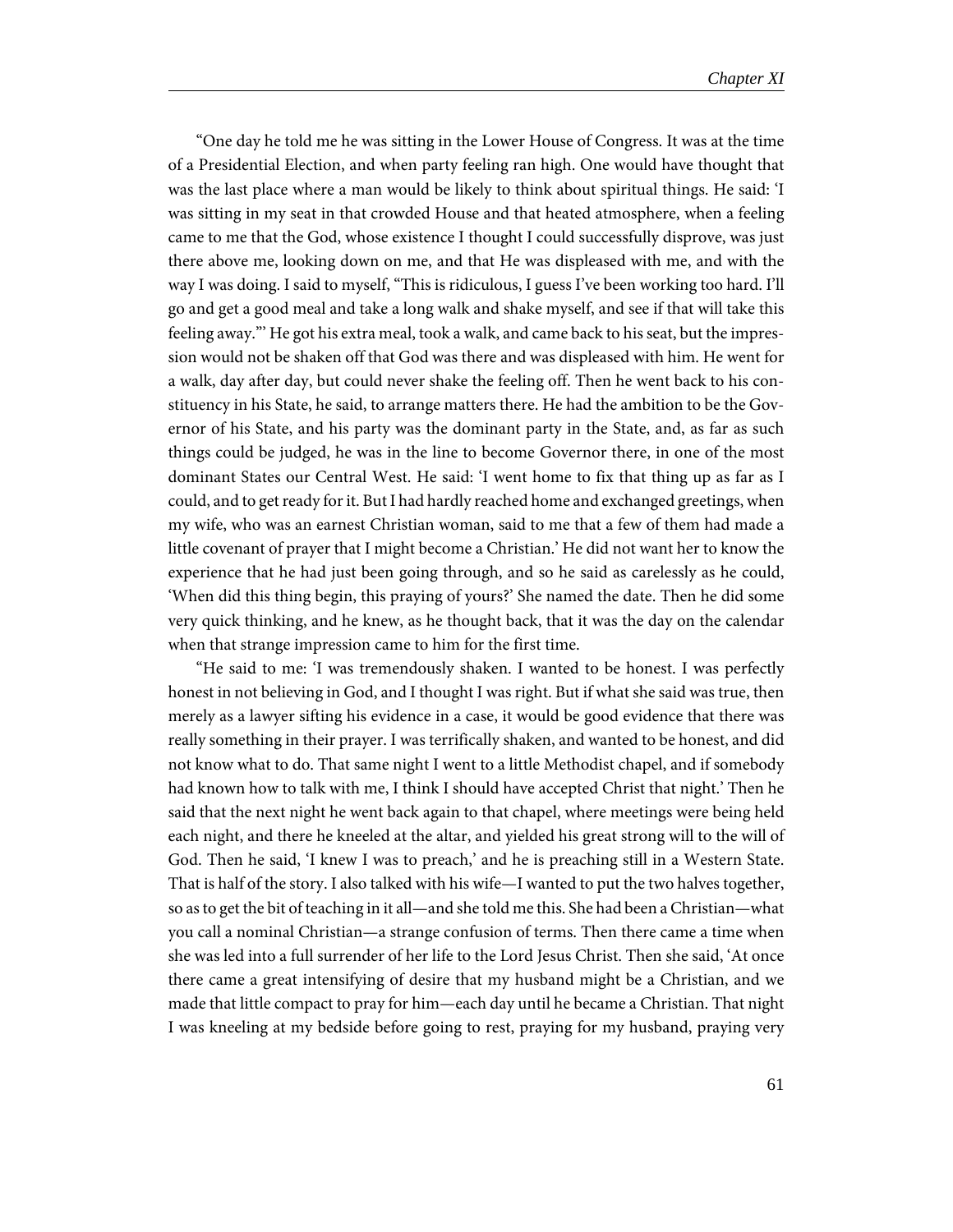earnestly and then a voice said to me, "Are you willing for the results that will come if your husband is converted?"' The little message was so very distinct that she said she was frightened; she had never had such an experience. But she went on praying still more earnestly, and again there came the quiet voice, 'Are you willing for the consequences?' And again there was a sense of being startled, frightened. But she still went on praying, and wondering what this meant, and a third time the quiet voice came more quietly than ever as she described it, 'Are you willing for the consequences?'

"Then she told me she said with great earnestness, 'O God, I am willing for anything Thou dost think good, if only my husband may know Thee, and become a true Christian man.' She said that instantly, when that prayer came from her lips, there came into her heart a wonderful sense of peace, a great peace that she could not explain, a 'peace that passeth understanding,' and from that moment—it was the very night of the covenant, the night when her husband had that first strange experience—the assurance never left her that he would accept Christ. But all those weeks she prayed with the firm assurance that the result was coming. What were the consequences? They were of a kind that I think no one would think small. She was the wife of a man in a very prominent political position; she was the wife of a man who was in the line of becoming the first official of his State, and she officially the first lady socially? of that State, with all the honour that that social standing would imply. Now she is the wife of a Methodist preacher, with her home changed every two or three years, she going from this place to that, a very different social position, and having a very different income that she would otherwise have had. Yet I never met a woman who had more of the wonderful peace of God in her heart and of the light of God in her face, that that woman."

And Mr. Gordon's comment on that incident is this: "Now, you can see at once that there was no change in the purpose of God through that prayer. The prayer worked out His purpose; it did not change it. But the woman's surrender gave the opportunity of working out the will that God wanted to work out. If we might give ourselves to Him and learn His will, and use all our strength in learning His will and bending to His will, then we would begin to pray, and there is simply nothing that could resist the tremendous power of the prayer. Oh for more men who will be simple enough to get in touch with God, and give Him the mastery of the whole life, and learn His will, and then give themselves, as Jesus gave Himself, to the sacred service of intercession!"

To the man or woman who is acquainted with God and who knows how to pray, there is nothing remarkable in the answers that come. They are sure of being heard, since they ask in accordance with what they know to be the mind and the will of God. Dr. William Burr, Bishop of Europe in the Methodist Episcopal Church, tells that a few years ago, when he visited their Boys' School in Vienna, he found that although the year was not up, all available funds had been spent. He hesitated to make a special appeal to his friends in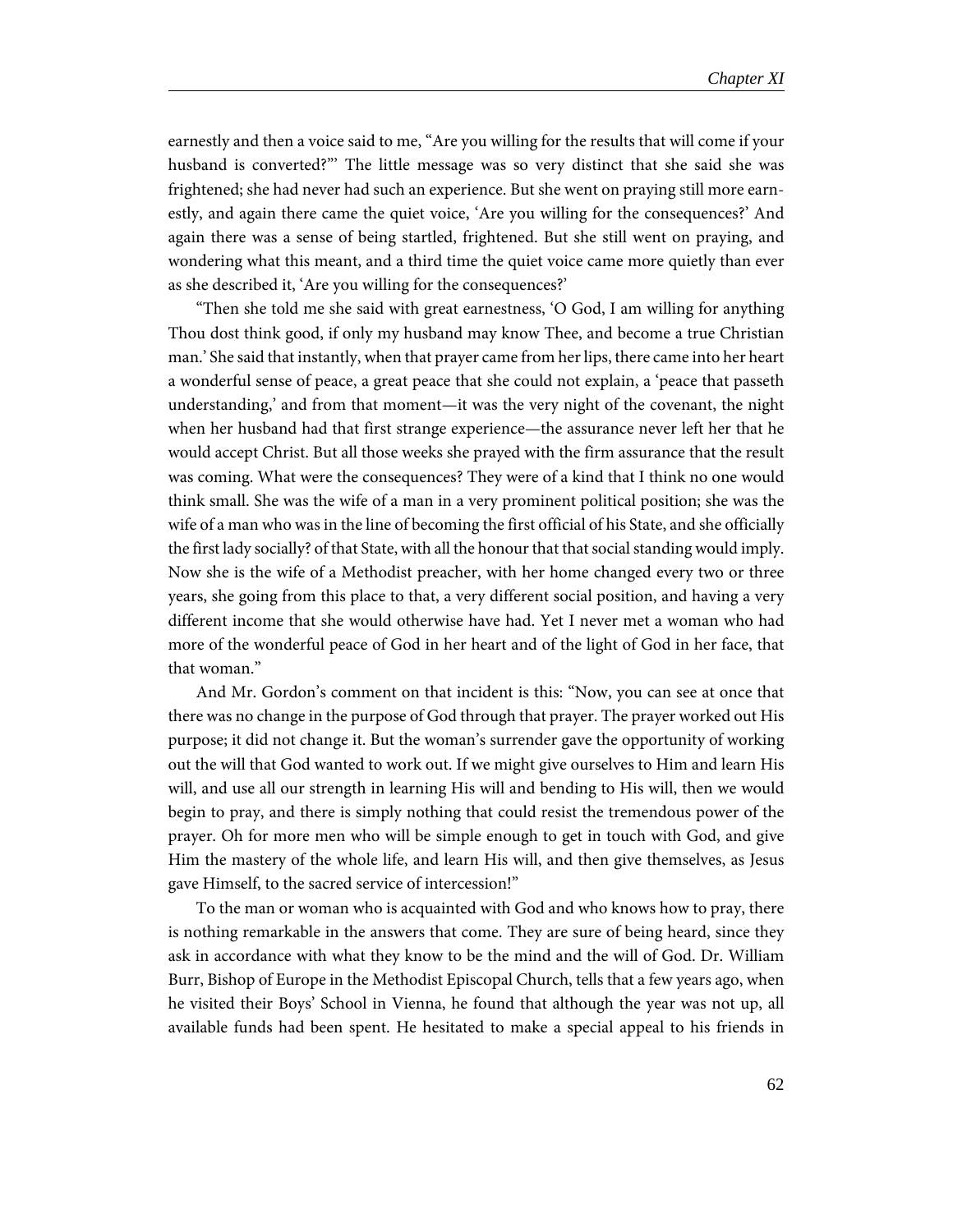America. He counselled with the teachers. They took the matter to God in earnest and continued prayer, believing that He would grant their request. Ten days later Bishop Burt was in Rome, and there came to him a letter from a friend in New York, which read substantially thus: "As I went to my office on Broadway one morning (and the date was the very one on which the teachers were praying), a voice seemed to tell me that you were in need of funds for the Boys' School in Vienna. I very gladly enclose a cheque for the work." The cheque was for the amount needed. There had been no human communication between Vienna and New York. But while they were yet speaking God answered them.

Some time ago there appeared in an English religious weekly the report of an incident narrated by a well-known preacher in the course of an address to children. For the truth of the story he was able to vouch. A child lay sick in a country cottage, and her younger sister heard the doctor say, as he left the house, "Nothing but a miracle can save her." The little girl went to her money-box, took out the few coins it contained, and in perfect simplicity of heart went to shop after shop in the village street, asking, "Please, I want to buy a miracle."

From each she came away disappointed. Even the local chemist had to say, "My dear, we don't sell miracles here." But outside his door two men were talking, and had overheard the child's request. One was a great doctor from a London hospital, and he asked her to explain what she wanted. When he understood the need, he hurried with her to the cottage, examined the sick girl and said to the mother: "It is true—only a miracle can save her, and it must be performed at once." He got his instruments, performed the operation, and the patient's life was saved.

D. L. Moody gives this illustration of the power of prayer: "While in Edinburgh, a man was pointed out to me by a friend, who said: 'That man is chairman of the Edinburgh Infidel Club.' I went and sat beside him and said, 'My friend, I am glad to see you in our meeting. Are you concerned about your welfare?'

"'I do not believe in any hereafter.'

"'Well, just get down on your knees and let me pray for you.'

"'No, I do not believe in prayer.'

"I knelt beside him as he sat, and prayed. He made a great deal of sport of it. A year after I met him again. I took him by the hand and said: 'Hasn't God answered my prayer yet?'

"'There is no God. If you believe in one who answers prayers, try your hand on me.'

"'Well, a great many are now praying for you, and God's time will. come, and I believe you will be saved yet.'

"Some time afterwards I got a letter from a leading barrister in Edinburgh telling me that my infidel friend had come to Christ, and that seventeen of his club men had followed his example.

"I did not know how God would answer prayer, but I knew He would answer. Let us come boldly to God."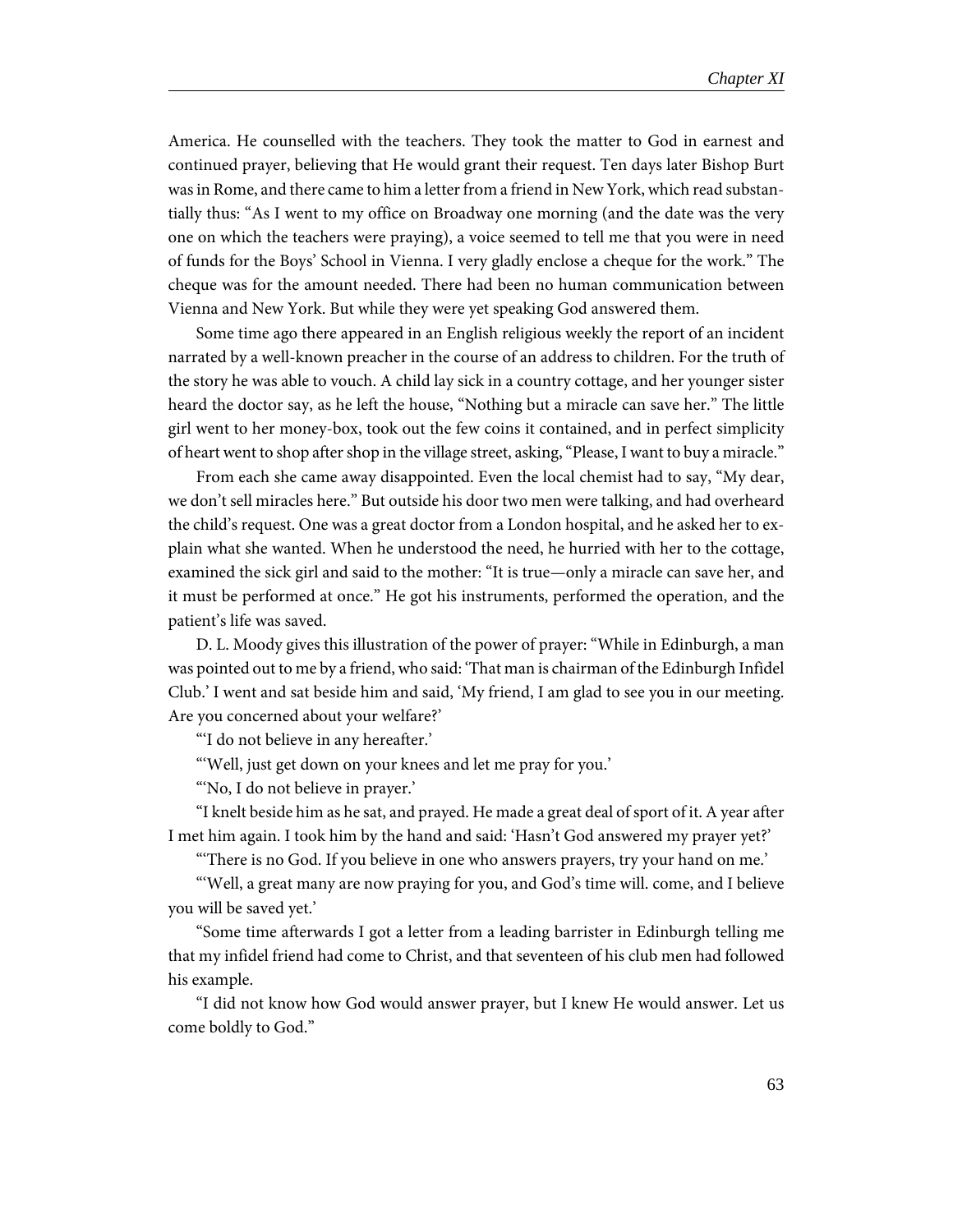Robert Louis Stevenson tells a vivid story of a storm at sea. The passengers below were greatly alarmed, as the waves dashed over the vessel. At last one of them, against orders, crept to the deck, and came to the pilot, who was lashed to the wheel which he was turning without flinching. The pilot caught sight of the terror-stricken man, and gave him a reassuring smile. Below went the passenger, and comforted the others by saying, "I have seen the face of the pilot, and he smiled. All is well."

That is how we feel when through the gateway of prayer we find our way into the Father's presence. We see His face, and we know that all is well, since His hand is on the helm of events, and "even the winds and the waves obey Him." When we live in fellowship with Him, we come with confidence into His presence, asking in the full confidence of receiving and meeting with the justification of our faith.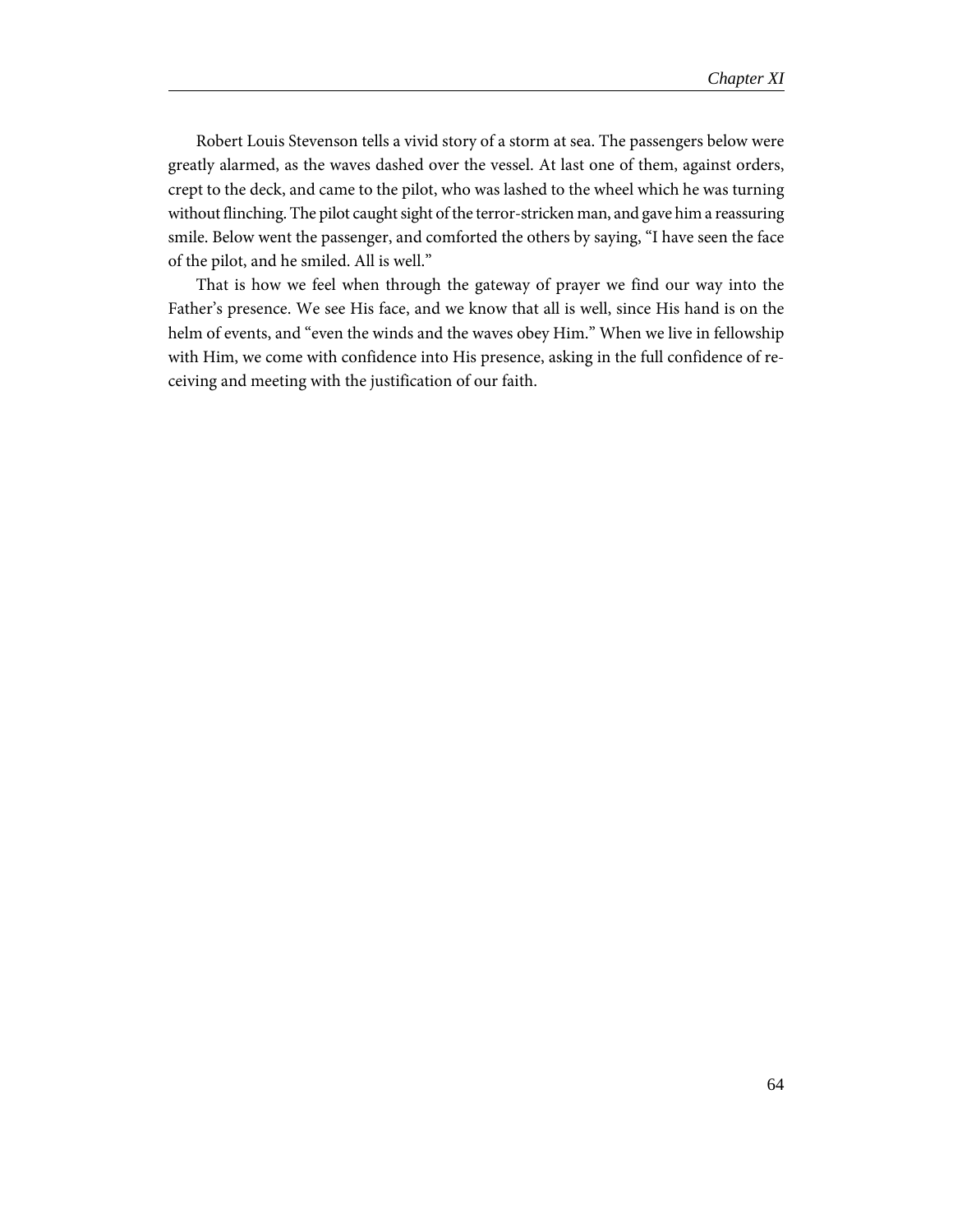# **XII**

Let your hearts be much set on revivals of religion. Never forget that the churches have hitherto existed and prospered by revivals; and that if they are to exist and prosper in time to come, it must be by the same cause which has from the first been their glory and defence.—Joel Hawes

If any minister can be satisfied without conversions, he shall have no conversions.—C. H. Spurgeon

I do not believe that my desires for a revival were ever half so strong as they ought to be; nor do I see how a minister can help being in a "constant fever" when his Master is dishonoured and souls are destroyed in so many ways.—Edward Payson

An aged saint once came to the pastor at night and said: "We are about to have a revival." He was asked why he knew so. His answer was, "I went into the stable to take care of my cattle two hours ago, and there the Lord has kept me in prayer until just now. And I feel that we are going to be revived." It was the commencement of a revival.—H. C. Fish

It has been said that the history of revivals is the history of religion, and no one can study their history without being impressed with their mighty influence upon the destiny of the race. To look back over the progress of the Divine Kingdom upon earth is to review revival periods which have come like refreshing showers upon dry and thirsty ground, making the desert to blossom as the rose, and bringing new eras of spiritual life and activity just when the Church had fallen under the influence of the apathy of the times, and needed to be aroused to a new sense of her duty and responsibility. "From one point of view, and that not the least important," writes Principal Lindsay, in "The Church and the Ministry in the Early Centuries," "the history of the Church flows on from one time of revival to another, and whether we take the awakenings in the old Catholic, the mediaeval, or the modern Church, these have always been the work of men specially gifted with the power of seeing and declaring the secrets of the deepest Christian life, and the effect of their work has always been proportionate to the spiritual receptivity of the generation they have spoken to."

As God, from the beginning, has wrought prominently through revivals, there can be no denial of the fact that revivals are a part of the Divine plan. The Kingdom of our Lord has been advanced in large measure by special seasons of gracious and rapid accomplishment of the work of conversion, and it may be inferred, therefore, that the means through which God has worked in other times will be employed in our time to produce similar results. "The quiet conversion of one sinner after another, under the ordinary ministry of the Gospel," says one writer on the subject, "must always be regarded with feelings of satisfaction and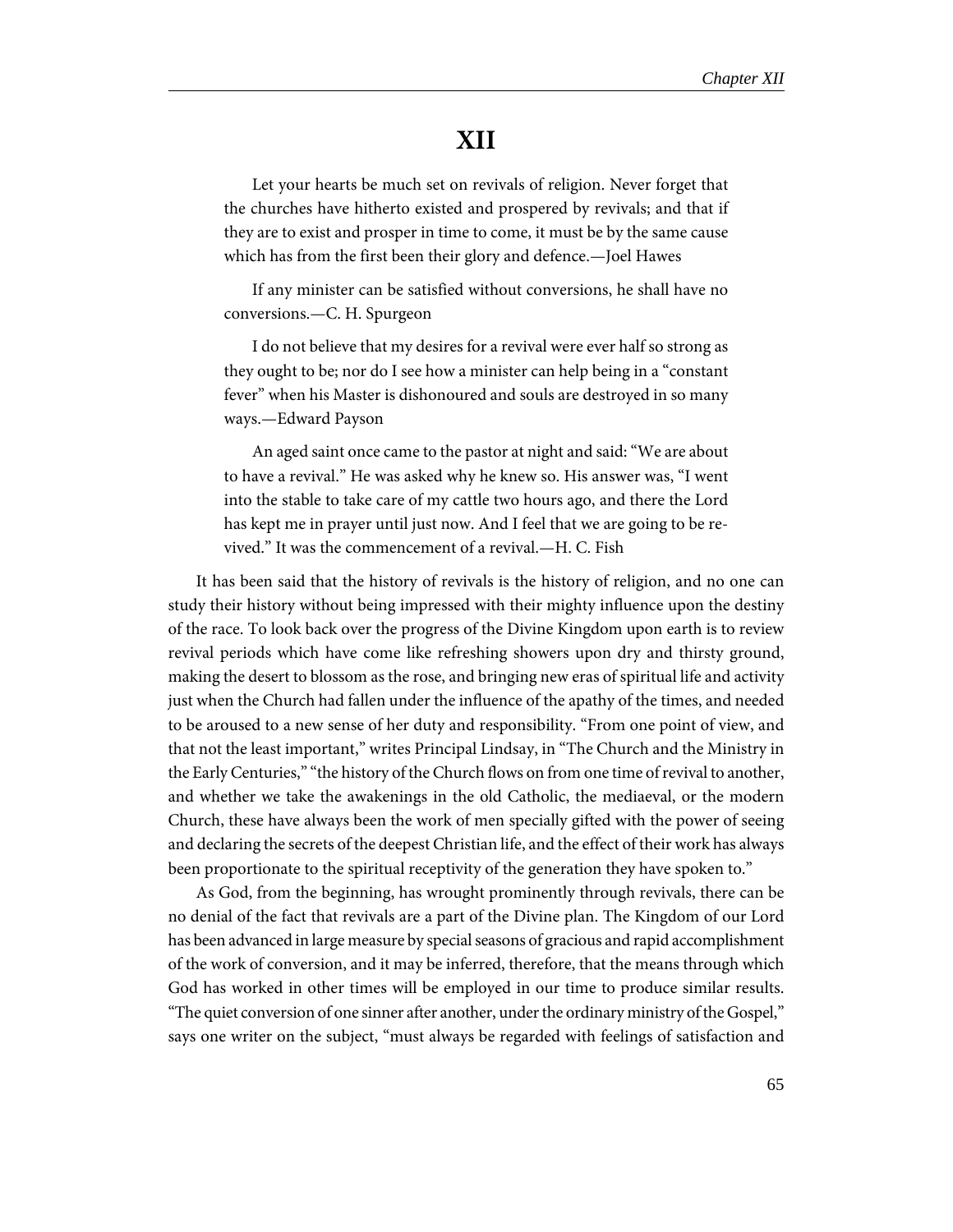gratitude by the ministers and disciples of Christ; but a periodical manifestation of the simultaneous conversion of thousands is also to be desired, because of its adaptation to afford a visible and impressive demonstration that God has made that same Jesus, Who was rejected and crucified, both Lord and Christ; and that, in virtue of His Divine Mediatorship, He has assumed the royal sceptre of universal supremacy, and "must reign till all His enemies be made His footstool." It is, therefore, reasonable to expect that, from time to time, He will repeat that which on the day of Pentecost formed the con-elusive and crowning evidence of His Messiahship and Sovereignty; and, by so doing, startle the slumbering souls of careless worldlings, gain the attentive ear of the unconverted, and, in a remarkable way, break in upon those brilliant dreams of earthly glory, grandeur, wealth, power and happiness, which the rebellious and God-forgetting multitude so fondly cherish. Such an outpouring of the Holy Spirit forms at once a demonstrative proof of the completeness and acceptance of His once offering of Himself as a sacrifice for sin, and a prophetic "earnest" of the certainty that He "shall appear the second time without sin unto salvation," to judge the world in righteousness."

And that revivals are to be expected, proceeding, as they do, from the right use of the appropriate means, is a fact which needs not a little emphasis in these days, when the material is exalted at the expense of the spiritual, and when ethical standards are supposed to be supreme. That a revival is not a miracle was powerfully taught by Charles G. Finney. There might, he said, be a miracle among its antecedent causes, or there might not. The Apostles employed miracles simply as a means by which they arrested attention to their message, and established its Divine authority. "But the miracle was not the revival. The miracle was one thing; the revival that followed it was quite another thing. The revivals in the Apostles' days were connected with miracles, but they were not miracles." All revivals are dependent upon God, but in revivals, as in other things, He invites and requires the assistance of man, and the full result is obtained when there is co-operation between the Divine and the human. In other words, to employ a familiar phrase, God alone can save the world, but God cannot save the world alone. God and man unite for the task, the response of the Divine being invariably in proportion to the desire and the effort of the human.

This co-operation, then, being necessary, what is the duty which we, as co-workers with God, require to undertake? First of all, and most important of all—the point which we desire particularly to emphasise—we must give ourselves to prayer. "Revivals," as Dr. J. Wilbur Chapman reminds us, "are born in prayer. When Wesley prayed England was revived; when Knox prayed, Scotland was refreshed; when the Sunday School teachers of Tannybrook prayed, 11,000 young people were added to the Church in a year. Whole nights of prayer have always been succeeded by whole days of soul-winning."

When D. L. Moody's Church in Chicago lay in ashes, he went over to England, in 1872, not to preach, but to listen to others preach while his new church was being built. One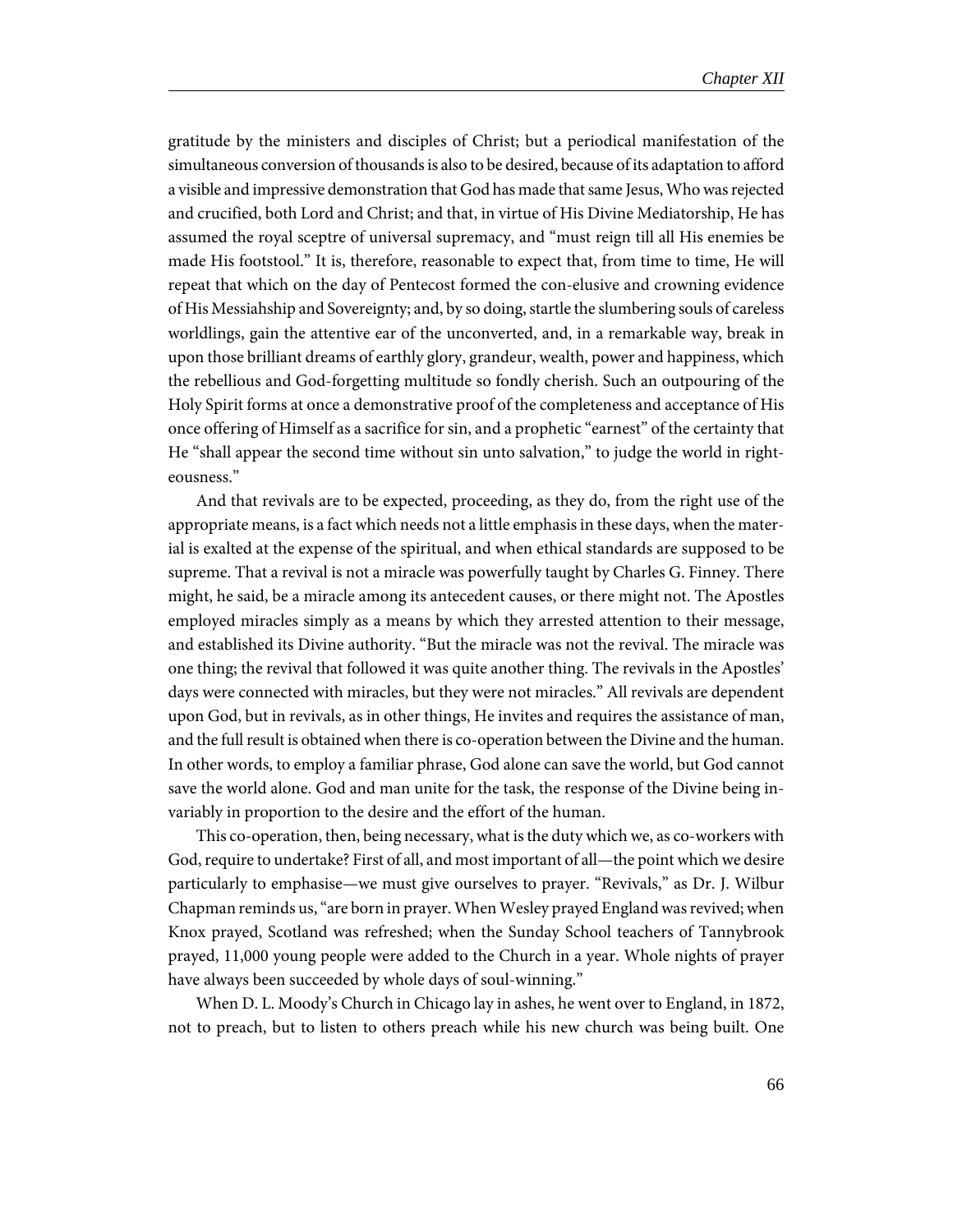Sunday morning he was prevailed upon to preach in a London pulpit. But somehow the spiritual atmosphere was lacking. He confessed afterwards that he never had such a hard time preaching in his life. Everything was perfectly dead, and, as he vainly tried to preach, he said to himself, "What a fool I was to consent to preach! I came here to listen, and here I am preaching." Then the awful thought came to him that he had to preach again at night, and only the fact that he had given the promise to do so kept him faithful to the engagement. But when Mr. Moody entered the pulpit at night, and faced the crowded congregation, he was conscious of a new atmosphere. "The powers of an unseen world seemed to have fallen upon the audience." As he drew towards the close of his sermon he became emboldened to give out an invitation, and as he concluded he said, "If there is a man or woman here who will tonight accept Jesus Christ, please stand up." At once about 500 people rose to their feet. Thinking that there must be some mistake, he asked the people to be seated, and then, in order that there might be no possible misunderstanding, he repeated the invitation, couching it in even more definite and difficult terms. Again the same number rose. Still thinking that something must be wrong, Mr. Moody, for the second time, asked the standing men an women to be seated, and then he invited all who really meant to accept Christ to pass into the vestry. Fully 500 people did as requested, and that was the beginning of a revival in that church and neighbourhood, which brought Mr. Moody back from Dublin, a few days later, that he might assist the wonderful work of God.

The sequel, however, must be given, or our purpose in relating the incident will be defeated. When Mr. Moody preached at the morning service there was a woman in the congregation who had an invalid sister. On her return home she told the invalid that the preacher had been a Mr. Moody from Chicago, and on hearing this she turned pale. "What," she said, "Mr. Moody from Chicago l I read about him some time ago in an American paper, and I have been praying God to send him to London, and to our church. If I had known he was going to preach this morning I would have eaten no breakfast. I would have spent the whole time in prayer. Now, sister, go out of the room, lock the door, send me no dinner; no matter who comes, don't let them see me. I am going to spend the whole afternoon in prayer." And so while Mr. Moody stood in the pulpit that had been like an ice-chamber in the morning, the bedridden saint was holding him up before God, and God, who ever delights to answer prayer, poured out His Spirit in mighty power.

The God of revivals who answered the prayer of His child for Mr. Moody, is willing to hear and to answer the faithful, believing prayers of His people today. Wherever God's conditions are met there the revival is sure to fall. Professor Thos. Nicholson, of Cornell College, U.S.A., relates an experience on his first circuit that impresses anew the old lesson of the place of prayer in the work of God.

There had not been a revival on that circuit in years, and things were not spiritually hopeful. During more than four weeks the pastor had preached faithfully, visited from house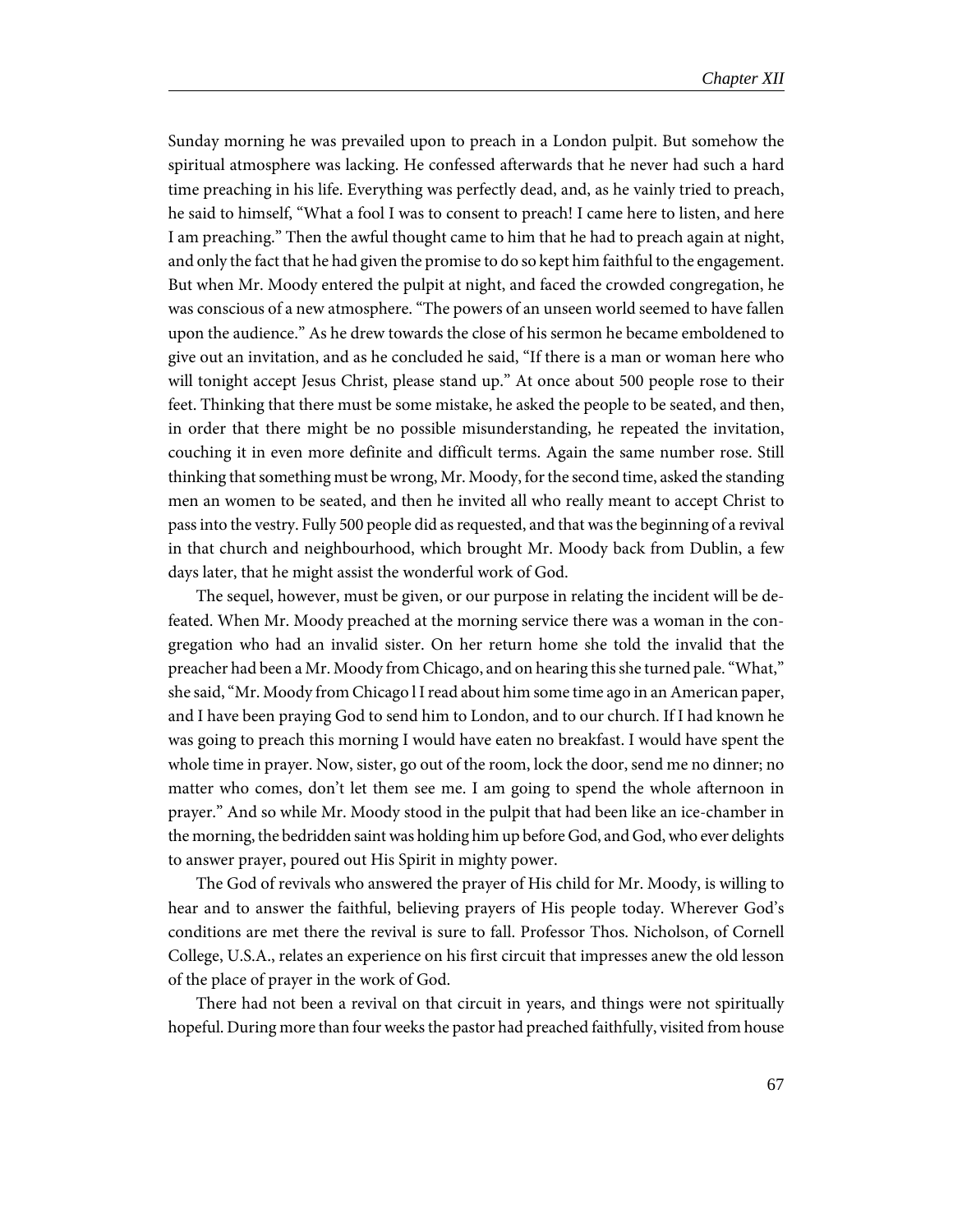to house, in stores, shops, and out-of-the-way places, and had done everything he could. The fifth Monday night saw many of the official members at lodges, but only a corporal's guard at the church.

From that meeting the pastor went home, cast down, but not in despair. He resolved to spend that night in prayer. "Locking the door, he took Bible and hymn book and began to inquire more diligently of the Lord, though the meetings had been the subject of hours of earnest prayer. Only God knows the anxiety and the faithful, prayerful study of that night. Near the dawn a great peace and a full assurance came that God would surely bless the plan which had been decided upon, and a text was chosen which he felt sure was of the Lord. Dropping upon the bed, the pastor slept about two hours, then rose, hastily breakfasted, and went nine miles to the far side of the circuit to visit some sick people. All day the assurance increased.

"Toward night a pouring rain set in, the roads were heavy and we reached home, wet, supperless, and a little late, only to find no fire in the church, the lights unlit, and no signs of service. The janitor had concluded that the rain would prevent the service. We changed the order, rang the bell, and prepared for war. Three young men formed the congregation, but in that 'full assurance' the pastor delivered the message which had been prayed out on the preceding night, as earnestly and as fully as if the house had been crowded, then made a personal appeal to each young man in turn. Two yielded, and testified before the meeting closed.

"The tired pastor went to a sweet rest, and next morning, rising a little later than usual, learned that one of the young men was going from store to store throughout the town telling of his wonderful deliverance, and exhorting the people to salvation. Night after night conversions occurred, until in two weeks we heard 144 people testify in forty-five minutes. All three points of that circuit saw a blaze of revival that winter, and family after family came into the church, unto the membership was more than trebled.

"Out of that meeting one convert is a successful pastor in the Michigan Conference, another is the wife of one of the choicest of our pastors, and a third was in the ministry for a number of years, and then went to another denomination, where he is faithful unto this day. Probably none of the members ever knew of the pastor's night of prayer, but he verily believes that God somehow does for the man who thus prays, what He does not do for the man who does not pray, and he is certain that 'more things are wrought by prayer than this world dreams of.'"

All the true revivals have been born in prayer. When God's people become so concerned about the state of religion that they lie on their faces day and night in earnest supplication, the blessing will be sure to fail.

It is the same all down the ages. Every revival of which we have any record has been bathed in prayer. Take, for example, the wonderful revival in Shotts (Scotland) in 1630. The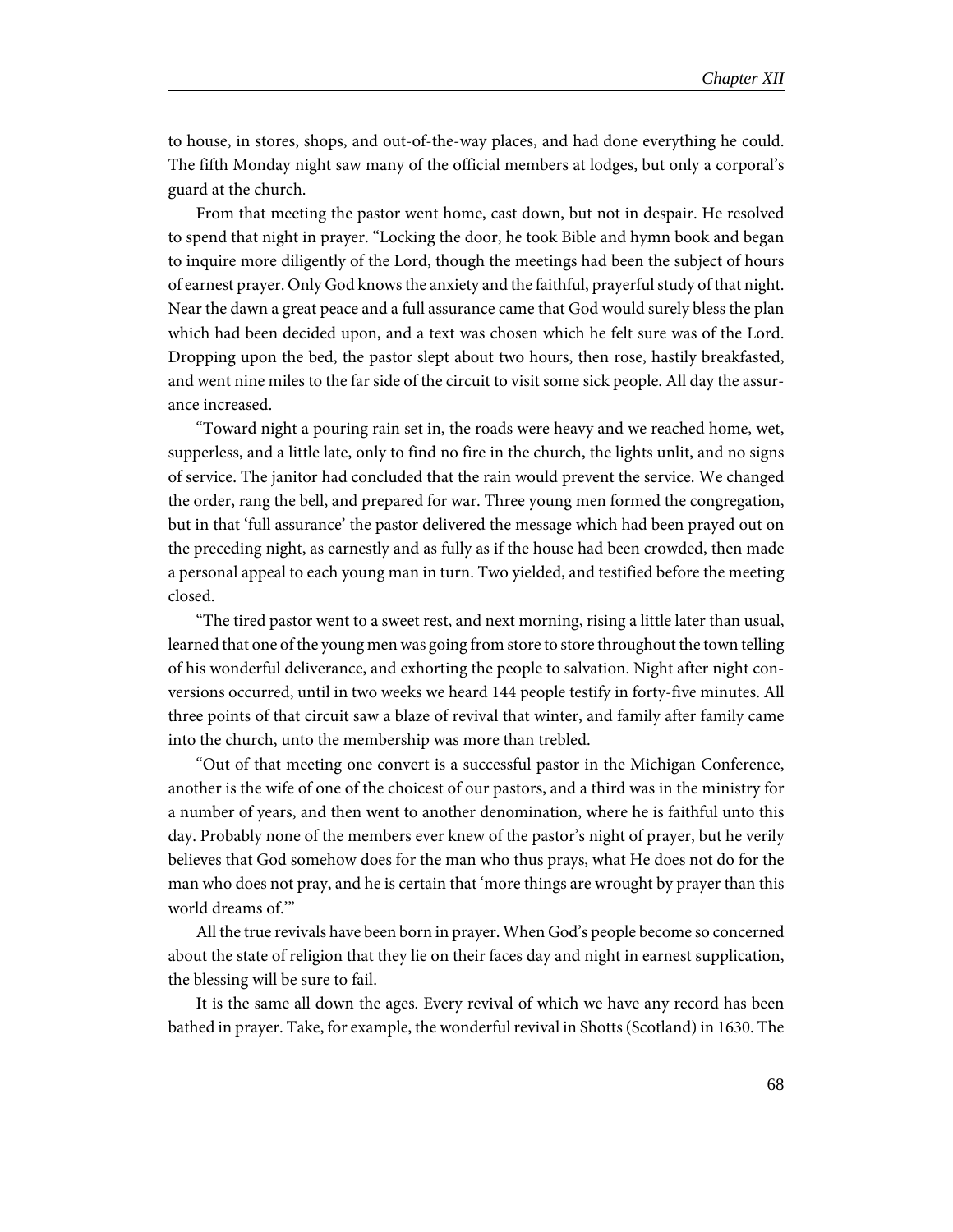fact that several of the then persecuted ministers would take a part in solemn convocation having become generally known, a vast concourse of godly persons assembled on this occasion from all quarters of the country, and *several days were spent in social prayer*, preparatory to the service. In the evening, instead of retiring to rest, the multitude divided themselves into little bands and spent the whole night in supplication and praise. The Monday was consecrated to thanksgiving, a practice not then common, and proved the great days of the feast. After much entreaty, John Livingston, chaplain to the Countess of Wigtown, a young man and not ordained, agreed to preach. He had spent the night in prayer and conference—but as the hour of assembling approached his heart quailed at the thought of addressing so many aged and experienced saints, and he actually fled from the duty he had undertaken. But just as the kirk of Shotts was vanishing from his view, those words, "Was I ever a barren wilderness or a land of darkness?" were borne in upon his mind with such force as compelled him to return to the work.

<span id="page-72-0"></span>He took for his text [Ezekiel 36:25, 26,](http://www.ccel.org/study/Bible:Ezek.36.25 Bible:Ezek.36.26) and discoursed with great power for about two hours. Five hundred conversions were believed to have occurred under that one sermon, thus prefaced by prayer. "It was the sowing of a seed through Clydesdale, so that many of the most eminent Christians of that country could date their conversion, or some remarkable confirmation of their case, from that day."

Of Richard Baxter it has been said that, "he stained his study walls with praying breath; and after becoming thus anointed with the unction of the Holy Ghost he sent a river of living water over Kidderminster." Whitfield once thus prayed, "O Lord, give me souls or take my soul." After much closet pleading, "he once went to the Devil's fair and took more than a thousand souls out of the paw of the lion in a single day."

Mr. Finney says: "I once knew a minister who had a revival fourteen winters in succession. I did not know how to account for it till I saw one of his members get up in a prayer meeting and make a confession. "Brethren," he said, "I have been long in the habit of praying every Saturday night till after midnight for the descent of the Holy Ghost among us. And now, brethren (and he began to weep), I confess that I have neglected it for two or three weeks." The secret was out. That minister had a praying church."

And so we might go on multiplying illustration upon illustration to show the place of prayer in revival and to demonstrate that every mighty movement of the Spirit of God had its source in the prayer-chamber. The lesson of it all is this, that as workers together with God we must regard ourselves as in not a little measure responsible for the conditions which prevail around us today. Are we concerned about the coldness of the Church? Do we grieve over the lack of conversions? Does our soul go out to God in midnight cries for the outpouring of His Spirit?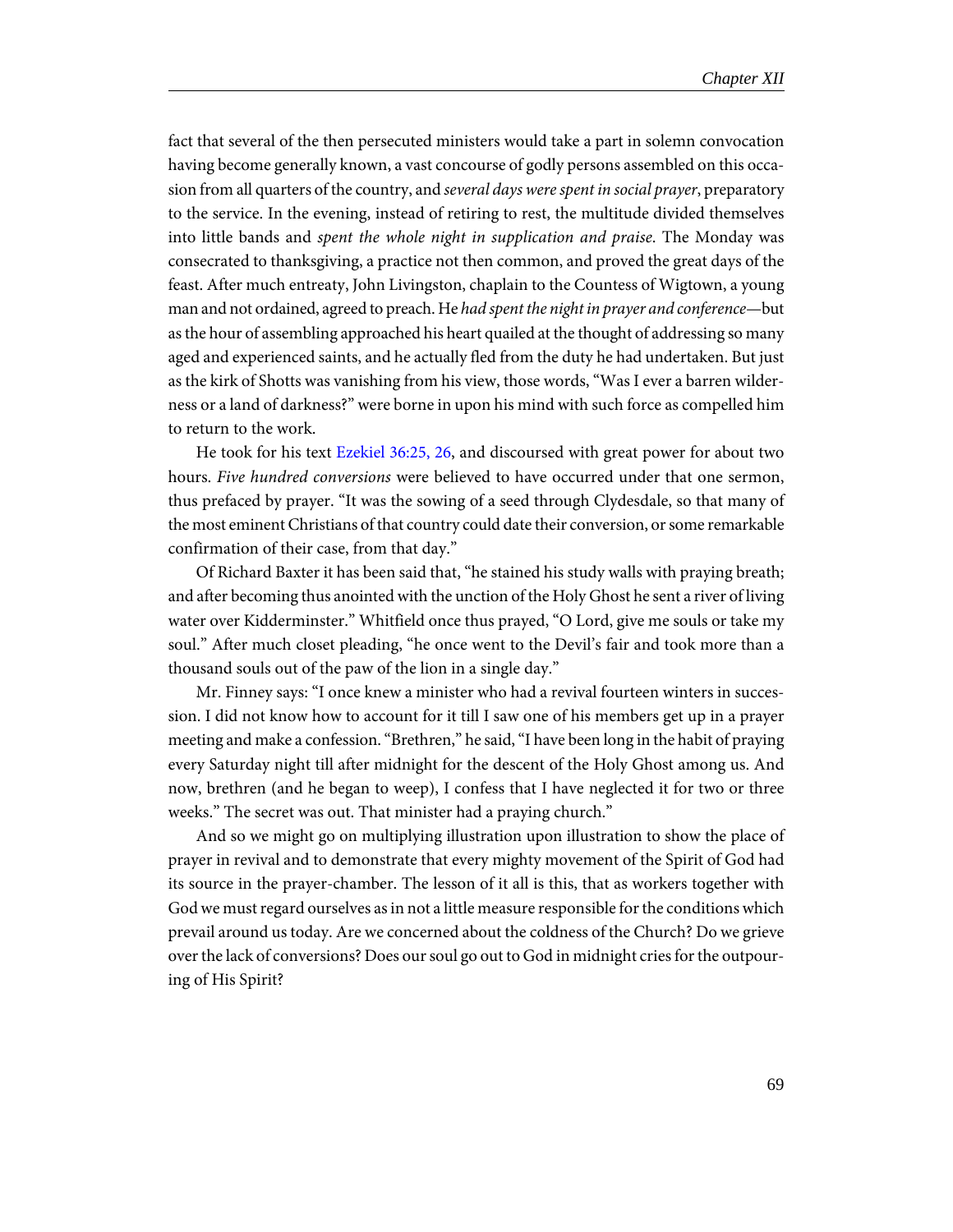If not, part of the blame lies at our door. If we do our part, God will do His. Around us is a world lost in sin, above us is a God willing and able to save; it is ours to build the bridge that links heaven and earth, and prayer is the mighty instrument that does the work. And so the old cry comes to us with insistent voice, "Pray, brethren, pray."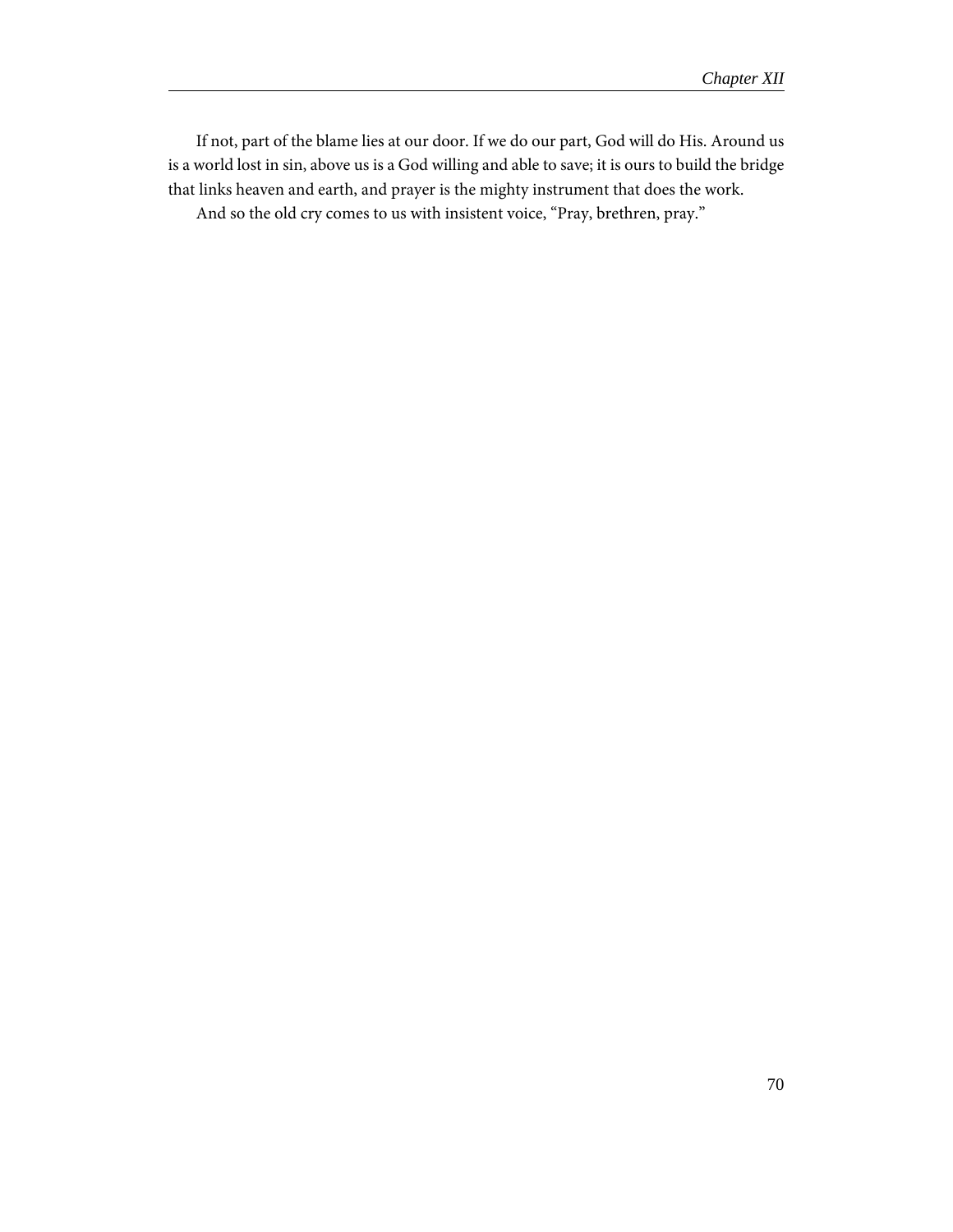## **XIII**

Lord Jesus, cause me to know in my daily experience the glory and sweetness of Thy name, and then teach me how to use it in my prayer, so that I may be even like Israel, a prince prevailing with God. Thy name is my passport, and secures me access; Thy name is my plea, and secures me answer; Thy name is my honour and secures me glory. Blessed Name, Thou art honey in my mouth, music in my ear, heaven in my heart, and all in all to my being!—C. H. Spurgeon

I do not mean that every prayer we offer is answered exactly as we desire it to be. Were this the case, it would mean that we would be dictating to God, and prayer would degenerate into a mere system of begging. Just as an earthly father knows what is best for his children's welfare, so does God take into consideration the particular needs of His human family, and meets them out of His wonderful storehouse. If our petitions are in accordance with His will, and if we seek His glory in the asking, the answers will come in ways that will astonish us and fill our hearts with songs of thanksgiving. God is a rich and bountiful Father, and He does not forget His children, nor withhold from them anything which it would be to their advantage to receive.—J. Kennedy Maclean

The example of our Lord in the matter of prayer is one which His followers might well copy. Christ prayed much and He taught much about prayer. His life and His works, as well as His teaching, are illustrations of the nature and necessity of prayer. He lived and laboured to answer prayer. But the necessity of importunity in prayer was the emphasised point in His teaching about prayer. He taught not only that men must pray, but that they must persevere in prayer.

He taught in command and precept the idea of energy and earnestness in praying. He gives to our efforts graduation and climax. We are to ask, but to the asking we must add seeking, and seeking must pass into the full force of effort in knocking. The pleading soul must be aroused to effort by God's silence. Denial, instead of abating or abashing, must arouse its latent energies and kindle anew its highest ardor.

In the Sermon on the Mount, in which He lays down the cardinal duties of His religion, He not only gives prominence to prayer in general and secret prayer in particular, but He sets apart a distinct and different section to give weight to importunate prayer. To prevent any discouragement in praying He lays as a basic principle the fact of God's great fatherly willingness—that God's willingness to answer our prayers exceeds our willingness to give good and necessary things to our children, just as far as God's ability, goodness and perfection exceed our infirmities and evil. As a further assurance and stimulant to prayer Christ gives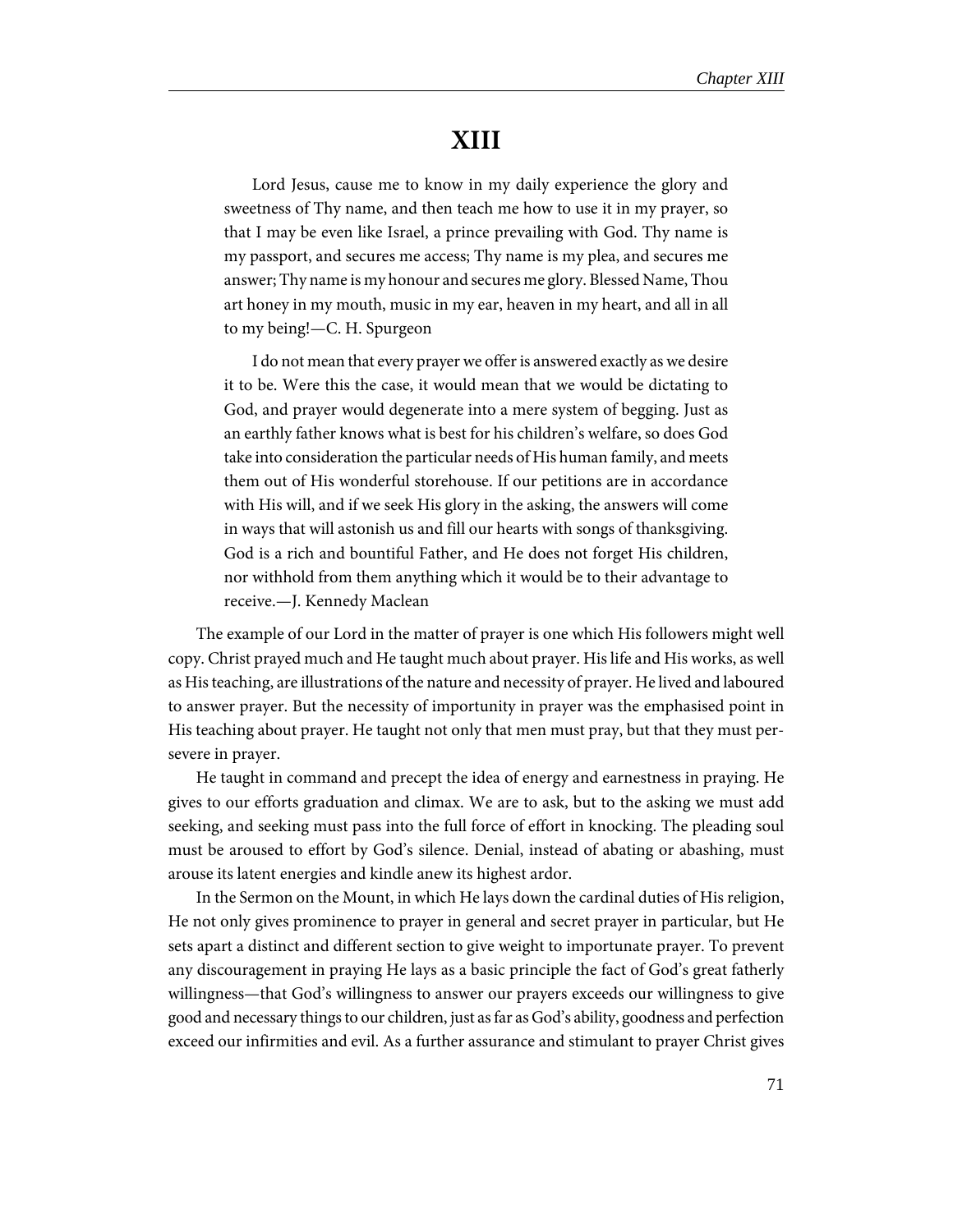the most positive and iterated assurance of answer to prayers. He declares: "Ask and it shall be given to you; seek and ye shall find; knock and it shall be opened unto you." And to make assurance doubly sure, He adds: "For every one that asketh, receiveth; and he that seeketh, findeth; and to him that knocketh it shall be opened."

Why does He unfold to us the Father's loving readiness to answer the prayers of His children? Why does He asseverate so strongly that prayer will be answered? Why does He repeat that positive asseveration six times? Why does Christ on two distinct occasions go over the same strong promises, iterations, and reiterations in regard to the certainty of prayer being answered? Because He knew that there would be delay in many an answer which would call for importunate pressing, and that if our faith did not have the strongest assurance of God's willingness to answer, delay would break it down. And that our spiritual sloth would come in, under the guise of submission, and say it is not God's will to give what we ask, and so cease praying and lose our case. After Christ had put God's willingness to answer prayer in a very clear and strong light, He then urges to importunity, and that every unanswered prayer, instead of abating our pressure should only increase intensity and energy. If asking does not get, let asking pass into the settled attitude and spirit of seeking. If seeking does not secure the answer, let seeking pass on to the more energetic and clamorous plea of knocking. We must persevere till we get it. No failure here if our faith does not break down.

As our great example in prayer, our Lord puts love as a primary condition—a love that has purified the heart from all the elements of hate, revenge, and ill will. Love is the supreme condition of prayer, a life inspired by love. The 13th chapter of 1st Corinthians is the law of prayer as well as the law of love. The law of love is the law of prayer, and to master this chapter from the epistle of St. Patti is to learn the first and fullest condition of prayer.

Christ taught us also to approach the Father in His name. That is our passport. It is in His name that we are to make our petitions known. "Verily, verily, I say unto you, He that believeth on Me, the works that I do shall he do also; and greater works than these shall he do; because I go unto the Father. And whatsoever ye shall ask in My name, that will I do, that the Father may be glorified in the Son. If ye shall ask Me anything in My name, that will I do."

How wide and comprehensive is that "whatsoever." There is no limit to the power of that name. "Whatsoever ye shall ask." That is the Divine declaration, and it opens up to every praying child a vista of infinite resource and possibility.

And that is our heritage. All that Christ has may become ours if we obey the conditions. The one secret is prayer. The place of revealing and of equipment, of grace and of power, is the prayer-chamber, and as we meet there with God we shall not only win our triumphs but we shall also grow in the likeness of our Lord and become His living witnesses to men.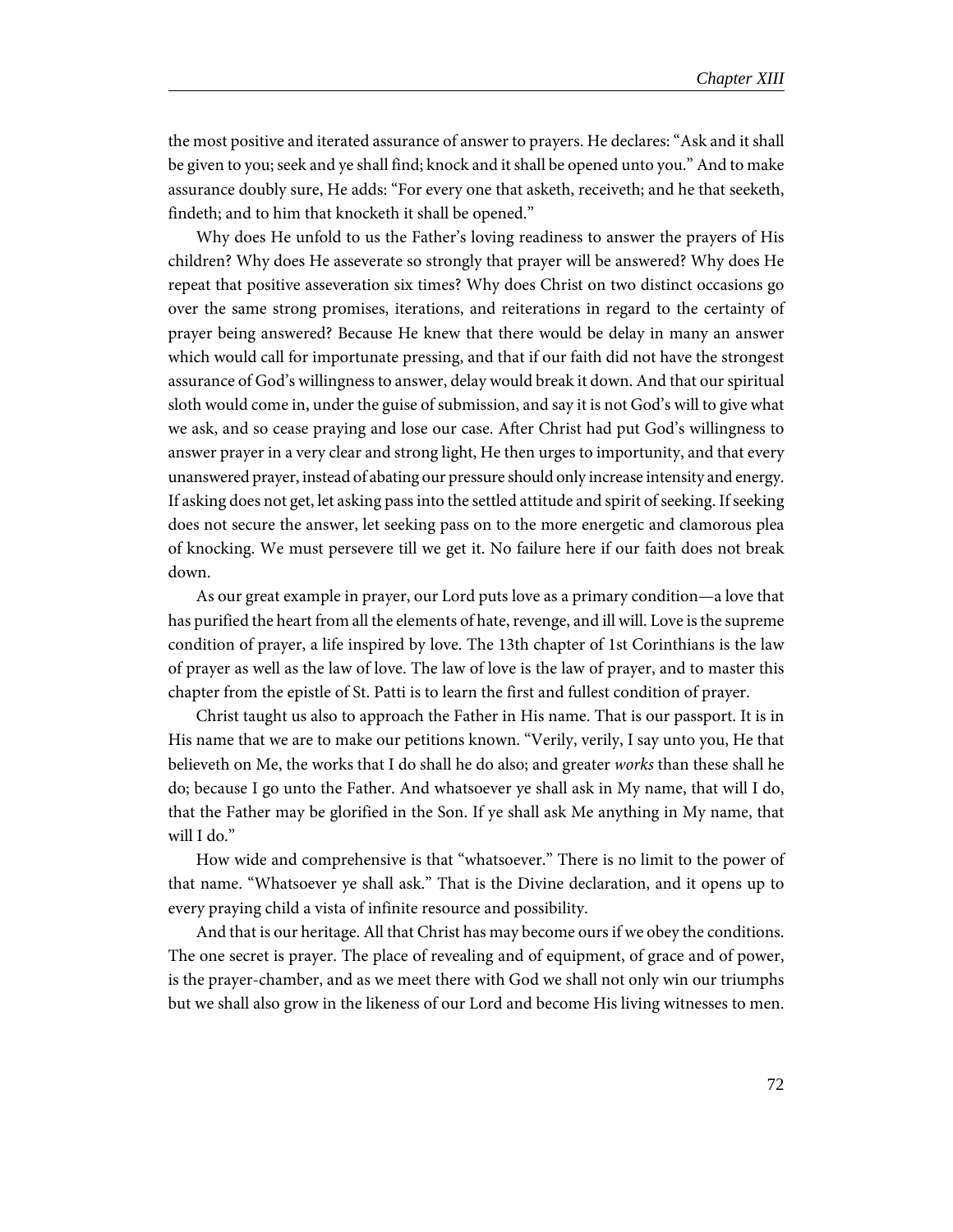Without prayer the Christian life, robbed of its sweetness and its beauty, becomes cold and formal and dead; but rooted in the secret place where God meets and walks and talks with His own, it grows into such a testimony of Divine power that all men will feel its influence and be touched by the warmth of its love. Thus, resembling our Lord and Master, we shall be used for the glory of God and the salvation of our fellow men.

And that, surely is the purpose of all real prayer and the end of all true service.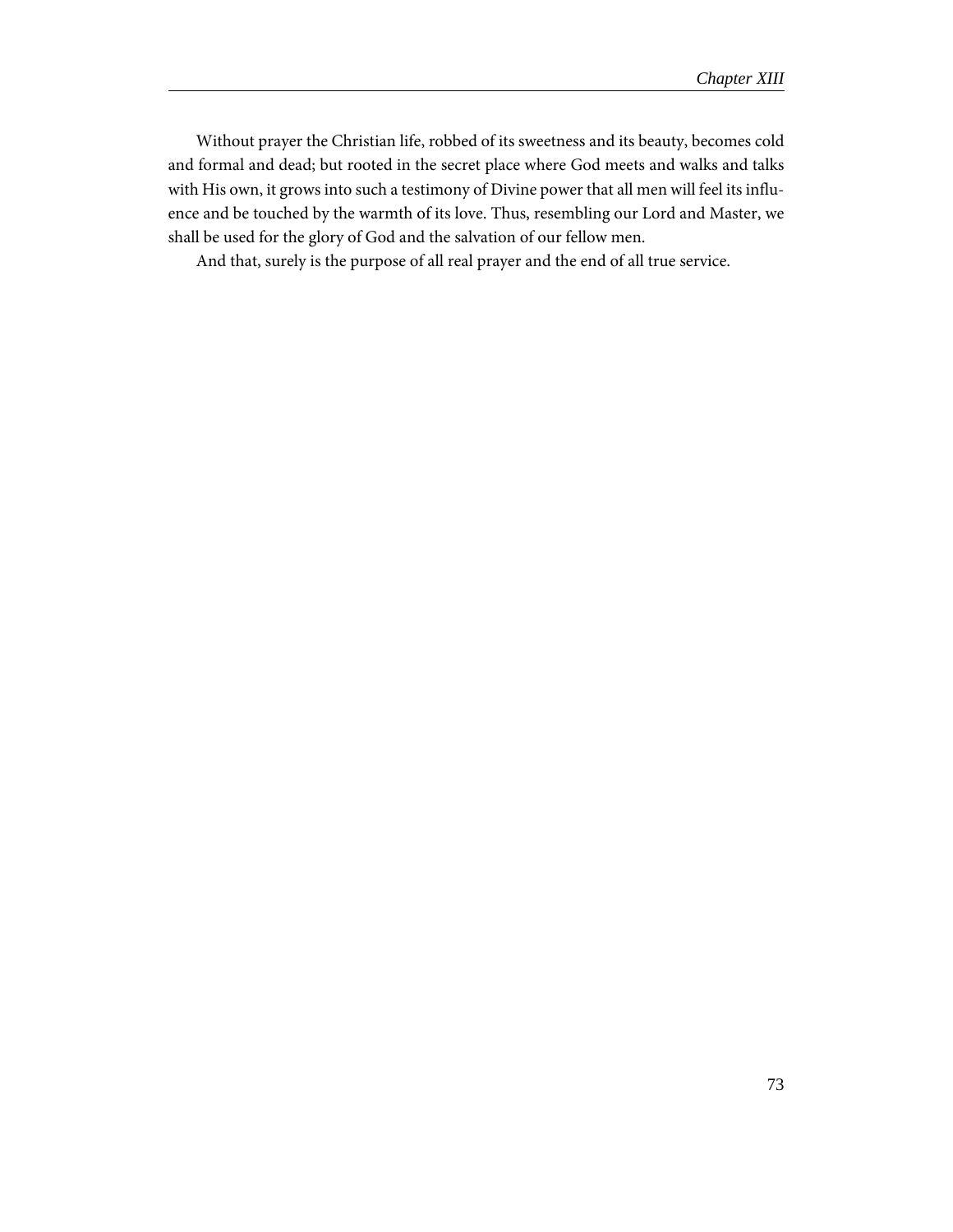## **Indexes**